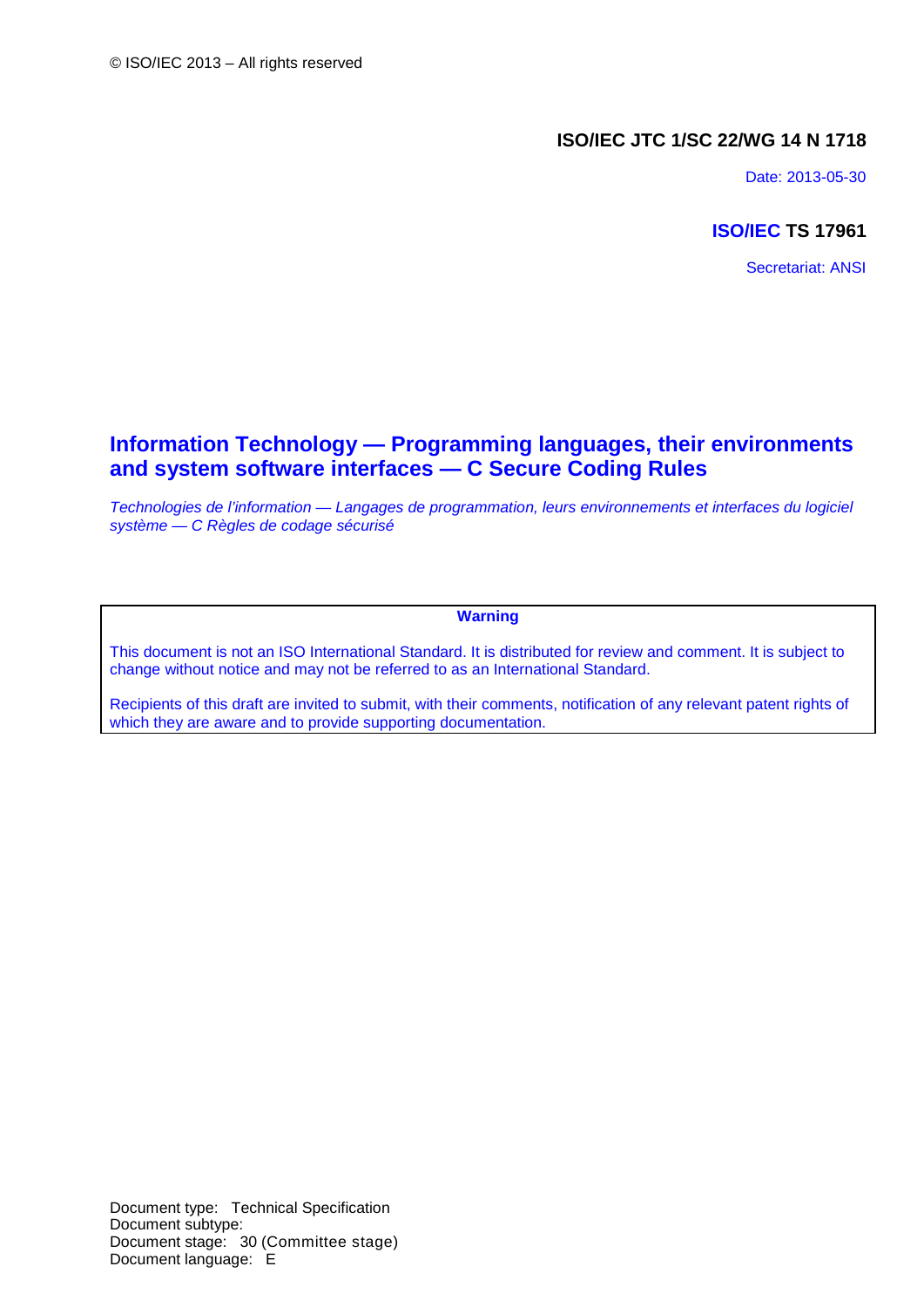## **Copyright notice**

This ISO document is being proposed as a base document for a Draft Technical Specification and is under the applicable laws of the user's country, neither this ISO draft nor any extract from it may be reproduced, stored in a retrieval system or transmitted in any form or by any means, electronic, photocopying, recording or otherwise, without prior written permission being secured.

Requests for permission to reproduce should be addressed to either ISO at the address below or ISO's member body in the country of the requester.

ISO copyright office Case postale 56 • CH-1211 Geneva 20 Tel. + 41 22 749 01 11 Fax + 41 22 749 09 47 E-mail copyright@iso.org Web www.iso.org

Reproduction may be subject to royalty payments or a licensing agreement.

Violators may be prosecuted.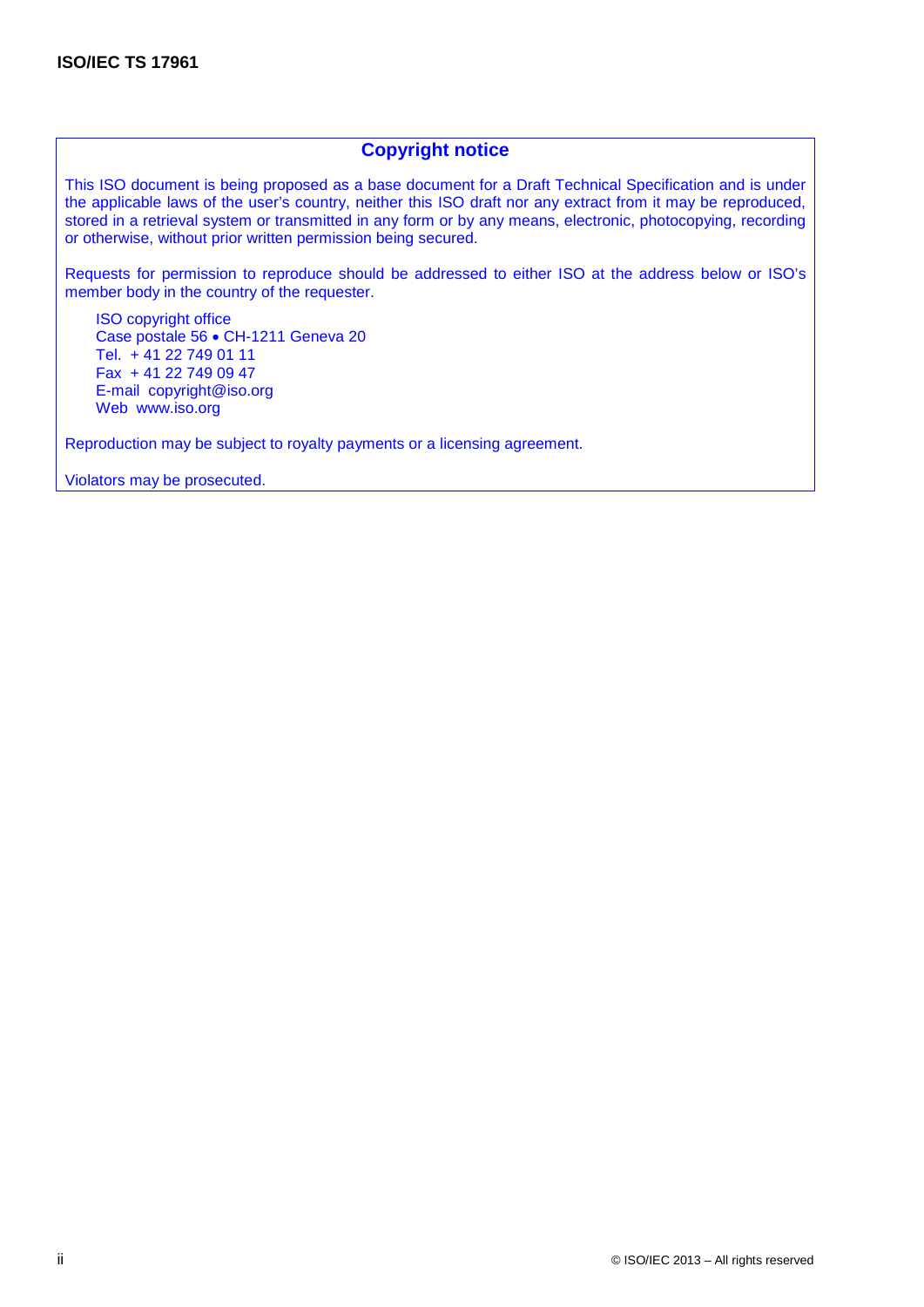## **Contents** Page

| 1           |                                                                                         |  |
|-------------|-----------------------------------------------------------------------------------------|--|
|             |                                                                                         |  |
| $\mathbf 2$ |                                                                                         |  |
|             |                                                                                         |  |
| 3           |                                                                                         |  |
| 4           |                                                                                         |  |
| 5           |                                                                                         |  |
|             | 5.1 Accessing an object through a pointer to an incompatible type [ptrcomp] 5           |  |
|             |                                                                                         |  |
|             |                                                                                         |  |
|             |                                                                                         |  |
|             | 5.5 Calling functions in the C Standard Library other than abort, Exit, and signal from |  |
|             |                                                                                         |  |
|             |                                                                                         |  |
|             |                                                                                         |  |
|             |                                                                                         |  |
|             |                                                                                         |  |
|             | 5.10                                                                                    |  |
|             | Converting pointer values to more strictly aligned pointer types [alignconv] 16<br>5.11 |  |
|             | 5.12                                                                                    |  |
|             | Declaring the same function or object in incompatible ways [funcdecl]17<br>5.13         |  |
|             | 5.14                                                                                    |  |
|             | 5.15                                                                                    |  |
|             | Conversion of signed characters to wider integer types before a check for EOF<br>5.16   |  |
|             |                                                                                         |  |
|             | 5.17                                                                                    |  |
|             |                                                                                         |  |
|             | Failing to close files or free dynamic memory when they are no longer needed<br>5.18    |  |
|             |                                                                                         |  |
|             | 5.19                                                                                    |  |
|             | 5.20                                                                                    |  |
|             |                                                                                         |  |
|             |                                                                                         |  |
|             |                                                                                         |  |
|             | 5.21                                                                                    |  |
|             | Forming or using out-of-bounds pointers or array subscripts [invptr] 32<br>5.22         |  |
|             | 5.23                                                                                    |  |
|             | 5.24                                                                                    |  |
|             | 5.25                                                                                    |  |
|             | 5.25.1 Library functions that set errno and return an in-band error indicator 40        |  |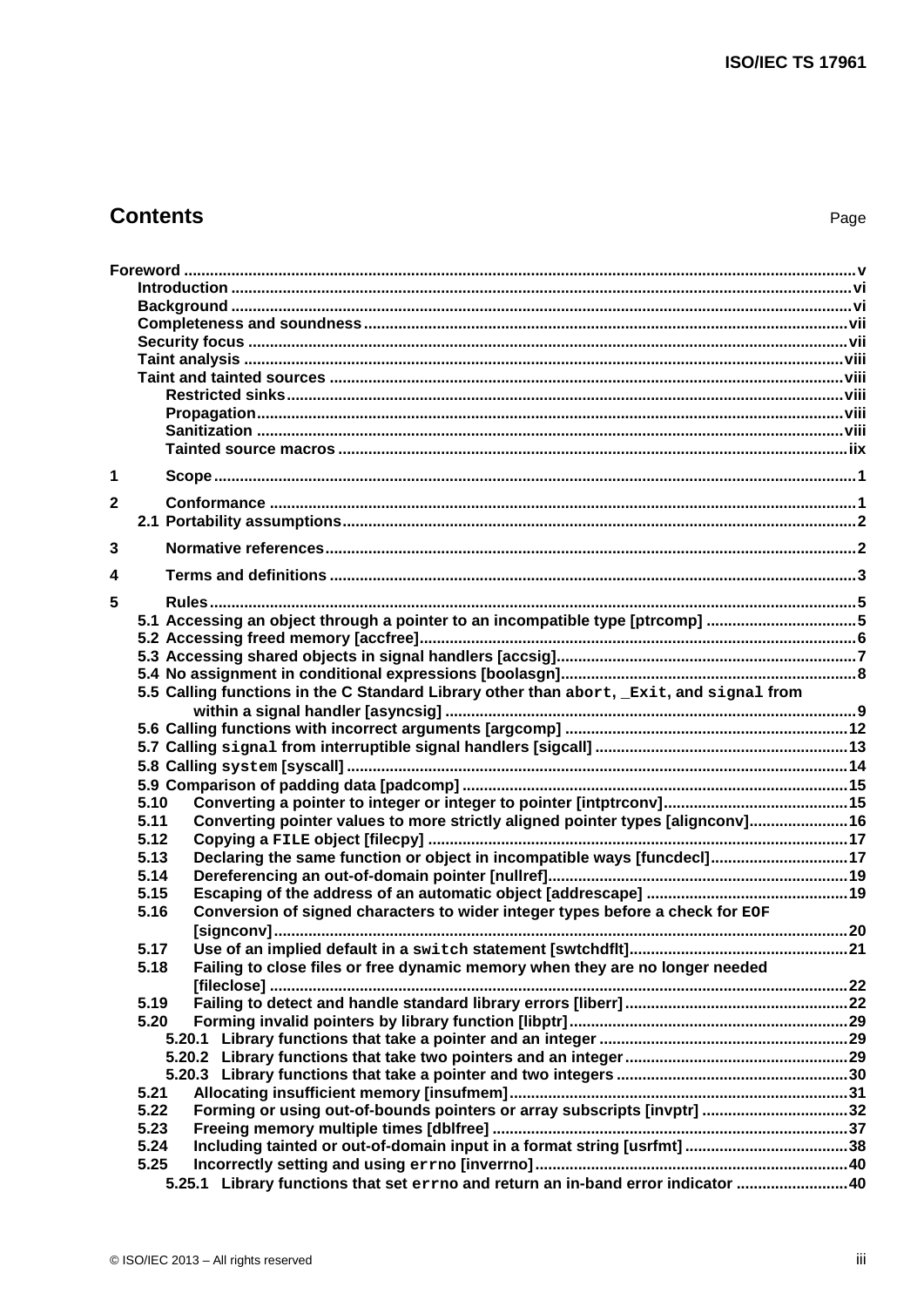|                                                                                             |  | 5.25.2 Library functions that set errno and return an out-of-band error indicator 41            |  |  |
|---------------------------------------------------------------------------------------------|--|-------------------------------------------------------------------------------------------------|--|--|
|                                                                                             |  | 5.25.3 Library functions that occasionally set errno and return an out-of-band error            |  |  |
|                                                                                             |  |                                                                                                 |  |  |
|                                                                                             |  |                                                                                                 |  |  |
|                                                                                             |  |                                                                                                 |  |  |
| 5.26<br>5.27                                                                                |  | Interleaving stream inputs and outputs without a flush or positioning call [ioileave]  44       |  |  |
| 5.28                                                                                        |  |                                                                                                 |  |  |
| 5.29                                                                                        |  | Modifying the string returned by getenv, localeconv, setlocale, and strerror                    |  |  |
|                                                                                             |  |                                                                                                 |  |  |
| 5.30                                                                                        |  |                                                                                                 |  |  |
| 5.31                                                                                        |  | Passing a non-null-terminated character sequence to a library function that expects a           |  |  |
|                                                                                             |  |                                                                                                 |  |  |
| 5.32                                                                                        |  | Passing arguments to character-handling functions that are not representable as                 |  |  |
|                                                                                             |  |                                                                                                 |  |  |
| 5.33                                                                                        |  | Passing pointers into the same object as arguments to different restrict-qualified              |  |  |
|                                                                                             |  |                                                                                                 |  |  |
| 5.34                                                                                        |  | Reallocating or freeing memory that was not dynamically allocated [xfree] 51                    |  |  |
| 5.35                                                                                        |  |                                                                                                 |  |  |
| 5.36                                                                                        |  | Subtracting or comparing two pointers that do not refer to the same array [ptrobj]  54          |  |  |
| 5.37                                                                                        |  | Tainted strings are passed to a string copying function [taintstrcpy] 55                        |  |  |
| 5.38                                                                                        |  | Taking the size of a pointer to determine the size of the pointed-to type [sizeofptr]  55       |  |  |
| 5.39                                                                                        |  | Using a tainted value as an argument to an unprototyped function pointer                        |  |  |
|                                                                                             |  |                                                                                                 |  |  |
| 5.40                                                                                        |  | Using a tainted value to write to an object using a formatted input or output function          |  |  |
|                                                                                             |  |                                                                                                 |  |  |
| 5.41                                                                                        |  | Using a value for fsetpos other than a value returned from fgetpos [xfilepos] 57                |  |  |
| 5.42                                                                                        |  | Using an object overwritten by geteny, localecony, setlocale, and strerror                      |  |  |
|                                                                                             |  |                                                                                                 |  |  |
| 5.43                                                                                        |  |                                                                                                 |  |  |
| 5.44                                                                                        |  | Using identifiers that are reserved for the implementation [resident]  60                       |  |  |
| 5.45                                                                                        |  |                                                                                                 |  |  |
| 5.46                                                                                        |  | Tainted, potentially mutilated, or out-of-domain integer values are used in a restricted        |  |  |
|                                                                                             |  |                                                                                                 |  |  |
|                                                                                             |  |                                                                                                 |  |  |
|                                                                                             |  |                                                                                                 |  |  |
|                                                                                             |  |                                                                                                 |  |  |
|                                                                                             |  |                                                                                                 |  |  |
|                                                                                             |  |                                                                                                 |  |  |
|                                                                                             |  |                                                                                                 |  |  |
|                                                                                             |  |                                                                                                 |  |  |
|                                                                                             |  |                                                                                                 |  |  |
|                                                                                             |  |                                                                                                 |  |  |
|                                                                                             |  |                                                                                                 |  |  |
|                                                                                             |  |                                                                                                 |  |  |
|                                                                                             |  | 41 Table 5—Library functions that set errno value and return an out-of-band error indicator  41 |  |  |
| Table 6—Library functions that occasionally set errno value and return an out-of-band error |  |                                                                                                 |  |  |
|                                                                                             |  |                                                                                                 |  |  |
|                                                                                             |  |                                                                                                 |  |  |
|                                                                                             |  |                                                                                                 |  |  |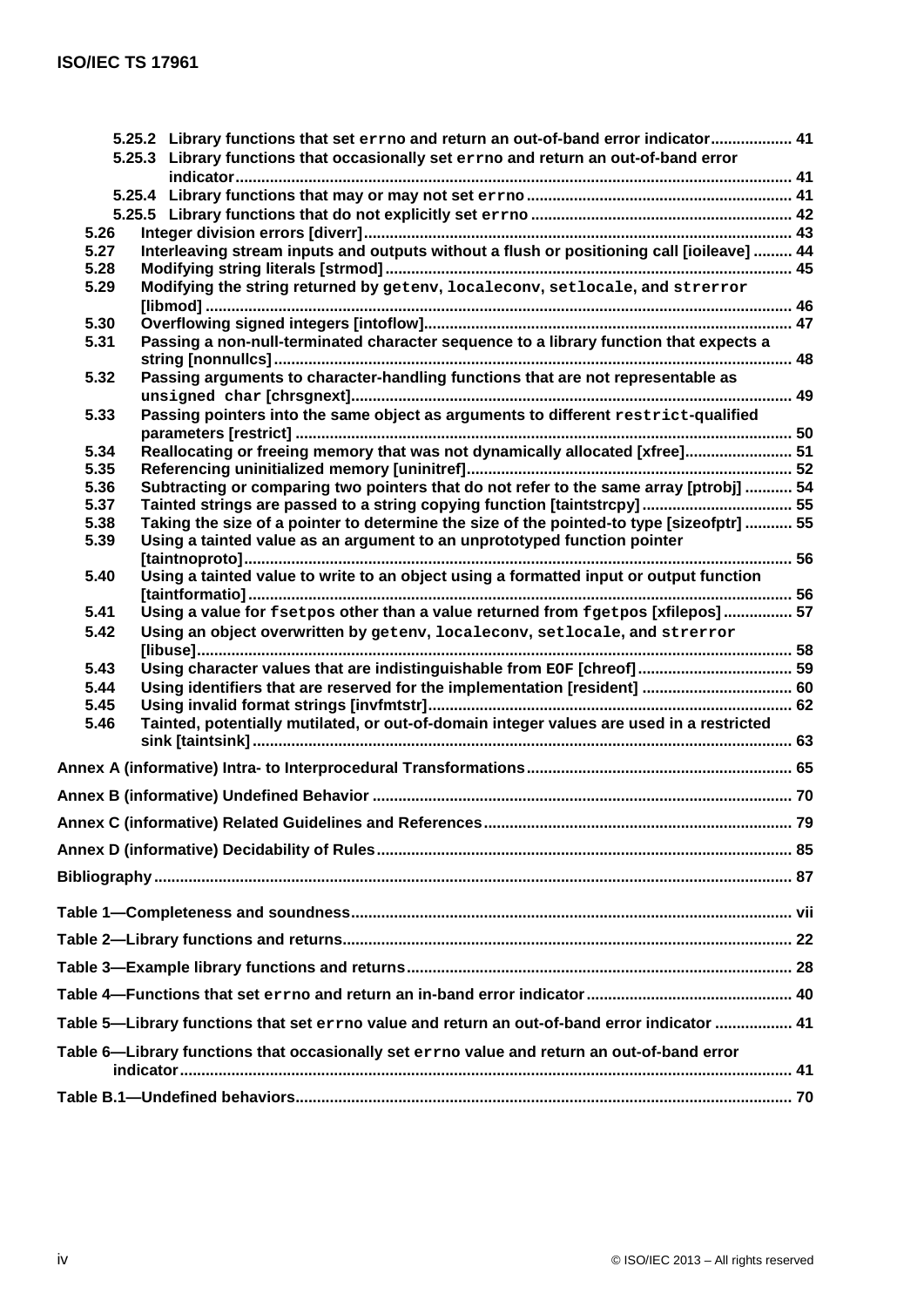## **Foreword**

ISO (the International Organization for Standardization) is a worldwide federation of national standards bodies (ISO member bodies). The work of preparing International Standards is normally carried out through ISO technical committees. Each member body interested in a subject for which a technical committee has been established has the right to be represented on that committee. International organizations, governmental and non-governmental, in liaison with ISO, also take part in the work. ISO collaborates closely with the International Electrotechnical Commission (IEC) on all matters of electrotechnical standardization.

International Standards are drafted in accordance with the rules given in the ISO/IEC Directives, Part 2.

The main task of technical committees is to prepare International Standards. Draft International Standards adopted by the technical committees are circulated to the member bodies for voting. Publication as an International Standard requires approval by at least 75% of the member bodies casting a vote.

In other circumstances, particularly when there is an urgent market requirement for such documents, a technical committee may decide to publish other types of normative document:

- an ISO/IEC Publicly Available Specification (ISO/IEC PAS) represents an agreement between technical experts in an ISO working group and is accepted for publication if it is approved by more than 50% of the members of the parent committee casting a vote;
- an ISO/IEC Technical Specification (ISO/IEC TS) represents an agreement between the members of a technical committee and is accepted for publication if it is approved by 2/3 of the members of the committee casting a vote.

An ISO/PAS or ISO/TS is reviewed after three years in order to decide whether it will be confirmed for a further three years, revised to become an International Standard, or withdrawn. If the ISO/PAS or ISO/TS is confirmed, it is reviewed again after a further three years, at which time it must either be transformed into an International Standard or be withdrawn.

Attention is drawn to the possibility that some of the elements of this document may be the subject of patent rights. ISO shall not be held responsible for identifying any or all such patent rights.

ISO/IEC TS 17961 was prepared by ISO/IEC Joint Technical Committee 1, Subcommittee 22, Working Group 14.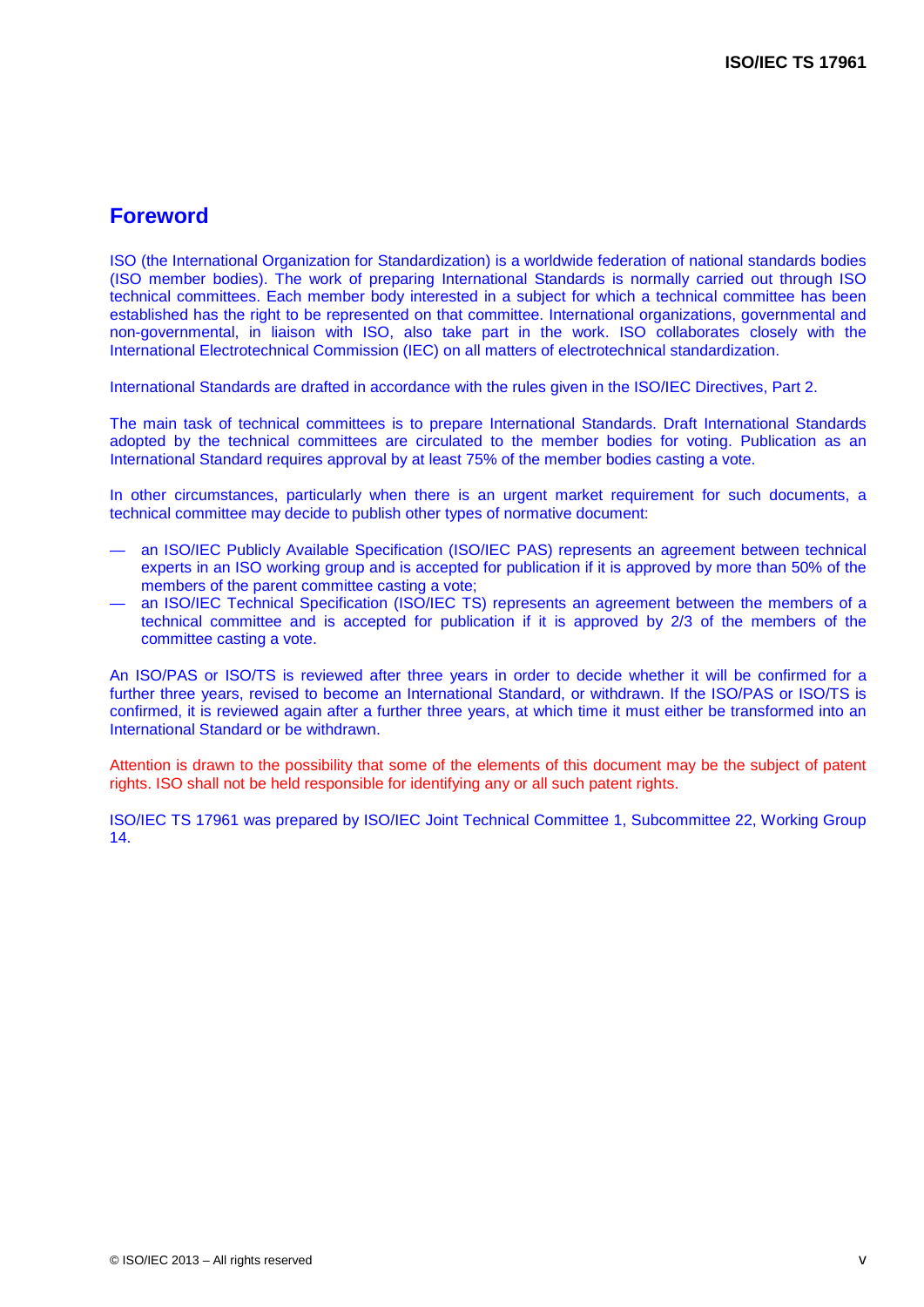## <span id="page-5-0"></span>**Introduction**

## <span id="page-5-1"></span>**Background**

An essential element of secure coding in the C programming language is a set of well-documented and enforceable coding rules. The rules specified in this Technical Specification apply to analyzers, including static analysis tools and C language compiler vendors that wish to diagnose insecure code beyond the requirements of the language standard. All rules are meant to be enforceable by static analysis.

The application of static analysis to security has been done in an ad hoc manner by different vendors, resulting in nonuniform coverage of significant security issues. This specification enumerates secure coding rules and requires analysis engines to diagnose violations of these rules as a matter of conformance to this specification. These rules may be extended in an implementation-dependent manner, which provides a minimum coverage guarantee to customers of any and all conforming static analysis implementations.

The largest underserved market in security is ordinary, non-security-critical code. The security-critical nature of code depends on its purpose rather than its environment. The UNIX finger daemon (fingerd) is an example of ordinary code, even though it may be deployed in a hostile environment. A user runs the client program, finger, which sends a user name to fingerd over the network, which then sends a reply indicating whether the user is logged in and a few other pieces of information. The function of fingerd has nothing to do with security. However, in 1988, Robert Morris compromised fingerd by triggering a buffer overflow, allowing him to execute arbitrary code on the target machine. The Morris worm could have been prevented from using fingerd as an attack vector by preventing buffer overflows, regardless of whether fingerd contained other types of bugs.

By contrast, the function of /bin/login is purely related to security. A bug of any kind in /bin/login has the potential to allow access where it was not intended. This is security-critical code.

Similarly, in safety-critical code, such as software that runs an X-ray machine, any bug at all could have serious consequences. In practice, then, security-critical and safety-critical code have the same requirements.

There are already standards that address safety-critical code and therefore security-critical code. The problem is that because they must focus on preventing essentially all bugs, they are required to be so strict that most people outside the safety-critical community do not want to use them. This leaves ordinary code like fingerd unprotected.

This Technical Specification has two major subdivisions:

- preliminary elements (clauses 1–4) and
- secure coding rules (clause 5).

Each secure coding rule in clause 5 has a separate numbered subsection and a unique section identifier enclosed in brackets (for example, [ptrcomp]). The unique section identifiers are mainly for use by other documents in identifying the rules should the section numbers change because of the addition or elimination of a rule. These identifiers may be used in diagnostics issued by conforming analyzers, but analyzers are not required to do so.

Annexes provide additional information. Annex C (informative) Related Guidelines and References identifies related guidelines and references per rule. A bibliography lists documents referred to during the preparation of this Technical Specification.

The rules documented in this Technical Specification do not rely on source code annotations or assumptions of programmer intent. However, a conforming implementation may take advantage of annotations to inform the analyzer. The rules, as specified, are reasonably simple, although complications can exist in identifying exceptions. An analyzer that conforms to this Technical Specification should be able to analyze code without excessive false positives, even if the code was developed without the expectation that it would be analyzed.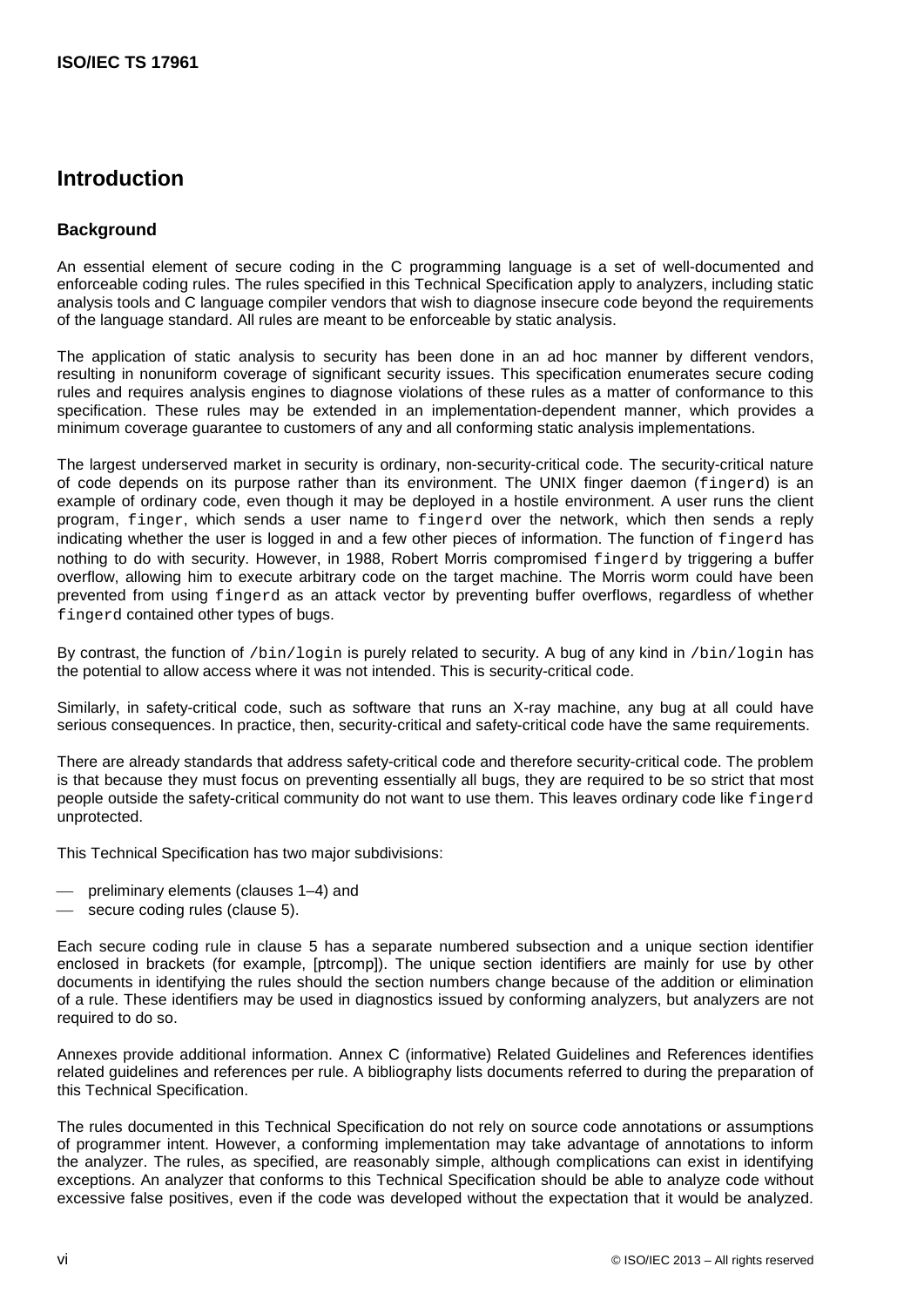Many analyzers provide methods that eliminate the need to research each diagnostic on every invocation of the analyzer. The implementation of such a mechanism is encouraged but not required. This Technical Specification assumes that an analyzer's visibility extends beyond the boundaries of the current function or translation unit being analyzed (see Annex A (informative) Intra- to Interprocedural Transformations).

#### <span id="page-6-0"></span>**Completeness and soundness**

The rules specified in this Technical Specification are designed to provide a check against a set of programming flaws that are known from practical experience to have led to vulnerabilities. Although rule checking can be performed manually, with increasing program complexity, it rapidly becomes infeasible. For this reason, the use of static analysis tools is recommended.

It should be recognized that, in general, determining conformance to coding rules is computationally undecidable. The precision of static analysis has practical limitations. For example, the *halting theorem* of Computer Science states that there are programs whose exact control flow *cannot* be determined statically. Consequently, any property dependant on control flow—such as halting—may be indeterminate for some programs. A consequence of this undecidability is that it may be impossible for *any* tool to determine statically whether a given rule is satisfied in specific circumstances. The widespread presence of such code may also lead to unexpected results from an analysis tool. Annex D (informative) Decidability of Rules provides information on the decidability of rules in this Technical Specification.

However checking is performed, the analysis may generate

- false negatives: Failure to report a real flaw in the code is usually regarded as the most serious analysis error, as it may leave the user with a false sense of security. Most tools err on the side of caution and consequently generate false positives. However, there may be cases where it is deemed better to report some high-risk flaws and miss others than to overwhelm the user with false positives.
- false positives: The tool reports a flaw when one does not exist. False positives may occur because the code is sufficiently complex that the tool cannot perform a complete analysis. The use of features such as function pointers and libraries may make false positives more likely.

<span id="page-6-2"></span>To the greatest extent feasible, an analyzer should be both complete and sound with respect to enforceable rules. An analyzer is considered sound with respect to a specific rule if it cannot give a false-negative result, meaning it finds all violations of a rule within the entire program. An analyzer is considered complete if it cannot issue false-positive results, or false alarms. The possibilities for a given rule are outlined in Table 1.

|           |   | <b>Faise positives</b>          |                         |
|-----------|---|---------------------------------|-------------------------|
|           |   |                                 | N                       |
| negatives | N | Sound with<br>false positives   | Complete and<br>sound   |
| False     | Y | Unsound with<br>false positives | Complete and<br>unsound |

#### **Table 1—Completeness and soundness**

**False positives**

The degree to which conforming analyzers minimize false-positive diagnostics is a quality of implementation issue. In other words, quantitative thresholds for false positives and false negatives are outside the scope of this Technical Specification.

#### <span id="page-6-1"></span>**Security focus**

The purpose of this Technical Specification is to specify analyzable secure coding rules that can be automatically enforced to detect security flaws in C-conforming applications. To be considered a security flaw, a software bug must be triggerable by the actions of a malicious user or attacker. An attacker may trigger a bug by providing malicious data or by providing inputs that execute a particular control path that in turn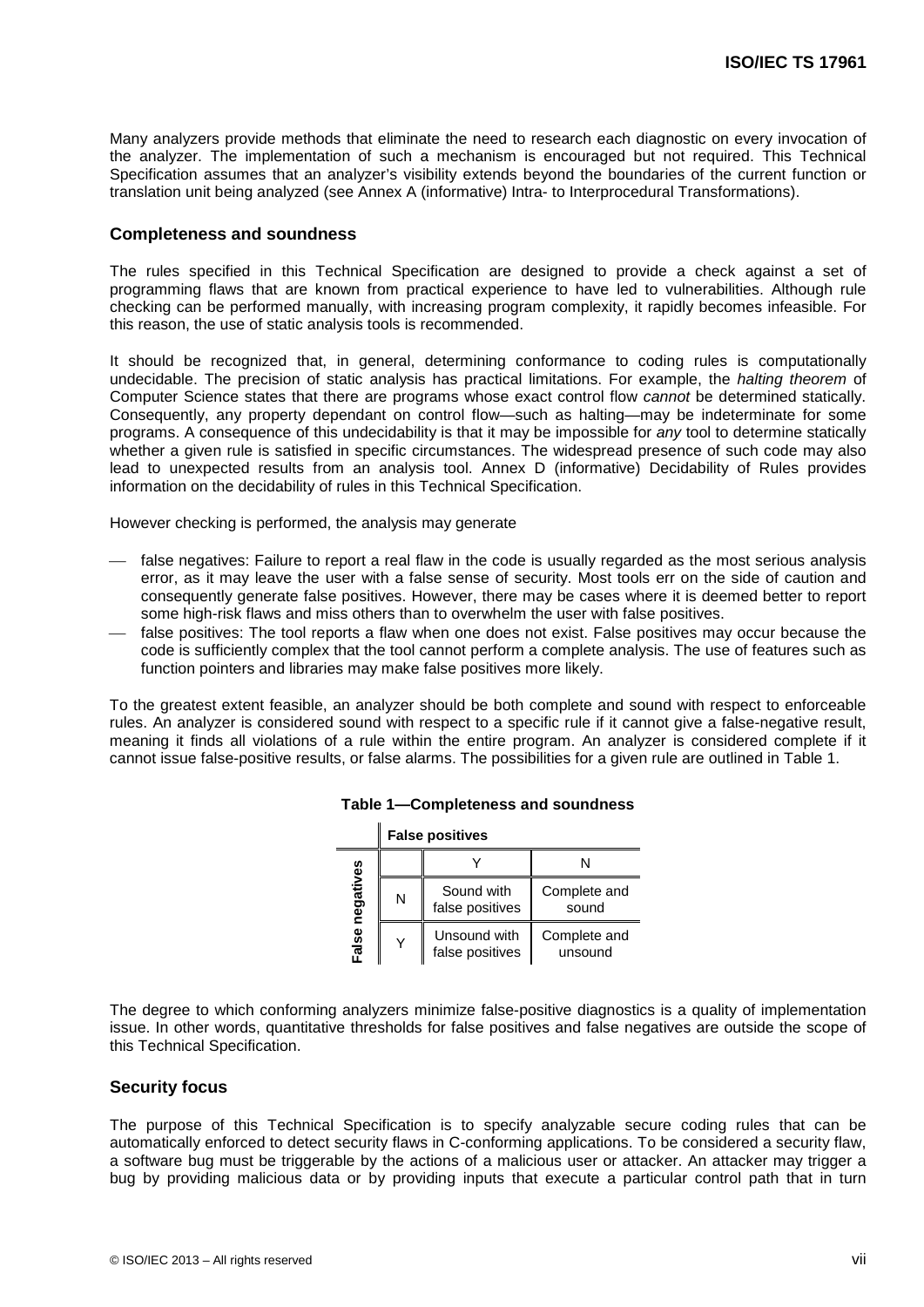executes the security flaw. Implementers are encouraged to distinguish violations that operate on untrusted data from those that do not.

## <span id="page-7-0"></span>**Taint analysis**

### <span id="page-7-1"></span>**Taint and tainted sources**

Certain operations and functions have a domain that is a subset of the type domain of their operands or parameters. When the actual values are outside of the defined domain, the result might be either undefined or at least unexpected. If the value of an operand or argument may be outside the domain of an operation or function that consumes that value, and the value is derived from any external input to the program (such as a command-line argument, data returned from a system call, or data in shared memory), that value is *tainted*, and its origin is known as a *tainted source*. A tainted value is not necessarily known to be out of the domain; rather, it is not known to be in the domain. Only values, and not the operands or arguments, can be tainted; in some cases, the same operand or argument can hold tainted or untainted values along different paths. In this regard, *taint* is an attribute of a value originating from a tainted source.

### <span id="page-7-2"></span>**Restricted sinks**

Operands and arguments whose domain is a subset of the domain described by their types are called *restricted sinks*. Any pointer arithmetic operation involving an integer operand is a restricted sink for that operand. Certain parameters of certain library functions are restricted sinks because these functions perform address arithmetic with these parameters, or control the allocation of a resource, or pass these parameters on to another restricted sink. All string input parameters to library functions are restricted sinks because it is possible to pass in a character sequence that is not null terminated. The exceptions are strncpy and strncpy s, which explicitly allow the source character sequence not to be null-terminated. For purposes of this Technical Specification, we regard char  $*$  as a reference to a null-terminated array of characters.

#### <span id="page-7-3"></span>**Propagation**

Taint is propagated through operations from operands to results unless the operation itself imposes constraints on the value of its result that subsume the constraints imposed by restricted sinks. In addition to operations that propagate the same sort of taint, there are operations that propagate taint of one sort of an operand to taint of a different sort for their results, the most notable example of which is  $\text{strlen}$  propagating the taint of its argument with respect to string length to the taint of its return value with respect to range.

Although the exit condition of a loop is not normally itself considered to be a restricted sink, a loop whose exit condition depends on a tainted value propagates taint to any numeric or pointer variables that are increased or decreased by amounts proportional to the number of iterations of the loop.

#### <span id="page-7-4"></span>**Sanitization**

To remove the taint from a value, it must be *sanitized* to ensure that it is in the defined domain of any restricted sink into which it flows. Sanitization is performed by *replacement* or *termination*. In replacement, outof-domain values are replaced by in-domain values, and processing continues using an in-domain value in place of the original. In termination, the program logic terminates the path of execution when an out-of-domain value is detected, often simply by branching around whatever code would have used the value.

In general, sanitization cannot be recognized exactly using static analysis. Analyzers that perform taint analysis usually provide some extralinguistic mechanism to identify sanitizing functions that sanitize an argument (passed by address) in place, return a sanitized version of an argument, or return a status code indicating whether the argument is in the required domain. Because such extralinguistic mechanisms are outside the scope of this specification, this Technical Specification uses a set of rudimentary definitions of sanitization that is likely to recognize real sanitization but might cause nonsanitizing or ineffectively sanitizing code to be misconstrued as sanitizing. The following definition of sanitization presupposes that the analysis is in some way maintaining a set of constraints on each value encountered as the simulated execution progresses: *a given path through the code sanitizes a value with respect to a given restricted sink if it restricts the range of that value to a subset of the defined domain of the restricted sink type*. For example, sanitization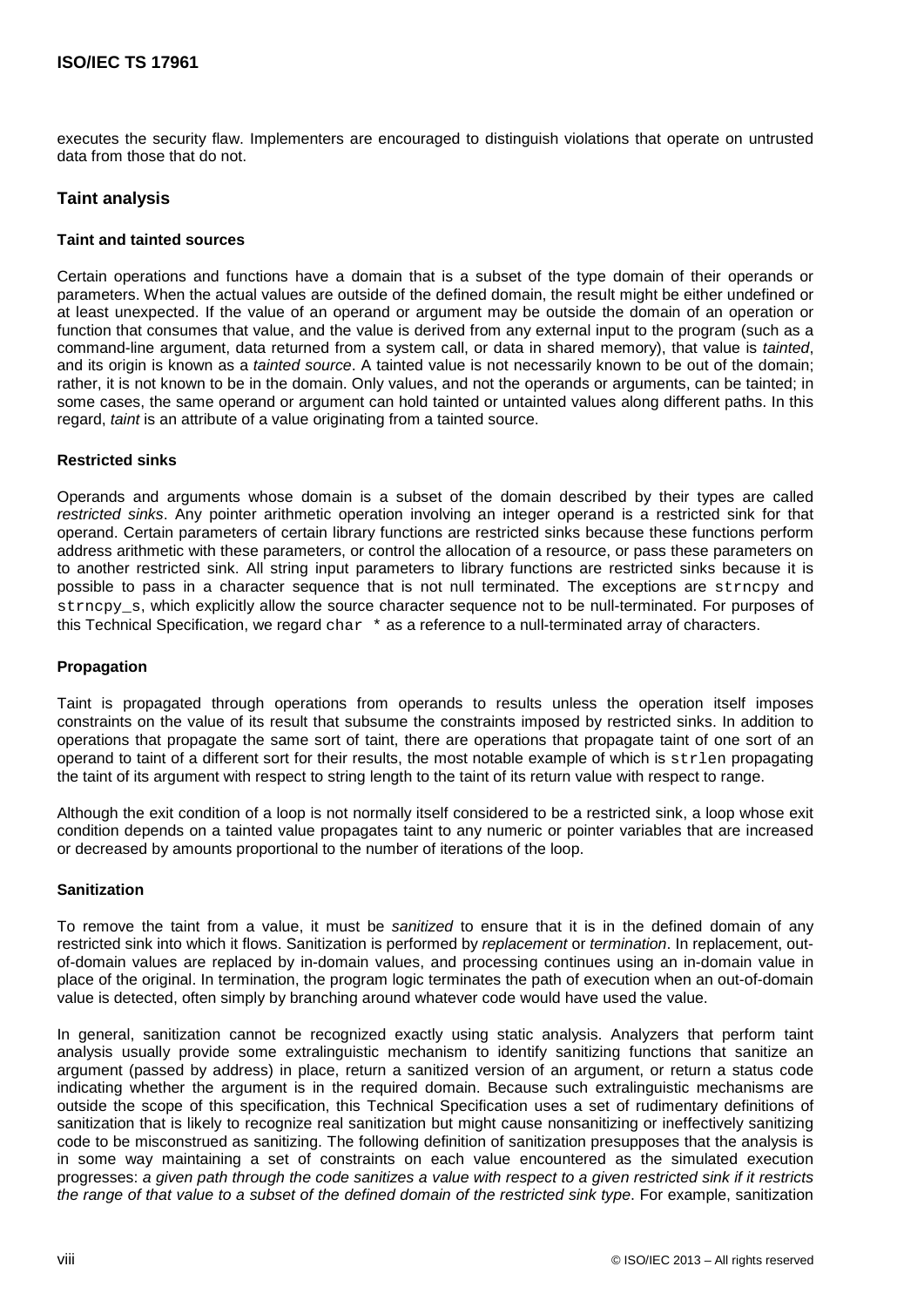of signed integers with respect to an array index operation must restrict the range of that integer value to numbers between zero and the size of the array minus one.

This description is suitable for numeric values, but sanitization of strings with respect to content is more difficult to recognize in a general way.

#### <span id="page-8-0"></span>**Tainted source macros**

The function-like macros GET\_TAINTED\_STRING and GET\_TAINTED\_INTEGER defined in this section are used in the examples in this Technical Specification to represent one possible method to obtain a tainted string and tainted integer.

```
#define GET_TAINTED_STRING(buf, buf_size) \<br>do {
do { \setminusconst char *taint = getenv("TAINT");<br>if (taint == 0) {
     if (taint == 0) {<br>exit(1);
     \{ exit(1); \setminus\left\{\right.\mathcal{L} and \mathcal{L} and \mathcal{L} and \mathcal{L} and \mathcal{L} and \mathcal{L} and \mathcal{L} and \mathcal{L}size_t taint_size = strlen(taint) + 1; \qquad \setminusif (taint_size > buf_size) {<br>exit(1);
     ext(1);\left\{\right.\overline{\phantom{a}}strncpy(buf, taint, taint_size); \setminus } while (0)
#define GET_TAINTED_INTEGER(type, val)<br>do {
do { \setminusconst char *taint = getenv("TAINT");
     if (taint == 0) {
     \{ exit(1);
\left\{\begin{array}{ccc} \end{array}\right\}\overline{\phantom{a}}errno = 0;long tmp = strtol(taint, 0, 10);
      if ((tmp == LONG_MIN || tmp == LONG_MAX) && \
          errno == ERANGE)<br>
/* retain LONG_MIN or LONG_MAX */
        ; /* retain LONG_MIN or LONG_MAX */ \
     if ((type)-1 < 0) {<br>if (tmp < INT_MIN) \
       if (tmp < INT_MIN) \downarrow \downarrow \downarrow \downarrow \downarrow \downarrow \downarrow \downarrow \downarrow \downarrow \downarrow \downarrow \downarrow \downarrow \downarrow \downarrow \downarrow \downarrow \downarrow \downarrow \downarrow \downarrow \downarrow \downarrow \downarrow \downarrow \downarrow \downarrow \downarrow \downarrow \downarrow \downarrow \downarrow \downarrow tmp = INT_MIN; \
       else if (tmp > INT_MAX) \uparrow \downarrow \downarrow \downarrow \downarrow \downarrow \downarrow \downarrow \downarrow \downarrow \downarrow \downarrow \downarrow \downarrow \downarrow \downarrow \downarrow \downarrow \downarrow \downarrow \downarrow \downarrow \downarrow \downarrow \downarrow \downarrow \downarrow \downarrow \downarrow \downarrow \downarrow \downarrow \downarrow\text{tmp} = \text{INT\_MAX};\left\{\begin{array}{ccc} \end{array}\right\}val = tmp; } while (0)
```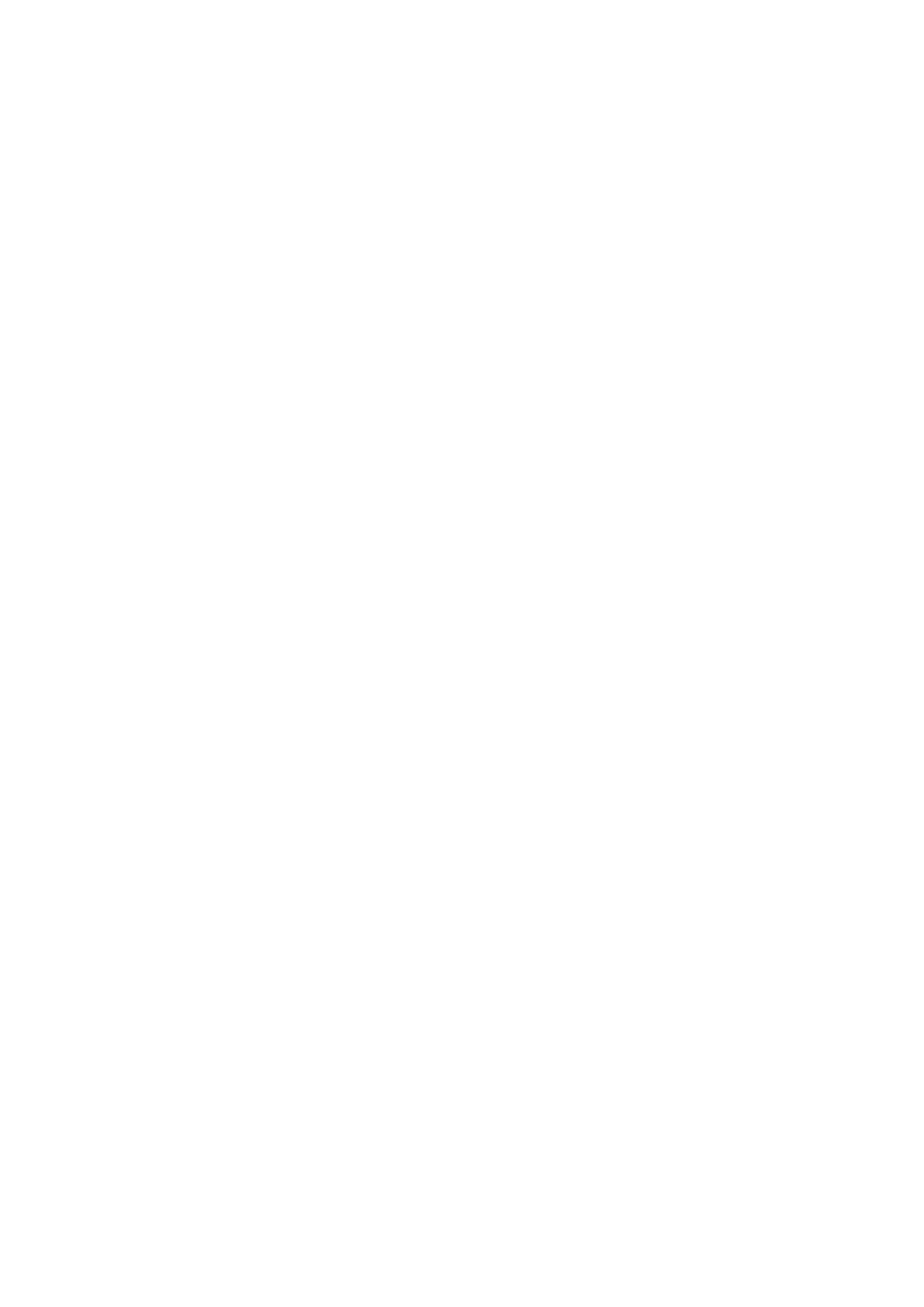## **Information Technology — Programming languages, their environments and system software interfaces — C Secure Coding Rules**

## <span id="page-10-0"></span>**1 Scope**

This document specifies

- rules for secure coding in the C programming language and
- code examples.

This document does not specify

- the mechanism by which these rules are enforced or
- any particular coding style to be enforced. (It has been impossible to develop a consensus on appropriate style guidelines. Programmers should define style guidelines and apply these guidelines consistently. The easiest way to consistently apply a coding style is with the use of a code formatting tool. Many interactive development environments provide such capabilities.)

Each rule in this document is accompanied by code examples. Code examples are informative only and serve to clarify the requirements outlined in the normative portion of the rule. Examples impose no normative requirements.

Each rule in this document that is based on undefined behavior defined in the C Standard identifies the undefined behavior by a numeric code. The numeric codes for undefined behaviors can be found in Annex B, Undefined Behavior.

Two distinct kinds of examples are provided:

- *noncompliant examples* demonstrating language constructs that have weaknesses with potentially exploitable security implications; such examples are expected to elicit a diagnostic from a conforming analyzer for the affected language construct; and
- *compliant examples* are expected not to elicit a diagnostic.

Examples are not intended to be complete programs. For brevity, they typically omit #include directives of C Standard Library headers that would otherwise be necessary to provide declarations of referenced symbols. Code examples may also declare symbols without providing their definitions if the definitions are not essential for demonstrating a specific weakness.

Some rules in this document have exceptions. Exceptions are part of the specification of these rules and are normative.

## <span id="page-10-1"></span>**2 Conformance**

In this Technical Specification, "shall" is to be interpreted as a requirement on an analyzer; conversely, "shall not" is to be interpreted as a prohibition.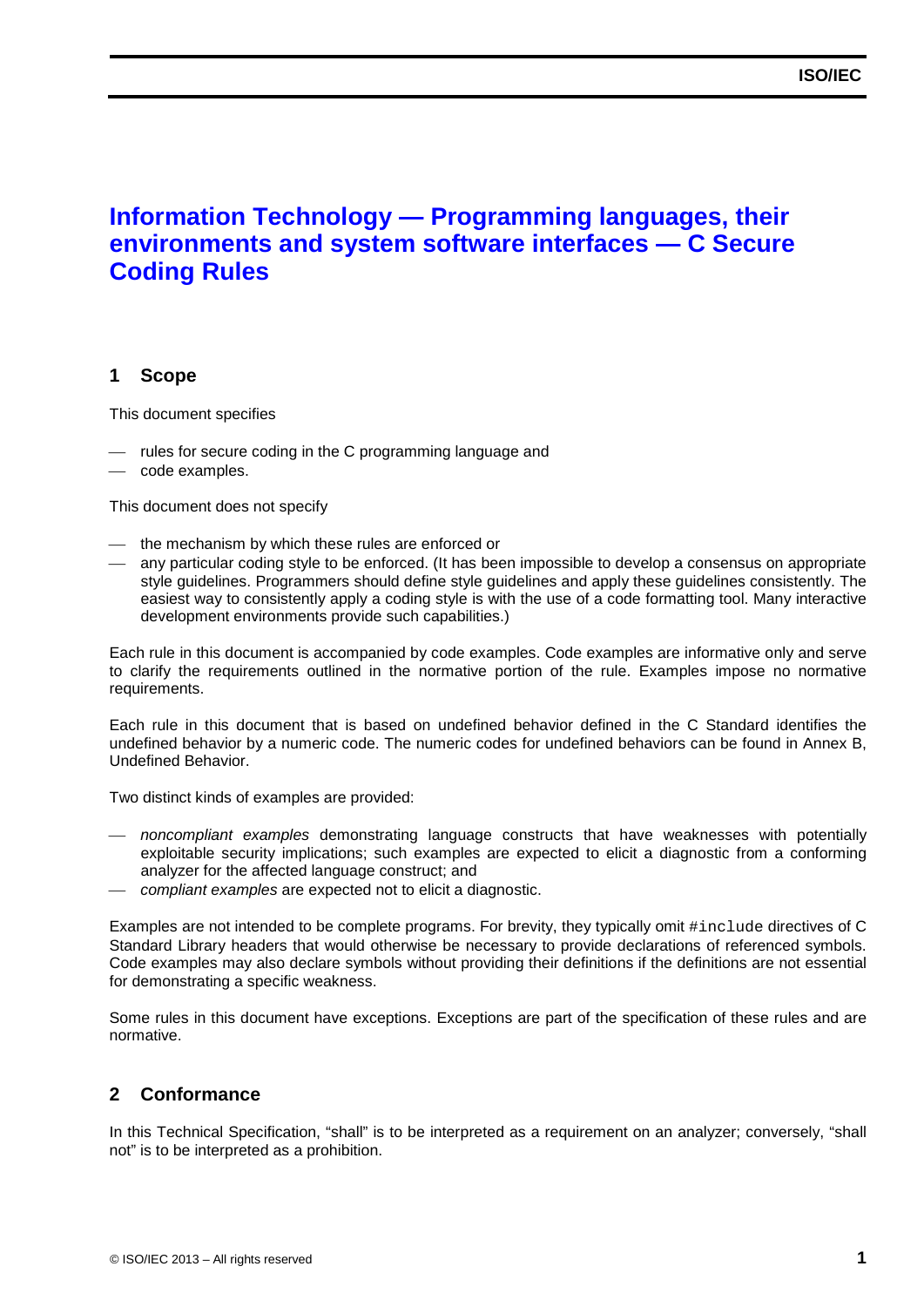Various types of programs (such as compilers or specialized analyzers) can be used to check if a program contains any violations of the coding rules specified in this Technical Specification. In this Technical Specification, all such checking programs are called analyzers. An analyzer can claim conformity with this Technical Specification. Programs that do not yield any diagnostic when analyzed by a conforming analyzer cannot claim conformity to this Technical Specification.

A conforming analyzer shall produce a diagnostic for each distinct rule in this Technical Specification upon detecting a violation of that rule, except in the case that the same program text violates multiple rules simultaneously, where a conforming analyzer may aggregate diagnostics but shall produce at least one diagnostic.

NOTE The diagnostic message might be of the form: Accessing freed memory in function abc, file xyz.c, line nnn.

NOTE This Technical Specification does not require an analyzer to produce a diagnostic message for any violation of any syntax rule or constraint specified by the C Standard.

Conformance is defined only with respect to source code that is visible to the analyzer. Binary-only libraries, and calls to them, are outside the scope of these rules.

For each rule, the analyzer shall report a diagnostic for at least one program that contains a violation of that rule.

For each rule, the analyzer shall document whether its analysis is guaranteed to report all violations of that rule and shall document its accuracy with respect to avoiding false positives and false negatives.

## <span id="page-11-0"></span>**2.1 Portability assumptions**

A conforming analyzer shall be able to diagnose violations of guidelines for at least one C implementation. An analyzer need not diagnose a rule violation if the result is documented for the target implementation and does not cause a security flaw. A conforming analyzer shall document which C implementation is the target.

Variations in quality of implementation permit an analyzer to produce diagnostics concerning portability issues.

EXAMPLE

```
long i;
printf("i = %d", i);
```
This example can produce a diagnostic, such as the mismatch between %d and long int. This technical specification does not specify that a conforming analyzer be complete or sound when diagnosing rule violations. This mismatch might not be a problem for all target implementations, but it is a portability problem because not all implementations have the same representation for int and long.

## <span id="page-11-1"></span>**3 Normative references**

The following referenced documents are indispensable for the application of this Technical Specification. For dated references, only the edition cited applies. For undated references, the latest edition of the referenced document (including any amendments) applies.

[ISO/IEC 9899:2011] Programming Languages—C.

[ISO 31-11:1992] Quantities and units—Part 11: Mathematical signs and symbols for use in the physical sciences and technology.

[ISO/IEC 2382-1:1993] Information technology—Vocabulary—Part 1: Fundamental terms.

[ISO/IEC/IEEE 9945:2009] Information technology—Portable Operating System Interface (POSIX<sup>®</sup>) Base Specifications, Issue 7.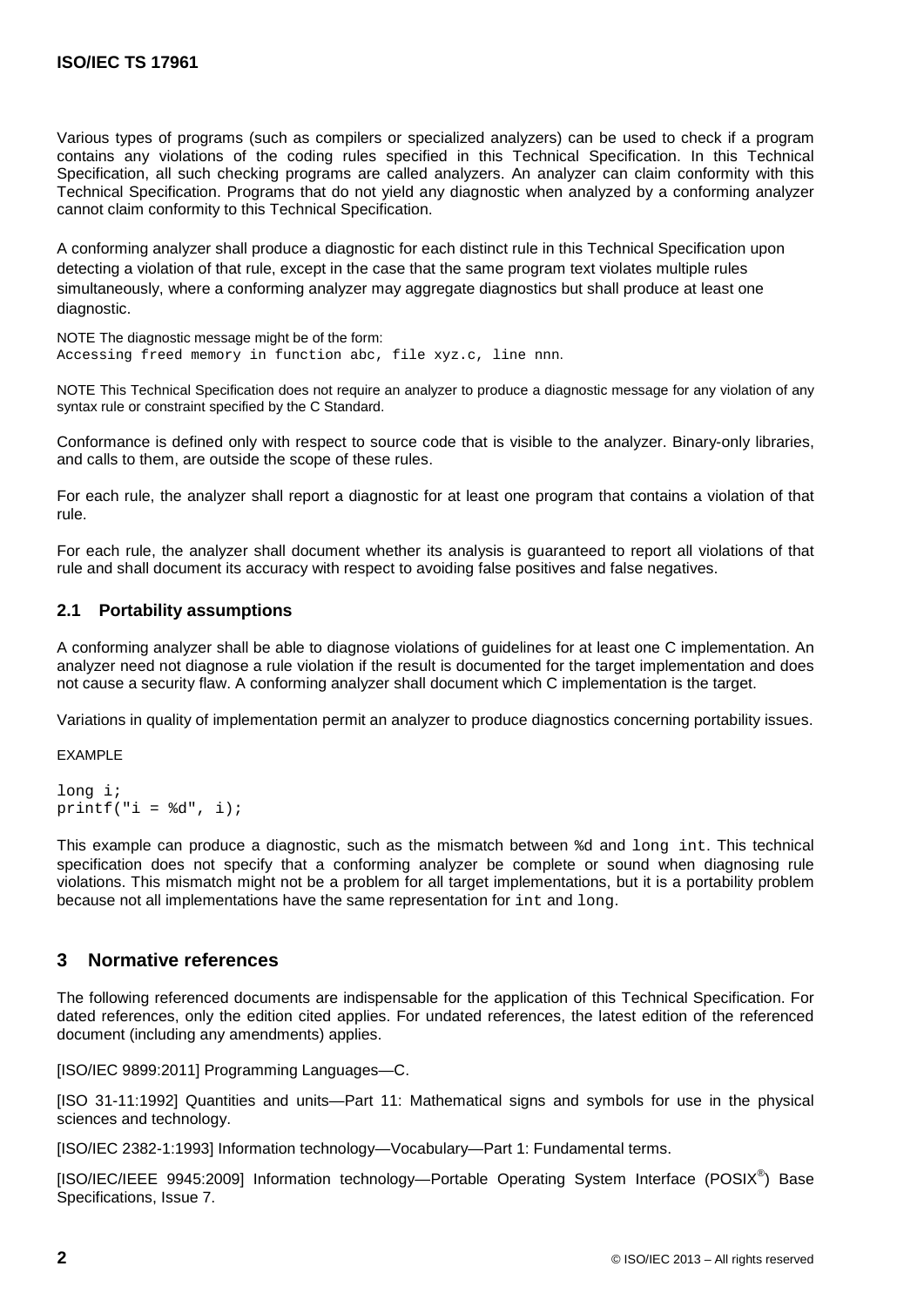## <span id="page-12-0"></span>**4 Terms and definitions**

For the purposes of this Technical Specification, the terms and definitions given in ISO/IEC 9899:2011, ISO/IEC 2382-1:1993, and the cited sources apply. Other terms are defined where they appear in *italic* type. Mathematical symbols not defined in this Technical Specification are to be interpreted according to ISO 31- 11:1992.

#### **4.1**

#### **analyzer**

mechanism that diagnoses coding flaws in software programs

NOTE Analyzers may include static analysis tools, tools within a compiler suite, or tools in other contexts.

#### **4.2**

#### **data flow analysis**

tracking of value constraints along nonexcluded paths through the code

NOTE 1 Tracking can be performed intraprocedurally, with various assumptions made about what happens at function call boundaries, or interprocedurally, where values are tracked flowing into function calls (directly or indirectly) as arguments and flowing back out either as return values or indirectly through arguments.

NOTE 2 Data flow analysis may or may not track values flowing into or out of the heap or take into account global variables. When this specification refers to values flowing, the key point is contrast with variables or expressions, because a given variable or expression may hold different values along different paths, and a given value may be held by multiple variables or expressions along a path.

## **4.3**

**exploit**

technique that takes advantage of a security vulnerability to violate an explicit or implicit security policy

#### **4.4**

#### **in-band error indicator**

a library function return value on error that can never be returned by a successful call to that library function

#### **4.5**

#### **mutilated value**

result of an operation performed on an untainted value that yields either an undefined result (such as the result of signed integer overflow), the result of right-shifting a negative number, implicit conversion to an integral type where the value cannot be represented in the destination type, or unsigned integer wrapping

#### EXAMPLE

```
int j = INT_MAX + 1; // j is mutilated
char c = 1234; // c is mutilated if char is eight bits
unsigned int u = 0U - 1; // u is mutilated
```
NOTE 1 A mutilated value can be just as dangerous as a tainted value because it can differ either in sign or magnitude from what the programmer expects.

## **4.7**

#### **nonpersistent signal handler**

signal handler running on an implementation that requires the program to again register the signal handler after occurrences of the signal to catch subsequent occurrences of that signal

#### **4.7**

#### **out-of-band error indicator**

a library function return value used to indicate nothing but the error status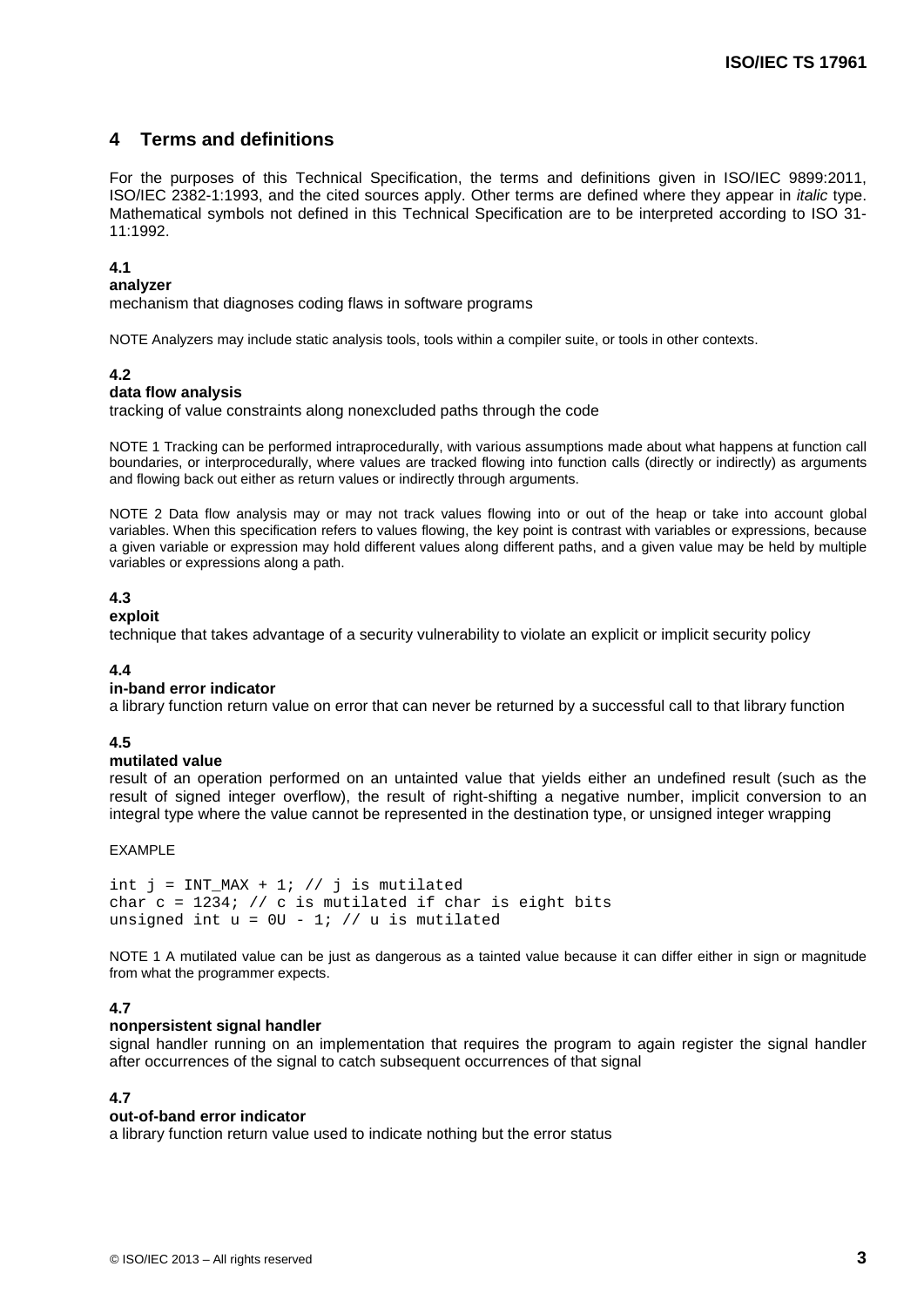### **4.8**

#### **out-of-domain value**

one of a set of values that is not in the domain of a particular operator or function

### **4.9**

## **restricted sink**

operands and arguments whose domain is a subset of the domain described by their types

NOTE 1 Undefined or unexpected behavior may occur if a tainted value is supplied as a value to a restricted sink.

NOTE 2 A diagnostic is required if a tainted value is supplied to a restricted sink.

NOTE 3 Different restricted sinks may impose different validity constraints for the same value; a given value can be tainted with respect to one restricted sink but sanitized (and consequently no longer tainted) with respect to a different restricted sink.

NOTE 4 Specific restricted sinks and requirements for sanitizing tainted values are described in specific rules dealing with taint analysis (see 5.8, 5.14, 5.24, 5.30, 5.39, and 5.46).

## **4.10**

### **sanitize**

assure by testing or replacement that a tainted or other value conforms to the constraints imposed by one or more restricted sinks into which it may flow

NOTE If the value does not conform, either the path is diverted to avoid using the value or a different, known-conforming value is substituted.

EXAMPLE Adding a null character to the end of a buffer before passing it as an argument to the strlen function.

## **4.11**

## **security flaw**

defect that poses a potential security risk

## **4.12**

#### **security policy**

set of rules and practices that specify or regulate how a system or organization provides security services to protect sensitive and critical system resources

## **4.13**

## **static analysis**

any process for assessing code without executing it [\[Chess 2007,](#page-95-1) p. 3]

## **4.14**

**tainted source** external source of untrusted data

NOTE Tainted sources include

- parameters to the main function,
- the returned values from localeconv, fgetc, getc, getchar, fgetwc, getwc, and getwchar, and
- the strings produced by getenv, fscanf, vfscanf, vscanf, fgets, fread, fwscanf, vfwscanf, vwscanf, wscanf, and fgetws.

## **4.15**

## **tainted value**

value derived from a tainted source that has not been sanitized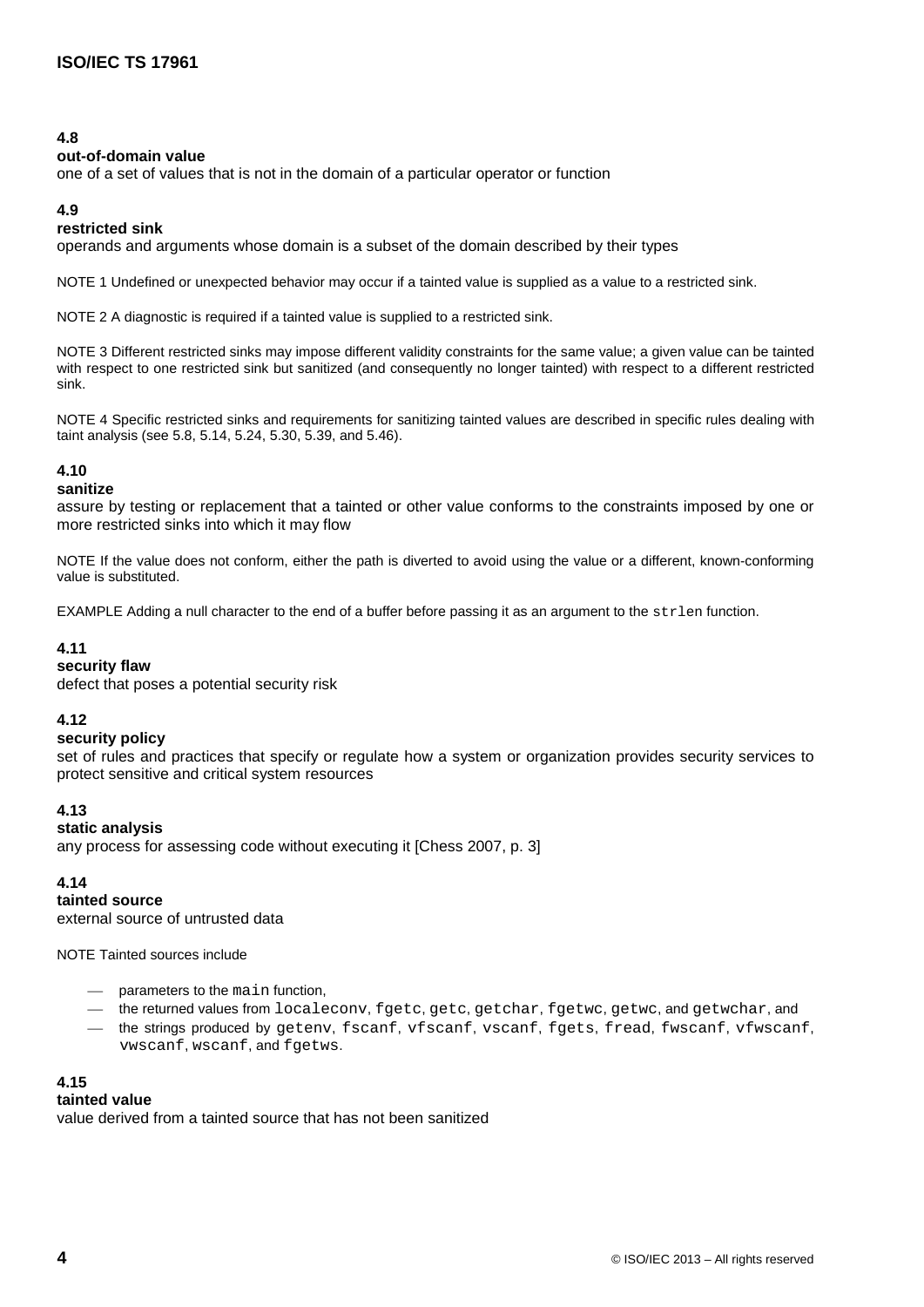## **4.16**

### **target implementation**

implementation of the C programming language whose environmental limits and implementation-defined behavior are assumed by the analyzer during the analysis of a program

## **4.17**

**UB** undefined behavior

## **4.18**

## **unexpected behavior**

well-defined behavior that may be unexpected or unanticipated by the programmer; incorrect programming assumptions

## **4.19**

### **unsigned integer wrapping**

computation involving unsigned operands whose result is reduced modulo the number that is one greater than the largest value that can be represented by the resulting type

## **4.20**

#### **untrusted data**

data originating from outside of a trust boundary [ISO/IEC 11889-1:2009]

### **4.21**

### <span id="page-14-2"></span>**valid pointer**

pointer that refers to an element within an array or one past the last element of an array

NOTE 1 For the purposes of this definition, a pointer to an object that is not an element of an array behaves the same as a pointer to the first element of an array of length one with the type of the object as its element type. (See C, sec. 6.5.8, paragraph 4.)

NOTE 2 For the purposes of this definition, an object can be considered to be an array of a certain number of bytes; that number is the size of the object, as produced by the sizeof operator. (See C, sec. 6.3.2.3, paragraph 7.)

#### **4.22**

#### **vulnerability**

set of conditions that allows an attacker to violate an explicit or implicit security policy

## <span id="page-14-0"></span>**5 Rules**

## <span id="page-14-1"></span>**5.1 Accessing an object through a pointer to an incompatible type [ptrcomp]**

#### **Rule**

Accessing an object through a pointer to an incompatible type (other than unsigned char) shall be diagnosed.

## **Rationale**

C, section 6.5, paragraph 7, states,

*An object shall have its stored value accessed only by an lvalue expression that has one of the following types:*

- *a type compatible with the effective type of the object,*
- *a qualified version of a type compatible with the effective type of the object,*
- *a type that is the signed or unsigned type corresponding to the effective type of the object,*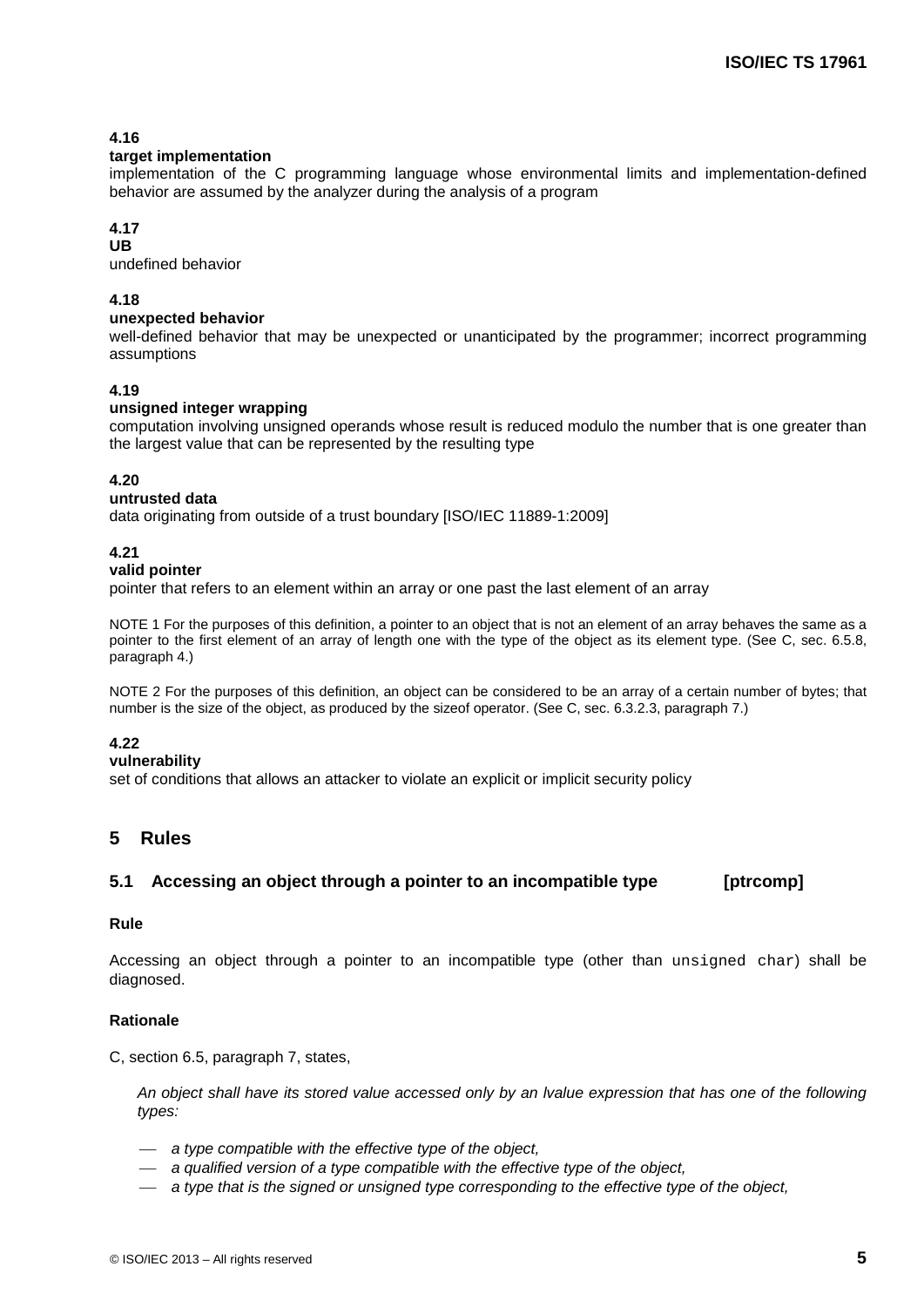- *a type that is the signed or unsigned type corresponding to a qualified version of the effective type of the object,*
- *an aggregate or union type that includes one of the aforementioned types among its members (including, recursively, a member of a subaggregate or contained union), or*
- *a character type.*

The intent of this list is to specify those circumstances in which an object may or may not be aliased.

According to section 6.2.6.1 of C,

*Certain object representations need not represent a value of the object type. If the stored value of an object has such a representation and is read by an lvalue expression that does not have character type, the behavior is undefined.*

Accessing an object through a pointer to an incompatible type (other than unsigned char) is undefined behavior.

C identifies the following undefined behavior:

| <b>UB</b> Description |  |
|-----------------------|--|
|-----------------------|--|

37 An object has its stored value accessed other than by an lvalue of an allowable type (6.5).

#### **Example(s)**

EXAMPLE In this noncompliant example, a diagnostic is required because an object of type float is incremented through a pointer to int, ip.

```
void f(void) {
  if (sizeof(int) == sizeof(float)) {
    float f = 0.0f;
    int *ip = (int *)\&f; printf("float is %f\n", f);
     (*ip)++; // diagnostic required
     printf("float is %f\n", f);
   }
}
```
#### <span id="page-15-0"></span>**5.2 Accessing freed memory [accfree]**

## **Rule**

After an allocated block of dynamic storage has been deallocated by a memory management function, the evaluation of any pointers into the freed memory, including being dereferenced or acting as an operand of an arithmetic operation, type cast, or right-hand side of an assignment, shall be diagnosed.

#### **Rationale**

C identifies the situation in which undefined behavior arises as a result of accessing freed memory:

| $UB$ Description                                                                                                        |
|-------------------------------------------------------------------------------------------------------------------------|
| 177 The value of a pointer that refers to space deallocated by a call to the free or realloc function is used (7.22.3). |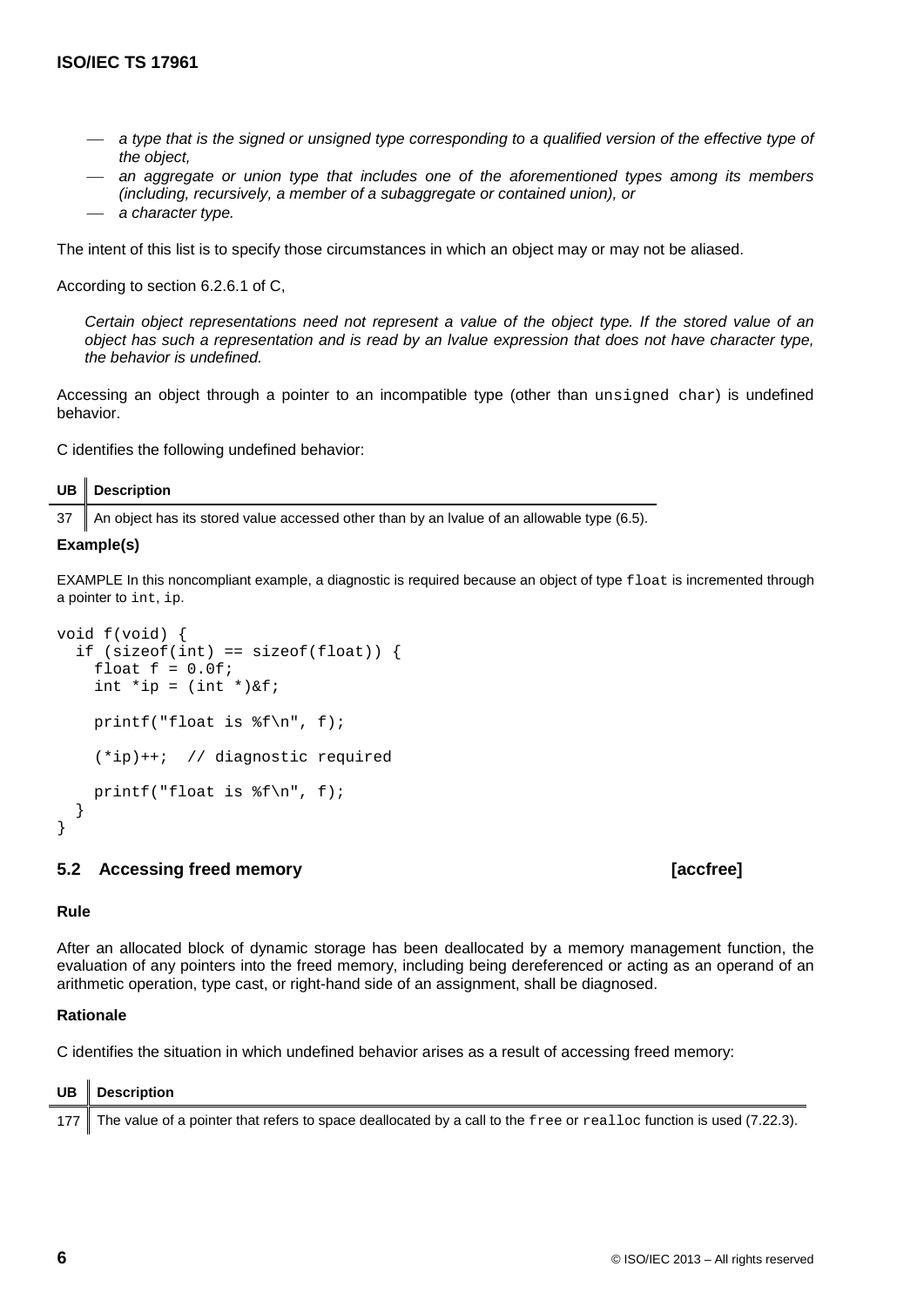#### **Example(s)**

EXAMPLE 1 In this noncompliant example, a diagnostic is required because head->next is accessed after head has been freed.

```
struct List { struct List *next; /* ... */ };
void free_list(struct List *head) {
  for (; head != NULL; head = head->next) { // diagnostic required
     free(head);
   }
}
```
EXAMPLE 2 In this noncompliant example, a diagnostic is required because buf is written to after it has been freed.

```
int main(int argc, char *argv[]) {
 if (argc < 2) {
   /* ... */
   }
 char *return val = 0;
 const size_t bufsize = strlen(argv[1]) + 1;
 char *buf = (char *)malloc(bufsize);
  if (!buf) {
   /* ... */
   }
 7* ... */ free(buf);
 /* ... */
  return_val = strncpy(buf, argv[1], bufsize); // diagnostic required
  if (return_val) {
   /* ... */
   }
  return EXIT_SUCCESS;
}
```
EXAMPLE 3 In this noncompliant example, a diagnostic is required because realloc may free  $c$  str1 when it returns NULL, resulting in c\_str1 being freed twice.

```
void f(char * c_str1, size_t size) {
  char * c_str2 = (char *)realloc(c_str1, size);
  if (c_str2 == NULL) {
     free(c_str1); // diagnostic required
     return;
   }
}
```
#### <span id="page-16-0"></span>**5.3 Accessing shared objects in signal handlers [accsig]**

#### **Rule**

Accessing values of objects that are neither lock-free atomic objects nor of type volatile sig\_atomic\_t in a signal handler shall be diagnosed.

#### **Rationale**

C identifies the situation in which undefined behavior arises as a result of accessing a static storage duration object without the correct characteristics: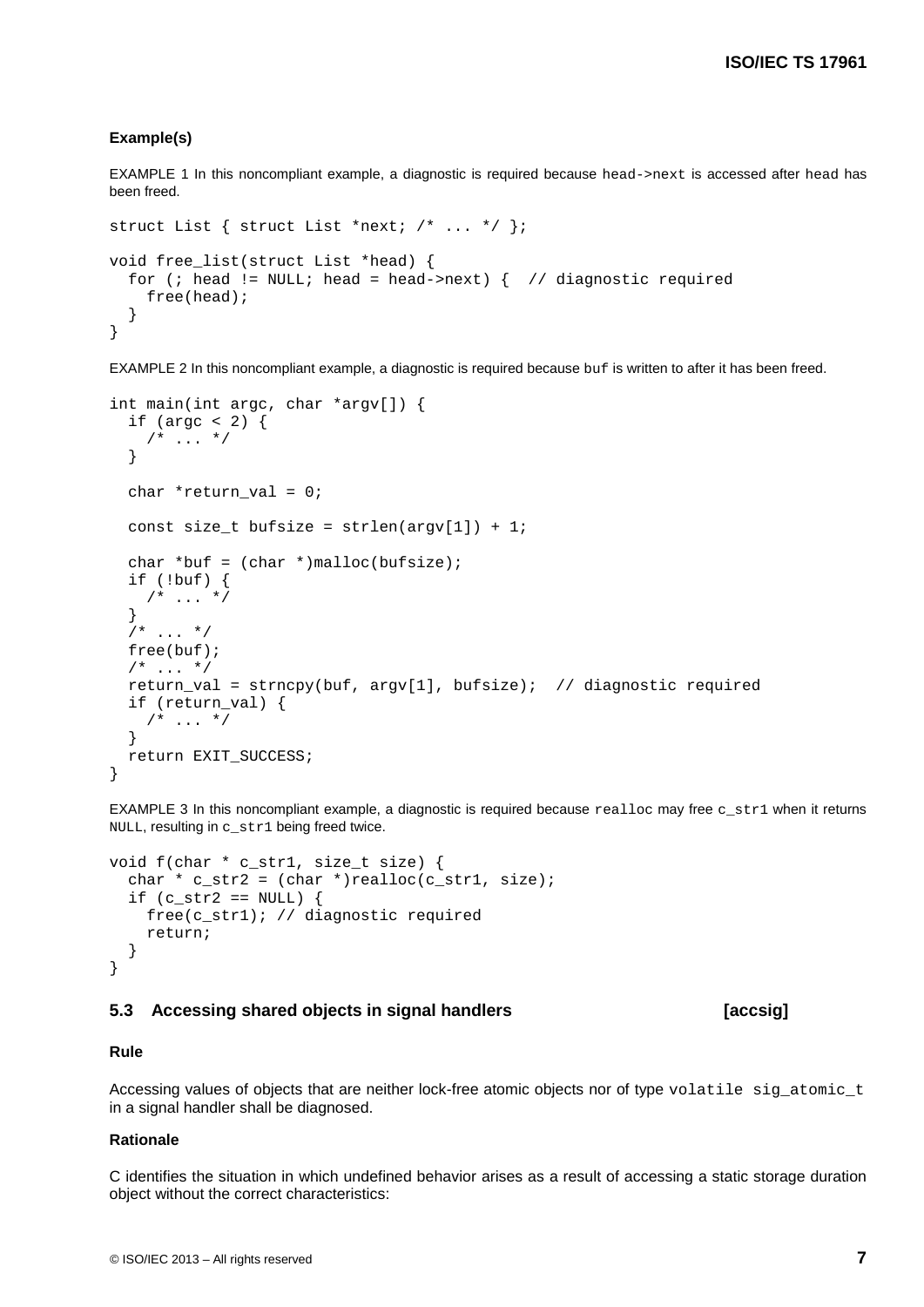## **UB Description**

132 A signal occurs other than as the result of calling the abort or raise function, and the signal handler refers to an object with static storage duration other than by assigning a value to an object declared as volatile sig atomic t, or calls any function in the standard library other than the abort function, the Exit function, or the signal function (for the same signal number) (7.14.1.1).

## **Example(s)**

EXAMPLE In this noncompliant example, a diagnostic is required because the object referred to by the shared pointer err\_msg is accessed from the signal handler handler via the C Standard Library function strcpy.

```
#define MAX_MSG_SIZE 24
char *err_msg;
void handler(int signum) {
   if ((strcpy(err_msg, "SIGINT detected.")) == err_msg){ // diagnostic required
    /* ... */
 }
}
int main(void) {
  signal(SIGINT, handler);
   err_msg = (char *)malloc(MAX_MSG_SIZE);
  if (err_msg == NULL) {
     /* Handle error condition */
 }
  if ((\text{strong/err_msg}, \text{ "No errors yet."})) == \text{err_msg}) {
    /* \ldots */
   }
   /* Main code loop */
   return EXIT_SUCCESS;
}
```
## <span id="page-17-0"></span>**5.4 No assignment in conditional expressions [boolasgn]**

## **Rule**

The use of the assignment operator in the following contexts shall be diagnosed:

- if (controlling expression)
- while (controlling expression)
- do ... while (controlling expression)
- for (second operand)
- ?: (first operand)
- && (either operand)
- | (either operand)
- comma operator (second operand) when the comma expression is used in any of these contexts
- ?: (second or third operands) where the ternary expression is used in any of these contexts

## **Rationale**

Mistyping or erroneously using = in Boolean expressions, where == was intended, is a common cause of program error. This rule makes the presumption that any use of = was intended to be == unless the context makes it clear that such is not the case.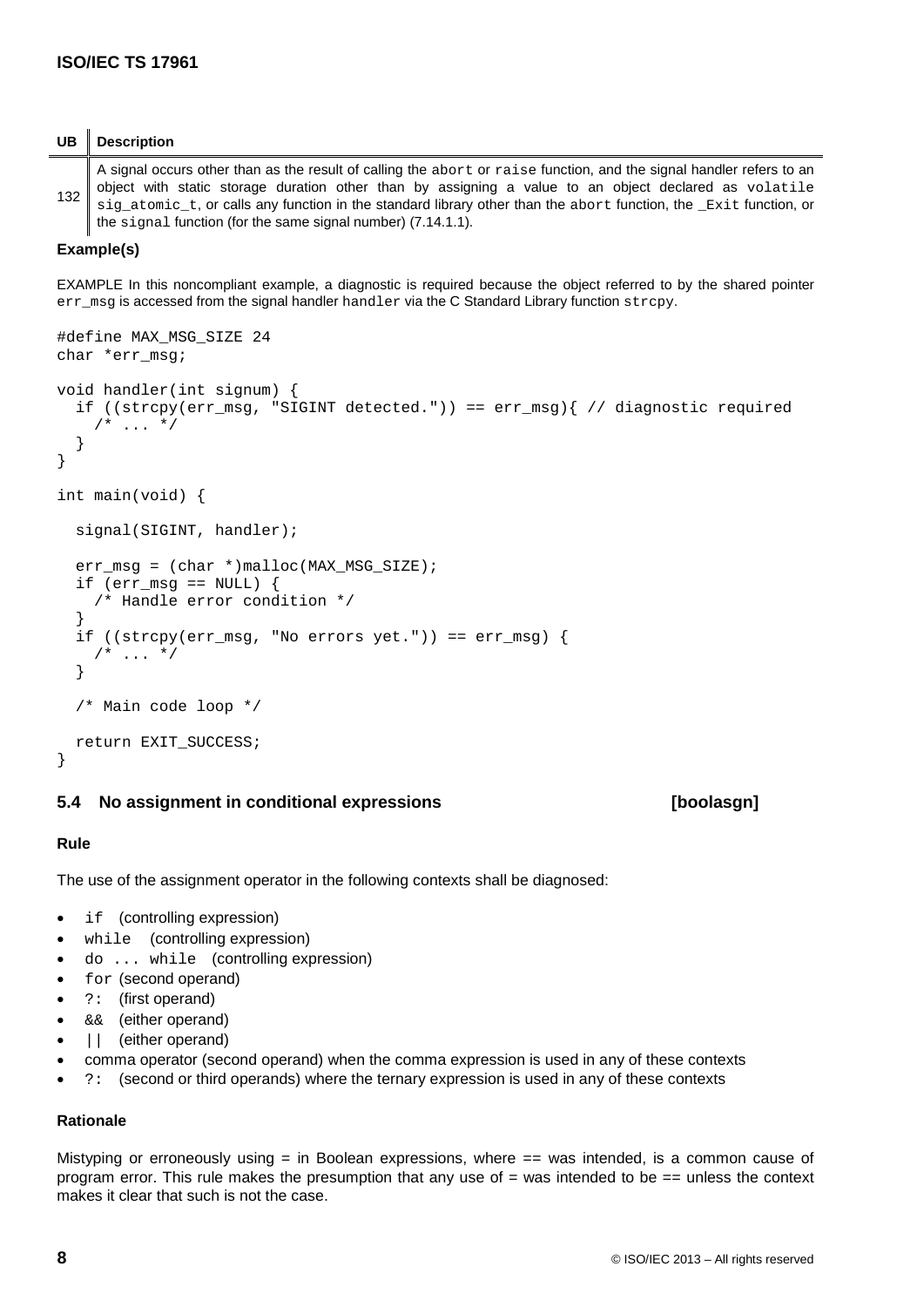#### **Example(s)**

EXAMPLE 1 In this noncompliant example, a diagnostic is required because the expression  $x = y$  is used as the controlling expression of the while statement.

while (  $x = y$  ) {  $/* \ldots * /$  } // diagnostic required

EXAMPLE 2 In this noncompliant example, a diagnostic is required because the expression  $x = y$  is used as the controlling expression of the while statement.

do {  $/* \ldots */$  } while ( foo(),  $x = y$  ) ; // diagnostic required

EXAMPLE 3 In this compliant example, no diagnostic is required because the expression  $x = y$  is not used as the controlling expression of the while statement.

do  $\{ / * ... * / \}$  while ( x = y, p == q ) ; // no diagnostic required

#### **Exceptions**

 EX1: Assignment is permitted where the result of the assignment is itself a parameter to a comparison expression (e.g.,  $x == y$  or  $x != y$ ) or relational expression and need not be diagnosed.

EXAMPLE This example shows an acceptable use of this exception.

if ( (  $x = y$  )  $:= 0$  ) {  $/* \ldots * /$  }

EX2: Assignment is permitted where the expression consists of a single primary expression.

EXAMPLE 1 This example shows an acceptable use of this exception.

if (  $(x = y )$  )  $\{ / * ... * / \}$ 

EXAMPLE 2 In this noncompliant example, a diagnostic is required because  $\&&\&&$  is not a comparison or relational operator and the entire expression is not primary.

if (  $(v = w)$  & flag )  $\{$  /\* ... \*/  $\}$  // diagnostic required

EX3: Assignment is permitted in the above contexts where it occurs in a function argument or array index.

EXAMPLE This example shows an acceptable use of this exception.

if ( foo(  $x = y$  ) ) {  $/* \ldots * /$  }

## <span id="page-18-0"></span>**5.5 Calling functions in the C Standard Library other than abort, \_Exit, and signal from within a signal handler [asyncsig]**

#### **Rule**

Calling functions in the C Standard Library other than abort, \_Exit, and signal from within a signal handler shall be diagnosed.

#### **Rationale**

C identifies the situation in which undefined behavior arises as a result of calling other C library functions:

| UB Description                                                                                                   |
|------------------------------------------------------------------------------------------------------------------|
| 131 A signal occurs as the result of calling the abort or raise function, and the signal handler calls the raise |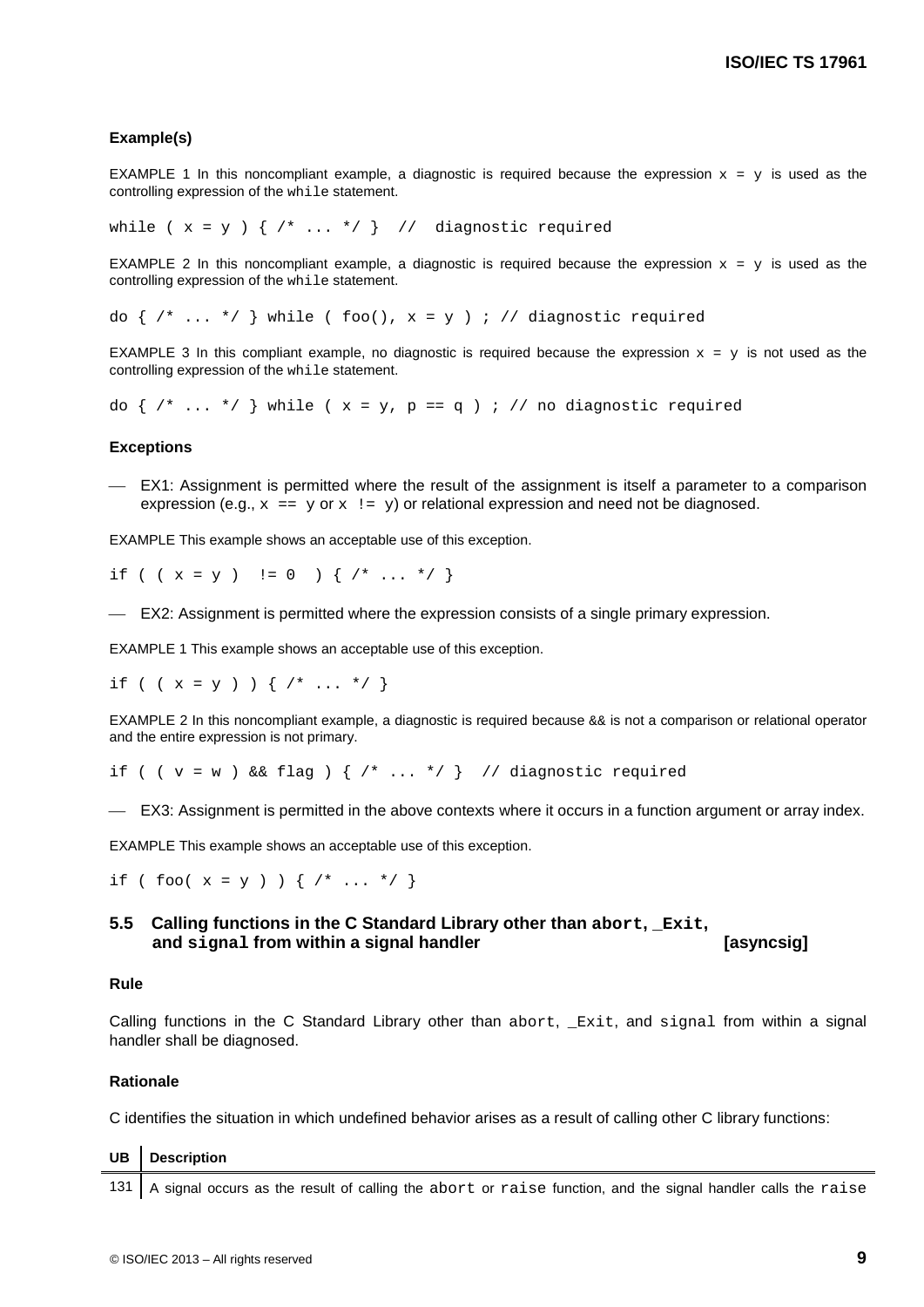#### function (7.14.1.1).

132 A signal occurs other than as the result of calling the abort or raise function, and the signal handler refers to an object with static storage duration other than by assigning a value to an object declared as volatile sig atomic t, or calls any function in the standard library other than the abort function, the Exit function, or the signal function (for the same signal number) (7.14.1.1).

#### **Example(s)**

EXAMPLE 1 In this noncompliant example, a diagnostic is required because the C Standard Library function fprintf is called from the signal handler handler via the function log\_message.

```
#define MAXLINE 1024
char info[MAXLINE];
void log message(void) {
   fprintf(stderr, "%s\n", info); // diagnostic required
}
void handler(int signum) {
   log_message();
}
int main(void) {
   if (signal(SIGINT, handler) == SIG_ERR) {
     /* Handle error */
   }
   /* An interactive attention signal might invoke handler() from here on. */
   while (1) {
     /* Main loop program code */
     log_message();
     /* More program code */
   }
   return EXIT_SUCCESS;
}
```
EXAMPLE 2 In this noncompliant example, a diagnostic is required because the C Standard Library function raise is called from the signal handler int\_handler.

```
void term_handler(int signum) {
   /* SIGTERM handling specific */
}
void int_handler(int signum) {
   /* SIGINT handling specific */
   if (raise(SIGTERM) != 0) { // diagnostic required
     /* Handle error */
   }
}
int main(void) {
   if (signal(SIGTERM, term_handler) == SIG_ERR) {
     /* Handle error */
 }
   if (signal(SIGINT, int_handler) == SIG_ERR) {
     /* Handle error */
   }
   /* Program code */
```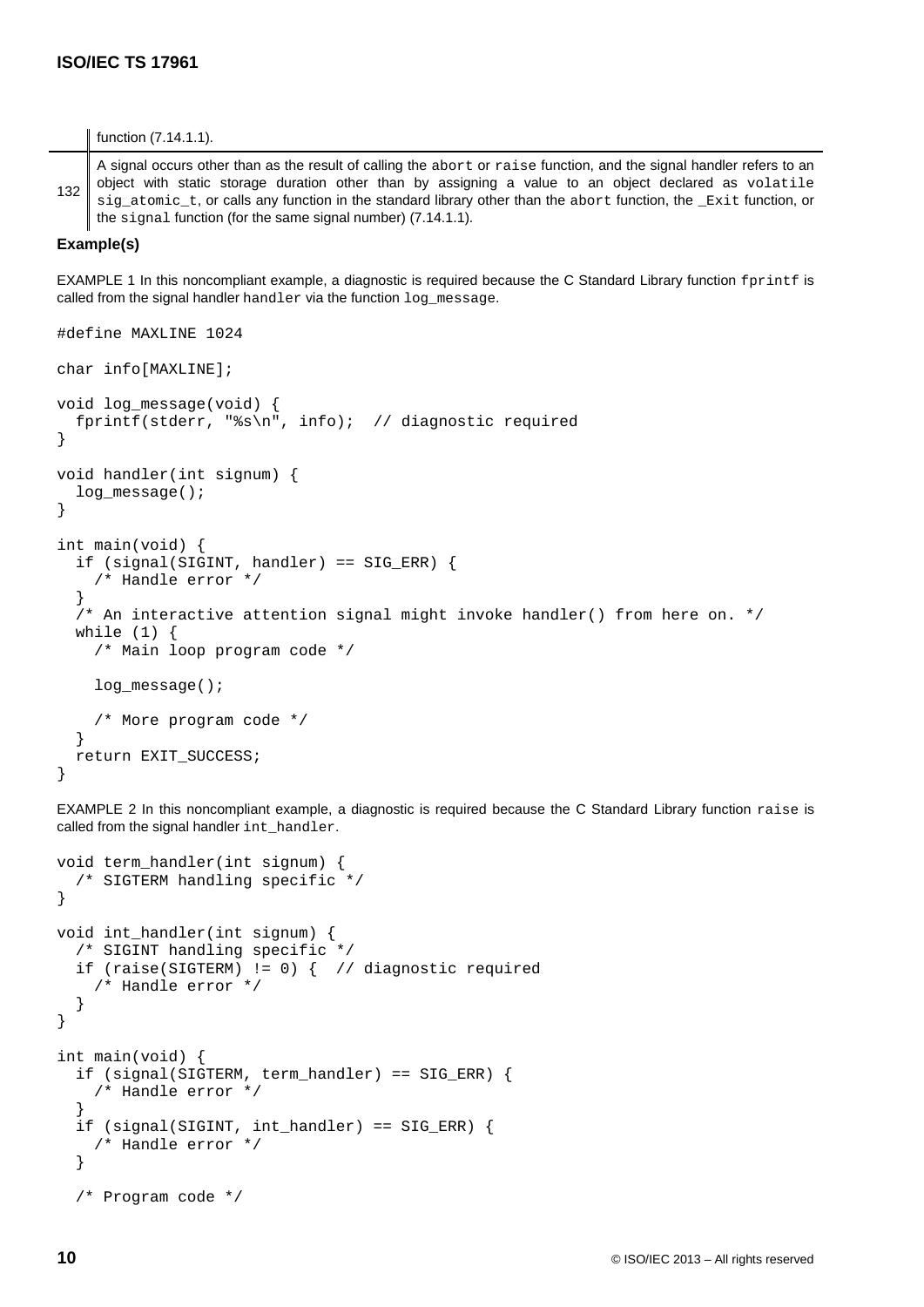```
if (raise(SIGHT) != 0) {
     /* Handle error */
   }
   /* More code */
  return EXIT_SUCCESS;
}
```
EXAMPLE 3 In this noncompliant example, a diagnostic is required because the C Standard Library function  $long\gamma_{mp}$  is called from the signal handler handler.

```
#define MAXLINE 1024
static jmp_buf env;
void handler(int signum) {
  longjmp(env, 1); // diagnostic required
}
void log_message(char *info1, char *info2) {
   static char *buf = NULL;
   static size_t bufsize;
   char buf0[MAXLINE];
  if (buf == NULL) {
    buf = buf0;bufsize = sizeof(buf0); }
   /*
    * Try to fit a message into buf, else re-allocate
    * it on the heap and then log the message.
    */
/*** VULNERABILITY IF SIGINT RAISED HERE ***/
  if (buf == buf0) {
    buf = NULL; }
}
int main(void) {
   if (signal(SIGINT, handler) == SIG_ERR) {
     /* Handle error */
   }
   char *info1;
   char *info2;
  /* infol and info2 are set by user input here */if (setjmp(env) == 0) {
     while (1) {
       /* Main loop program code */
       log_message(info1, info2);
       /* More program code */
     }
   }
   else {
     log_message(info1, info2);
   }
```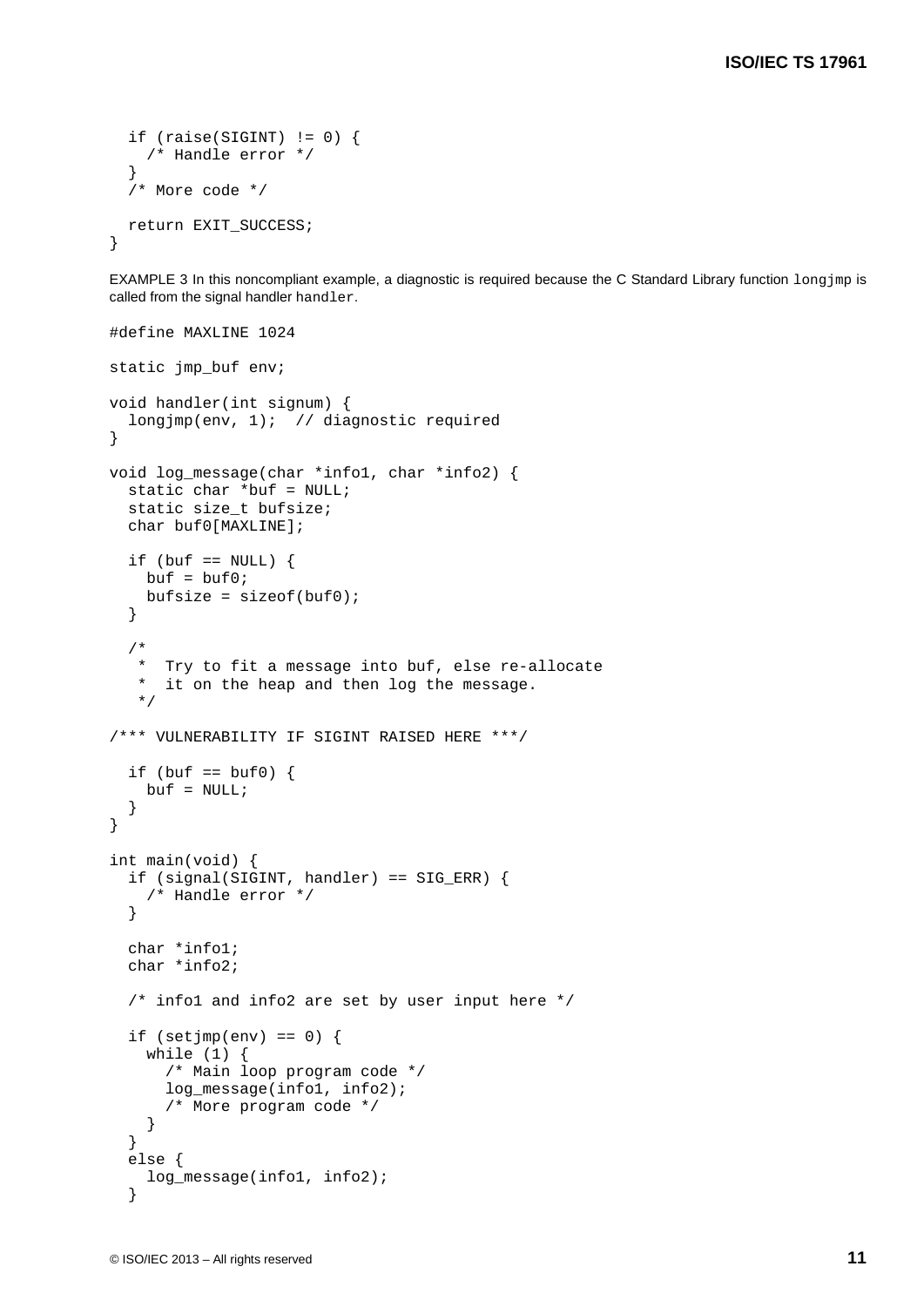return EXIT\_SUCCESS;

## <span id="page-21-0"></span>**5.6 Calling functions with incorrect arguments [argcomp]**

### **Rule**

}

Calling a function with the wrong number or type of arguments shall be diagnosed.

### **Rationale**

C identifies four distinct situations in which undefined behavior may arise as a result of invoking a function using a declaration that is incompatible with its definition or with incorrect types or numbers of arguments:

## **UB Description**

| 26  | A pointer is used to call a function whose type is not compatible with the pointed-to type (6.3.2.3).                                                                                                                                                                                 |
|-----|---------------------------------------------------------------------------------------------------------------------------------------------------------------------------------------------------------------------------------------------------------------------------------------|
| 38  | For a call to a function without a function prototype in scope, the number of arguments does not equal the number of<br>parameters (6.5.2.2).                                                                                                                                         |
| -39 | For a call to a function without a function prototype in scope where the function is defined with a function prototype,<br>either the prototype ends with an ellipsis or the types of the arguments after promotion are not compatible with the<br>types of the parameters (6.5.2.2). |
| 41  | A function is defined with a type that is not compatible with the type (of the expression) pointed to by the expression<br>that denotes the called function (6.5.2.2).                                                                                                                |

### **Example(s)**

EXAMPLE 1 In this noncompliant example, a diagnostic is required because the C Standard Library function strchr is called through the function pointer  $f_{\rm P}$  with incorrectly typed arguments.

```
char *(*fp)();
void f(void) {
   char *c;
  fp = structhr;c = fp(12, 2); // diagnostic required
}
```
EXAMPLE 2 In this noncompliant example, a diagnostic is required because the function copy is defined to take two arguments but is called with three arguments.

```
/* in another source file */
void copy(char *dst, const char *src) {
   if (!strcpy(dst, src)) {
     /* report error */
   }
}
/* in this source file -- no copy prototype in scope */
void copy();
void g(const char *s) {
   char buf[20];
   copy(buf, s, sizeof buf); // diagnostic required
  /* ... */
}
```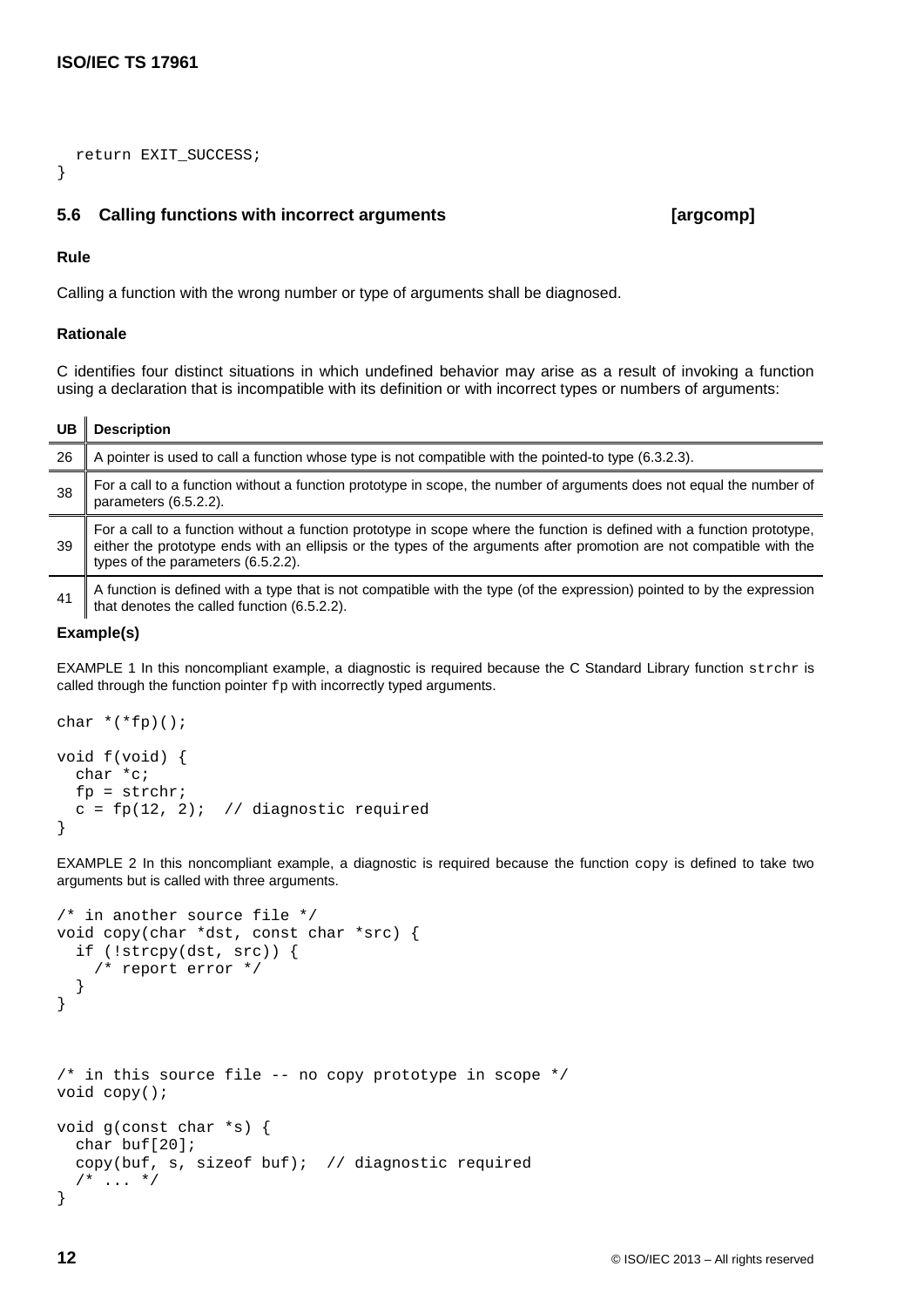EXAMPLE 3 In this noncompliant example, a diagnostic is required because the function buginf is defined to take a variable number of arguments but is declared in another file with no prototype and is called.

```
/* in another source file */
void buginf(const char *fmt, ...) {
  /* ... */
}
/* in this source file -- no buginf prototype in scope */
void buginf();
void h(void) {
 buginf("bug in function %s, line %d\n", __func__, __LINE__); // diagnostic
required
  /* ... */
}
```
EXAMPLE 4 In this noncompliant example, a diagnostic is required because the function  $f$  is defined to take an argument of type long, but f is called from another file with an argument of type int.

```
/* in somefile.c */
long f(long x) {
 return x < 0 ? -x : x;
}
/* in otherfile.c */
int g(int x) {
 return f(x); // diagnostic required
```
#### <span id="page-22-0"></span>**5.7 Calling signal from interruptible signal handlers [sigcall]**

#### **Rule**

}

On systems with nonpersistent signal handlers, calling signal from within a signal handler whose execution can be interrupted by receipt of a signal shall be diagnosed.

#### **Rationale**

Calling signal under these conditions presents a race condition.

#### **Example(s)**

EXAMPLE In this noncompliant example, a diagnostic is required on implementations with nonpersistent signal handlers because the C Standard Library function signal is called from the signal handler handler.

```
void handler(int signum) {
   if (signal(signum, handler) == SIG_ERR) { // diagnostic required
   /* ... */
   }
 /* \dots */
}
```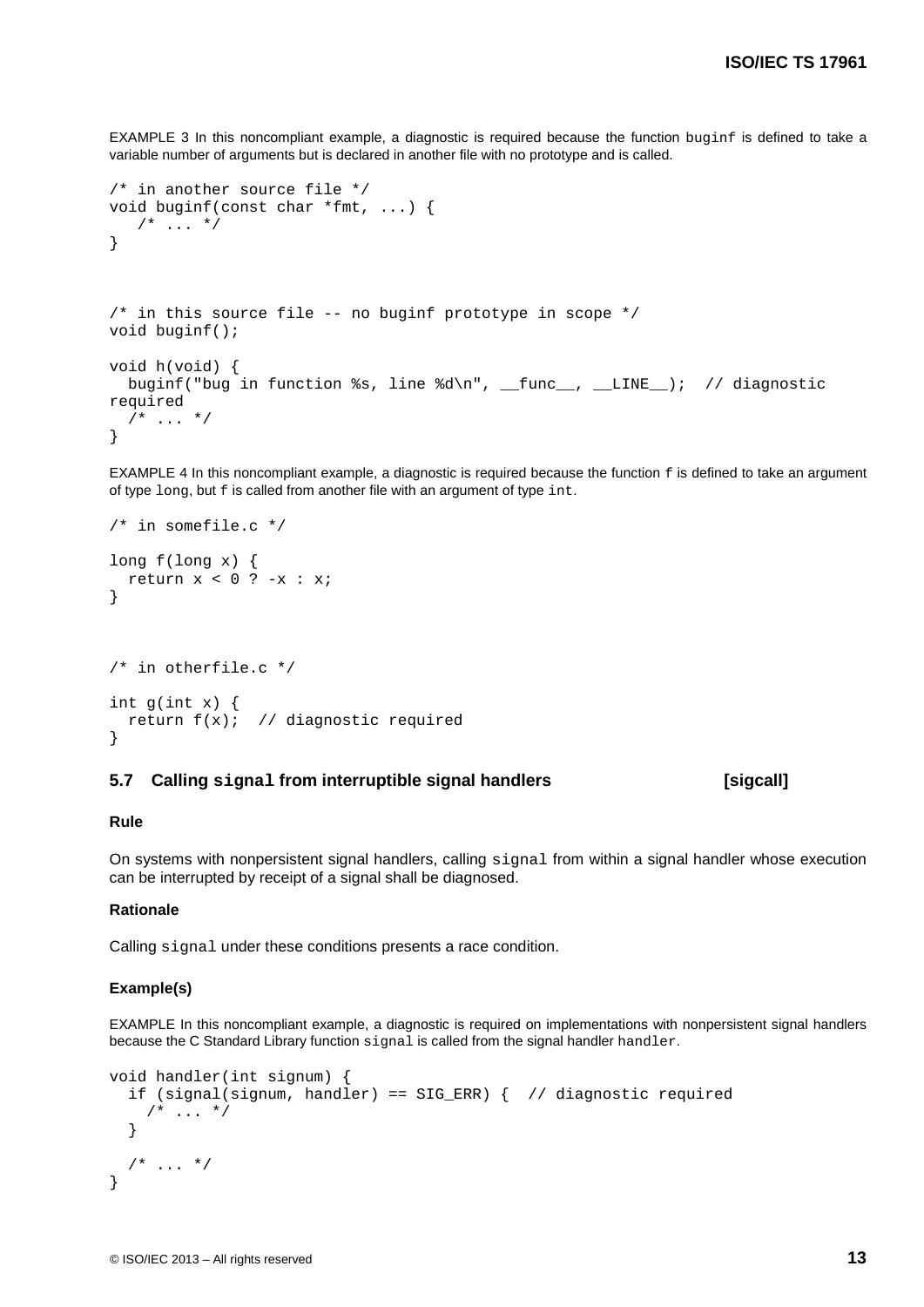```
void f(void) {
   if (signal(SIGUSR1, handler) == SIG_ERR) {
    /* ... */
   }
  /* ... */
}
```
## <span id="page-23-0"></span>**5.8 Calling system [syscall]**

## **Rule**

All calls to the system function shall be diagnosed.

## **Rationale**

Use of the system function can result in exploitable vulnerabilities

- when passing an unsanitized or improperly sanitized command string originating from a tainted source, or
- $-$  if a command is specified without a path name and the command processor path name resolution mechanism is accessible to an attacker, or
- if a relative path to an executable is specified and control over the current working directory is accessible to an attacker, or
- if the specified executable program can be spoofed by an attacker.

Although exceptions to this rule are necessary, they can only be identified on a case-by-case basis during a code review and are consequently outside the scope of this rule.

## **Example(s)**

EXAMPLE 1 In this noncompliant example, a diagnostic is required because a string consisting of any\_cmd and the tainted value stored in input is copied into emdbuf and then passed as an argument to the system function to execute.

```
void f(char *input) {
   char cmdbuf[512];
   int len_wanted = snprintf(
     cmdbuf, sizeof(cmdbuf), "any_cmd '%s'", input
   );
   if (len_wanted >= sizeof(cmdbuf)) {
    perror("Input too long");
   } else if (len_wanted < 0) {
    perror("Encoding error");
  \} else if (system(cmdbuf) == -1) { // diagnostic required
     perror("Error executing input");
   }
}
```
EXAMPLE 2 In this noncompliant example, a diagnostic is required because system is used to remove the .config file in the user's home directory.

```
void g(void) {
   system("rm ~/.config"); // diagnostic required
}
```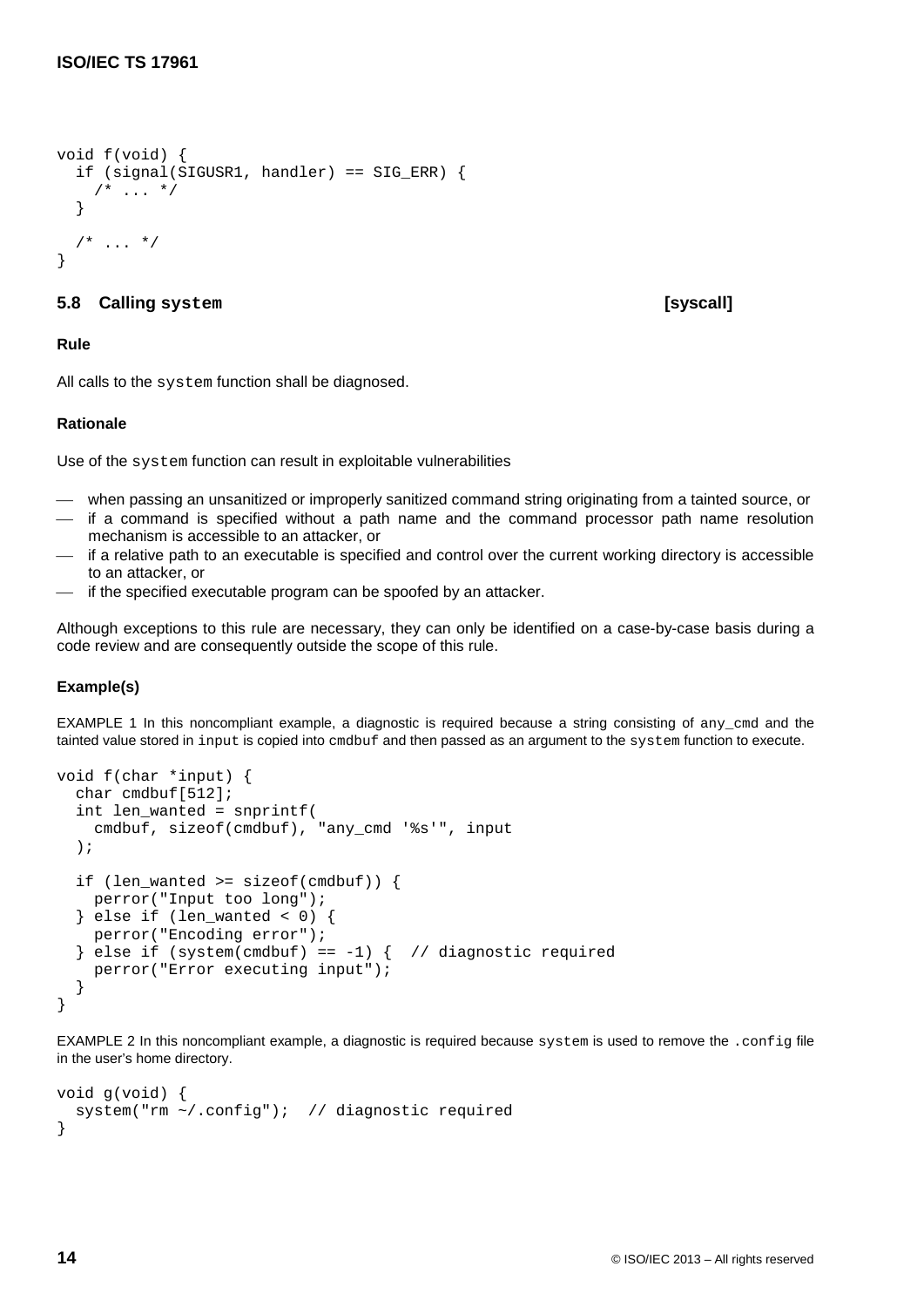## <span id="page-24-0"></span>**5.9 Comparison of padding data [padcomp]**

#### **Rule**

Comparison of padding data shall be diagnosed.

#### **Rationale**

The value of padding bits is unspecified and may contain data initially provided by an attacker.

#### **Example(s)**

EXAMPLE In this noncompliant example, a diagnostic is required because the C Standard Library function memcmp is used to compare the structures s1 and s2, including padding data.

```
struct my_buf {
   char buff_type;
   size_t size;
   char buffer[50];
};
unsigned int buf_compare(
   const struct my_buf *s1,
  const struct my buf *s2)
{
   if (!memcmp(s1, s2, sizeof(struct my_buf))) { // diagnostic required
    /* ... */
   }
   return 0;
}
```
## <span id="page-24-1"></span>**5.10 Converting a pointer to integer or integer to pointer [intptrconv]**

#### **Rule**

Converting an integer type to a pointer type shall be diagnosed if the resulting pointer is incorrectly aligned, does not point to an entity of the referenced type, or is a trap representation.

Converting a pointer type to an integer type shall be diagnosed if the result cannot be represented in the integer type.

#### **Rationale**

C identifies the situation in which undefined behavior arises as a result of converting a pointer to an integer type:

#### **UB Description**

24 Conversion of a pointer to an integer type produces a value outside the range that can be represented (6.3.2.3).

#### **Example(s)**

EXAMPLE 1 In this noncompliant example, a diagnostic is required on an implementation where pointers are 64 bits and unsigned integers are 32 bits because the result of converting the 64-bit ptr cannot be represented in the 32-bit integer type.

```
void f(void) {
   char *ptr;
  /* ... */
```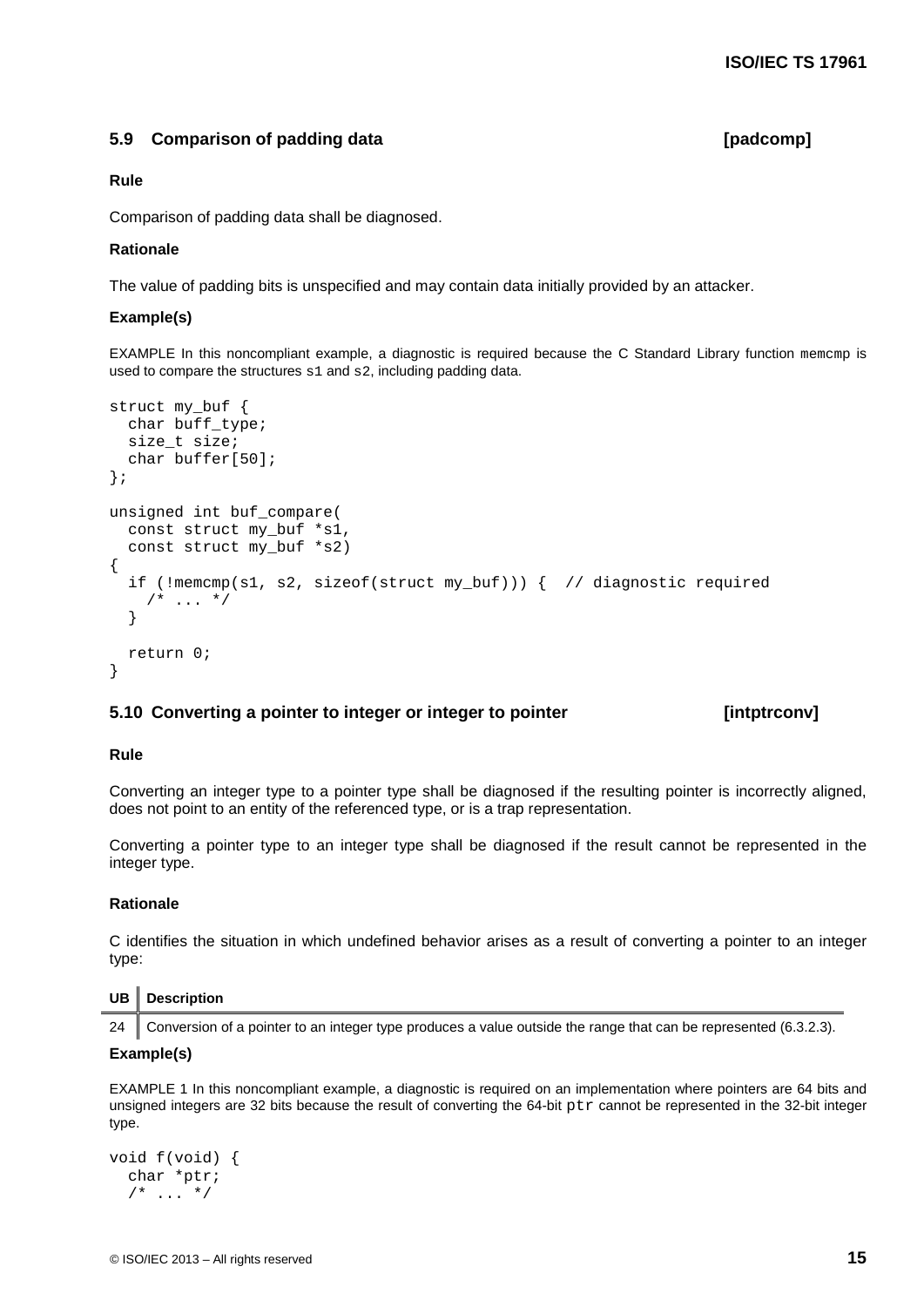```
unsigned int number = (unsigned int)ptr; // diagnostic required
  /* ... */
}
```
EXAMPLE 2 In this noncompliant example, a diagnostic is required because the conversion of the integer literal 0xdeadbeef to a pointer that is not known to point to an entity of the referenced type.

```
unsigned int *g(void) {
  unsigned int *ptr = (unsigned int *)0xdeadbeef; // diagnostic required
  /* ... */
   return ptr;
}
```
#### **Exceptions**

- EX1: A null pointer can be converted to an integer; it takes on the value 0. Likewise, a 0 integer can be converted to a pointer; it becomes the null pointer.
- EX2: Any [valid pointer](#page-14-2) to void can be converted to intptr\_t or uintptr\_t and back with no change in value. (This includes the underlying types if intptr t and uintptr t are typedefs and any typedefs that denote the same types as intptr  $t$  and uintptr  $t$ .)

#### EXAMPLE

```
void h(void) {
  intptr_t i = (intptr_t)(void *)*i;uintptr_t j = (uintptr_t)(void *)\&jivoid *ip = (void *)i;
  void *jp = (void *)j;
  assert(ip == &ii);assert(jp == \&j);
}
```
### <span id="page-25-0"></span>**5.11 Converting pointer values to more strictly aligned pointer types [alignconv]**

## **Rule**

Converting a pointer value to a pointer type that is more strictly aligned than the type the value actually points to shall be diagnosed.

## **Rationale**

Converting a pointer value to a pointer type that is more strictly aligned than the type the value actually points to results in undefined behavior if the actual value is unaligned with respect to the destination type.

#### **Example(s)**

EXAMPLE 1 In this noncompliant example, a diagnostic is required because the char pointer  $\&c$  is converted to the more strictly aligned int pointer i\_ptr.

```
void f(void) {
   int *i_ptr;
   char c;
  i ptr = (int *)&c; // diagnostic required
  /* ... */
}
```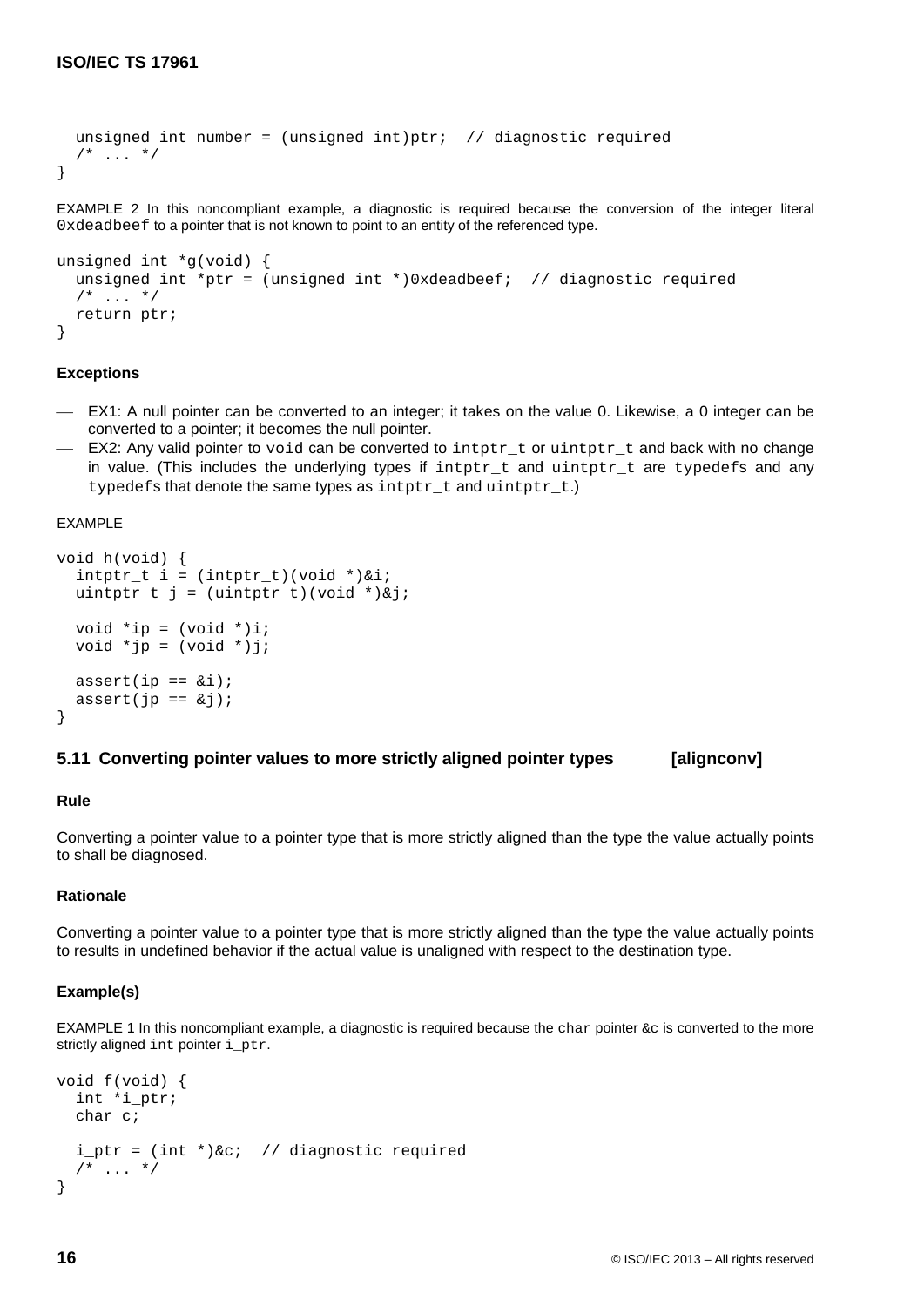EXAMPLE 2 In this compliant example, a diagnostic is not required because the value referenced by the char pointer c\_ptr has the alignment of type int.

```
void f(void) {
  char *c_ptr;
   int *i_ptr;
   int i;
  c_ptr = (char *)&i;
  i_{ptr} = (int * )c_{ptr};/* ... */
}
```
### <span id="page-26-0"></span>**5.12 Copying a FILE object [filecpy]**

### **Rule**

Copying a FILE object shall be diagnosed.

#### **Rationale**

According to C, section 7.21.3, paragraph 6,

*The address of the FILE object used to control a stream may be significant; a copy of a FILE object need not serve in place of the original.*

#### **Example(s)**

EXAMPLE In this noncompliant example, a diagnostic is required because the FILE object stdout is copied.

```
int main(void) {
 FILE my_stdout = *(stdout); // diagnostic required
 if (fputs("Hello, World!\n", \omegamy_stdout) == EOF) {
    /* ... */
   }
  return EXIT_SUCCESS;
}
```
### <span id="page-26-1"></span>**5.13 Declaring the same function or object in incompatible ways [funcdecl]**

## **Rule**

Two or more incompatible declarations of the same function or object that appear in the same program shall be diagnosed.

#### **Rationale**

C identifies three distinct situations in which undefined behavior may arise as a result of incompatible declarations of the same function or object:

| UB  | <b>Description</b>                                                                                                                                                     |
|-----|------------------------------------------------------------------------------------------------------------------------------------------------------------------------|
| 15  | Two declarations of the same object or function specify types that are not compatible (6.2.7).                                                                         |
| -37 | An object has its stored value accessed other than by an Ivalue of an allowable type (6.5).                                                                            |
| 41  | A function is defined with a type that is not compatible with the type (of the expression) pointed to by the expression<br>that denotes the called function (6.5.2.2). |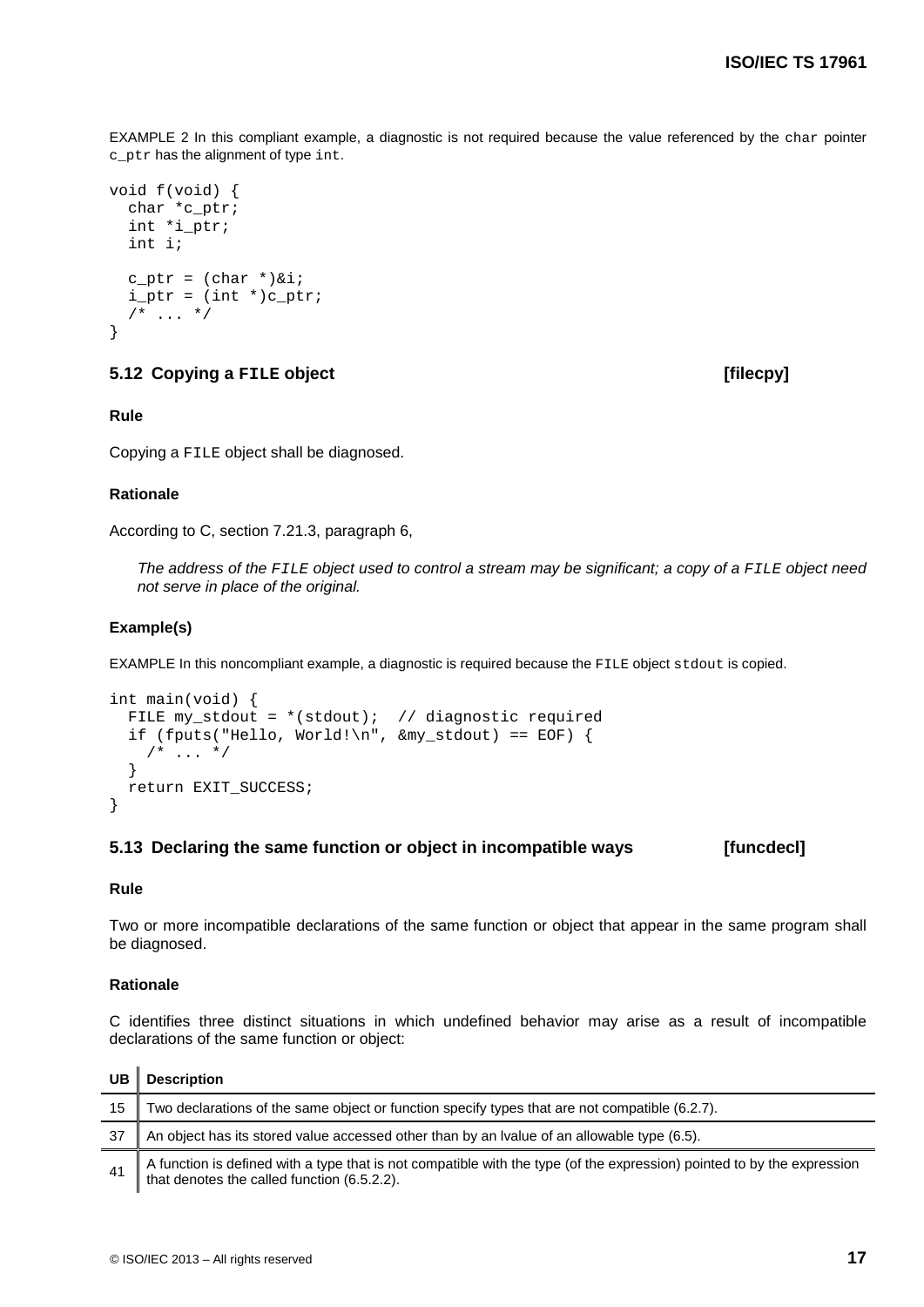While the effects of two incompatible declarations simply appearing in the same program may be benign on most implementations, the effects of invoking a function through an expression whose type is incompatible with the function definition are typically catastrophic. Similarly, the effects of accessing an object using an lvalue of a type that is incompatible with the object definition may range from unintended information exposure to memory overwrite to a hardware trap.

### **Example(s)**

EXAMPLE 1 In this noncompliant example, a diagnostic is required because the variable i has two incompatible declarations.

```
/* in a.c */extern int i; // diagnostic required
int f(void) {
   return ++i;
}
/* in b.c */short i; // diagnostic required
```
EXAMPLE 2 In this noncompliant example, a diagnostic is required because the variable a has two incompatible declarations.

```
/* in a.c */extern int *a; // diagnostic required
int g(unsigned i, int x) {
 int tmp = a[i];
  a[i] = xi return tmp;
}
/* in b.c */int a[] = \{ 1, 2, 3, 4 \}; // diagnostic required
```
EXAMPLE 3 In this noncompliant example, a diagnostic is required because the function h has two incompatible declarations.

```
/* in a.c */extern int h(int a); // diagnostic required
int main(void) {
  printf("%d", h(10));
   return EXIT_SUCCESS;
}
/* in b.c */long h(long a) { // diagnostic required
   return a * 2;
}
```
EXAMPLE 4 According to the C Standard, section 5.2.4.1, external identifiers need to be unique only within the first 31 characters. In this noncompliant example, a diagnostic is required on implementations where the external identifiers bash\_groupname\_completion\_function and bash\_groupname\_completion\_funct are identical, because it results in incompatible declarations.

```
/* in bash/bashline.h */
extern char* bash_groupname_completion_function(const char *, int); 
// diagnostic required
```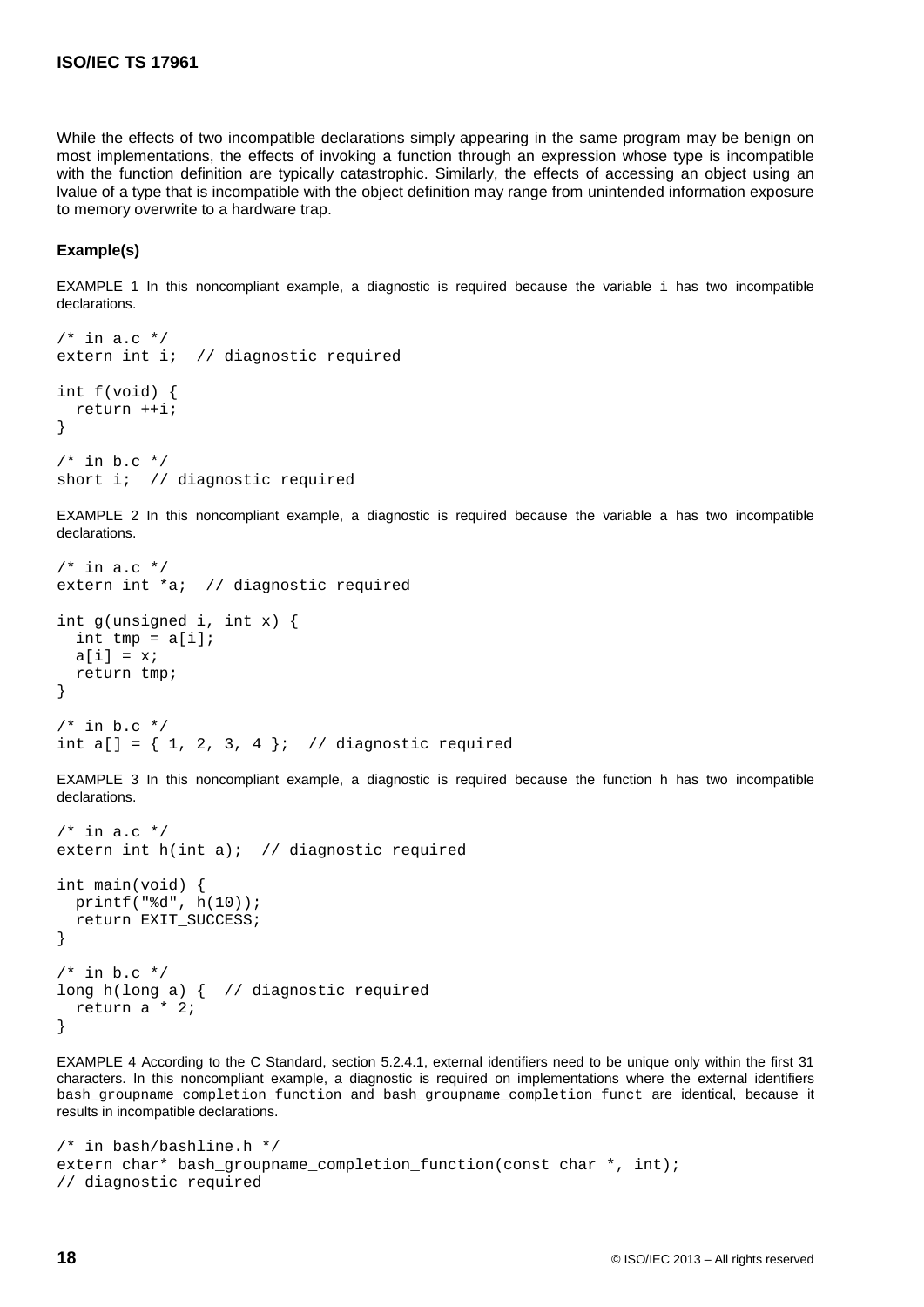```
© ISO/IEC 2013 – All rights reserved 19
```

```
// the identifier exceeds 31 characters
/* in a.c */#include <bashline.h>
void w(const char *s, int i) {
  bash_groupname_completion_function(s, i);
}
/* in b.c */int bash_groupname_completion_funct; // diagnostic required
// identifier not unique within 31 characters
```
NOTE The identifier bash\_groupname\_completion\_function referenced here was taken from GNU [Bash](http://www.gnu.org/software/bash/) version 3.2.

## **Exception**

No diagnostic need be issued if a declaration that is incompatible with the definition occurs in a translation unit that does not contain any definition or uses of the function or object other than additional declarations, if any.

#### EXAMPLE

```
/* a.c: */
int x = 0; /* the definition */
/* b.c: */
extern char x; /* incompatible declaration */
/* but no other references to 'x' */
```
## <span id="page-28-0"></span>**5.14 Dereferencing an out-of-domain pointer [nullref]**

#### **Rule**

Dereferencing a tainted or out-of-domain pointer shall be diagnosed.

## **Example(s)**

EXAMPLE In this noncompliant example, a diagnostic is required because if malloc returns NULL, then the call to memcpy will dereference the null pointer c\_str.

```
void f(const char *input_str) {
  size_t size = strlen(input\_str) + 1;char *c\_str = (char *)malloc(size);if ((memcpy(c_str, input_str, size)) == c_str) { // diagnostic required
    /* ... */
   }
  7* ... */ free(c_str);
  c_str = NULL;
}
```
## <span id="page-28-1"></span>**5.15 Escaping of the address of an automatic object [addrescape]**

## **Rule**

The address of an object with automatic storage duration returned from a function or held in any pointer variable whose lifetime extends past the lifetime of the referenced object at the time the automatic object goes out of scope shall be diagnosed.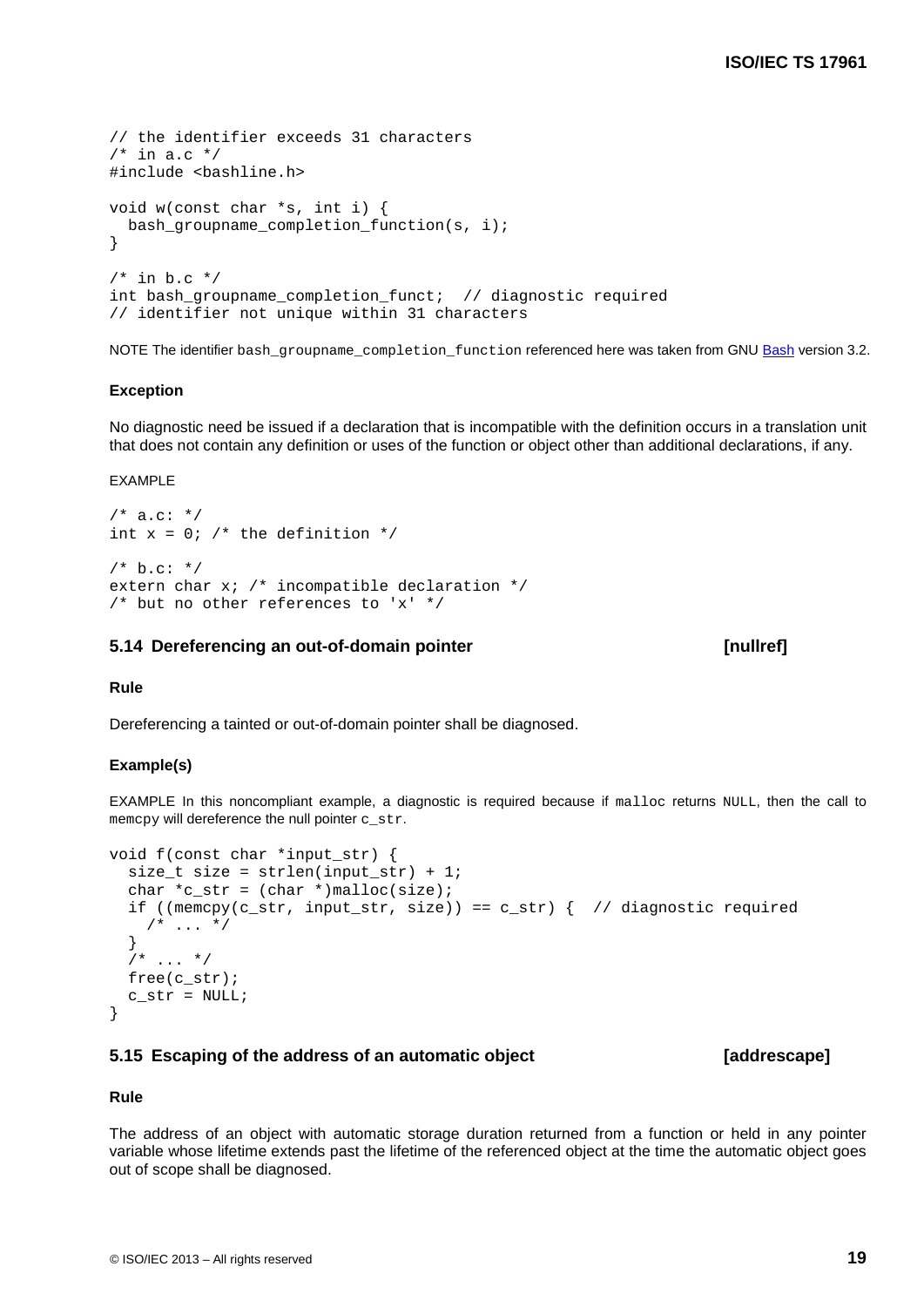## **Example(s)**

EXAMPLE 1 In this noncompliant example, a diagnostic is required because the address of the automatic object c\_str remains in the pointer variable p when c\_str goes out of scope in the function dont\_do\_this.

```
const char *p;
void dont_do_this(void) {
  const char c_str[] = "This will change";
   p = c_str; // diagnostic required
}
void innocuous(void) {
  const char c str[] = "Surprise, surprise";
   puts(c_str);
}
int main(void) {
   dont_do_this();
   innocuous();
  puts(p);
   return EXIT_SUCCESS;
}
```
EXAMPLE 2 In this noncompliant example, a diagnostic is required because the address of the automatic object array is returned.

```
int *init_array(void) {
 int array[10] = \{ 1, 2, 3, 4, 5, 6, 7, 8, 9, 10 \};
  return array; // diagnostic required
}
```
EXAMPLE 3 In this noncompliant example, a diagnostic is required because the address of the automatic object fmt remains in the pointer variable ptr\_param when fmt goes out of scope in the function squirrel\_away.

```
void squirrel_away(char **ptr_param) {
  char fmt[] = "Error: s\s\n";
  /* ... */
  *ptr param = fmt; // diagnostic required
}
int main(void) {
   char *ptr;
   squirrel_away(&ptr);
  /* ... */
   return EXIT_SUCCESS;
}
```
# <span id="page-29-0"></span>**5.16 Conversion of signed characters to wider integer types before a**

 $[signconv]$ 

#### **Rule**

Converting a tainted value of type char or signed char to a larger integer type without having first cast the value to unsigned char shall be diagnosed if the value is subsequently compared with the value of EOF.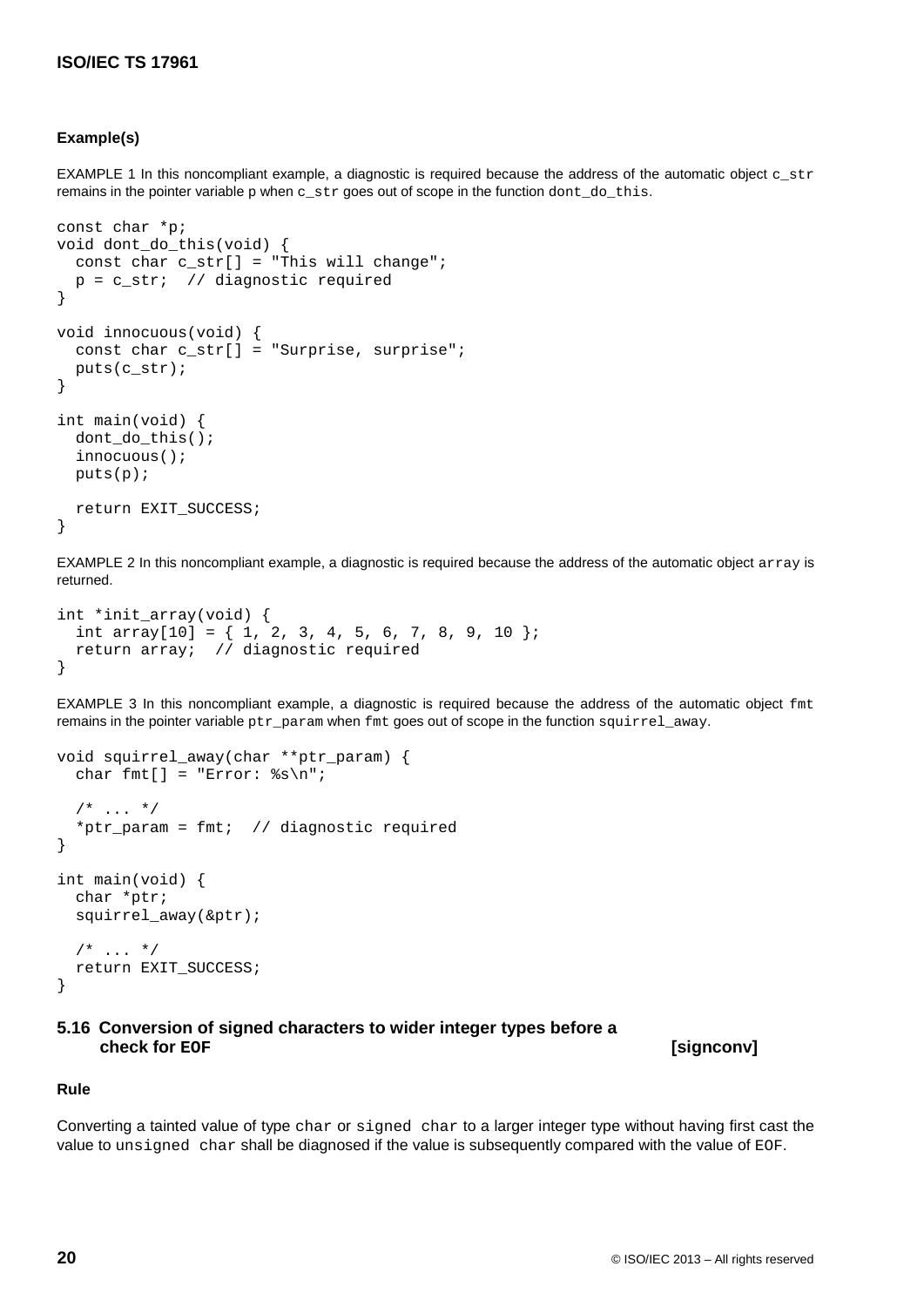#### **Example(s)**

EXAMPLE In this noncompliant example, a diagnostic is required because the character of type char pointed to by  $c$ \_str is converted to int without first being cast to unsigned char.

```
int yy_string_get(char *c_str) {
  int c = EOF;
   if (c_str && *c_str) {
    c = *c_str++; // if char is signed, a 0xFF char can be confused with EOF
   }
   return c;
}
/* ... */
char string[BUFSIZ];
GET_TAINTED_STRING(string, BUFSIZ);
if (yy_string_get(string) == EOF) // diagnostic required
```
### <span id="page-30-0"></span>**5.17 Use of an implied default in a switch statement [swtchdflt]**

#### **Rule**

A switch statement with a controlling expression of enumerated type that does not include a default case and does not include cases for all enumeration constants of that type shall be diagnosed.

### **Rationale**

A switch statement with a controlling expression of enumerated type that does not include a default case and does not include cases for all enumeration constants of that type indicates logical incompleteness.

#### **Example(s)**

EXAMPLE In this noncompliant example, a diagnostic is required because not all possible values of widget\_type are checked for in the switch statement.

```
enum WidgetEnum { WE_W, WE_X, WE_Y, WE_Z };
void f(enum WidgetEnum widget_type) {
   switch (widget_type) { // diagnostic required
     case WE_X:
       /* ... */
       break;
     case WE_Y:
      /* ... */
       break;
     case WE_Z:
      /* ... */
       break;
   }
}
```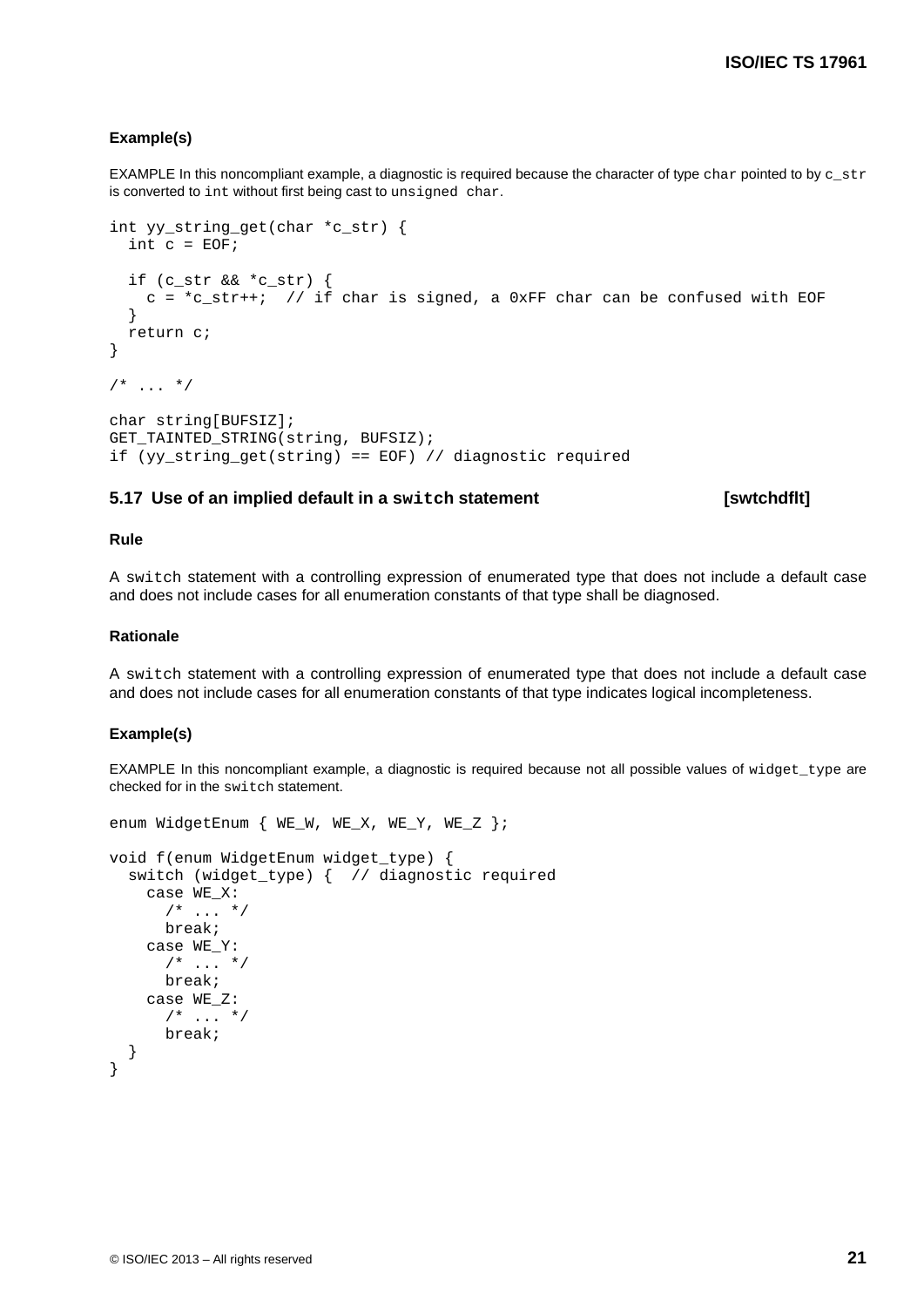## <span id="page-31-0"></span>**5.18 Failing to close files or free dynamic memory when they are no longer needed [fileclose]**

### **Rule**

A call to the fopen or freopen function shall be diagnosed after the lifetime of the last pointer object that stores the return value of the call has ended without a call to fclose with that pointer value.

A call to a standard memory allocation function shall be diagnosed after the lifetime of the last pointer object that stores the return value of the call has ended without a call to a standard memory deallocation function with that pointer value.

### **Example(s)**

EXAMPLE 1 In this noncompliant example, a diagnostic is required because the resource allocated by the call to fopen is not closed.

```
int f(void) {
 const char *filename = "secure.dat";
  FILE *f = fopen(filename, "r"); // diagnostic required
  if (f == NULL) {
   /* ... */
   }
  /* \dots */ return 0;
}
```
EXAMPLE 2 In this noncompliant example, a diagnostic is required because the resource allocated by the call to malloc is not freed.

```
int f(void) {
   char *text_buffer = (char *)malloc(BUFSIZ); // diagnostic required
   if (text_buffer == NULL) {
    return -1;
   }
   return 0;
}
```
## <span id="page-31-1"></span>**5.19 Failing to detect and handle standard library errors [liberr]**

#### **Rule**

Failure to branch conditionally on detection or absence of a standard library error condition shall be diagnosed.

The successful completion or failure of each of the standard library functions listed in Table 2 shall be determined either by comparing the function's return value with the value listed in the column labeled "Error Return" or by calling one of the library functions mentioned in the footnotes to the same column.

<span id="page-31-2"></span>

| <b>Function</b> | <b>Successful return</b> | <b>Error return</b> |
|-----------------|--------------------------|---------------------|
| aligned_alloc   | pointer to space         | NULL                |
| asctime s       | zero                     | nonzero             |
| at_quick_exit   | zero                     | nonzero             |

#### **Table 2—Library functions and returns**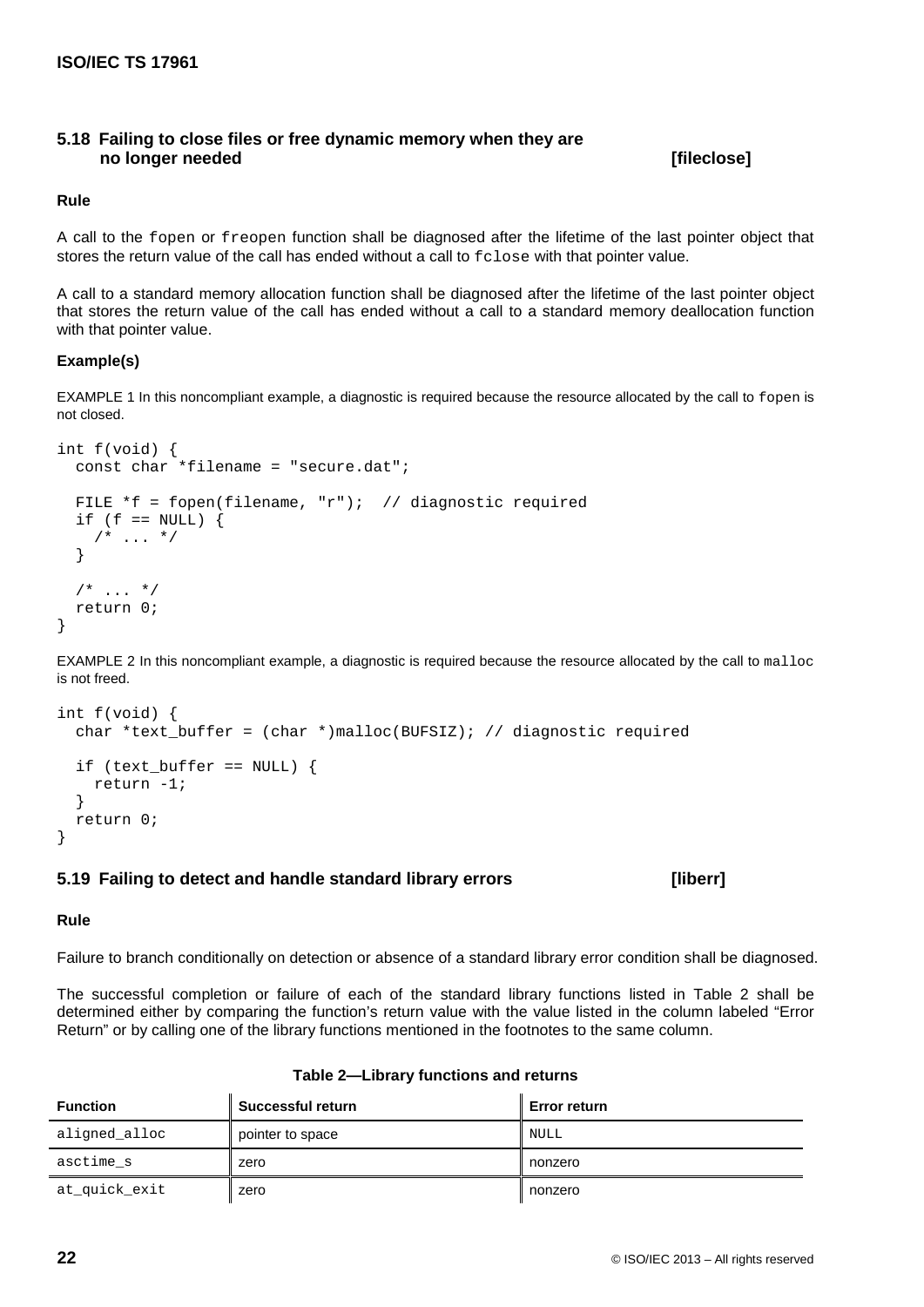| atexit        | zero                                    | nonzero                     |
|---------------|-----------------------------------------|-----------------------------|
| bsearch       | pointer to matching element             | <b>NULL</b>                 |
| bsearch_s     | pointer to matching element             | NULL                        |
| btowc         | converted wide character                | WEOF                        |
| c16rtomb      | number of bytes                         | $(size_t)(-1)$              |
| c32rtomb      | number of bytes                         | $(size_t)(-1)$              |
| calloc        | pointer to space                        | <b>NULL</b>                 |
| clock         | processor time                          | $(clock_t) (-1)$            |
| cnd broadcast | thrd_success                            | thrd_error                  |
| cnd_init      | thrd_success                            | thrd_nomem Of thrd_error    |
| cnd_signal    | thrd_success                            | thrd_error                  |
| cnd_timedwait | thrd_success                            | thrd_timedout or thrd_error |
| cnd_wait      | thrd_success                            | thrd_error                  |
| ctime_s       | zero                                    | nonzero                     |
| fclose        | zero                                    | EOF (negative)              |
| fflush        | zero                                    | EOF (negative)              |
| fgetc         | character read                          | EOF <sup>a</sup>            |
| fgetpos       | zero                                    | nonzero                     |
| fgets         | pointer to string                       | NULL                        |
| fgetwc        | wide character read                     | WEOF <sup>a</sup>           |
| fopen         | pointer to stream                       | <b>NULL</b>                 |
| fopen_s       | zero                                    | nonzero                     |
| fprintf       | number of characters (nonnegative)      | negative                    |
| fprintf_s     | number of characters (nonnegative)      | negative                    |
| fputc         | character written                       | EOF <sup>b</sup>            |
| fputs         | nonnegative                             | EOF (negative)              |
| fputws        | nonnegative                             | EOF (negative)              |
| fread         | elements read                           | elements read               |
| freopen       | pointer to stream                       | NULL                        |
| freopen_s     | zero                                    | nonzero                     |
| fscanf        | number of conversions (nonnegative)     | EOF (negative)              |
| fscanf_s      | number of conversions (nonnegative)     | EOF (negative)              |
| fseek         | zero                                    | nonzero                     |
| fsetpos       | zero                                    | nonzero                     |
| ftell         | file position                           | $-1L$                       |
| fwprintf      | number of wide characters (nonnegative) | negative                    |
| fwprintf_s    | number of wide characters (nonnegative) | negative                    |
| fwrite        | elements written                        | elements written            |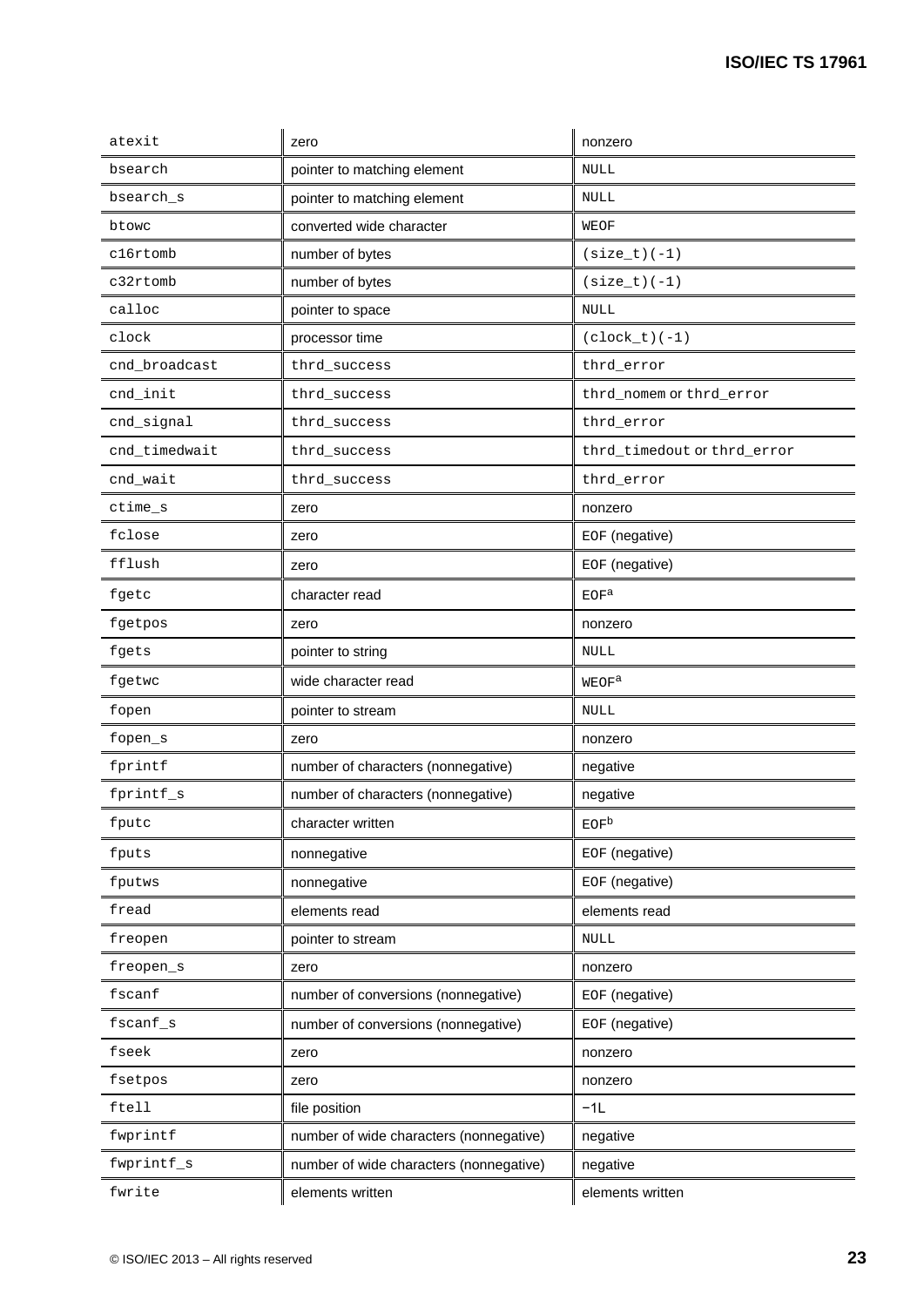| fwscanf               | number of conversions (nonnegative) | EOF (negative)                  |
|-----------------------|-------------------------------------|---------------------------------|
| $fwscanf_s$           | number of conversions (nonnegative) | EOF (negative)                  |
| getc                  | character read                      | EOF <sup>a</sup>                |
| getchar               | character read                      | EOF <sup>a</sup>                |
| getenv                | pointer to string                   | <b>NULL</b>                     |
| getenv_s              | pointer to string                   | <b>NULL</b>                     |
| gets_s                | pointer to string                   | <b>NULL</b>                     |
| getwc                 | wide character read                 | <b>WEOF</b>                     |
| getwchar              | wide character read                 | <b>WEOF</b>                     |
| gmtime                | pointer to broken-down time         | <b>NULL</b>                     |
| gmtime_s              | pointer to broken-down time         | <b>NULL</b>                     |
| localtime             | pointer to broken-down time         | <b>NULL</b>                     |
| localtime_s           | pointer to broken-down time         | <b>NULL</b>                     |
| malloc                | pointer to space                    | <b>NULL</b>                     |
| $mblen, s := NULL$    | number of bytes                     | $-1$                            |
| mbrlen, s != NULL     | number of bytes or status           | $(size_t)(-1)$                  |
| mbrtoc16              | number of bytes or status           | $(size_t)(-1), errno == EILSEQ$ |
| mbrtoc32              | number of bytes or status           | $(size_t)(-1), errno == EILSEQ$ |
| $mbrtowc, s$ != NULL  | number of bytes or status           | $(size_t)(-1), errno == EILSEQ$ |
| mbsrtowcs             | number of non-null elements         | $(size_t)(-1), errno == EILSEQ$ |
| mbsrtowcs_s           | zero                                | nonzero                         |
| mbstowcs              | number of non-null elements         | $(size_t)(-1)$                  |
| mbstowcs_s            | zero                                | nonzero                         |
| $mbtowc, s$ != $NULL$ | number of bytes                     | $-1$                            |
| memchr                | pointer to located character        | $\textsc{NULL}$                 |
| mktime                | calendar time                       | $(time_t) (-1)$                 |
| mtx_init              | thrd_success                        | thrd_error                      |
| mtx_lock              | thrd_success                        | thrd_error                      |
| mtx_timedlock         | thrd_success                        | thrd_timedout or thrd_error     |
| mtx_trylock           | thrd_success                        | thrd_busy Or thrd_error         |
| mtx_unlock            | thrd_success                        | thrd_error                      |
| printf_s              | number of characters (nonnegative)  | negative                        |
| putc                  | character written                   | EOF <sub>b</sub>                |
| putwc                 | wide character written              | WEOF                            |
| raise                 | zero                                | nonzero                         |
| realloc               | pointer to space                    | NULL                            |
| remove                | zero                                | nonzero                         |
| rename                | zero                                | nonzero                         |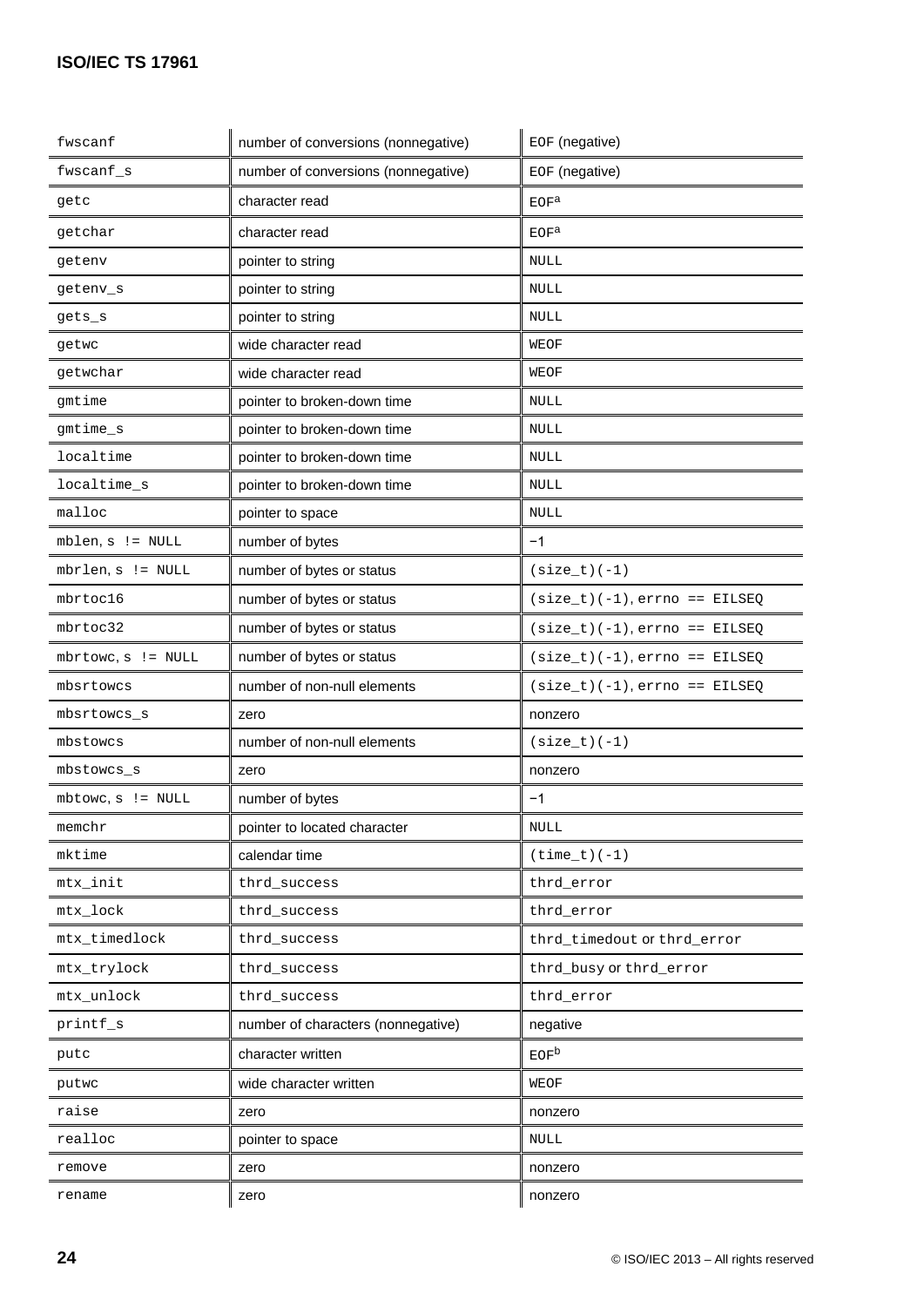| setlocale   | pointer to string                                           | <b>NULL</b>                                         |
|-------------|-------------------------------------------------------------|-----------------------------------------------------|
| setvbuf     | zero                                                        | nonzero                                             |
| scanf       | number of conversions (nonnegative)                         | EOF (negative)                                      |
| scanf_s     | number of conversions (nonnegative)                         | EOF (negative)                                      |
| signal      | pointer to previous function                                | SIG_ERR, errno > 0                                  |
| snprintf    | number of characters that would be written<br>(nonnegative) | negative                                            |
| snprintf_s  | number of characters that would be written<br>(nonnegative) | negative                                            |
| sprintf     | number of non-null characters written                       | negative                                            |
| sprintf_s   | number of non-null characters written                       | negative                                            |
| sscanf      | number of conversions (nonnegative)                         | EOF (negative)                                      |
| sscanf_s    | number of conversions (nonnegative)                         | EOF (negative)                                      |
| strchr      | pointer to located character                                | <b>NULL</b>                                         |
| strerror s  | zero                                                        | nonzero                                             |
| strftime    | number of non-null characters                               | zero                                                |
| strpbrk     | pointer to located character                                | NULL                                                |
| strrchr     | pointer to located character                                | <b>NULL</b>                                         |
| strstr      | pointer to located string                                   | <b>NULL</b>                                         |
| strtod      | converted value                                             | Zero, errno == ERANGE                               |
| strtof      | converted value                                             | $Zero, error == ERANGE$                             |
| strtoimax   | converted value                                             | INTMAX_MAX OF INTMAX_MIN, errno ==<br><b>ERANGE</b> |
| strtok      | pointer to first character of a token                       | <b>NULL</b>                                         |
| strtok_s    | pointer to first character of a token                       | <b>NULL</b>                                         |
| strtol      | converted value                                             | LONG_MAX OF LONG_MIN, errno ==<br>ERANGE            |
| strtold     | converted value                                             | $Zero$ , $errno$ == $ERANGE$                        |
| strtoll     | converted value                                             | LLONG MAX OF LLONG MIN, errno ==<br><b>ERANGE</b>   |
| strtoumax   | converted value                                             | UINTMAX_MAX, errno == ERANGE                        |
| strtoul     | converted value                                             | ULONG_MAX, errno == ERANGE                          |
| strtoull    | converted value                                             | ULLONG MAX, errno == ERANGE                         |
| strxfrm     | length of transformed string                                | $>= n$                                              |
| swprintf    | number of non-null wide characters                          | negative                                            |
| swprintf_s  | number of non-null wide characters                          | negative                                            |
| swscanf     | number of conversions (nonnegative)                         | EOF (negative)                                      |
| swscanf_s   | number of conversions (nonnegative)                         | EOF (negative)                                      |
| thrd_create | thrd_success                                                | thrd_nomem Of thrd_error                            |
| thrd_detach | thrd_success                                                | thrd_error                                          |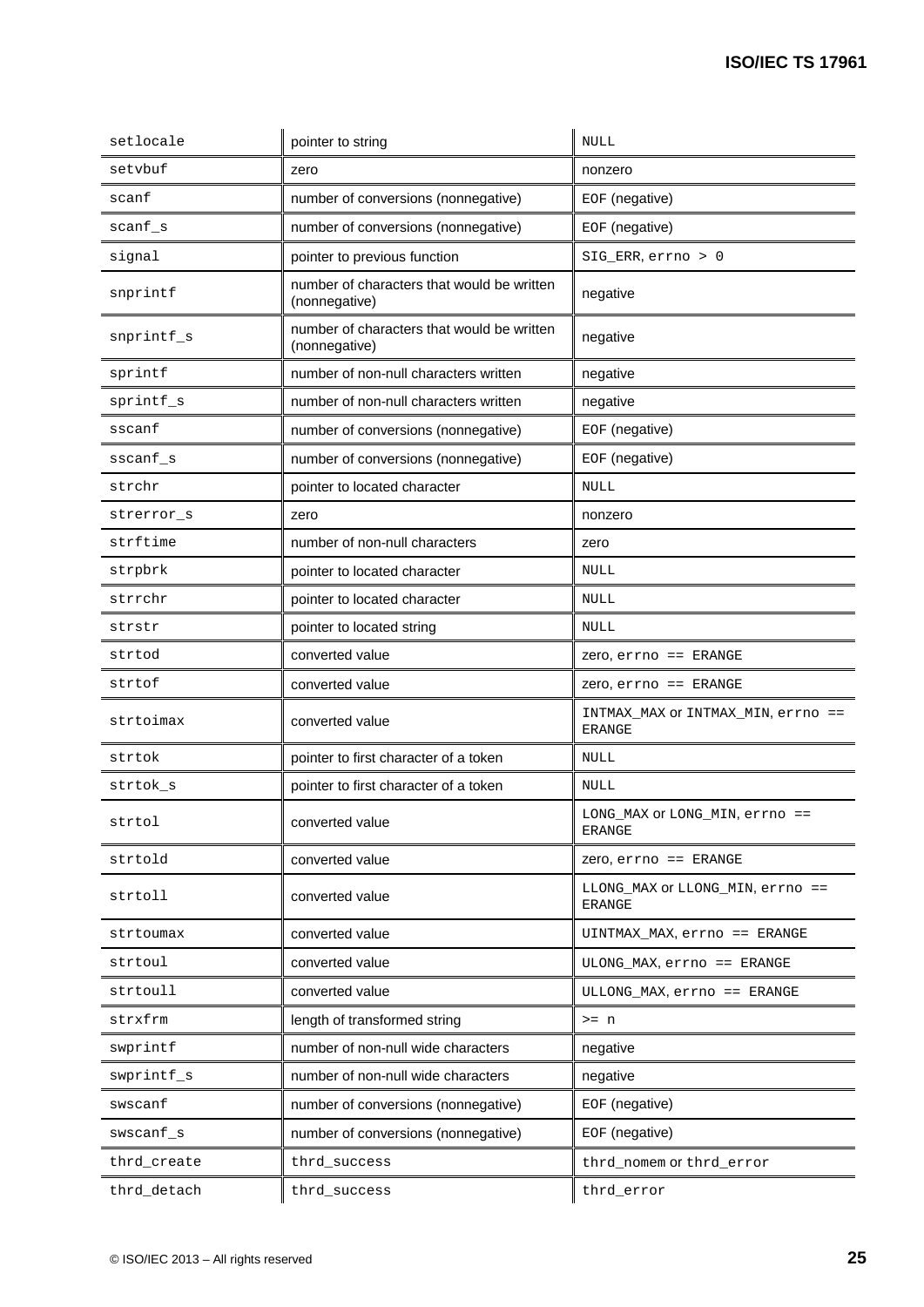| thrd_join    | thrd_success                                                | thrd error                |
|--------------|-------------------------------------------------------------|---------------------------|
| thrd_sleep   | zero                                                        | negative                  |
| time         | calendar time                                               | $(time_t) (-1)$           |
| timespec_get | base                                                        | zero                      |
| tmpfile      | pointer to stream                                           | NULL                      |
| tmpfile_s    | zero                                                        | nonzero                   |
| tmpnam       | non-null pointer                                            | <b>NULL</b>               |
| tmpnam_s     | zero                                                        | nonzero                   |
| tss_create   | thrd success                                                | thrd error                |
| tss_get      | value of thread-specific storage                            | zero                      |
| tss_set      | thrd_success                                                | thrd error                |
| ungetc       | character pushed back                                       | EOF (negative; see below) |
| ungetwc      | character pushed back                                       | WEOF (negative)           |
| vfprintf     | number of characters (nonnegative)                          | negative                  |
| vfprintf_s   | number of characters (nonnegative)                          | negative                  |
| vfscanf      | number of conversions (nonnegative)                         | EOF (negative)            |
| vfscanf_s    | number of conversions (nonnegative)                         | EOF (negative)            |
| vfwprintf    | number of wide characters (nonnegative)                     | negative                  |
| vfwprintf_s  | number of wide characters (nonnegative)                     | negative                  |
| vfwscanf     | number of conversions (nonnegative)                         | EOF (negative)            |
| vfwscanf_s   | number of conversions (nonnegative)                         | EOF (negative)            |
| vprintf_s    | number of characters (nonnegative)                          | negative                  |
| vscanf       | number of conversions (nonnegative)                         | EOF (negative)            |
| $vscanf_s$   | number of conversions (nonnegative)                         | EOF (negative)            |
| vsnprintf    | number of characters that would be written<br>(nonnegative) | negative                  |
| vsnprintf_s  | number of characters that would be written<br>(nonnegative) | negative                  |
| vsprintf     | number of non-null characters<br>(nonnegative)              | negative                  |
| vsprintf_s   | number of non-null characters<br>(nonnegative)              | negative                  |
| vsscanf      | number of conversions (nonnegative)                         | EOF (negative)            |
| vsscanf_s    | number of conversions (nonnegative)                         | EOF (negative)            |
| vswprintf    | number of non-null wide characters                          | negative                  |
| vswprintf_s  | number of non-null wide characters                          | negative                  |
| vswscanf     | number of conversions (nonnegative)                         | EOF (negative)            |
| vswscanf_s   | number of conversions (nonnegative)                         | EOF (negative)            |
| vwprintf_s   | number of wide characters (nonnegative)                     | negative                  |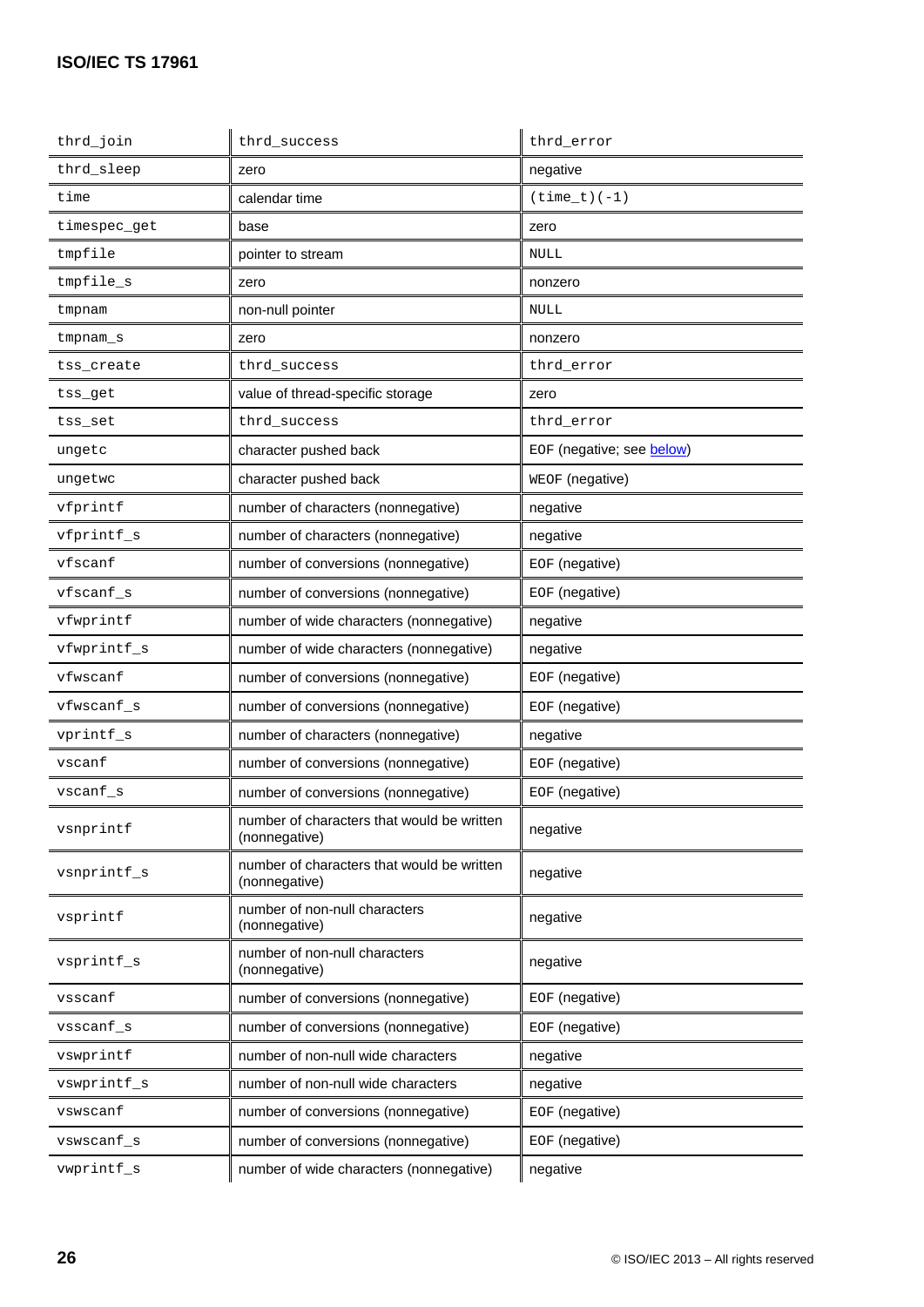| EOF (negative)<br>number of conversions (nonnegative)<br>vwscanf_s<br>number of bytes stored<br>$(size_t)(-1)$<br>wcrtomb<br>pointer to located wide character<br>wcschr<br><b>NULL</b><br>number of non-null wide characters<br>wcsftime<br>zero<br>pointer to located wide character<br>wcspbrk<br><b>NULL</b><br>wcsrchr<br>pointer to located wide character<br><b>NULL</b><br>number of non-null bytes<br>wcsrtombs<br>$(size_t)(-1), errno == EILSEQ$<br>wcsrtombs_s<br>zero<br>nonzero<br>pointer to located wide string<br><b>NULL</b><br>wcsstr<br>converted value<br>$Zero, error == ERANGE$<br>wcstod<br>wcstof<br>converted value<br>$Zero, error == ERANGE$<br>INTMAX MAX OF INTMAX MIN, errno ==<br>wcstoimax<br>converted value<br><b>ERANGE</b><br>wcstok<br>pointer to first wide character of a token<br><b>NULL</b><br>pointer to first wide character of a token<br>wcstok_s<br><b>NULL</b><br>LONG_MAX OF LONG_MIN, errno ==<br>converted value<br>wcstol<br><b>ERANGE</b><br>wcstold<br>converted value<br>$Zero, error == ERANGE$<br>LLONG_MAX OF LLONG_MIN, errno ==<br>wcstoll<br>converted value<br><b>ERANGE</b><br>wcstombs<br>number of non-null bytes<br>$(size_t)(-1)$<br>wcstombs_s<br>zero<br>nonzero<br>converted value<br>UINTMAX MAX, errno == ERANGE<br>wcstoumax<br>converted value<br>ULONG_MAX, errno == ERANGE<br>wcstoul<br>wcstoull<br>converted value<br>ULLONG MAX, errno == ERANGE<br>length of transformed wide string<br>wcsxfrm<br>$>= n$<br>converted character<br>wctob<br>EOF<br>$-1$<br>number of bytes stored<br>$wctomb, s$ != NULL<br>number of bytes stored<br>$-1$<br>$wctomb_s, s$ != $NULL$<br>valid argument to towctrans<br>wctrans<br>zero<br>valid argument to iswctype<br>wctype<br>zero<br>pointer to located wide character<br>wmemchr<br><b>NULL</b><br>wprintf_s<br>number of wide characters (nonnegative)<br>negative<br>EOF (negative)<br>number of conversions (nonnegative)<br>wscanf<br>$\texttt{wscanf\_s}$<br>number of conversions (nonnegative)<br>EOF (negative) | vwscanf | number of conversions (nonnegative) | EOF (negative) |
|--------------------------------------------------------------------------------------------------------------------------------------------------------------------------------------------------------------------------------------------------------------------------------------------------------------------------------------------------------------------------------------------------------------------------------------------------------------------------------------------------------------------------------------------------------------------------------------------------------------------------------------------------------------------------------------------------------------------------------------------------------------------------------------------------------------------------------------------------------------------------------------------------------------------------------------------------------------------------------------------------------------------------------------------------------------------------------------------------------------------------------------------------------------------------------------------------------------------------------------------------------------------------------------------------------------------------------------------------------------------------------------------------------------------------------------------------------------------------------------------------------------------------------------------------------------------------------------------------------------------------------------------------------------------------------------------------------------------------------------------------------------------------------------------------------------------------------------------------------------------------------------------------------------------------------------------------------------------------------------------------------------------------------------------------|---------|-------------------------------------|----------------|
|                                                                                                                                                                                                                                                                                                                                                                                                                                                                                                                                                                                                                                                                                                                                                                                                                                                                                                                                                                                                                                                                                                                                                                                                                                                                                                                                                                                                                                                                                                                                                                                                                                                                                                                                                                                                                                                                                                                                                                                                                                                  |         |                                     |                |
|                                                                                                                                                                                                                                                                                                                                                                                                                                                                                                                                                                                                                                                                                                                                                                                                                                                                                                                                                                                                                                                                                                                                                                                                                                                                                                                                                                                                                                                                                                                                                                                                                                                                                                                                                                                                                                                                                                                                                                                                                                                  |         |                                     |                |
|                                                                                                                                                                                                                                                                                                                                                                                                                                                                                                                                                                                                                                                                                                                                                                                                                                                                                                                                                                                                                                                                                                                                                                                                                                                                                                                                                                                                                                                                                                                                                                                                                                                                                                                                                                                                                                                                                                                                                                                                                                                  |         |                                     |                |
|                                                                                                                                                                                                                                                                                                                                                                                                                                                                                                                                                                                                                                                                                                                                                                                                                                                                                                                                                                                                                                                                                                                                                                                                                                                                                                                                                                                                                                                                                                                                                                                                                                                                                                                                                                                                                                                                                                                                                                                                                                                  |         |                                     |                |
|                                                                                                                                                                                                                                                                                                                                                                                                                                                                                                                                                                                                                                                                                                                                                                                                                                                                                                                                                                                                                                                                                                                                                                                                                                                                                                                                                                                                                                                                                                                                                                                                                                                                                                                                                                                                                                                                                                                                                                                                                                                  |         |                                     |                |
|                                                                                                                                                                                                                                                                                                                                                                                                                                                                                                                                                                                                                                                                                                                                                                                                                                                                                                                                                                                                                                                                                                                                                                                                                                                                                                                                                                                                                                                                                                                                                                                                                                                                                                                                                                                                                                                                                                                                                                                                                                                  |         |                                     |                |
|                                                                                                                                                                                                                                                                                                                                                                                                                                                                                                                                                                                                                                                                                                                                                                                                                                                                                                                                                                                                                                                                                                                                                                                                                                                                                                                                                                                                                                                                                                                                                                                                                                                                                                                                                                                                                                                                                                                                                                                                                                                  |         |                                     |                |
|                                                                                                                                                                                                                                                                                                                                                                                                                                                                                                                                                                                                                                                                                                                                                                                                                                                                                                                                                                                                                                                                                                                                                                                                                                                                                                                                                                                                                                                                                                                                                                                                                                                                                                                                                                                                                                                                                                                                                                                                                                                  |         |                                     |                |
|                                                                                                                                                                                                                                                                                                                                                                                                                                                                                                                                                                                                                                                                                                                                                                                                                                                                                                                                                                                                                                                                                                                                                                                                                                                                                                                                                                                                                                                                                                                                                                                                                                                                                                                                                                                                                                                                                                                                                                                                                                                  |         |                                     |                |
|                                                                                                                                                                                                                                                                                                                                                                                                                                                                                                                                                                                                                                                                                                                                                                                                                                                                                                                                                                                                                                                                                                                                                                                                                                                                                                                                                                                                                                                                                                                                                                                                                                                                                                                                                                                                                                                                                                                                                                                                                                                  |         |                                     |                |
|                                                                                                                                                                                                                                                                                                                                                                                                                                                                                                                                                                                                                                                                                                                                                                                                                                                                                                                                                                                                                                                                                                                                                                                                                                                                                                                                                                                                                                                                                                                                                                                                                                                                                                                                                                                                                                                                                                                                                                                                                                                  |         |                                     |                |
|                                                                                                                                                                                                                                                                                                                                                                                                                                                                                                                                                                                                                                                                                                                                                                                                                                                                                                                                                                                                                                                                                                                                                                                                                                                                                                                                                                                                                                                                                                                                                                                                                                                                                                                                                                                                                                                                                                                                                                                                                                                  |         |                                     |                |
|                                                                                                                                                                                                                                                                                                                                                                                                                                                                                                                                                                                                                                                                                                                                                                                                                                                                                                                                                                                                                                                                                                                                                                                                                                                                                                                                                                                                                                                                                                                                                                                                                                                                                                                                                                                                                                                                                                                                                                                                                                                  |         |                                     |                |
|                                                                                                                                                                                                                                                                                                                                                                                                                                                                                                                                                                                                                                                                                                                                                                                                                                                                                                                                                                                                                                                                                                                                                                                                                                                                                                                                                                                                                                                                                                                                                                                                                                                                                                                                                                                                                                                                                                                                                                                                                                                  |         |                                     |                |
|                                                                                                                                                                                                                                                                                                                                                                                                                                                                                                                                                                                                                                                                                                                                                                                                                                                                                                                                                                                                                                                                                                                                                                                                                                                                                                                                                                                                                                                                                                                                                                                                                                                                                                                                                                                                                                                                                                                                                                                                                                                  |         |                                     |                |
|                                                                                                                                                                                                                                                                                                                                                                                                                                                                                                                                                                                                                                                                                                                                                                                                                                                                                                                                                                                                                                                                                                                                                                                                                                                                                                                                                                                                                                                                                                                                                                                                                                                                                                                                                                                                                                                                                                                                                                                                                                                  |         |                                     |                |
|                                                                                                                                                                                                                                                                                                                                                                                                                                                                                                                                                                                                                                                                                                                                                                                                                                                                                                                                                                                                                                                                                                                                                                                                                                                                                                                                                                                                                                                                                                                                                                                                                                                                                                                                                                                                                                                                                                                                                                                                                                                  |         |                                     |                |
|                                                                                                                                                                                                                                                                                                                                                                                                                                                                                                                                                                                                                                                                                                                                                                                                                                                                                                                                                                                                                                                                                                                                                                                                                                                                                                                                                                                                                                                                                                                                                                                                                                                                                                                                                                                                                                                                                                                                                                                                                                                  |         |                                     |                |
|                                                                                                                                                                                                                                                                                                                                                                                                                                                                                                                                                                                                                                                                                                                                                                                                                                                                                                                                                                                                                                                                                                                                                                                                                                                                                                                                                                                                                                                                                                                                                                                                                                                                                                                                                                                                                                                                                                                                                                                                                                                  |         |                                     |                |
|                                                                                                                                                                                                                                                                                                                                                                                                                                                                                                                                                                                                                                                                                                                                                                                                                                                                                                                                                                                                                                                                                                                                                                                                                                                                                                                                                                                                                                                                                                                                                                                                                                                                                                                                                                                                                                                                                                                                                                                                                                                  |         |                                     |                |
|                                                                                                                                                                                                                                                                                                                                                                                                                                                                                                                                                                                                                                                                                                                                                                                                                                                                                                                                                                                                                                                                                                                                                                                                                                                                                                                                                                                                                                                                                                                                                                                                                                                                                                                                                                                                                                                                                                                                                                                                                                                  |         |                                     |                |
|                                                                                                                                                                                                                                                                                                                                                                                                                                                                                                                                                                                                                                                                                                                                                                                                                                                                                                                                                                                                                                                                                                                                                                                                                                                                                                                                                                                                                                                                                                                                                                                                                                                                                                                                                                                                                                                                                                                                                                                                                                                  |         |                                     |                |
|                                                                                                                                                                                                                                                                                                                                                                                                                                                                                                                                                                                                                                                                                                                                                                                                                                                                                                                                                                                                                                                                                                                                                                                                                                                                                                                                                                                                                                                                                                                                                                                                                                                                                                                                                                                                                                                                                                                                                                                                                                                  |         |                                     |                |
|                                                                                                                                                                                                                                                                                                                                                                                                                                                                                                                                                                                                                                                                                                                                                                                                                                                                                                                                                                                                                                                                                                                                                                                                                                                                                                                                                                                                                                                                                                                                                                                                                                                                                                                                                                                                                                                                                                                                                                                                                                                  |         |                                     |                |
|                                                                                                                                                                                                                                                                                                                                                                                                                                                                                                                                                                                                                                                                                                                                                                                                                                                                                                                                                                                                                                                                                                                                                                                                                                                                                                                                                                                                                                                                                                                                                                                                                                                                                                                                                                                                                                                                                                                                                                                                                                                  |         |                                     |                |
|                                                                                                                                                                                                                                                                                                                                                                                                                                                                                                                                                                                                                                                                                                                                                                                                                                                                                                                                                                                                                                                                                                                                                                                                                                                                                                                                                                                                                                                                                                                                                                                                                                                                                                                                                                                                                                                                                                                                                                                                                                                  |         |                                     |                |
|                                                                                                                                                                                                                                                                                                                                                                                                                                                                                                                                                                                                                                                                                                                                                                                                                                                                                                                                                                                                                                                                                                                                                                                                                                                                                                                                                                                                                                                                                                                                                                                                                                                                                                                                                                                                                                                                                                                                                                                                                                                  |         |                                     |                |
|                                                                                                                                                                                                                                                                                                                                                                                                                                                                                                                                                                                                                                                                                                                                                                                                                                                                                                                                                                                                                                                                                                                                                                                                                                                                                                                                                                                                                                                                                                                                                                                                                                                                                                                                                                                                                                                                                                                                                                                                                                                  |         |                                     |                |
|                                                                                                                                                                                                                                                                                                                                                                                                                                                                                                                                                                                                                                                                                                                                                                                                                                                                                                                                                                                                                                                                                                                                                                                                                                                                                                                                                                                                                                                                                                                                                                                                                                                                                                                                                                                                                                                                                                                                                                                                                                                  |         |                                     |                |
|                                                                                                                                                                                                                                                                                                                                                                                                                                                                                                                                                                                                                                                                                                                                                                                                                                                                                                                                                                                                                                                                                                                                                                                                                                                                                                                                                                                                                                                                                                                                                                                                                                                                                                                                                                                                                                                                                                                                                                                                                                                  |         |                                     |                |
|                                                                                                                                                                                                                                                                                                                                                                                                                                                                                                                                                                                                                                                                                                                                                                                                                                                                                                                                                                                                                                                                                                                                                                                                                                                                                                                                                                                                                                                                                                                                                                                                                                                                                                                                                                                                                                                                                                                                                                                                                                                  |         |                                     |                |
|                                                                                                                                                                                                                                                                                                                                                                                                                                                                                                                                                                                                                                                                                                                                                                                                                                                                                                                                                                                                                                                                                                                                                                                                                                                                                                                                                                                                                                                                                                                                                                                                                                                                                                                                                                                                                                                                                                                                                                                                                                                  |         |                                     |                |

a Use feof and ferror.

b Use ferror.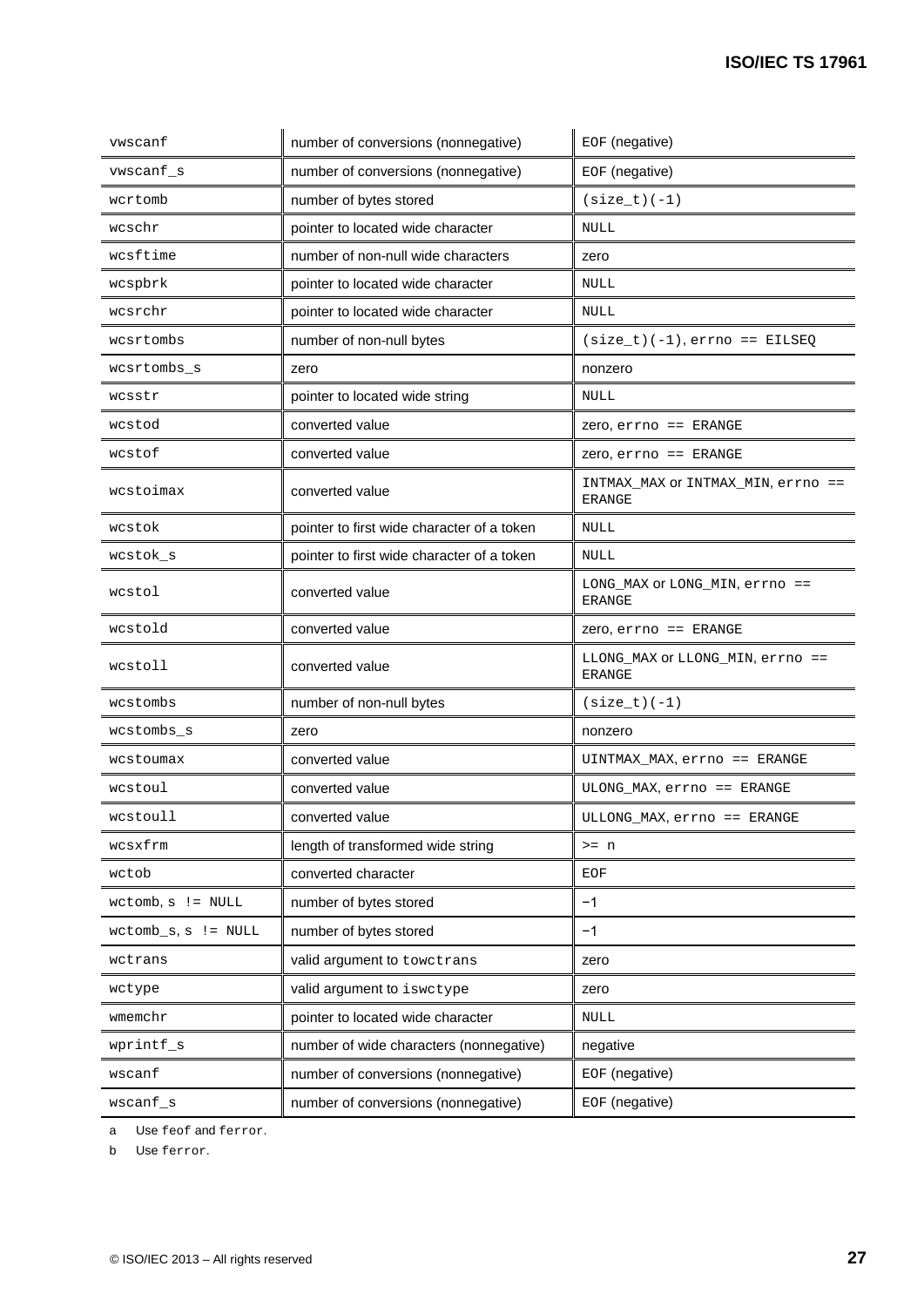The ungetc function does not set the error indicator, even when it fails, so it is not possible to check for errors reliably unless it is known that the argument is not equal to EOF. C states that "one character of pushback is guaranteed," so this should not be an issue if, at most, one character is ever pushed back before reading again.

NOTE A cumulative error check satisfies the rule as long as undefined behavior is not triggered (for example, by using the contents of the fgets or fgetws array or using the file position indicator after fread or fwrite without first checking for error).

# **Rationale**

Failure to branch conditionally on detection or absence of a standard library error condition can result in unexpected behavior.

# **Example(s)**

EXAMPLE In this noncompliant example, a diagnostic is required because the return value of fseek is not checked for an error condition.

```
void test_unchecked_return(FILE *file, long offset) {
   fseek(file, offset, SEEK_SET); // diagnostic required
}
```
NOTE Return values from the following functions (Table 3) do not need to be checked because their historical use has overwhelmingly omitted error checking, and the consequences are not relevant to security.

| <b>Function</b> | <b>Successful return</b>                | <b>Error return</b> |
|-----------------|-----------------------------------------|---------------------|
| printf          | number of characters (nonnegative)      | negative            |
| putchar         | character written                       | EOF                 |
| puts            | nonnegative                             | EOF (negative)      |
| putwchar        | wide character written                  | <b>WEOF</b>         |
| vprintf         | number of characters (nonnegative)      | negative            |
| vwprintf        | number of wide characters (nonnegative) | negative            |
| wprintf         | number of wide characters (nonnegative) | negative            |

# **Table 3—Example library functions and returns**

## **Exceptions**

 EX1: The use of a void cast to signify programmer intent to ignore a return value from a function need not be diagnosed.

EXAMPLE This example shows an acceptable use of this exception.

```
void foo(FILE *file) {
   (void)fputs("foo", file);
  /* ... */
}
```
 EX2: Ignoring the return value of a function that cannot fail or whose return value cannot signify an error condition need not be diagnosed. For example, strcpy is one such function.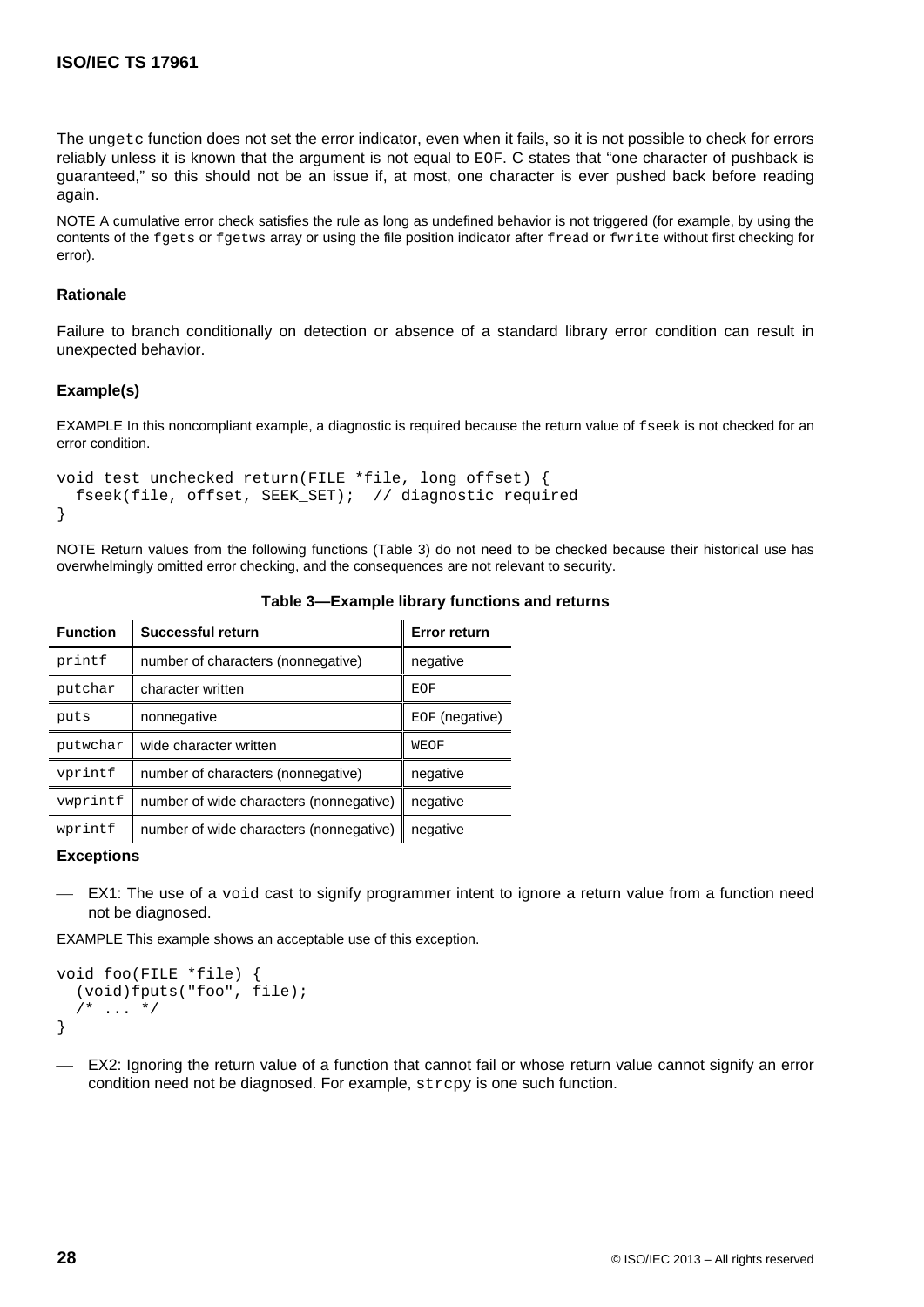# **5.20 Forming invalid pointers by library function [libptr]**

# **Rule**

Invoking a C library function with an argument or arguments that causes the function to form a pointer that does not point into or just past the end of the object shall be diagnosed.

# **Rationale**

Many C Standard Library functions manipulate individual objects or arrays of objects either one element at a time or one byte at a time. With a few exceptions, such functions typically take at least two arguments for each object (or array) they manipulate:

- a valid pointer into the object or storage for an object and
- an integer argument indicating how many elements or bytes of the object to manipulate.

C identifies the following undefined behavior:

| UB   Description                                                                                                                                             |
|--------------------------------------------------------------------------------------------------------------------------------------------------------------|
| 109 The pointer passed to a library function array parameter does not have a value such that all address computations and object accesses are valid (7.1.4). |

# **5.20.1 Library functions that take a pointer and an integer**

The following standard library functions take a pointer argument and a size argument, with the constraint that the pointer must point to a valid memory object of at least the number of bytes or wide characters (as appropriate) indicated by the size argument.

| fgets     | fread      | fwrite     | mblen     |
|-----------|------------|------------|-----------|
| memchr    | memset     | fgetws     | wmemchr   |
| wmemset   | mbrlen     | tmpnam s   | gets s    |
| geteny s  | memset s   | strerror s | strnlen s |
| asctime s | ctime s    | wcscpy s   | wcsncpy s |
| wmemcpy s | wmemmove s | wcscat s   | wcsncat s |
| wcsnlen s |            |            |           |

# **5.20.2 Library functions that take two pointers and an integer**

The following standard library functions take two pointer arguments and a size argument, with the constraint that both pointers must point to valid memory objects of at least the number of bytes or wide characters as appropriate, indicated by the size argument.

| mbtowc       | wctomb    | mbtowcs    | wcstombs   |
|--------------|-----------|------------|------------|
| memcpy       | memmove   | strncpy    | strncat    |
| memcmp       | strncmp   | strxfrm    | mhrtoc16   |
| $mhrt$ oc 32 | wcsncpy   | wmemcpy    | wmemmove   |
| wcsncat      | wcsncmp   | wcsxfrm    | wmemcmp    |
| mbrtowc      | wcrtomb   | mbsrtowcs  | wcsrtombs  |
| wctomb s     | mbtowcs s | wcstombs s | $memory_s$ |
| memmove s    | strcpy s  | strncpy s  | strcat s   |
| strncat s    | wcscpy s  | wcsncpy s  | wmemcpy s  |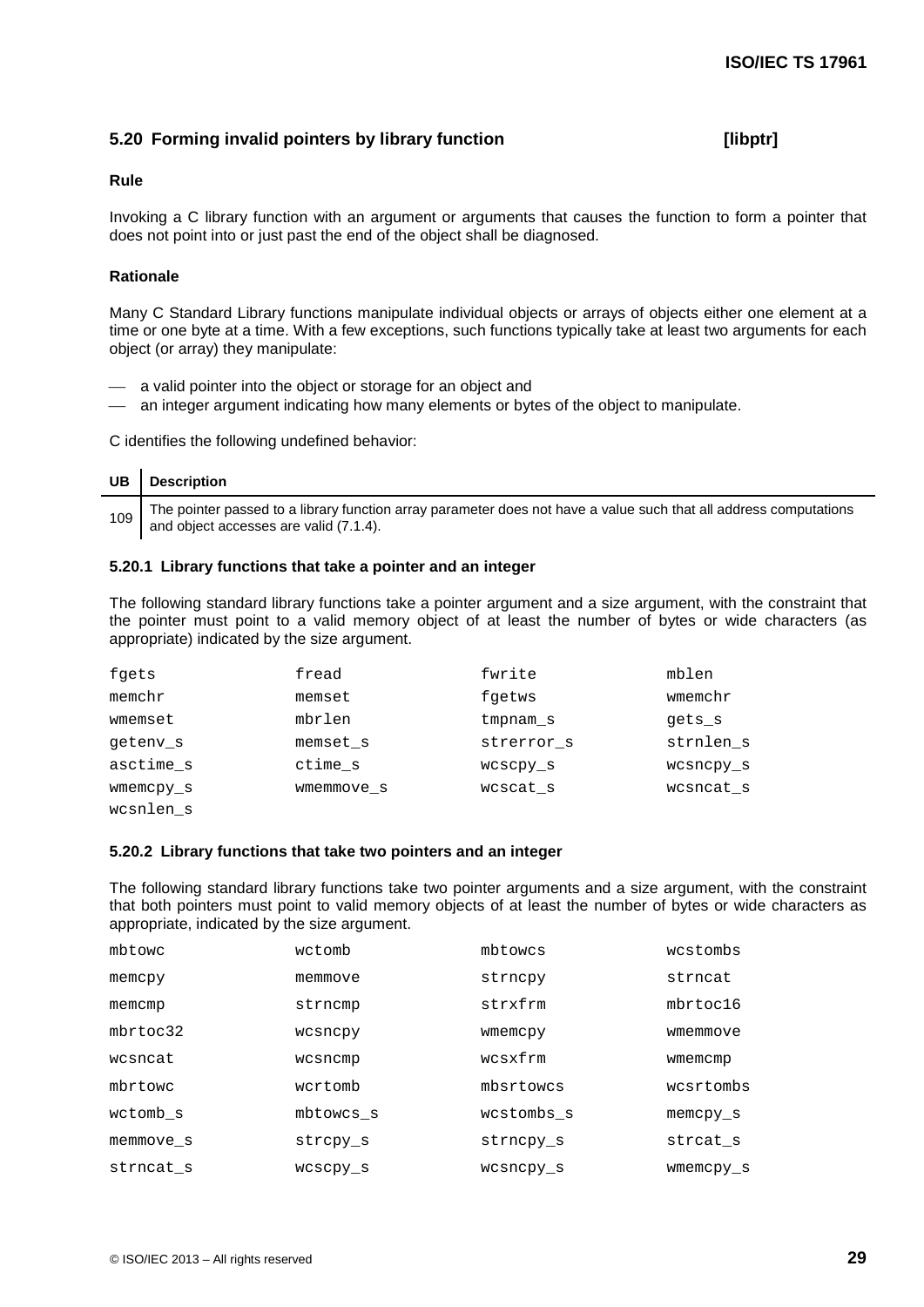| wmemmove s  | wcscat s    | wcsncat s | wcrtomb s |
|-------------|-------------|-----------|-----------|
| mbsrtowcs s | wcsrtombs s |           |           |

# **5.20.3 Library functions that take a pointer and two integers**

The following standard library functions take a pointer argument and two size arguments, with the constraint that the pointer must point to a valid memory object containing at least as many bytes as the product of the two size arguments.

bsearch

qsort

bsearch\_s

qsort\_s

# **Example(s)**

EXAMPLE 1 In this noncompliant example, a diagnostic is required because the size argument used in the memset() call is one longer than the size allocated for p.

```
void f1(size_t nchars) {
  char *p = (char *)malloc(nchars);
  const size_t n = nchars + 1;
  if (p) {
     memset(p, 0, n); // diagnostic required
    /* ... */
   }
}
```
EXAMPLE 2 In this noncompliant example, a diagnostic is required because the size argument used in the memset() call is possibly miscalculated. There is no requirement that the size of an int is the same as the size of a float.

```
void f2(void) {
   float a[4];
  const size_t n = sizeof(int) * 4;
  void *_{p} = a;
   memset(p, 0, n); // diagnostic required
  /* ... */
}
```
EXAMPLE 3 In this noncompliant example, a diagnostic is required because the size argument used in the memcpy() call is possibly miscalculated. The size of an int does not need to be smaller than that of a double.

```
void f3(int *a) {
  double b = 3.14;
  const size_t n = sizeof(*a);
  void *_{p} = a;
  void *q = \&biif ((memcpy(p, q, n)) == p) { // diagnostic required
    /* ... */
   }
     \ldots */
}
```
EXAMPLE 4 In this noncompliant example, a diagnostic is required because the value of n is not computed correctly, allowing a possible write past the end of the object referenced by p.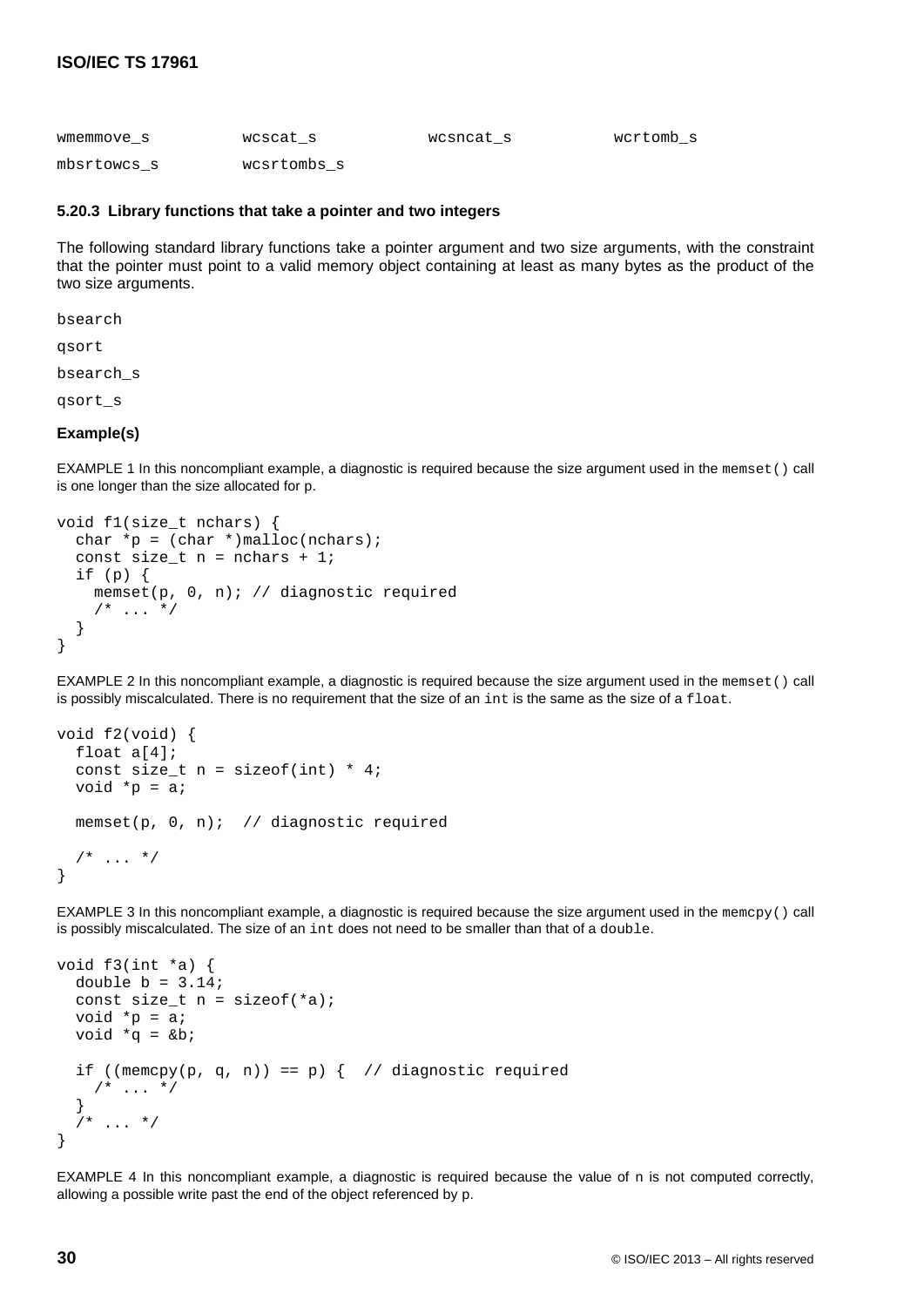```
void f4(char p[], const char *q) {
  const size_t n = sizeof(p);
  if ((memcpy(p, q, n)) == p) { // diagnostic required
   /* ... */
   }
  /* ... */
}
```
# **5.21 Allocating insufficient memory [insufmem]**

# **Rule**

A call to a standard memory allocation function is *presumed to be intended for type* T \* when it appears in any of the following contexts.

- $\equiv$  in the right operand of an assignment to an object of type  $T^*$ , or
- $\equiv$  in an initializer for an object of type  $T^*$ , or
- $\equiv$  in an expression that is passed as an argument of type  $T^*$ , or
- $\frac{1}{1}$  in the expression of a return statement for a function returning type  $\frac{1}{1}$  \*.

A call to a standard memory allocation function taking a size integer argument  $n$  and presumed to be intended for type  $T *$  shall be diagnosed when  $n <$  sizeof(T).

The following are the standard memory allocation functions that take a size integer argument and return a pointer.

aligned\_alloc

calloc

malloc

realloc

#### **Rationale**

Returning insufficient memory from a memory allocation function is likely to result in undefined behavior when that memory is accessed.

# **Example(s)**

EXAMPLE In this noncompliant example, a diagnostic is required because the value of n that is used in the malloc() call has been possibly miscalculated.

```
wchar t *f1(void) {
  const wchar t *p = L"Hello, World!";const size t n = sizeof(p) * (wcslen(p) + 1);
  wchar_t *q = (wchar_t *)malloc(n); // diagnostic required
  /* ... */
   return q;
}
```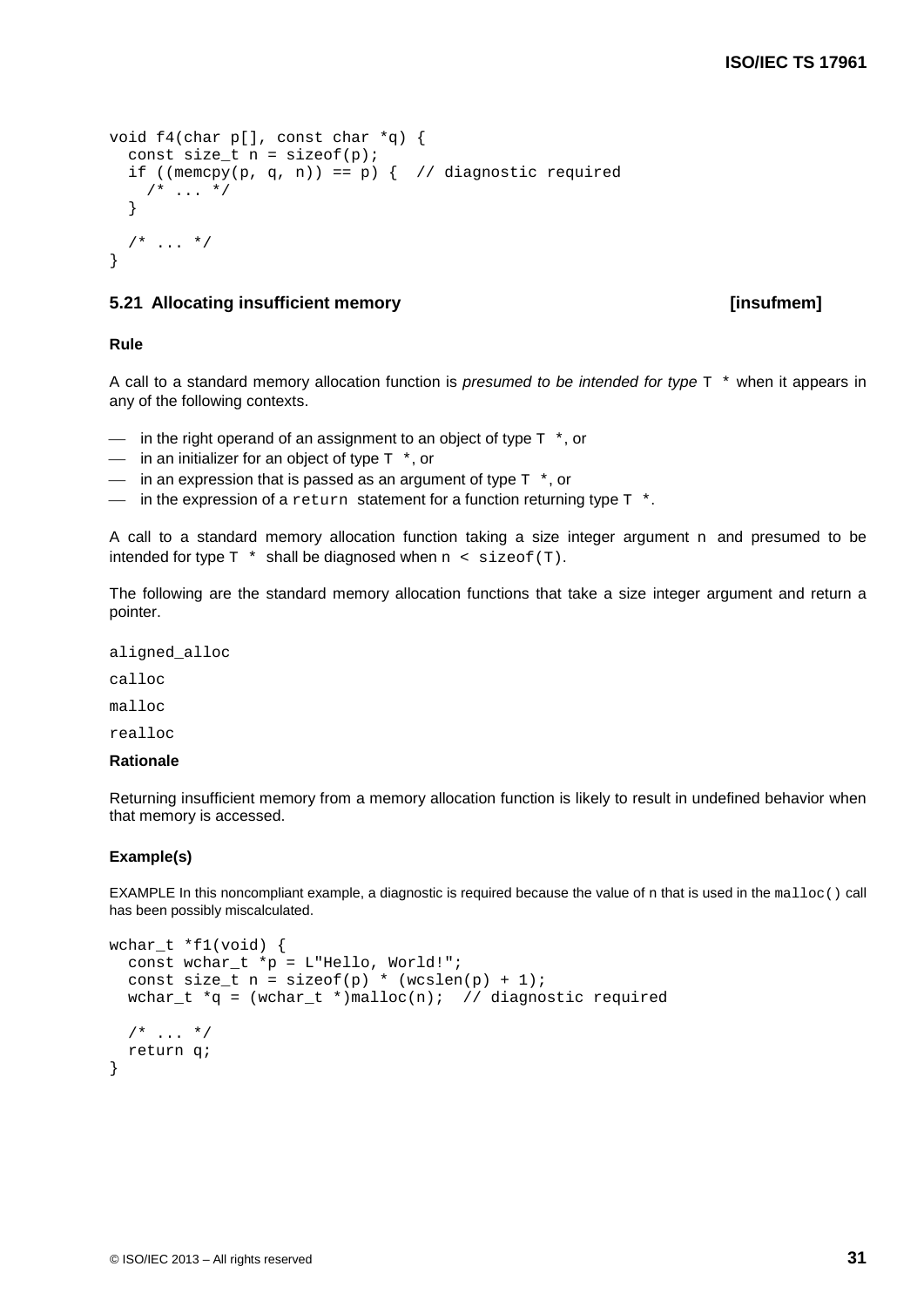# **5.22 Forming or using out-of-bounds pointers or array subscripts [invptr]**

## **Rule**

Using pointer arithmetic so that the result does not point into or just past the end of the same object, using invalid pointers in arithmetic expressions, or dereferencing pointers that do not point to a valid object shall be diagnosed.

Likewise, using an array subscript so that the resulting reference does not refer to an element in the array also shall be diagnosed.

# **Rationale**

C identifies five distinct situations in which undefined behavior may arise as a result of invalid pointer operations:

| UB  | <b>Description</b>                                                                                                                                                                                                                       |
|-----|------------------------------------------------------------------------------------------------------------------------------------------------------------------------------------------------------------------------------------------|
| 46  | Addition or subtraction of a pointer into, or just beyond, an array object and an integer type produces a result that<br>does not point into, or just beyond, the same array object (6.5.6).                                             |
| 47  | Addition or subtraction of a pointer into, or just beyond, an array object and an integer type produces a result that<br>points just beyond the array object and is used as the operand of a unary * operator that is evaluated (6.5.6). |
| 49  | An array subscript is out of range, even if an object is apparently accessible with the given subscript (as in the<br>Ivalue expression $a[1][7]$ given the declaration int $a[4][5]$ (6.5.6).                                           |
| 62  | An attempt is made to access, or generate a pointer to just past, a flexible array member of a structure when the<br>referenced object provides no elements for that array (6.7.2.1).                                                    |
| 109 | The pointer passed to a library function array parameter does not have a value such that all address computations<br>and object accesses are valid (7.1.4).                                                                              |

# **Example(s)**

EXAMPLE 1 In this noncompliant example, a diagnostic is required because if f is called with a negative argument for index, an out-of-bounds pointer is formed.

```
#define TABLESIZE 100
static int table[TABLESIZE];
int *f(int index) {
   if (index < TABLESIZE) {
     return table + index; // diagnostic required
   }
   return NULL;
}
```
EXAMPLE 2 In this compliant example, a diagnostic is not required because when the parameter index is negative, an out-of-bounds pointer cannot be returned.

```
#define TABLESIZE 100
static int table[TABLESIZE];
int *f(int index) {
  if (0 <= index && index < TABLESIZE) {
     return table + index;
   }
```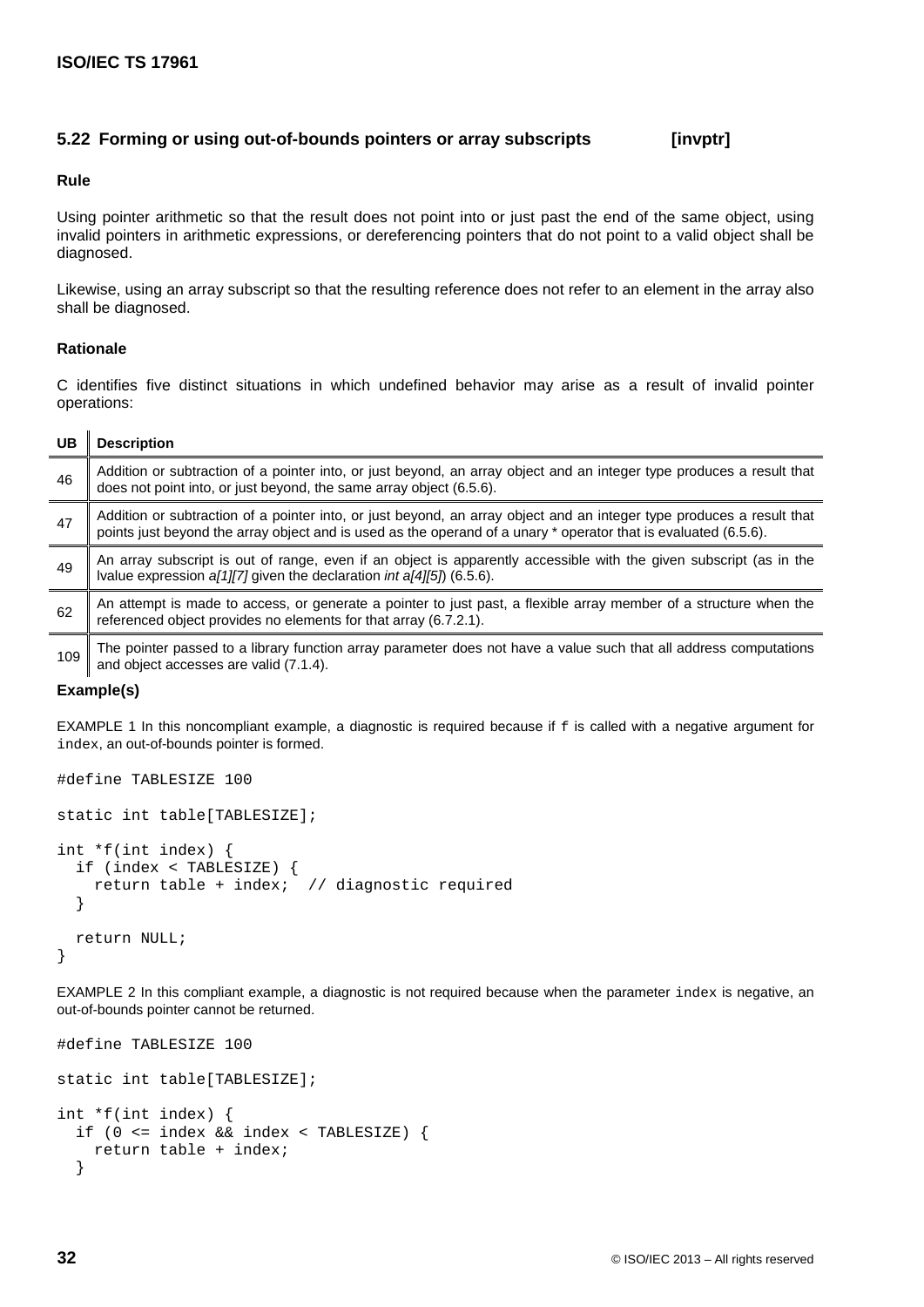```
 return NULL;
}
```
EXAMPLE 3 In this compliant example, a diagnostic is not required because the parameter index cannot be negative and an out-of-bounds pointer cannot be returned.

```
#define TABLESIZE 100
static int table[TABLESIZE];
int *f(size_t index) {
   if (index < TABLESIZE) {
     return table + index;
   }
   return NULL;
}
```
EXAMPLE 4 In this noncompliant example, a diagnostic is required because if the string path does not contain the backslash character in the first MAX\_MACHINE\_NAME\_LENGTH + 1 characters, then machine\_name will be dereferenced past the end pointer.

```
#define MAX_MACHINE_NAME_LENGTH 64
```
#define MAX MACHINE NAME LENGTH 64

```
char *get_machine_name(const char *path) {
  char *machine_name = (char *)malloc(MAX_MACHINE_NAME_LENGTH + 1);
 if (machine_name == NULL) {
     return NULL;
   }
 while (*path != \sqrt{\ }) {
     *machine_name++ = *path++; // diagnostic required
   }
  *machine name = '\0;
  return machine_name;
}
```
EXAMPLE 5 In this compliant example, a diagnostic is not required because the string path is guaranteed to contain a backslash character within the first MAX\_MACHINE\_NAME\_LENGTH characters when the string is copied to machine\_name.

```
char *get machine name(const char *path) {
 const char *machine name end = strchr(path, '\\');
   if (machine_name_end == NULL
     || machine_name_end >= path + MAX_MACHINE_NAME_LENGTH) {
     return NULL;
   }
  char *machine_name = (char *)malloc(MAX_MACHINE_NAME_LENGTH + 1);
  if (machine name == NULL) {
     return NULL;
   }
 const char *p = machine_name;while (path != p) {
    *p++ = *path++; }
```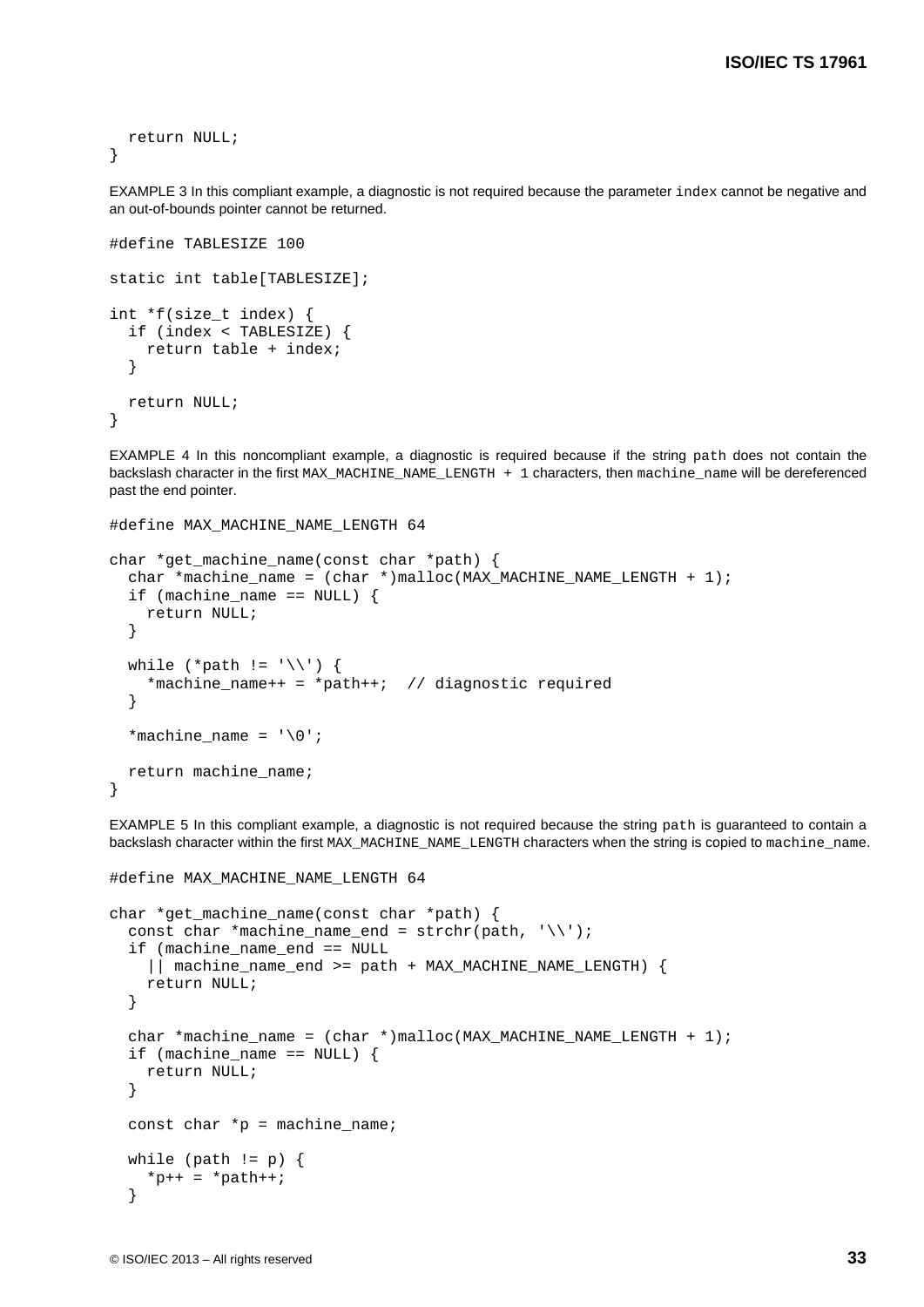```
*p = '0;
  return machine_name;
}
```
EXAMPLE 6 In this noncompliant example, a diagnostic is required because a value is stored beyond the end of the array table when the parameter pos equals the variable size.

```
static int *table = NULL;
static size_t size = 0;
int insert in table(size t pos, int value) {
   if (pos > size) {
    int *tmp = (int *)realloc(table, sizeof(table[0]) * (pos + 1));if (tmp == NULL) {
      /* ... */
     }
    size = pos + 1;table = tmp; }
   table[pos] = value; // diagnostic required
   return 0;
}
```
EXAMPLE 7 In this compliant example, a diagnostic is not required because a value is stored within the bounds of the array table when the parameter pos equals the variable size.

```
static int *table = NULL;
static size t size = 0;
int insert_in_table(size_t pos, int value) {
  if (pos >= size) {
    int *tmp = (int *)realloc(table, sizeof(table[0]) * (pos + 1));
    if (tmp == NULL) {
      /* ... */
     }
    size = pos + 1;table = tmp; }
   table[pos] = value;
   return 0;
}
```
EXAMPLE 8 In this noncompliant example, a diagnostic is required because a value is stored beyond the end of the arrays in matrix[0] through matrix[4] when j has values greater than 4.

```
enum \{COLS = 5, ROWS = 7 };
static int matrix[ROWS][COLS];
void init_matrix(int x) {
  for (size_t i = 0; i != COLS; ++i) {
    for (size_t j = 0; j != ROWS; ++j)
    matrix[i][j] = x; // diagnostic required }
 }
  }
}
```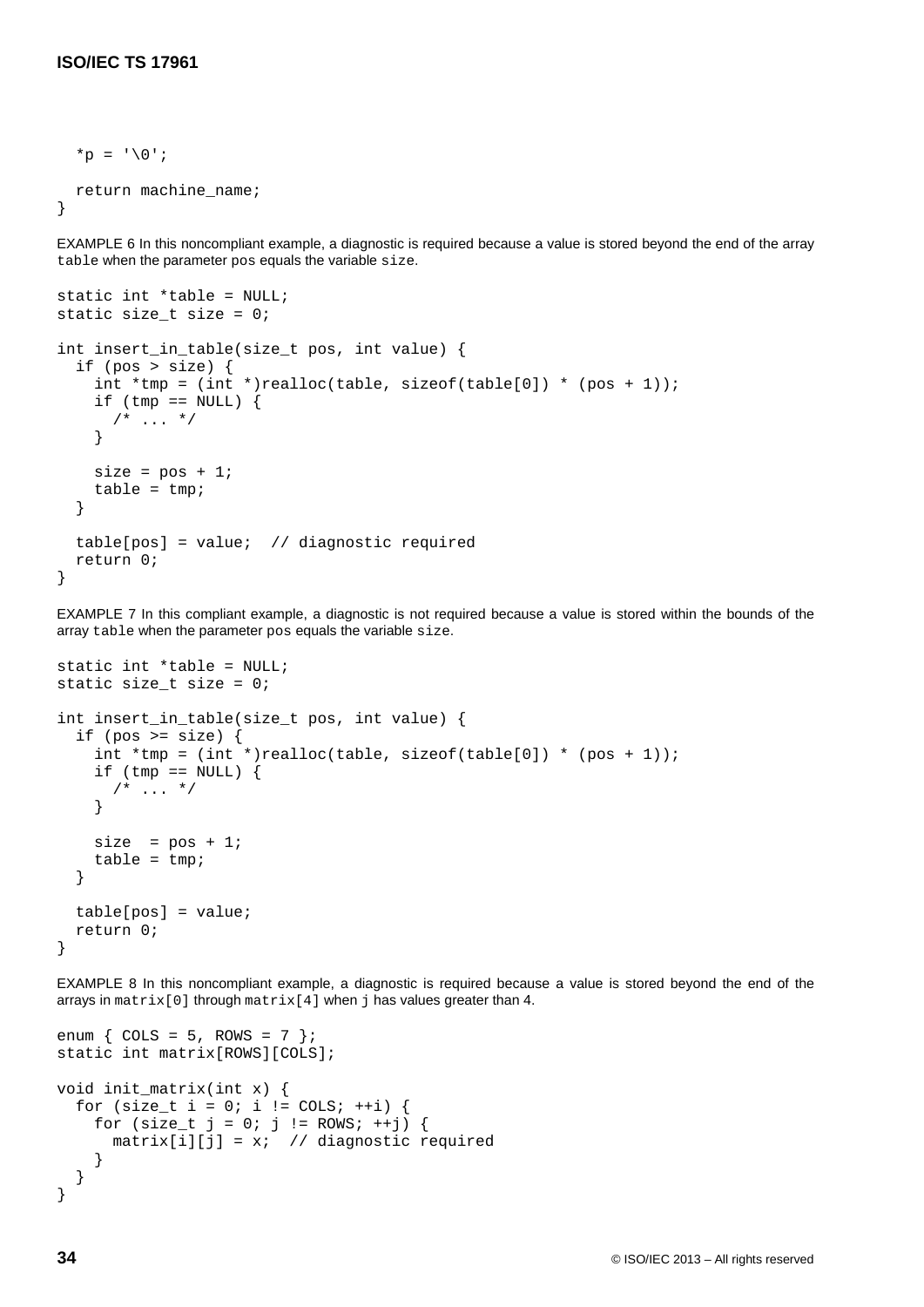EXAMPLE 9 In this compliant example, a diagnostic is not required because all values are stored within the bounds of the arrays in matrix[0] through matrix[4].

```
enum \{COLS = 5, ROWS = 7 };
static int matrix[ROWS][COLS];
void init_matrix(int x) {
  for (size_t i = 0; i != ROWS; ++i) {
    for (size_t j = 0; j := COLS; ++j) {
      matrix[i][j] = x; }
   }
}
```
EXAMPLE 10 In this noncompliant example, a diagnostic is required because the expression first++ results in a pointer beyond the end of the array buf when buf contains no elements.

```
struct S {
  size t len;
   char buf[];
};
char *find(struct S *s, int c) {
  char *first = s->buf; char *last = s->buf + s->len;
  while (first++ != last) { // diagnostic required
    if (*first == (unsigned char)c) {
       return first;
     }
   }
   return NULL;
}
void g(void) {
  struct S * s = (struct S * )malloc(sizeof(struct S));
  if (s != NULL) {
    s->len = 0;
    /* ... */
    char *where = find(s, '.'');
    if (where == NULL) {
       return;
     }
   }
  /* \ldots */
}
```
EXAMPLE 11 In this compliant example, a diagnostic is not required because the expression first++ does not occur unless buf contains elements.

```
struct S {
   size_t len;
   char buf[];
};
char *find(struct S *s, int c) {
   char *first = s->buf;
  char *last = s->buf + s->len;
```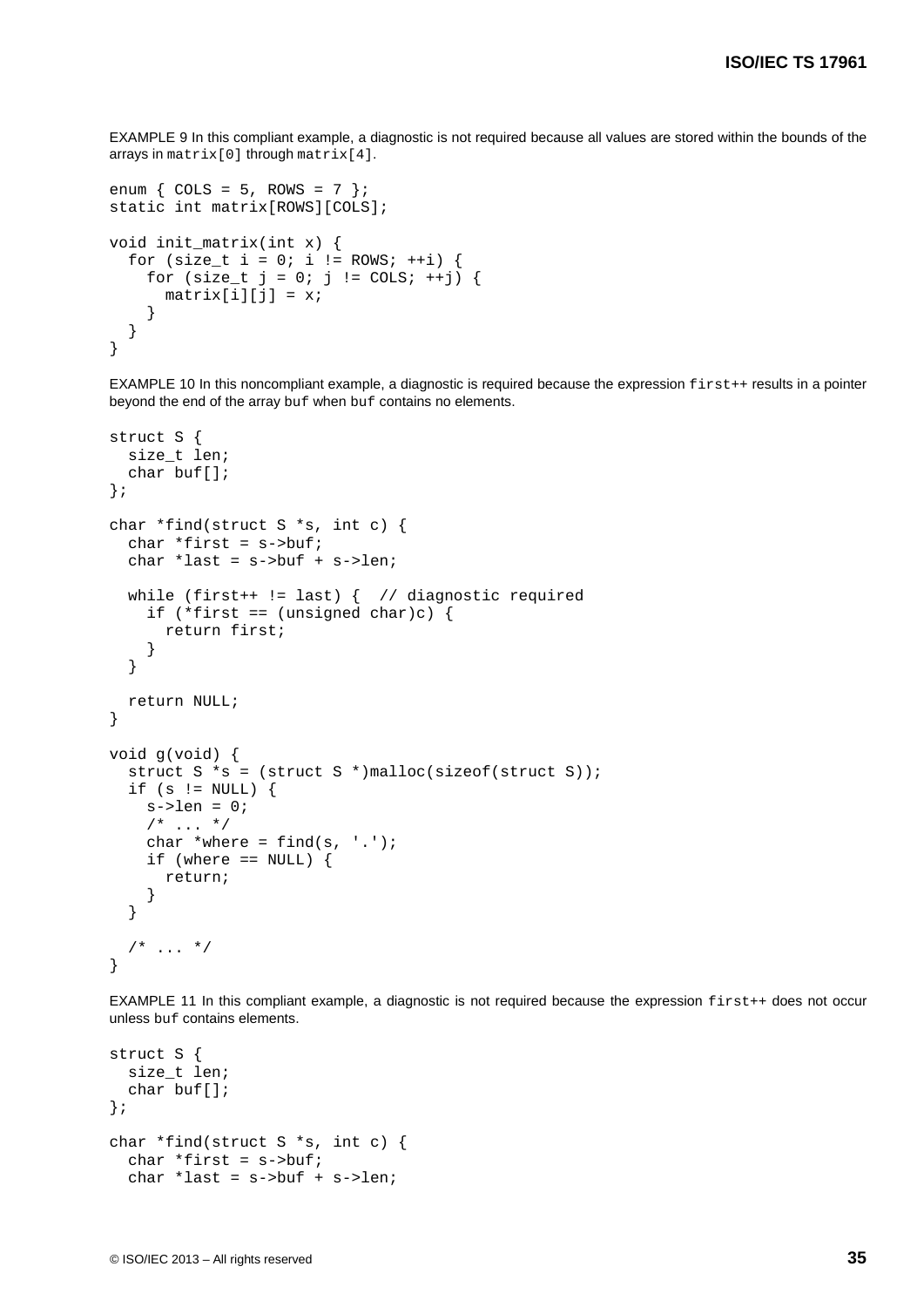```
 while (first != last) {
    if (*first++ == (unsigned char)c) {
       return first;
     }
   }
   return NULL;
}
void g(void) {
   struct S *s = (struct S *)malloc(sizeof(struct S));
   if (s) {
    s->len = 0;
    /* ... */
    char *where = find(s, '.'');
    if (where == NULL) {
       return;
     }
   }
  /* ... */
}
```
EXAMPLE 12 In this noncompliant example, a diagnostic is required because the expression buf[strlen(buf) - 1] assumes that the first byte of the parameter to fgets, buf, is non-null.

```
void f(void) {
   char buf[BUFSIZ];
   if (fgets(buf, sizeof(buf), stdin)) {
    buf[strlen(buf) - 1] = \sqrt{0}; // diagnostic required
     puts(buf);
   }
}
```
EXAMPLE 13 In this noncompliant example, a diagnostic is required because the integer skip is scaled when added to the pointer s and may point outside the bounds of the object referenced by s.

```
struct big {
   unsigned long long ull_1;
  unsigned long long ull 2;
  unsigned long long ull 3;
   int si_4;
   int si_5;
};
void g(void) {
   size_t skip = offsetof(struct big, ull_2);
  struct big *s = (struct big *)malloc(4 * sizeof(struct big));
   if (!s) {
    /* ... */
   }
  memset(s + skip, 0, sizeof(struct big) - skip); // diagnostic required
  /* ... */
}
```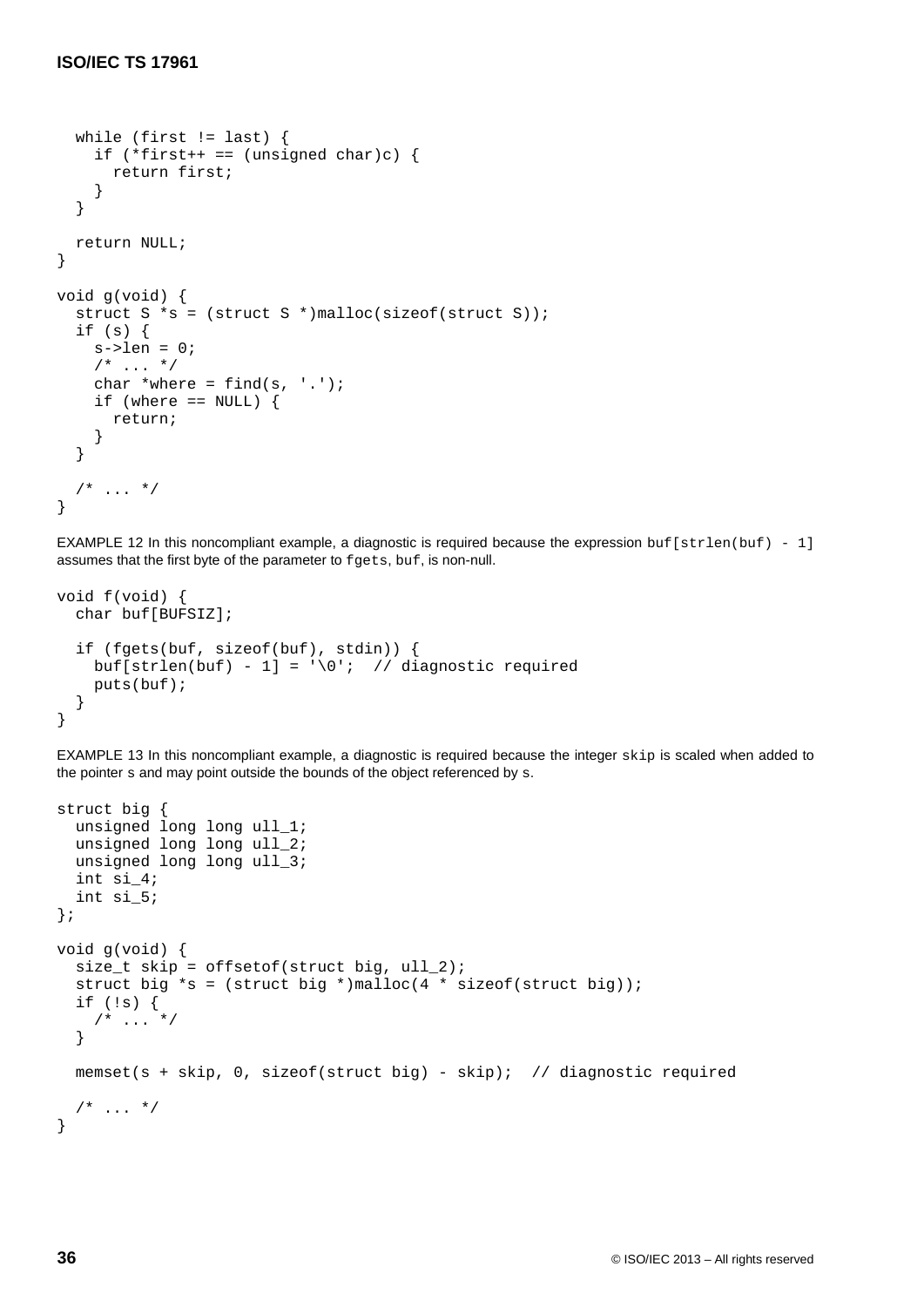# **5.23 Freeing memory multiple times [dblfree]**

### **Rule**

Freeing memory multiple times shall be diagnosed.

# **Rationale**

Freeing memory multiple times results in *double-free* vulnerabilities.

C identifies the following undefined behavior:

# **UB Description**

179 The pointer argument to the free or realloc function does not match a pointer earlier returned by a memory management function, or the space has been deallocated by a call to free or realloc (7.22.3.3, 7.22.3.5).

#### **Example(s)**

EXAMPLE 1 In this noncompliant example, a diagnostic is required because  $x$  could be freed twice depending on the value of error\_condition.

```
void f(size_t num_elem) {
   int error_condition = 0;
  int x = (int *)malloc(num_elem * sizeof(int));
  if (x == NULL) {
    /* ... */
   }
  /* ... */
   if (error_condition == 1) {
    /* ... */
    free(x); }
  7* ... */free(x); // diagnostic required
  x = NULL;}
```
EXAMPLE 2 In this noncompliant example, a diagnostic is required because  $reallog$  may free c\_str1 when it returns NULL, resulting in c\_str1 being freed twice.

```
void g(char *c_str1, size_t size) {
  char *c\_str2 = (char *)realloc(c\_str1, size);if (c_str2 == NULL) {
     free(c_str1); // diagnostic required
     return;
   }
}
```
According to C, section 7.22.3, paragraph 1,

*If the size of the space requested is zero, the behavior is implementation-defined: either a null pointer is returned, or the behavior is as if the size were some nonzero value, except that the returned pointer shall not be used to access an object.*

And according to section 7.22.3.5, paragraph 3,

*If memory for the new object cannot be allocated, the old object is not deallocated and its value is unchanged.*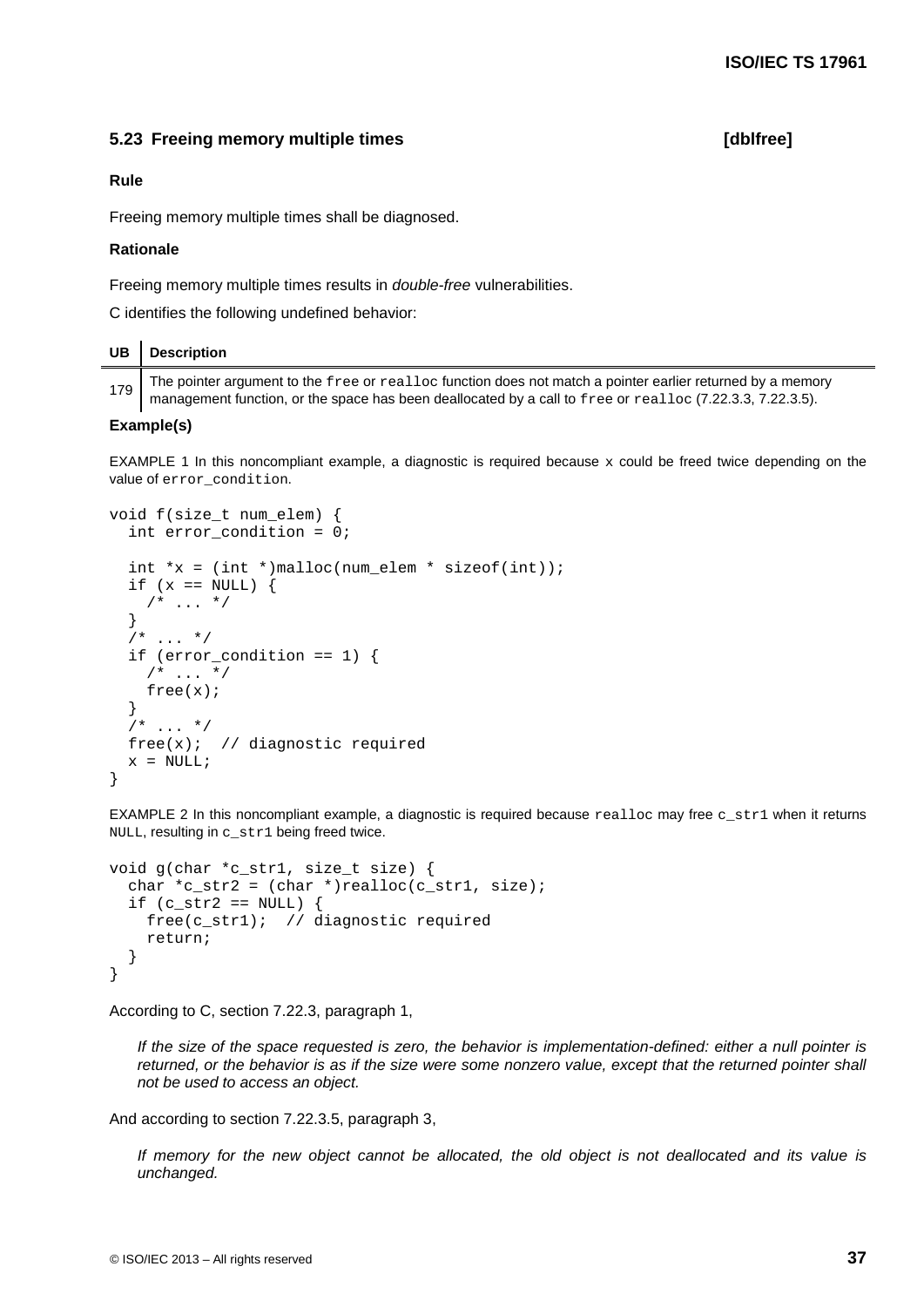If realloc is called with size equal to 0, then if a NULL pointer is returned, the old value should be unchanged. However, there are some common but nonconforming implementations that free the pointer, which means that calling free on the original pointer might result in a double-free vulnerability. However, not calling free on the original pointer might result in a memory leak.

## **Exception**

Some library implementations accept and ignore a deallocation of already-free memory. If all libraries used by a project have been validated as having this behavior, then this violation does not need to be diagnosed.

# **5.24 Including tainted or out-of-domain input in a format string [usrfmt]**

#### **Rule**

Invoking any of the formatted input/output functions identified in C, section 7.21.6, where the format argument references string data that is [tainted](#page-13-0) or out-of-domain with respect to character content, shall be diagnosed.

An empty string is not tainted.

NOTE Any comparison of a character in the string to a value other than the null character may be considered to sanitize the string.

### **Rationale**

Invoking a formatted input/output function where the format argument references string data that is [tainted](#page-13-0) or out-of-domain with respect to character content can result in undefined or unexpected behavior.

An attacker who can fully or partially control the contents of a format string can crash a vulnerable process, view the contents of the stack, view memory content, or write to an arbitrary memory location and consequently execute arbitrary code with the permissions of the vulnerable process [\[Seacord 2013\]](#page-97-0).

Formatted output functions are particularly dangerous because many programmers are unaware of their capabilities. (For example, they can write an integer value to a specified address using the %n conversion specifier.)

#### **Example(s)**

EXAMPLE 1 In this noncompliant example, a diagnostic is required because a format string is read from a tainted source and passed as an argument to the  $vfprint$  function.

```
void format_error(const char *filename, ...) {
   FILE *fd = fopen(filename, "r");
  if (fd == NULL) {
    /* ... */
   }
   char fmt[BUFSIZ];
  if (fgets(fmt, BUFSIZ, fd) == NULL) {
    /* ... */
   }
  va list va;
  va start(va, filename);
   vfprintf(stderr, fmt, va); // diagnostic required
   va_end(va);
   fclose(fd);
}
```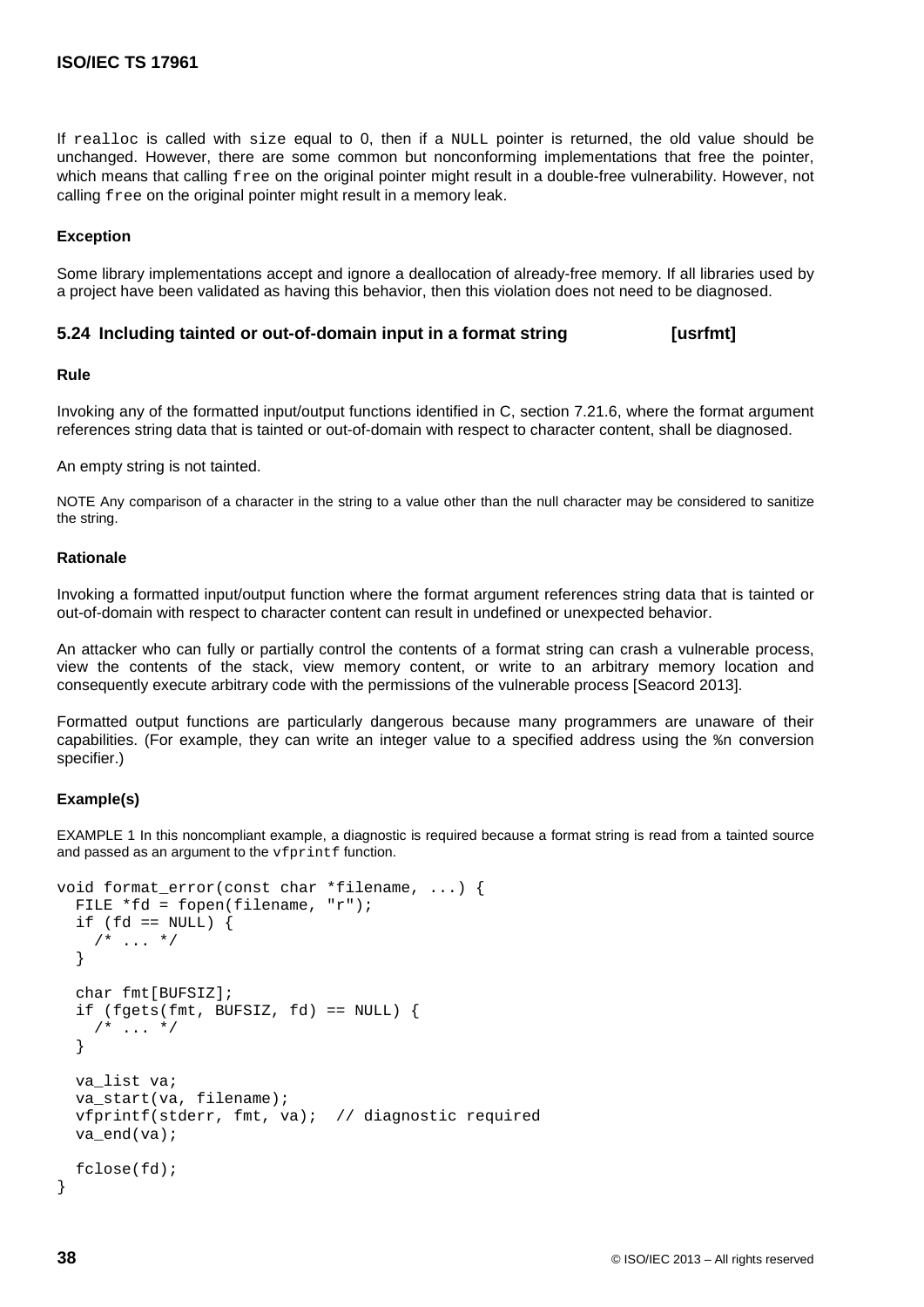EXAMPLE 2 In this compliant example, a diagnostic is not required because the format string that is read from a tainted source and passed as an argument to the vfprintf function is first sanitized.

```
void safe format error(const char *filename, ...) {
   FILE *fd = fopen(filename, "r");
  if (fd == NULL) {
    /* ... */
   }
   char fmt[BUFSIZ];
  if (fgets(fmt, BUFSIZ, fd) == NULL) {
   /* ... */
   }
   /* only allow %d in the format string: */
   const char *fc;
  for (fc = fmt; *fc != \sqrt{0}; ++fc) {
    if (*fc == ' & (cfc[1] != ' & fc[1] != 'd') {
       fclose(fd);
       return;
     }
   }
   va_list va;
   va_start(va, filename);
   vfprintf(stderr, fmt, va);
   va_end(va);
   fclose(fd);
}
```
EXAMPLE 3 In this noncompliant example, a diagnostic is required because the string user may contain a tainted value.

```
int incorrect_password(void) {
  int ret;
  char user[BUFSIZ];
  GET_TAINTED_STRING(user, BUFSIZ);
 static const char MSG_FORMAT[] = "%s cannot be authenticated.\ln";
  size_t size = strlen(user) + sizeof(MSG_FORMAT);
 char *msq = (char *)malloc(size);
  if (msg == NULL) {
    fprintf(stderr, "Could not malloc memmory in s\n", __func__);
     return -1;
   } else {
     ret = snprintf(msg, size, MSG_FORMAT, user); // MSG_FORMAT is not tainted
    if (ret < 0) \{fprintf(stderr, "snprintf encoding error occurred in s\<sup>n</sup>', __func__);
     } else if (ret >= size) {
      printf("snprintf returned %d in %s\n", ret, _func_);
     }
     fprintf(stderr, msg); // diagnostic required
     free(msg);
   }
```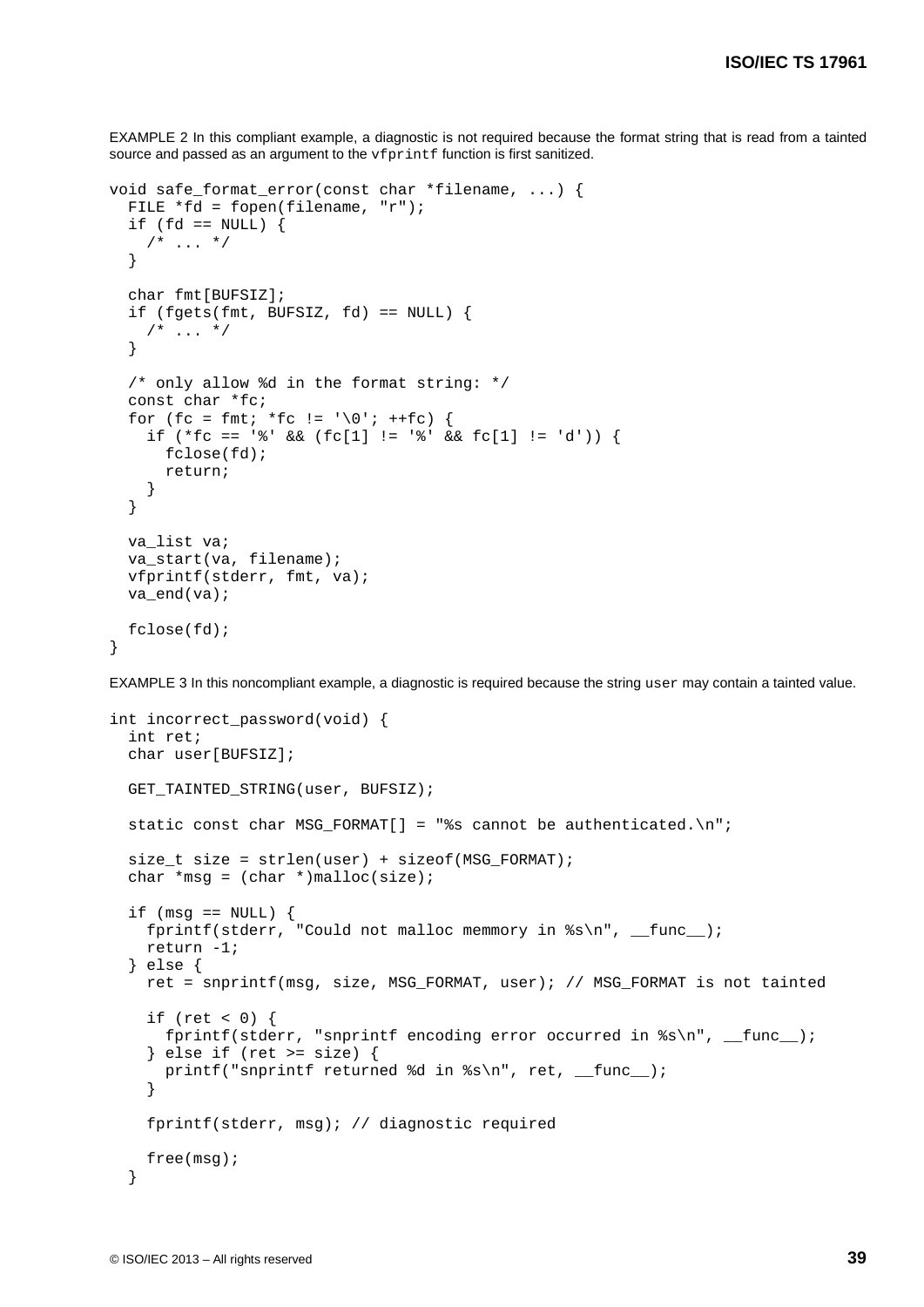## return 0;

}

EXAMPLE 4 In this compliant example, a diagnostic is not required because the argument fmt is constrained to be one of the elements of the formats array, none of which are tainted values.

```
enum int_tag { I_char, I_shrt, I_int, I_long, I_llong };
static const char *const formats[] = \{ "%hhi", "%hi", "%i", "%li", "%lli" };
static int fmtintv(enum int_tag tag, const char *fmt, va_list va) {
   return vfprintf(stdout, fmt, va);
}
int format_integer(enum int_tag tag, ...) {
 va list va;
   int n;
   if (tag < I_char || I_llong < tag)
    return -1;
   va_start(va, tag);
  n = fmtintv(tag, formats[tag], va);
   va_end(va);
   return n;
}
```
# **5.25 Incorrectly setting and using errno [inverrno]**

# **Rule**

Incorrectly setting and using errno shall be diagnosed.

The correct way to set and check errno is defined in the following cases.

# **5.25.1 Library functions that set errno and return an in-band error indicator**

A program that uses errno for error checking shall set errno to zero before calling one of these library functions, and then it shall inspect errno before a subsequent library function call.

The functions in Table 4 set errno and return an in-band error indicator.

| <b>Function name</b> | <b>Return value</b>      | errno value   |
|----------------------|--------------------------|---------------|
| ftell                | $-1L$                    | positive      |
| stroumax             | UINTMAX MAX              | ERANGE        |
| strtod, a wcstod     | Zero or ±HUGE VAL        | <b>ERANGE</b> |
| strtof, wcstof       | Zero or ±HUGE VALF       | ERANGE        |
| strtoimax            | INTMAX MIN OF INTMAX MAX | ERANGE        |
| strtol, wcstol       | LONG MIN OF LONG MAX     | <b>ERANGE</b> |
| strtold, wcstold     | Zero or ±HUGE VALL       | <b>ERANGE</b> |
| strtoll, wcstoll     | LLONG MIN OT LLONG MAX   | <b>ERANGE</b> |
| strtoul, wcstoul     | <b>ULONG MAX</b>         | <b>ERANGE</b> |

# **Table 4—Functions that set errno and return an in-band error indicator**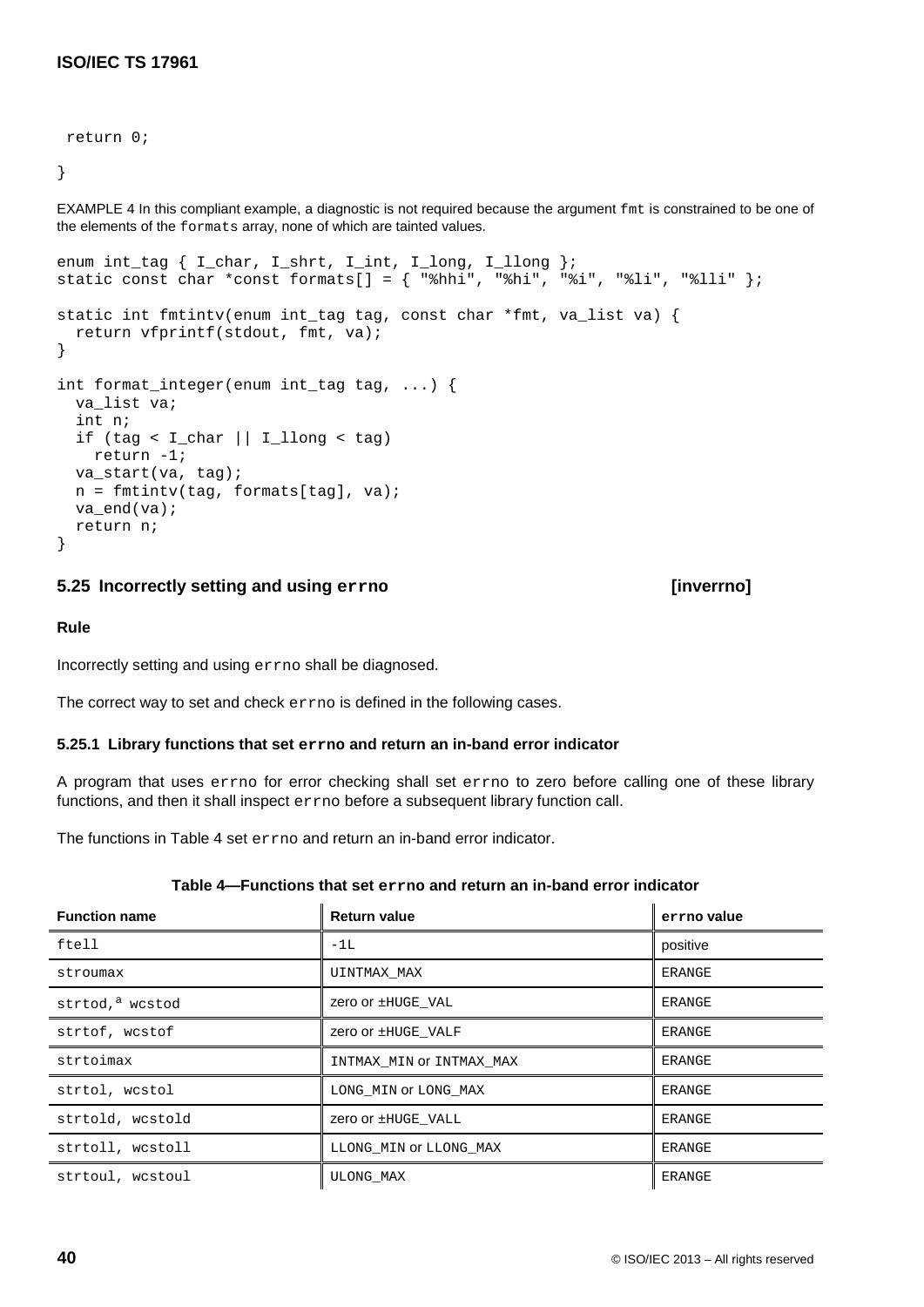| strtoull, wcstoull | ULLONG MAX               | ERANGE |
|--------------------|--------------------------|--------|
| wcstoimax          | INTMAX MIN OT INTMAX MAX | ERANGE |
| wcstoumax          | UINTMAX MAX              | ERANGE |

a However, according to the C Standard, if the result of strtod, strtof, or strtold (and the related wide character functions) underflows, "the functions return a value whose magnitude is no greater than the smallest normalized positive number in the return type; whether errno acquires the value ERANGE is implementation-defined."

## **5.25.2 Library functions that set errno and return an out-of-band error indicator**

A program may use errno for error checking after calling one of these functions without setting errno to zero before calling the function. Then the program shall inspect errno conditional on the return value and before a subsequent library function call.

The functions in Table 5 set errno and return an out-of-band error indicator.

| <b>Function name</b> | <b>Return value</b> | errno value   |
|----------------------|---------------------|---------------|
| fgetpos              | nonzero             | positive      |
| fsetpos              | nonzero             | positive      |
| mbrtowc              | $(size_t)(-1)$      | <b>EILSEO</b> |
| mbsrtowcs            | $(size_t)(-1)$      | EILSEO        |
| signal <sup>a</sup>  | SIG ERR             | positive      |
| wcrtomb              | $(size t)(-1)$      | EILSEO        |
| wcsrtombs            | $(size_t)(-1)$      | <b>EILSEO</b> |

# **Table 5—Library functions that set errno value and return an out-of-band error indicator**

The value of errno is indeterminate if signal returns SIG\_ERR from within a signal handler that was triggered by a signal that occurred other than as the result of a call to abort or raise.

# **5.25.3 Library functions that occasionally set errno and return an out-of-band error indicator**

The fgetwc and fputwc functions return WEOF in multiple cases, only one of which results in setting errno. Therefore, the program shall set errno to zero before calling these functions.

The functions in Table 6 set errno and return an out-of-band error indicator.

# **Table 6—Library functions that occasionally set errno value and return an out-of-band error indicator**

| Function name   Return value   errno value |             |        |
|--------------------------------------------|-------------|--------|
| fgetwc                                     | <b>WEOF</b> | EILSEO |
| fputwc                                     | <b>WEOF</b> | EILSEO |

 $\mathbf{r}$ 

# **5.25.4 Library functions that may or may not set errno**

Programs shall not rely on errno after calling a function that might set errno when an error occurs because the function might have altered errno in an implementation-defined way.

The functions defined in  $\langle$ complex.h> could or could not set errno when an error occurs.

The functions defined in  $\text{<}$ math.h> set errno in the following conditions:

 $-$  If there is a domain error and the integer expression math\_errhandling & MATH\_ERRNO is nonzero, then errno is set to EDOM.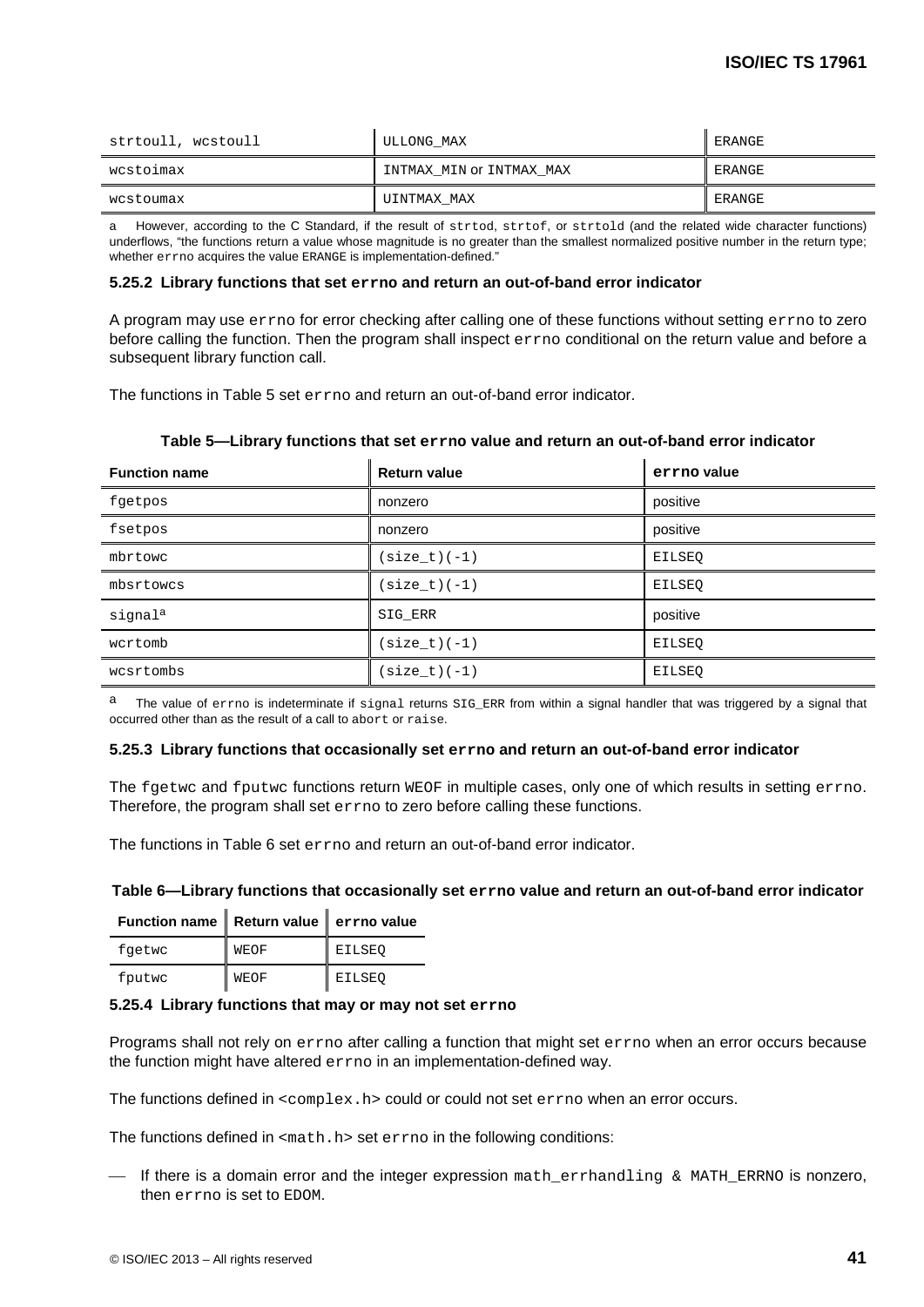- According to the C Standard, section 7.12.1, paragraph 5, "If a floating result overflows and default rounding is in effect, then the function returns the value of the macro HUGE\_VAL, HUGE\_VALF, or HUGE\_VALL according to the return type, with the same sign as the correct value of the function; if the integer expression math errhandling  $\&$  MATH ERRNO is nonzero, the integer expression errno acquires the value ERANGE."
- Similarly, according to the C Standard, section 7.12.1, paragraph 6, "The result underflows if the magnitude of the mathematical result is so small that the mathematical result cannot be represented, without extraordinary roundoff error, in an object of the specified type. If the result underflows, the function returns an implementation-defined value whose magnitude is no greater than the smallest normalized positive number in the specified type; if the integer expression math errhandling  $\&$ MATH\_ERRNO is nonzero, whether errno acquires the value ERANGE is implementation-defined."

The functions atof, atoi, atol, and atoll may or may not set errno when an error occurs.

## **5.25.5 Library functions that do not explicitly set errno**

Programs shall not rely on errno to determine whether an error occurred after calling a Standard C Library function that does not explicitly set errno. Such a function may set errno even when no error has occurred. All library functions that have not been discussed yet are functions that do not explicitly set errno.

#### **Rationale**

Incorrectly setting and using errno can result in undefined or unexpected behavior.

## **Example(s)**

EXAMPLE 1 In this noncompliant example, a diagnostic is required because errno is used for error checking and errno is not set to zero before the C Standard Library function strtoul is called.

```
void f(const char *c_str) {
  char *endptr = NULL;
   unsigned long number = strtoul(c_str, &endptr, 0);
   if (endptr == c_str
   || (number == ULONG_MAX && errno == ERANGE)) { // diagnostic required
    /* ... */
   } else {
    /* ... */
 }
    \ldots */
}
```
EXAMPLE 2 In this noncompliant example, a diagnostic is required because errno is used for error checking and the return value of the call to the C Standard Library function signal is not checked before checking errno.

```
void g(void) {
   errno = 0;
   signal(SIGINT, SIG_DFL);
  if (errno != 0) { // diagnostic required
    /* ... */
   }
}
```
EXAMPLE 3 In this noncompliant example, a diagnostic is required because errno is used for error checking and errno is checked after the call to the C Standard Library function setlocale because setlocale does not explicitly set errno.

```
void h(void) {
```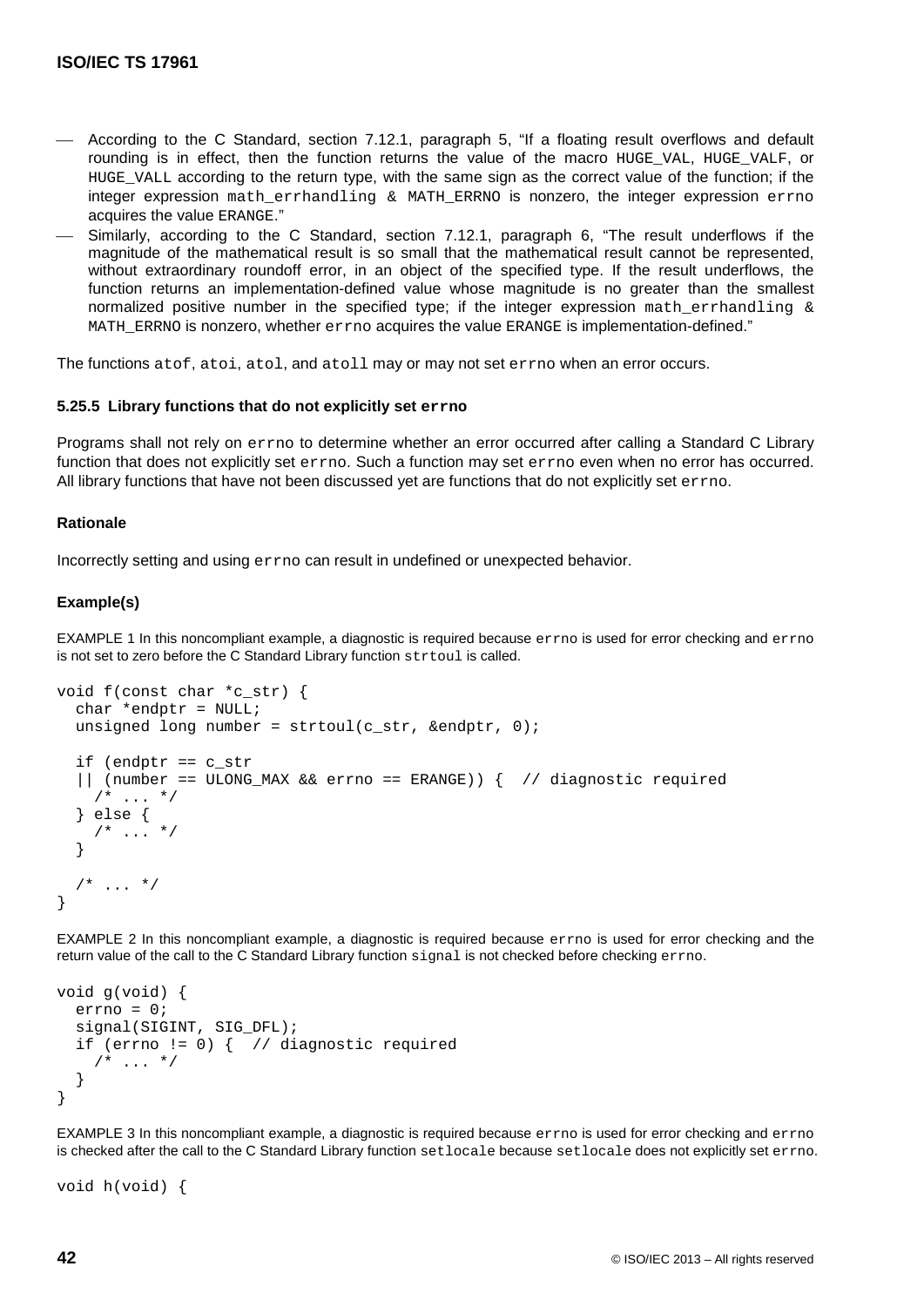```
 errno = 0;
 setlocale(LC_ALL, "");
 if (errno != 0) { // diagnostic required
  /* ... */
 }
```
# **5.26 Integer division errors [diverr]**

### **Rule**

}

Integer values that are used as operands to the / or % operators where the second operand to the / operator or the % operator is tainted shall be diagnosed.

Tainted values that are used as either operand to the / operator or the % operator shall be diagnosed if the quotient of the two operands is not representable.

#### **Rationale**

C identifies two conditions under which division and remainder operations result in undefined behavior:

| UB   Description                                                                       |
|----------------------------------------------------------------------------------------|
| 45 The value of the second operand of the / or $\frac{1}{2}$ operator is zero (6.5.5). |
| $\mathbf{r}$ , and the state of the state $\mathbf{r}$ , and the state of $\mathbf{r}$ |

 $n/a$  If the quotient a/b is not representable, the behavior of both a/b and a%b is undefined (6.5.5).

#### **Example(s)**

EXAMPLE 1 In this noncompliant example, a diagnostic is required because the expression  $x / y$  can result in a divideby-zero error or in a quotient that is not representable.

```
int divide(int x) {
  int y;
  GET_TAINTED_INTEGER(int, y);
  return x / y; // diagnostic required
}
```
EXAMPLE 2 In this noncompliant example, a diagnostic is required because the expression  $x * y$  can result in a divideby-zero error or a quotient of the two operands that is not representable.

```
int remainder(int x) {
  int y;
 GET_TAINTED_INTEGER(int, y);
  return x % y; // diagnostic required
}
```
EXAMPLE 3 In this compliant example, the expression  $x / y$  cannot result in a divide-by-zero error or in a quotient that is not representable.

```
int divide(int x) {
  int y;
  GET_TAINTED_INTEGER(int, y);
 if ( (y == 0) || ( (x == INT_MIN) & (y == -1) ) {
      /* Handle error */
   }
  else {
     return x / y;
```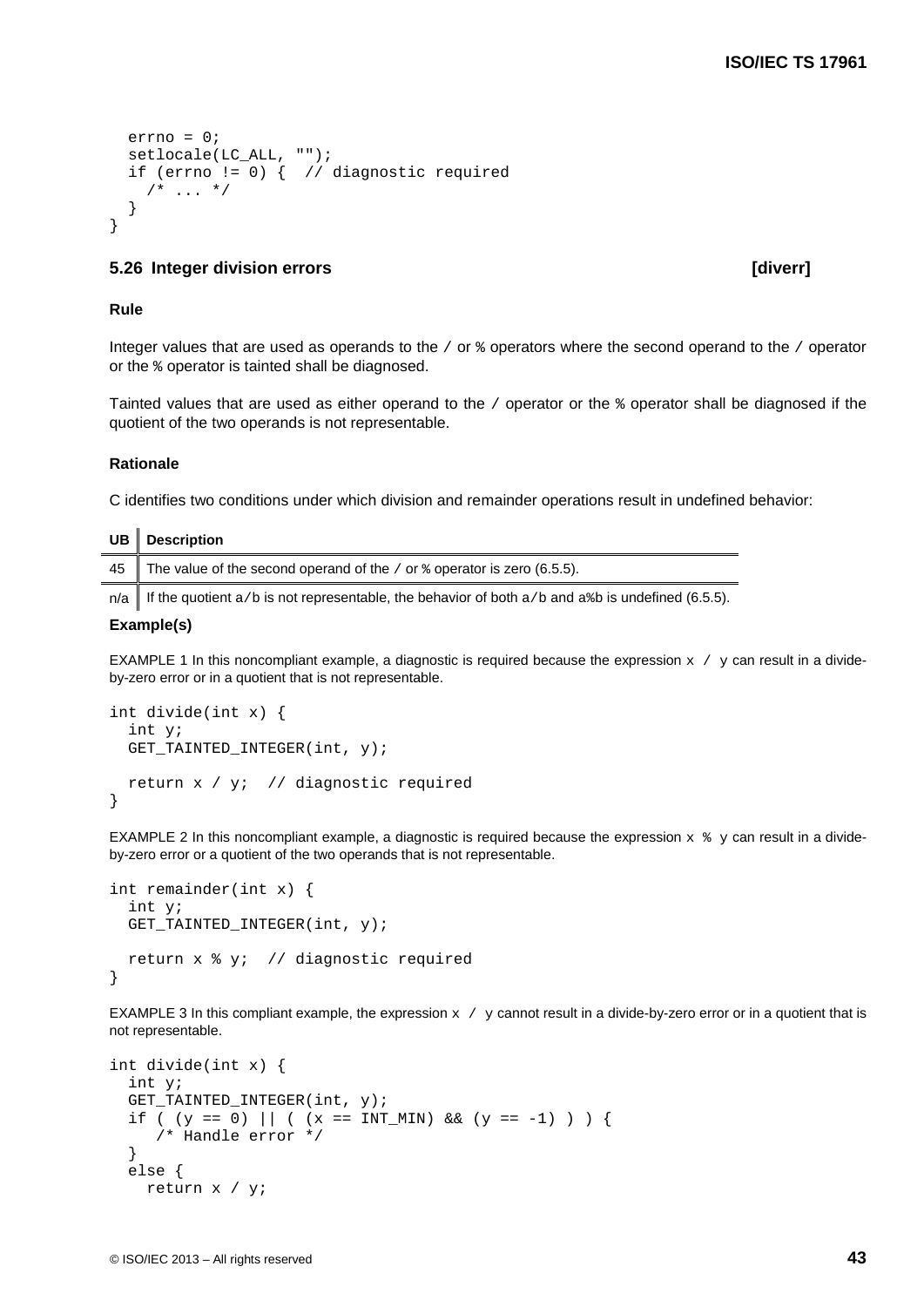} }

EXAMPLE 4 In this compliant example, the expression  $x * y$  cannot result in a divide-by-zero error or in a quotient that is not representable.

```
int remainder(int x) {
   int y;
   GET_TAINTED_INTEGER(int, y);
  if ( (y == 0) || ( (x == INT_MIN) & (y == -1) ) }
      /* Handle error */
   }
   else {
     return x % y; 
   }
}
```
# **5.27 Interleaving stream inputs and outputs without a flush or positioning call [ioileave]**

# **Rule**

The following scenarios shall be diagnosed:

- receiving input from a stream directly following an output to that stream without an intervening call to fflush, fseek, fsetpos, or rewind, if the file is not at end-of-file or
- outputting to a stream after receiving input from that stream without a call to fseek, fsetpos, or rewind, if the file is not at end-of-file

# **Rationale**

C identifies the following undefined behavior:

| UB  | <b>Description</b>                                                                                                                                                                                                                                                                                                  |
|-----|---------------------------------------------------------------------------------------------------------------------------------------------------------------------------------------------------------------------------------------------------------------------------------------------------------------------|
| 151 | An output operation on an update stream is followed by an input operation without an intervening call to the fflush<br>function or a file positioning function, or an input operation on an update stream is followed by an output operation<br>with an intervening call to a file positioning function (7.21.5.3). |

# **Example(s)**

EXAMPLE In this noncompliant example, a diagnostic is required because fread and fwrite are called on the same file without an intervening call to fflush, fseek, fsetpos, or rewind on the file.

```
void f(const char *filename, char append_data[BUFSIZ]) {
   char data[BUFSIZ];
   FILE *file;
  file = fopen(filename, "a+");
  if (file == NULL) {
    /* ... */
   }
   if (fwrite(append_data, sizeof(char), BUFSIZ, file) != BUFSIZ) {
    /* ... */
   }
  if (fread(data, sizeof(char), BUFSIZ, file) != 0) { // diagnostic required
    /* ... */
   }
```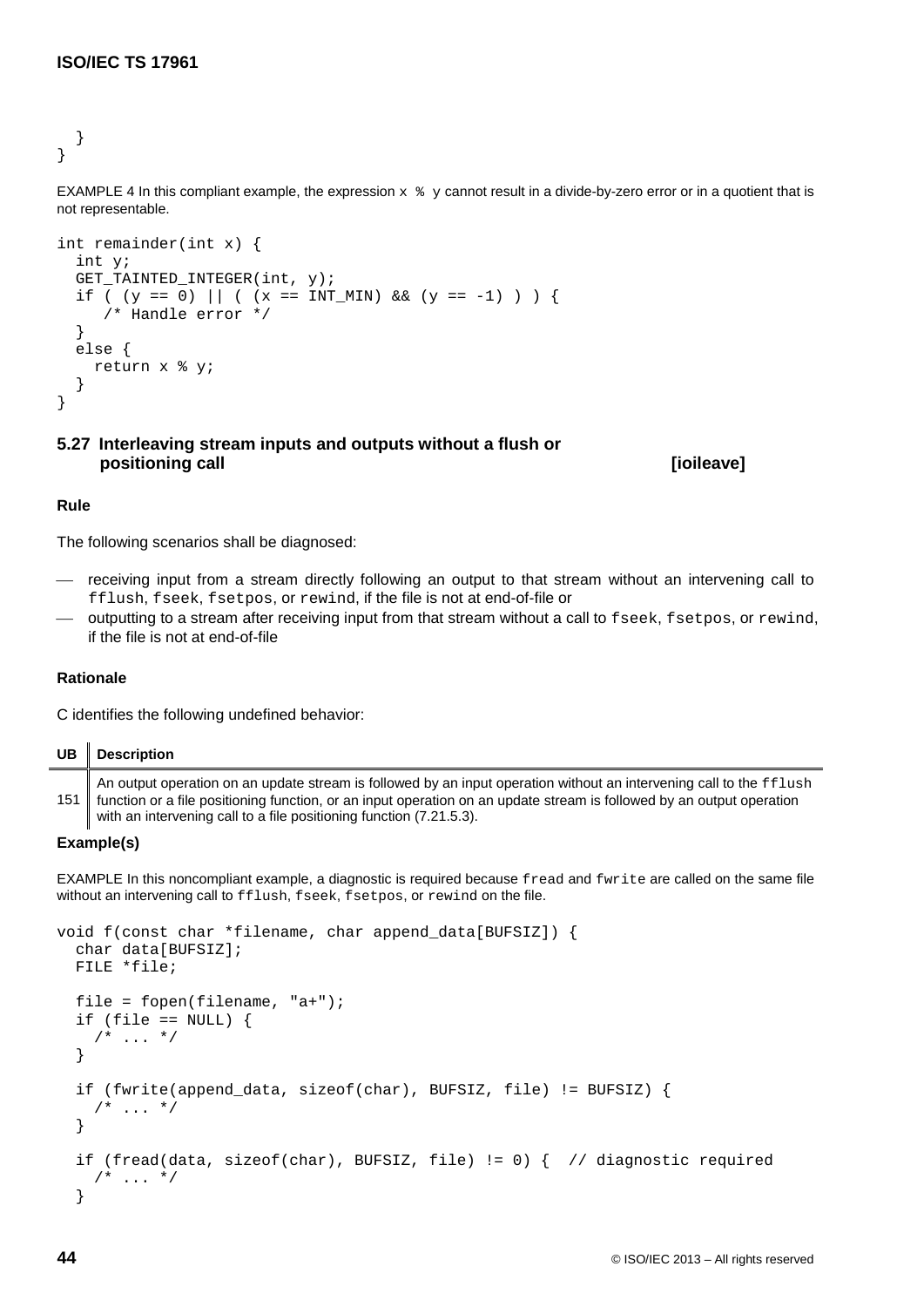```
 fclose(file);
}
```
# **5.28 Modifying string literals [strmod]**

### **Rule**

Directly modifying any portion of a string literal, assigning a string literal to a pointer to non-const, or casting a string literal to a pointer to non-const shall be diagnosed. For the purposes of this rule, the returned value of the library functions strpbrk, strchr, strrchr, wcspbrk, wcschr, and wcsrchr shall be treated as a string literal if the first argument is a string literal. For the purposes of this rule, a pointer to (or array of) const characters shall be treated as a string literal.

## **Example(s)**

EXAMPLE 1 In this noncompliant example, a diagnostic is required because the string literal "string literal" is modified through the pointer p.

```
void f1(void) {
  char *p = "string literal";
  p[0] = 'S'; // diagnostic required
  /* ... */
}
```
EXAMPLE 2 In this noncompliant example, a diagnostic is required because the string literal "/tmp/edXXXXXX" is modified by the C Standard Library function tmpnam.

```
void f2(void) {
   if (tmpnam("/tmp/edXXXXXX")) { // diagnostic required
    /* ... */
   }
}
```
EXAMPLE 3 In this noncompliant example, a diagnostic is required because the string literal "/tmp/filename" is modified through the pointer returned from the C Standard Library function strrchr.

```
void f3(void) {
   char *last_slash = strrchr("/tmp/filename", '/');
  *last_slash = '\0'; // diagnostic required
  /* ... */
}
```
EXAMPLE 4 In this noncompliant example, a diagnostic is required because the string literal "/tmp/filename" is modified through the pointer returned from the C Standard Library function strrchr.

```
void f4(void) {
   *strrchr("/tmp/filename", '/') = '\0'; // diagnostic required
  /* ... */
}
```
EXAMPLE 5 In this noncompliant example, a diagnostic is required because the string literal "/tmp/filename" is modified.

```
void f5(void) {
  "/tmp/filename"[4] = \sqrt{0}: // diagnostic required
  /* ... */
}
```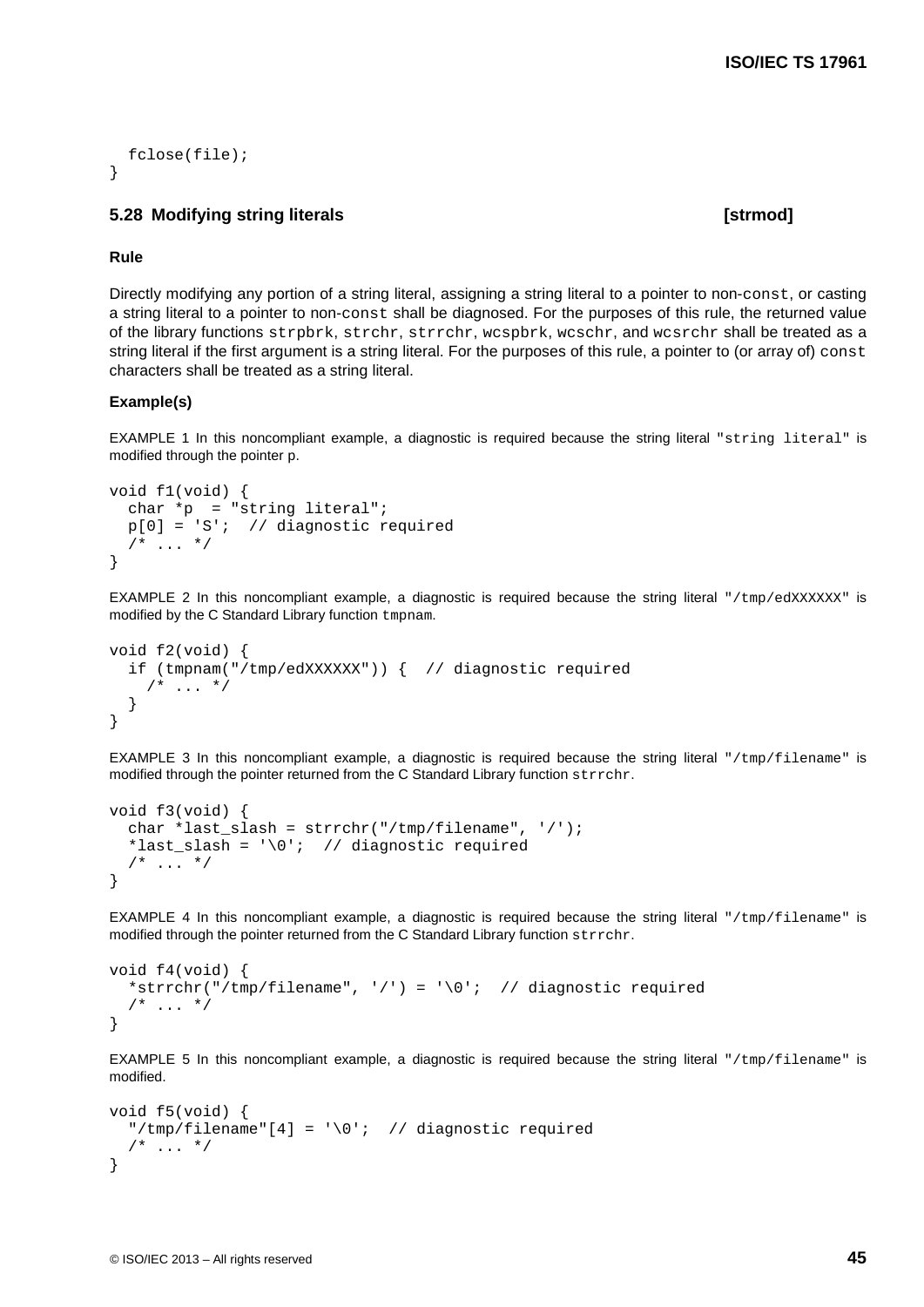# **Exception**

No diagnostic need be issued if the analyzer can determine that the value of the pointer to non-const is never used to attempt to modify the characters of the string literal.

### EXAMPLE

```
int main(void) {
  char *_{p} = "abc";
  printf("s\n\n\{n", p);
   return EXIT_SUCCESS;
}
```
# **5.29 Modifying the string returned by getenv, localeconv, setlocale, and strerror [libmod]**

## **Rule**

Modifying the objects or strings returned by the library functions listed in getenv, localeconv, setlocale, and strerror shall be diagnosed.

## **Rationale**

C identifies the following three instances of undefined behavior, which arise as a result of modifying the data structures or strings returned from getenv, localeconv, setlocale, and strerror:

| UB   Description                                                                                               |
|----------------------------------------------------------------------------------------------------------------|
| 120 The program modifies the string pointed to by the value returned by the set locale function (7.11.1.1).    |
| 121 The program modifies the structure pointed to by the value returned by the localecony function (7.11.2.1). |
|                                                                                                                |

184 The string set up by the getenv or strerror function is modified by the program (7.22.4.6, 7.24.6.2).

#### **Example(s)**

EXAMPLE 1 In this noncompliant example, a diagnostic is required because the string returned from the C Standard Library function setlocale is modified.

```
void f1(void) {
  char *locale = setlocated(C_ALL, 0);if (locale != NULL) {
     char *cats[8];
     char *sep = locale;
     cats[0] = locale;
     int i;
     if (sep) {
      for (i = 0; (sep = strstr(sep, ";:")) && i < 8; ++i) {
        *sep = \sqrt{0}: // diagnostic required
        \text{cats}[i] = +\text{sep}; }
     }
   }
  /* ... */
}
```
EXAMPLE 2 In this noncompliant example, a diagnostic is required because the object returned from the C Standard Library function localeconv is modified.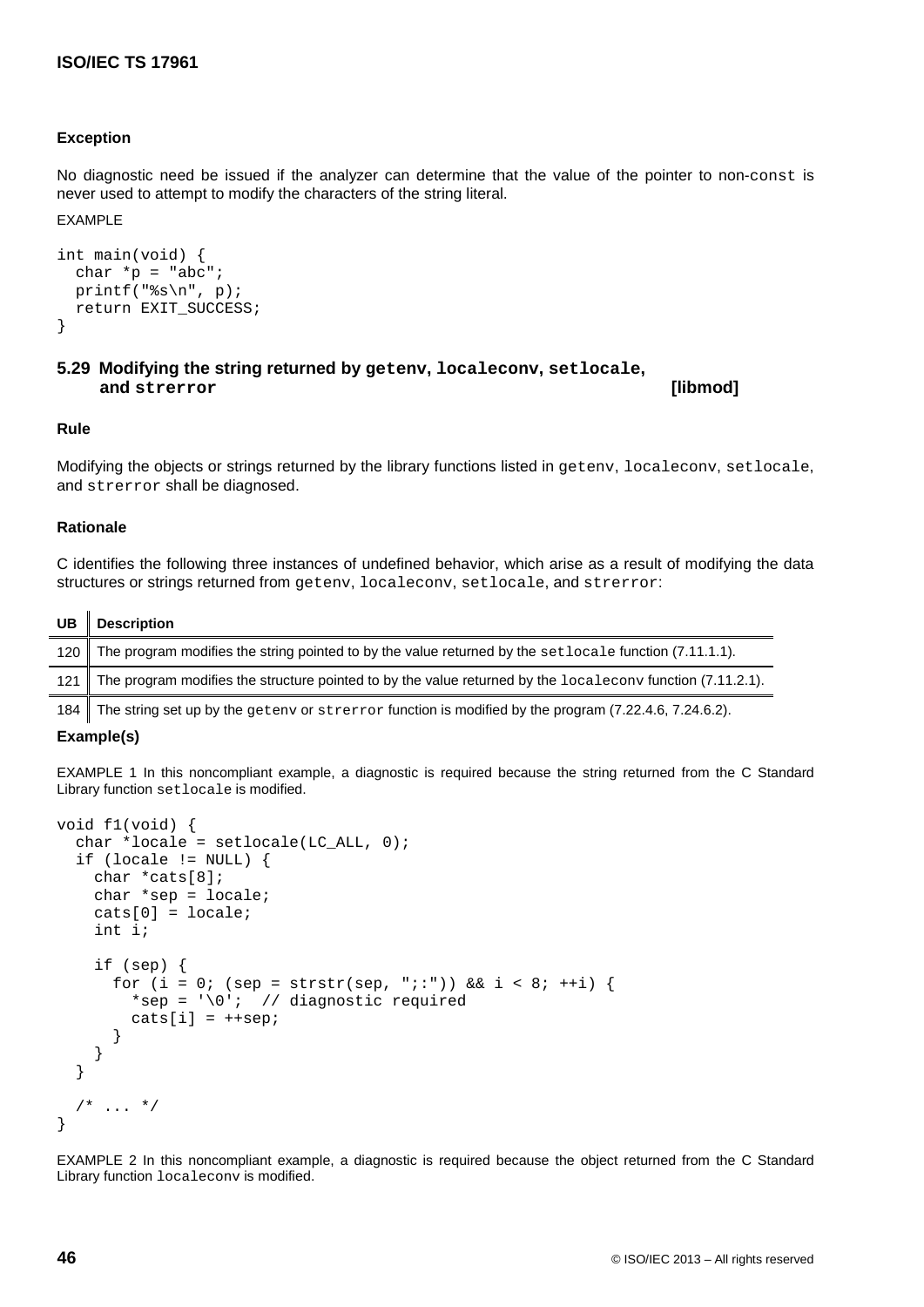```
void f2(void) {
  struct lconv *conv = localeconv();
   if ('\0' == conv-\lambda decimal\_point[0]) {
      conv->decimal_point = "."; // diagnostic required
    }
   if ('\0' == conv->thousands sep[0]) {
     conv->thousands sep = ", "; // diagram of the image is a set of <math>(x, y)</math> and <math>(y, z)</math> is a set of <math>(x, y)</math>. }
   /* ... */
}
```
EXAMPLE 3 In this noncompliant example, a diagnostic is required because the string returned from the C Standard Library function getenv is modified.

```
void f3(void) {
  char *shell_dir = getenv("SHEL");
   if (shell_dir != NULL) {
     char *slash = strrchr(shell_dir, '/');
     if (slash) {
      *slash = \sqrt{0'}; // diagnostic required
     }
     /* use shell_dir */
   }
}
```
EXAMPLE 4 In this noncompliant example, a diagnostic is required because the string returned from the C Standard Library function strerror is modified.

```
const char *f4(int error) {
 char buf[BUFFER SIZE];
  sprintf(buf, "(errno = %d)", error);
 char *error_str = strerror(error);
  strcat(error_str, buf); // diagnostic required
  return error_str;
}
```
# **5.30 Overflowing signed integers [intoflow]**

### **Rule**

Whenever at least one operand is tainted, signed integer operations that trap and that can overflow shall be diagnosed.

## **Rationale**

 $\blacksquare$ 

Signed integer overflow is undefined behavior.

| UB   Description                                                                   |
|------------------------------------------------------------------------------------|
| 36   An exceptional condition occurs during the evaluation of an expression (6.5). |

## © ISO/IEC 2013 – All rights reserved **47**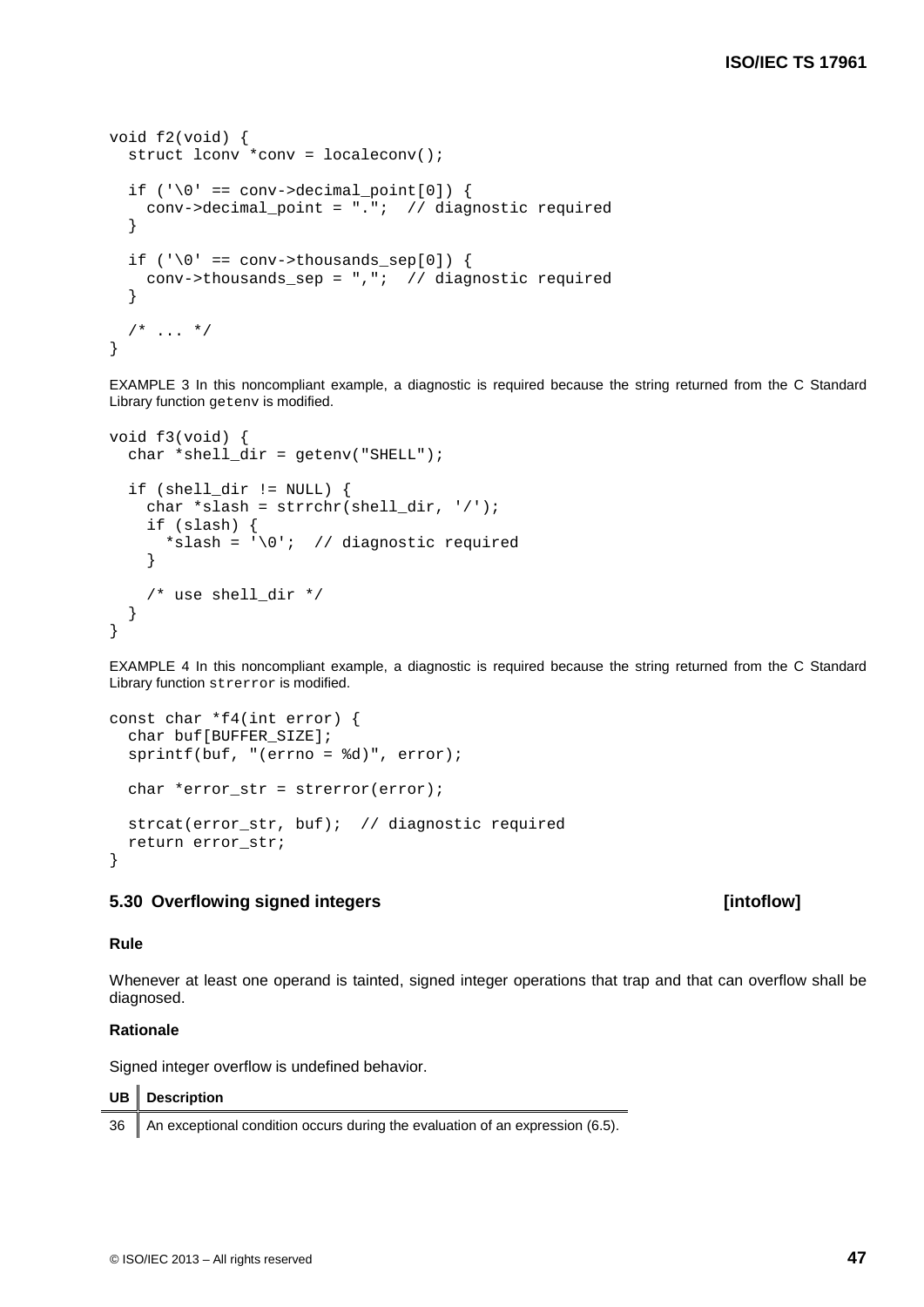# **Example(s)**

EXAMPLE 1 In this noncompliant example, a diagnostic is required on implementations that trap on signed integer overflow because the expression  $x + 1$  may result in signed integer overflow.

```
int add(void) {
  int x;
  GET_TAINTED_INTEGER(int, x);
 return x + 1; // diagnostic required
}
```
EXAMPLE 2 In this compliant example, a diagnostic is not required because the expression  $x + 1$  cannot result in signed integer overflow.

```
int add(void) {
   int x;
  GET TAINTED INTEGER(int, x);
  if (x < INT_MAX) {
     return x + 1;
   } else {
     return INT_MIN;
   }
}
```
# **5.31 Passing a non-null-terminated character sequence to a library function that expects a string [nonnullcs]**

#### **Rule**

Passing a character sequence or wide character sequence that is not null-terminated to a library function that expects a string or wide string argument shall be diagnosed.

#### **Rationale**

Many library functions accept a string or wide string argument with the constraint that the string they receive is properly null-terminated. Passing a character sequence or wide character sequence that is not null-terminated to such a function can result in accessing memory that is outside the bounds of the object.

#### **Example(s)**

EXAMPLE 1 In this noncompliant example, a diagnostic is required because the character sequence  $str$  will not be nullterminated when passed as an argument to printf.

```
char str[3] = "abc";<br>printf("s \nright", str);
```
// diagnostic required

EXAMPLE 2 In this noncompliant example, a diagnostic is required because the wide character sequence curams will not be null-terminated when passed to wcslen. This will occur if lessen memory usage is invoked while cur\_msg\_size still has its initial value of 1024.

```
wchar_t *cur_msg = NULL;
size_t cur_msg_size = 1024;
size_t cur_msg_len = 0;
void lessen_memory_usage(void) {
   wchar_t *temp;
   size_t temp_size;
```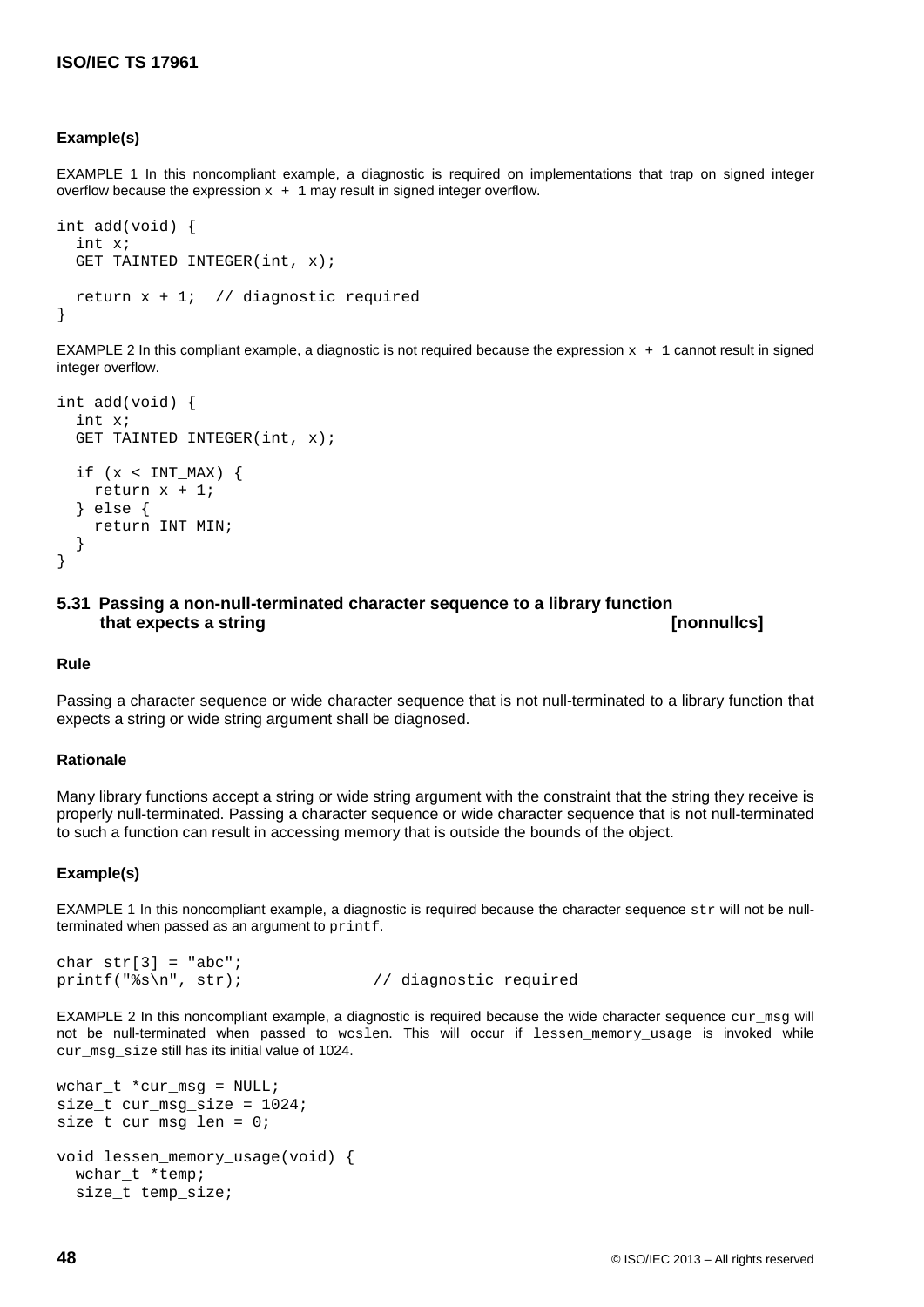```
/* ... */
  if (cur_msg != NULL) {
    temp\_size = cur\_msg\_size / 2 + 1; temp = realloc(cur_msg, temp_size * sizeof(wchar_t));
            // temp & cur_msg might not be null-terminated
    if (temp == NULL) {
     /* ... */
     }
   cur_m s g = temp; cur_msg_size = temp_size;
   cur_msg\_len = wcslen(cur_msg); // diagnostic required
   }
}
```
EXAMPLE 3 In this compliant example, a diagnostic is not required because cur\_msq will always be null-terminated when passed to wcslen.

```
wchar_t *cur_msg = NULL;
size_t cur_msg_size = 1024;
size_t cur_msg_len = 0;
void lessen_memory_usage(void) {
  wchar t *temp;
   size_t temp_size;
  /* ... */
  if (cur_msq != NULL) {
    temp size = cur msq size / 2 + 1;
    temp = realloc(cur_msq, temp_size * sizeof(wchar t));
            // temp & cur_msg might not be null-terminated
    if (temp == NULL) {
     /* \ldots */
     }
    cur_m s g = temp;
    cur_msg[ temp_size - 1] = L'\0'; // cur_msg now properly null-terminated
     cur_msg_size = temp_size;
    cur msg len = wcslen(cur msg); // diagnostic not required
   }
}
```
# **5.32 Passing arguments to character-handling functions that are not representable as unsigned char [chrsgnext]**

#### **Rule**

Arguments to the character-handling functions in  $\langle c, c \rangle$  that are not representable as unsigned char shall be diagnosed.

The following character classification functions are affected:

| isalnum | isalpha | isascii | isblank |
|---------|---------|---------|---------|
| iscntrl | isdigit | isgraph | islower |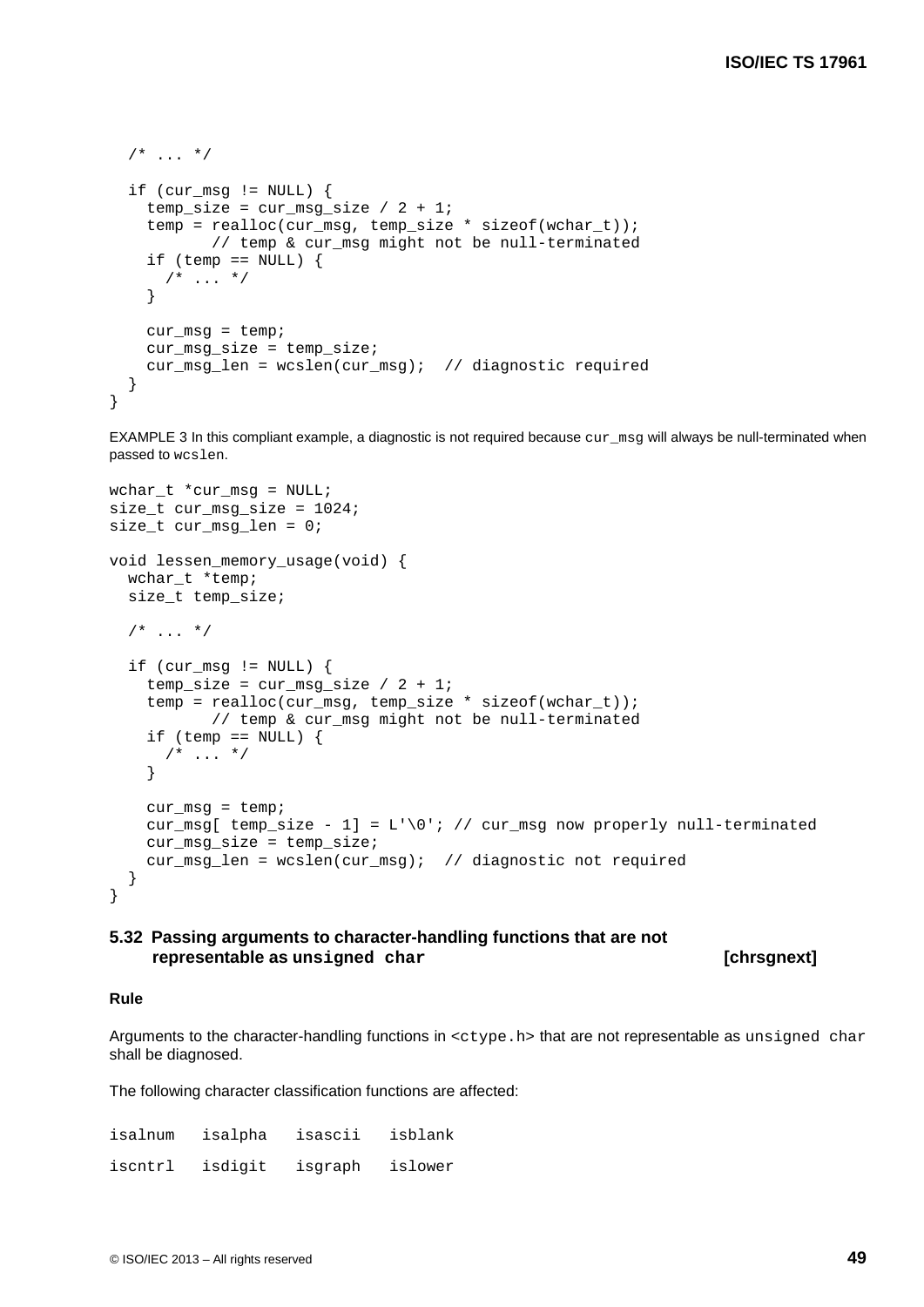isprint ispunct isspace isupper isxdigit toascii toupper tolower

# **Rationale**

These character classification functions are defined only for values representable as unsigned char and the macro EOF.

# **Example(s)**

EXAMPLE On implementations where plain char is signed, a diagnostic is required because the parameter to isspace,  $*t$ , is defined as a const char  $*$ , and this value may not be representable as an unsigned char.

```
size_t count_preceding_whitespace(const char *s) {
 const char *t = sisize_t length = strlen(s) + 1;
 while (isspace(*t) && (t - s < length)) { // diagnostic required
    ++t; }
  return t - s;
}
```
# **5.33 Passing pointers into the same object as arguments to different restrict-qualified parameters [restrict]**

#### **Rule**

Function arguments that are restrict-qualified pointers and reference overlapping objects shall be diagnosed.

#### **Rationale**

C identifies the following undefined behavior:

|    | UB   Description                                                                                                                                                                                                                   |
|----|------------------------------------------------------------------------------------------------------------------------------------------------------------------------------------------------------------------------------------|
| 68 | An object which has been modified is accessed through a restrict-qualified pointer to a const-qualified type, or<br>through a restrict-qualified pointer and another pointer that are not both based on the same object (6.7.3.1). |

#### **Example(s)**

EXAMPLE 1 In this noncompliant example, a diagnostic is required because the restrict-qualified pointer parameters to memcpy, ptr1, and ptr2 reference overlapping objects.

```
void abcabc(void) {
   char c_str[]= "abc123edf";
  char *ptr1 = c_strichar *ptr2 = c_str + strlen("abc");memcpy(ptr2, ptr1, 6); // diagnostic required
   puts(c_str);
}
```
EXAMPLE 2 In this noncompliant example, the src operand is used twice to refer to unmodified memory, which is allowed by the C Standard; the aliasing restrictions apply only when the object is modified. A diagnostic is required nontheless because the pointer src is twice a restrict-qualified pointer parameter to dual\_memcpy, referencing overlapping objects.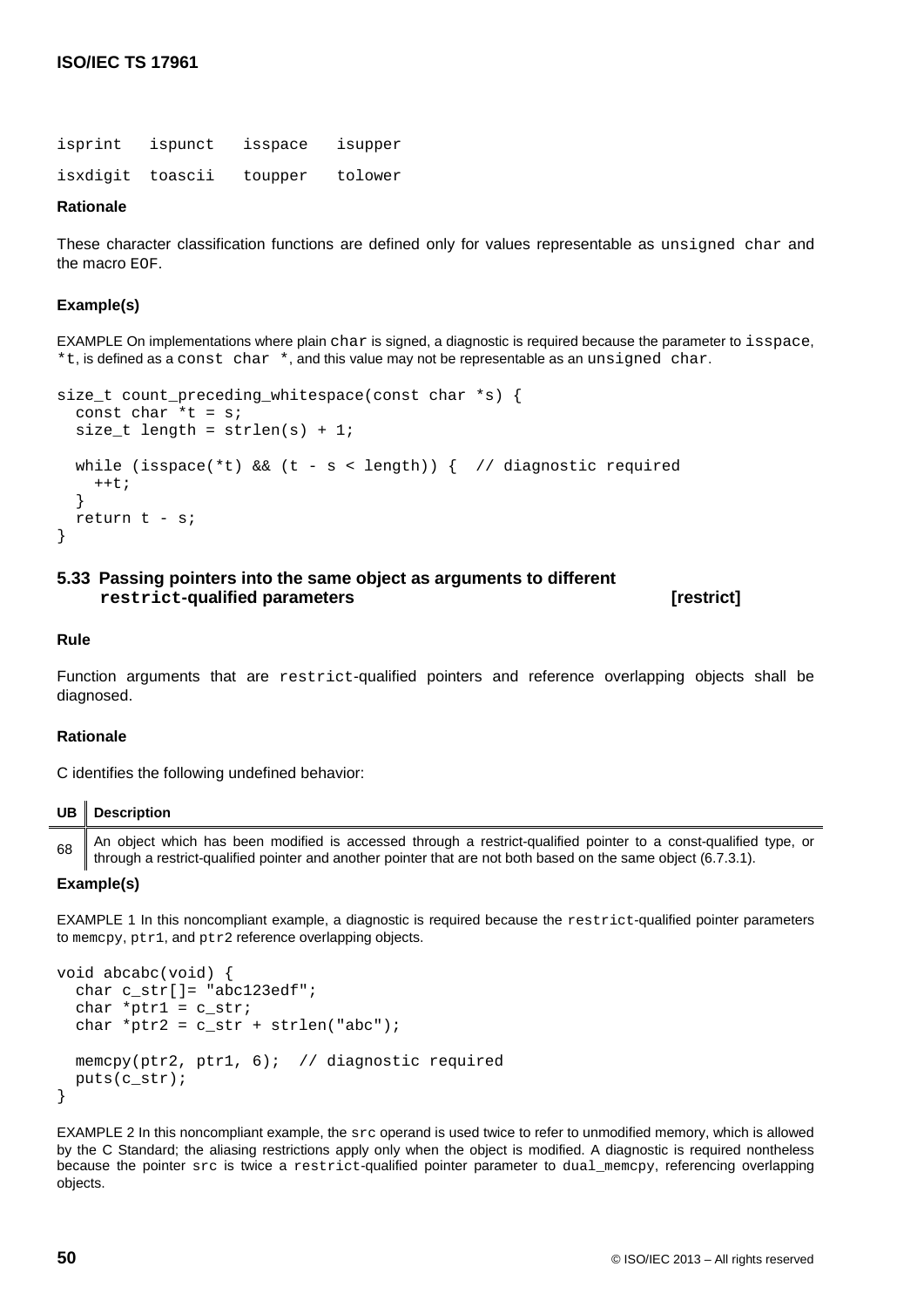```
void *dual_memcpy(
   void *restrict s1, const void *restrict s2, size_t n1,
   void *restrict s3, const void *restrict s4, size_t n2
) {
  memcpy(s1, s2, n1);memcpy(s3, s4, n2); return s1;
}
void f(void) {
   char dest1[10];
   char dest2[10];
   char src[] = "hello";
   dual_memcpy(dest1, src, sizeof(src),
               dest2, src, sizeof(src)); // diagnostic required
   puts(dest1);
   puts(dest2);
}
```
# **5.34 Reallocating or freeing memory that was not dynamically allocated [xfree]**

## **Rule**

Calling realloc or free in cases where the  $ptr$  argument to either function may refer to memory that was not dynamically allocated shall be diagnosed.

## **Rationale**

C identifies the following undefined behavior:

# **UB Description**

179 The pointer argument to the free or realloc function does not match a pointer earlier returned by a memory management function, or the space has been deallocated by a call to free or realloc (7.22.3.3, 7.22.3.5).

### **Example(s)**

EXAMPLE 1 In this noncompliant example, a diagnostic is required because the pointer parameter to realloc, buf, does not refer to dynamically allocated memory.

```
#define BUFSIZE 256
void f(void) {
  char buf[BUFSIZE];
  char *p;
  /* ... */
 p = (char *)realloc(buf, 2 * BUFSIZE); // diagonal/* ... */
}
```
EXAMPLE 2 In this noncompliant example, a diagnostic is required because the pointer parameter to free, c\_str may not refer to dynamically allocated memory.

```
#define MAX_ALLOCATION 1000
int main(int argc, char *argv[]) {
 char *c str = NULL;
  size_t len;
```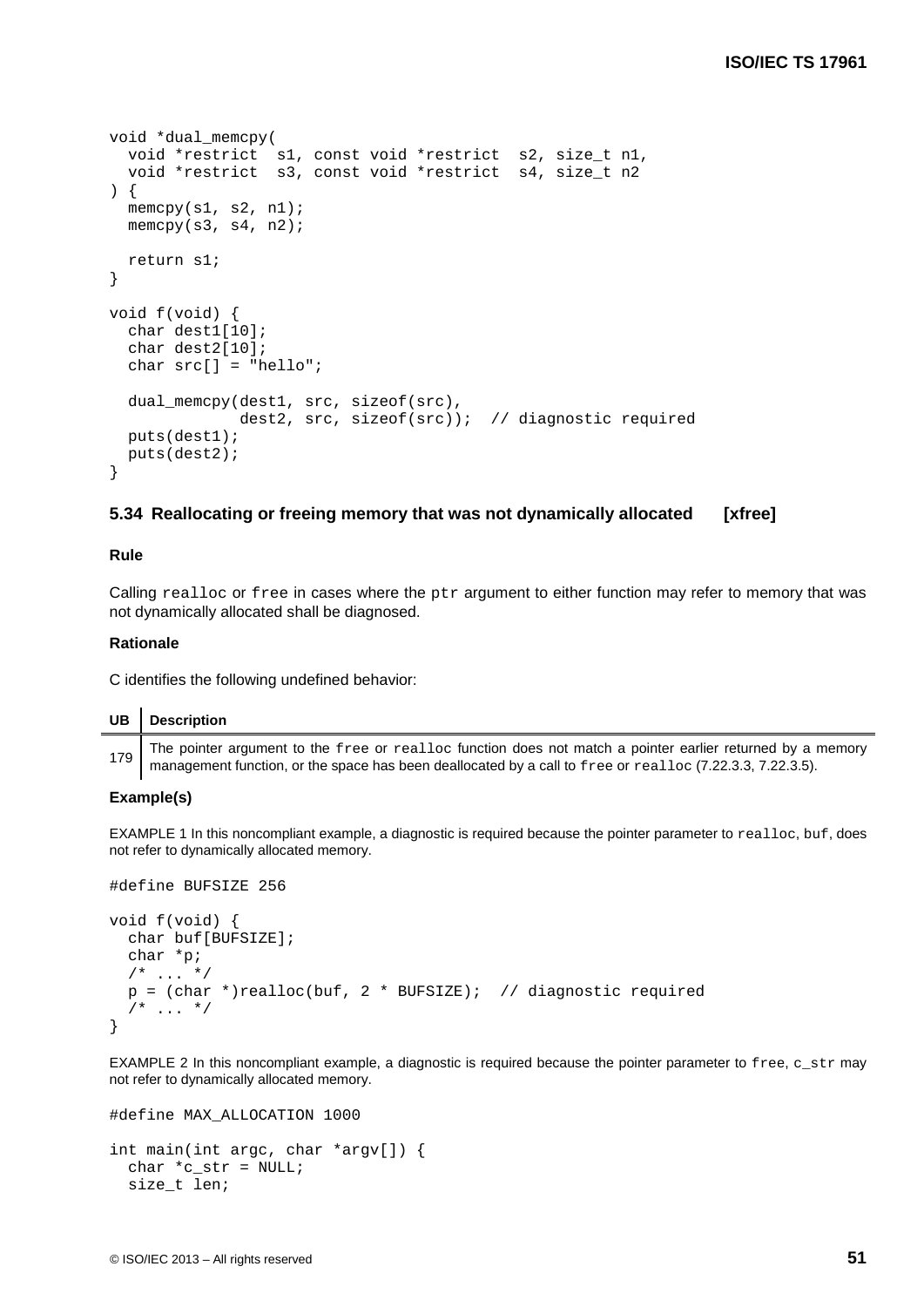```
if (argc == 2) {
    len = strlen(argv[1]) + 1; if (len > MAX_ALLOCATION) {
       /* Handle error */
     }
    c_ \text{str} = (\text{char } * ) malloc(len);
    if (c str == NULL) {
       /* Handle allocation error */
     }
     strcpy(c_str, argv[1]);
   }
  else {
    c str = "usage: $>a.exe[string]";
     printf("%s\n", c_str);
   }
  /* ... */
 free(c_str); // diagnostic required
  return EXIT_SUCCESS;
}
```
# **Exception**

Some library implementations accept and ignore a deallocation of non-allocated memory (or, alternatively, cause a runtime-constraint violation). If all libraries used by a project have been validated as having this behavior, then this violation does not need to be diagnosed.

# **5.35 Referencing uninitialized memory [uninitref]**

**Rule**

Accessing uninitialized memory by an lvalue of a type other than unsigned char shall be diagnosed.

# **Rationale**

There are two main sources of uninitialized memory:

- uninitialized automatic variables and
- uninitialized memory returned by the memory management functions malloc, realloc, and aligned\_alloc.

Uninitialized memory has indeterminate value, which for objects of some types can be a trap representation. Accessing uninitialized memory by an lvalue of a type other than unsigned char has undefined behavior. Typical consequences of accessing uninitialized memory relevant to security range from denial of service to [information exposure](http://cwe.mitre.org/data/definitions/200.html) as a result of leaking sensitive data previously stored in a memory region.

C identifies the following undefined behaviors:

| UB Description                                                                                                   |
|------------------------------------------------------------------------------------------------------------------|
| 11 The value of an object with automatic storage duration is used while it is indeterminate (6.2.4, 6.7.9, 6.8). |
| 12 A trap representation is read by an Ivalue expression that does not have character type (6.2.6.1).            |

It should be noted that while it is safe to copy a region of uninitialized storage into another location using a function such as memcpy, after the copy, the destination region has the same "uninitialized" contents as the source region even if it had been initialized to a determinate value before the copy.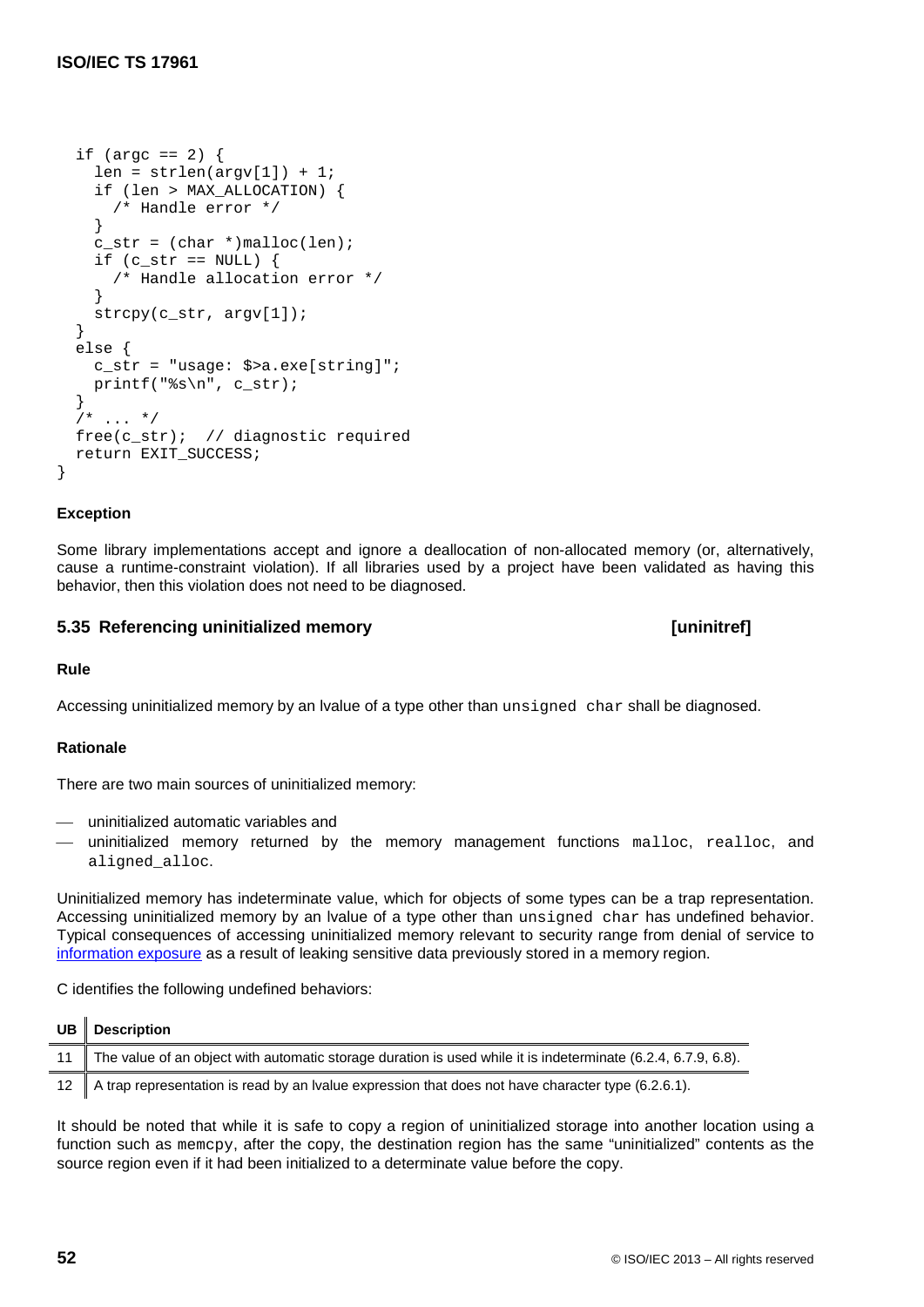## **Example(s)**

EXAMPLE 1 In this noncompliant example, a diagnostic is required because the variable sign may be uninitialized when it is accessed in the return statement of the function is\_negative.

```
void get_sign(int number, int *sign) {
  if (sign == NULL) {
    /* ... */
   }
  if (number > 0) {
   *sign = 1;
  \} else if (number < 0) {
    *sign = -1;
  } // If number == 0, sign is not changed.
}
int is_negative(int number) {
  int sign;
   get_sign(number, &sign);
   return (sign < 0); // diagnostic required
}
```
EXAMPLE 2 In this noncompliant example, a diagnostic is required because the variable error\_log is uninitialized when it is passed to sprintf.

```
int do_auth(void) {
  int result = -1;
  /* ... */
   return result;
}
void report_error(const char *msg) {
   const char *error_log;
   char buffer[24];
   sprintf(buffer, "Error: %s", error_log); // diagnostic required
   printf("%s\n", buffer);
}
int main(void) {
  if (do auth() == -1) {
     report_error("Unable to login");
 }
   return EXIT_SUCCESS;
}
```
EXAMPLE 3 In this noncompliant example, a diagnostic is required because the elements of the array a are uninitialized when they are accessed in the for loop.

```
void f(size_t n) {
  int a = (\text{int} *)\text{malloc}(n * \text{sizeof}(\text{int}));
  if (a != NULL) {
     for (size_t i = 0; i != n; ++i) {
       a[i] = a[i] \land a[i]; // diagnostic required
      }
     /* ... */
```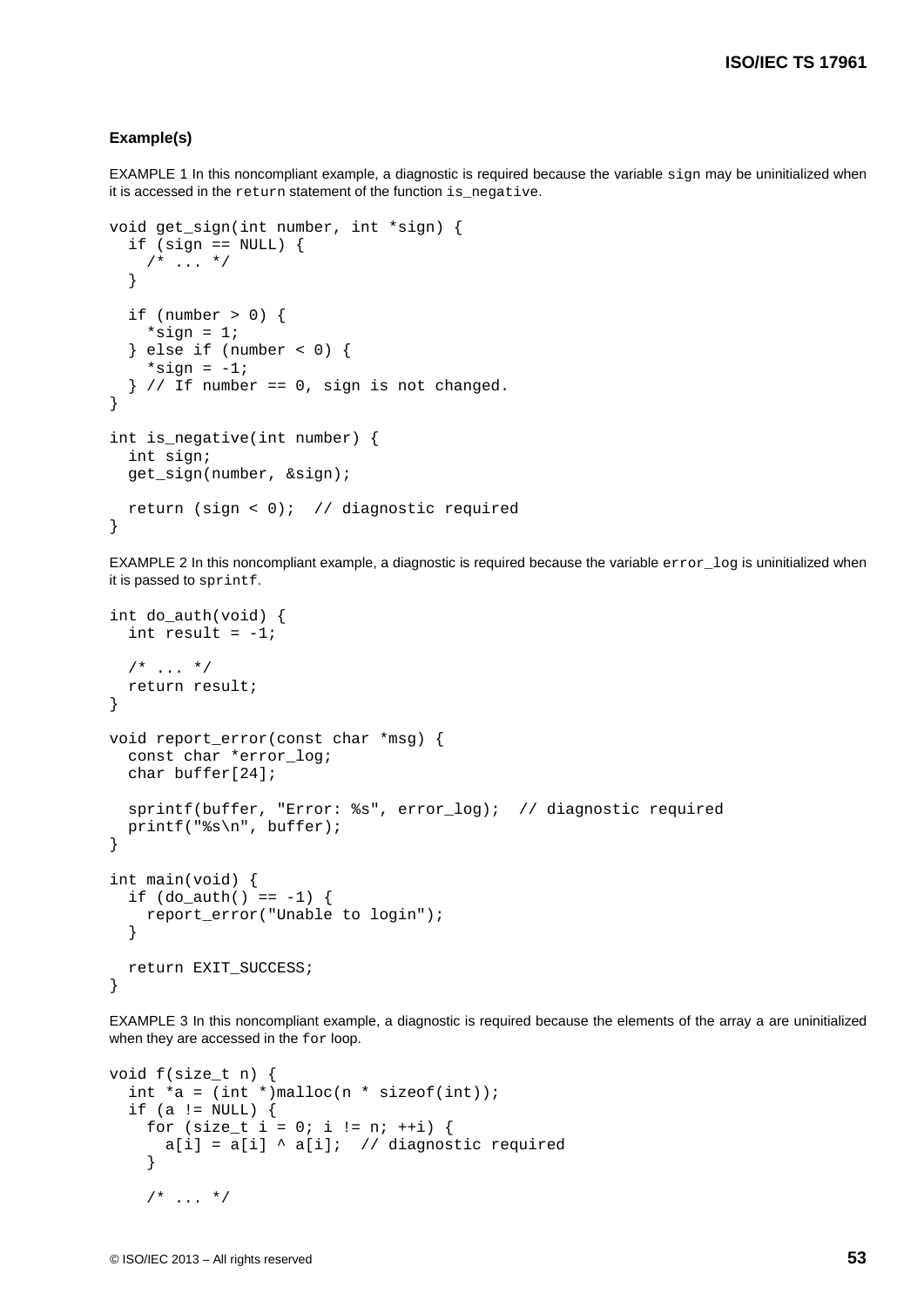```
 free(a);
   }
}
```
EXAMPLE 4 In this noncompliant example, a diagnostic is required because the array elements  $a[n..2n]$  are uninitialized when they are accessed in the for loop.

```
void g(double *a, size_t n) {
  a = (double *)realloc(a, (n * 2 + 1) * sizeof(double));if (a != NULL) {
    for (size_t i = 0; i != n * 2 + 1; ++i) {
      if (a[i] < 0) {
        a[i] = -a[i]; // diagnostic required
       }
     }
    /* ... */
     free(a);
   }
}
```
**5.36 Subtracting or comparing two pointers that do not refer to the same array [ptrobj]**

# **Rule**

Subtracting or relationally comparing two pointers that do not refer to the same array object, or one element past the same array object, shall be diagnosed. The relational operators are  $>$ ,  $\lt$ ,  $>$ =, and  $\lt$ =.

# **Rationale**

C identifies two distinct situations in which undefined behavior may arise as a result of using pointers that do not point to the same object:

| <b>UB</b> | <b>Description</b>                                                                                                                                    |
|-----------|-------------------------------------------------------------------------------------------------------------------------------------------------------|
| 48        | Pointers that do not point into, or just beyond, the same array object are subtracted (6.5.6).                                                        |
| 53        | Pointers that do not point to the same aggregate or union (nor just beyond the same array object) are compared<br>using relational operators (6.5.8). |

# **Example(s)**

 $\overline{a}$ 

EXAMPLE In this noncompliant example, a diagnostic is required because the pointers c\_str and (char \*\*)next\_num\_ptr are subtracted and do not refer to the same array.

```
#define SIZE 256
void f(void) {
   int nums[SIZE];
   char *c_str[SIZE];
   int *next_num_ptr = nums;
  int free bytes;
  /* ... */
  /* increment next num ptr as array fills */free_bytes = c_str - (char **)next_num_ptr; // diagnostic required
  /* ... */
}
```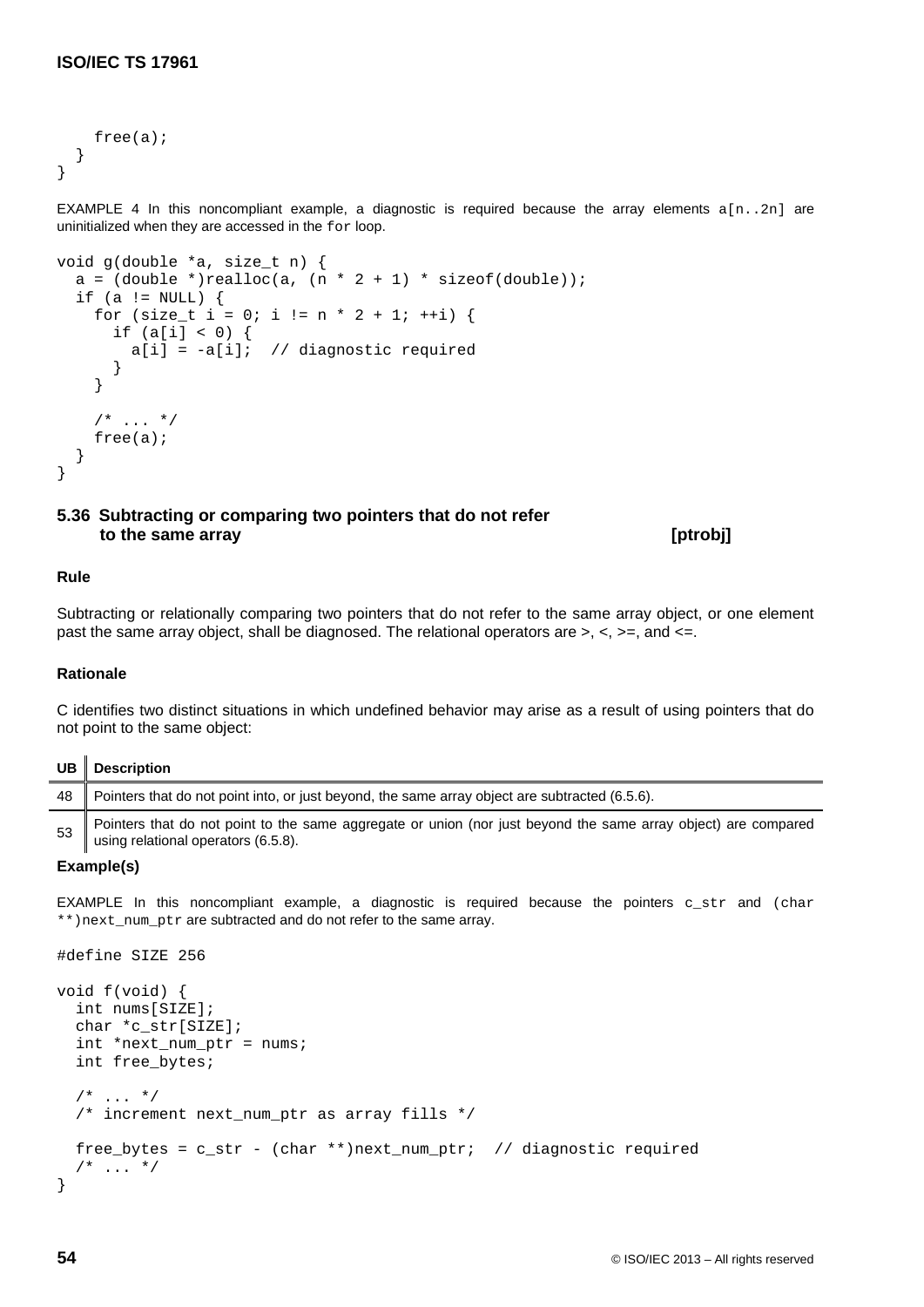## **Exceptions**

- EX1: Comparing two pointers within the same object does not need to be diagnosed.
- EX2: Subtracting two pointers to char within the same object does not need to be diagnosed.

## **5.37 Tainted strings are passed to a string copying function [taintstrcpy]**

# **Rule**

Tainted values that are referenced by the source argument to the strcpy, strcat, wcscpy, or wcscat function and that exceed the size of the destination array shall be diagnosed.

### **Rationale**

Passing wide or narrow strings as the source argument to the strcpy, streat, wcscpy, or wcscat function that exceed the size of the destination array can result in writing to memory that is outside the bounds of existing objects.

# **Example(s)**

EXAMPLE In this noncompliant example, a diagnostic is required because the size of the string referenced by  $ar\alpha$  [0] might be greater than the size of the destination array  $pqm$ .

```
void main(int argc, char *argv[]) {
   char pgm[BUFSIZ];
  if (argc > 1) {
     strcpy(pgm, argv[0]); // diagnostic required
   }
}
```
# **5.38 Taking the size of a pointer to determine the size of the pointed-to type [sizeofptr]**

## **Rule**

Using the sizeof operator on an array parameter shall be diagnosed.

# **Rationale**

Using the sizeof operator on an array parameter frequently indicates a programmer error and can result in unexpected behavior.

#### **Example(s)**

EXAMPLE In this noncompliant example, a diagnostic is required because the sizeof operator is applied to the pointer parameter array.

```
void clear(int array[]) {
  for (size t i = 0;
        i < sizeof(array) / sizeof(array[0]); // diagnostic required
       ++i) {
     array[i] = 0;}
}
```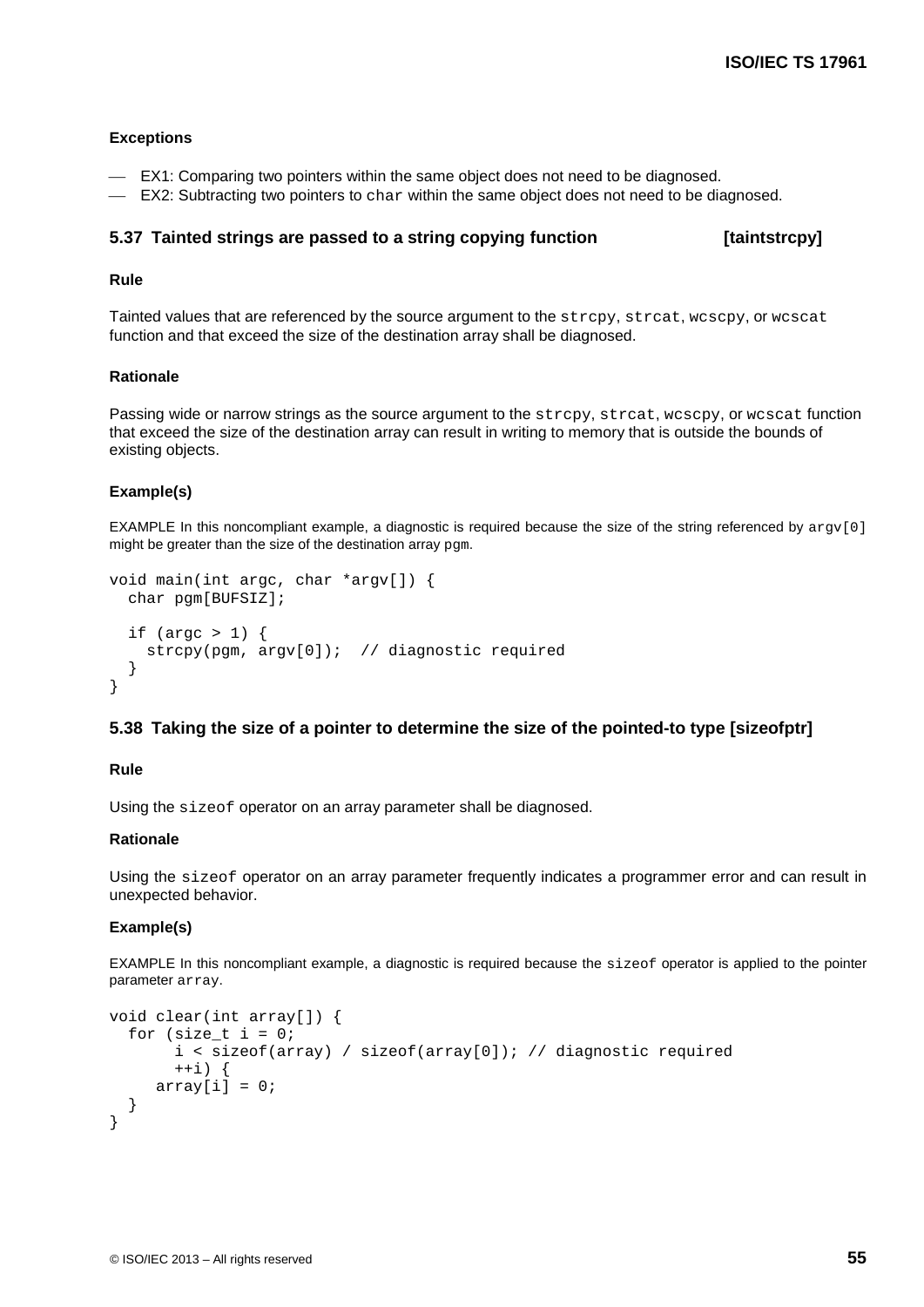# **5.39 Using a tainted value as an argument to an unprototyped function pointer [taintnoproto]**

# **Rule**

Passing a tainted value as an argument to a call through a pointer to a function that was declared without a prototype shall be diagnosed.

# **Rationale**

A pointer to a function declared without a prototype may refer to a function whose parameters ultimately flow into a restricted sink. When a prototype is available, an analyzer might be able to determine if the pointer points to such a function.

# **Example(s)**

EXAMPLE 1 In this noncompliant example, a diagnostic is required because the tainted argument tainted is passed as an argument to a call through an unprototyped pointer to function  $pf$ . The initialization of  $pf$  and the definition of restricted sink are informational and not necessary for this diagnosis.

```
void restricted_sink(int i) {
   int array[2];
  array[i] = 0;}
void (*pf)() = restricted_sink;
void f(void) {
   int tainted;
  GET TAINTED INTEGER(int, tainted);
   (*pf)(tainted); // diagnostic required
}
```
EXAMPLE 2 In this compliant example, a diagnostic is not required because the tainted argument tainted2 is passed as an argument to a call through a properly prototyped pointer to function pf2.

```
void (*pf2)(int);
void g(void) {
   int tainted2;
   GET_TAINTED(int, tainted2);
   (*pf2)(tainted2);
}
```
**5.40 Using a tainted value to write to an object using a formatted input or output function [taintformatio]**

# **Rule**

Calls to the fscanf, scanf, vfscanf, and vscanf functions that pass tainted values as arguments and that can result in writes outside the bounds of the specified object shall be diagnosed.

Calls to the sscanf and vsscanf functions that can result in writes outside the bounds of the specified object shall also be diagnosed when the input string is tainted.

Calls to the sprintf function that can result in writes outside the bounds of the destination array shall be diagnosed when any of its variadic arguments are tainted.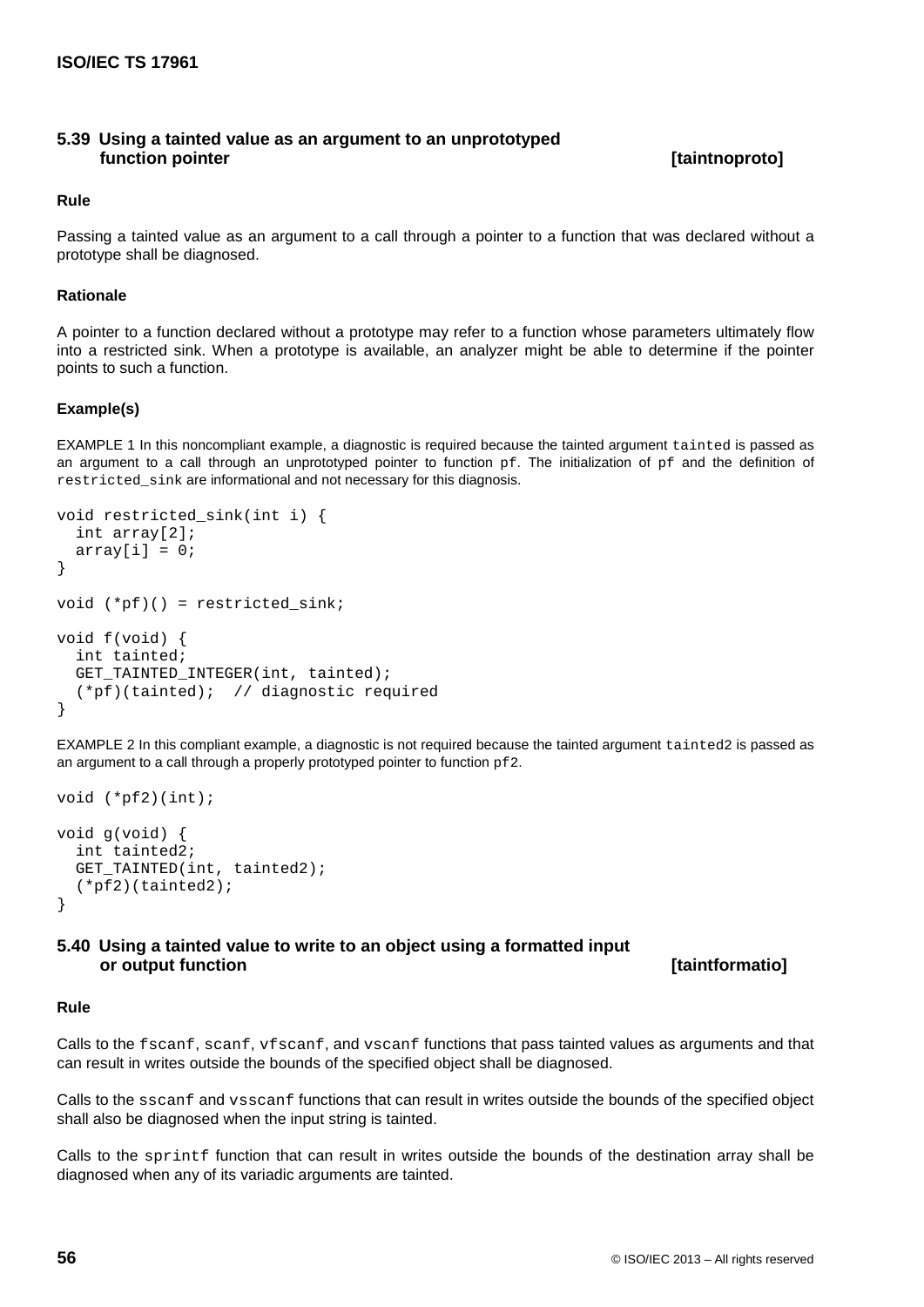## **Rationale**

Calls to the standard C formatted input functions declared in <stdio.h>, as well as to the sprintf function, can corrupt memory.

### **Example(s)**

EXAMPLE 1 In this noncompliant example, a diagnostic is required because the call to fscanf can result in a write outside the character array buf.

```
char buf[BUF_LENGTH];
fscanf(stdin, "%s", buf); // diagnostic required
```
EXAMPLE 2 In this noncompliant example, a diagnostic is required because the sprintf function will write outside the bounds of the character array buf.

```
int rc = 0;
int x;
GET_TAINTED_INTEGER(int, x);
char buf[sizeof("999")];
rc = sprintf(buf, "d", x); // diagonalif (rc == -1 || rc >= sizeof(buf)) {
  /* handle error */
}
```
### **5.41 Using a value for fsetpos other than a value returned from fgetpos [xfilepos]**

# **Rule**

Using an offset value for fsetpos, other than a value returned from fgetpos, shall be diagnosed.

# **Rationale**

C identifies the following undefined behavior:

| $UB$ Description                                                                                                                                                                          |
|-------------------------------------------------------------------------------------------------------------------------------------------------------------------------------------------|
| 175 The fsetpos function is called to set a position that was not returned by a previous successful call to the fgetpos<br>function on a stream associated with the same file (7.21.9.3). |

# **Example(s)**

EXAMPLE In this noncompliant example, a diagnostic is required because an offset value other than one returned from fgetpos is used in a call to fsetpos.

```
FILE *opener(const char *filename) {
  fpos_t offset;
   if (filename == NULL) {
    /* ... */
   }
 FILE *file = fopen(filename, 'r");
 if (file == NULL) {
    /* ... */
   }
  memset(&offset, 0, sizeof(offset));
   if (fsetpos(file, &offset) != 0) { // diagnostic required
```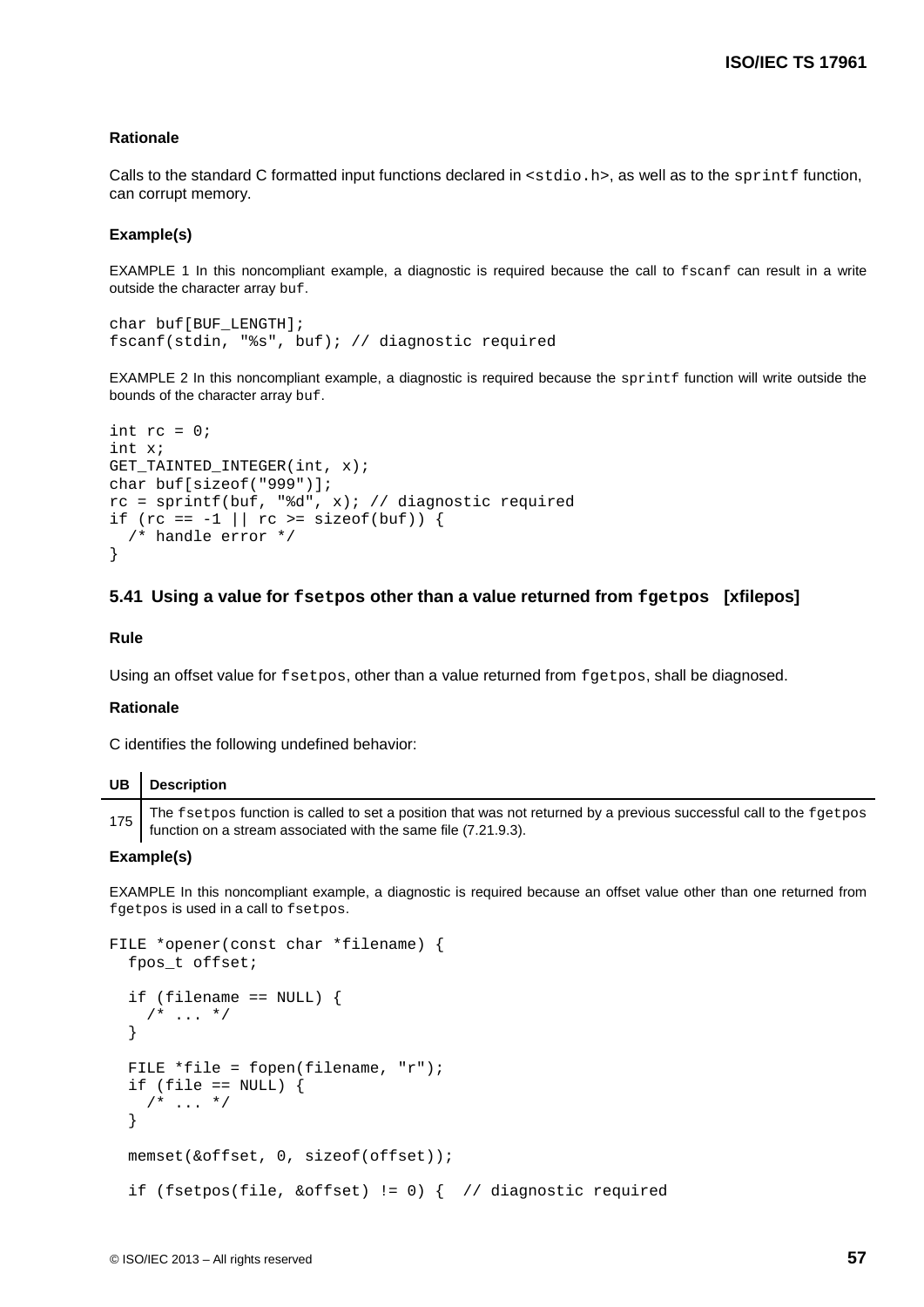```
/* ... */
   }
   return file;
}
```
# **5.42 Using an object overwritten by getenv, localeconv, setlocale, and strerror [libuse]**

## **Rule**

Using the object pointed to by the pointer returned by the getenv, localeconv, setlocale, and strerror functions after a subsequent call to the function shall be diagnosed.

# **Rationale**

The object pointed to by the pointer returned by the getenv, localeconv, setlocale, and strerror functions may be overwritten by the subsequent call to the function.

## **Example(s)**

EXAMPLE 1 In this noncompliant example, a diagnostic is required because the string returned by the first call to the C Standard Library function geteny is accessed, after the second call to geteny, in the call to the C Standard Library function strcmp.

```
int f(void) {
  char *tmpvar = getenv("TMP");
  char *tempvar = getenv("TEMP");
   if (!tmpvar || !tempvar) {
   /* ... */
   }
  return strcmp(tmpvar, tempvar) == 0; // diagnostic required
}
```
EXAMPLE 2 In this noncompliant example, a diagnostic is required because the string returned by the first call to the C Standard Library function setlocale is accessed, after the second call to setlocale, in the third call to setlocale.

```
void g(const char *name) {
  const char *save = setlocale(LC_ALL, 0); if (setlocale(LC_ALL, name)) {
    /* ... */
   }
   setlocale(LC_ALL, save); // diagnostic required
}
```
EXAMPLE 3 In this noncompliant example, a diagnostic is required because the pointer returned from the first call to the C Standard Library function strerror is accessed, in the call to fprintf, after the second call to strerror.

```
void h(const char *a, const char *b) {
  errno = 0;unsigned long x = strtoul(a, NULL, 0);
  int e1 = ULONG_MAX == x ? error : 0; errno = 0;
  unsigned long y = \text{strtoul}(b, \text{NULL}, 0);
  int e2 = ULONG_MAX == y ? errno : 0;
```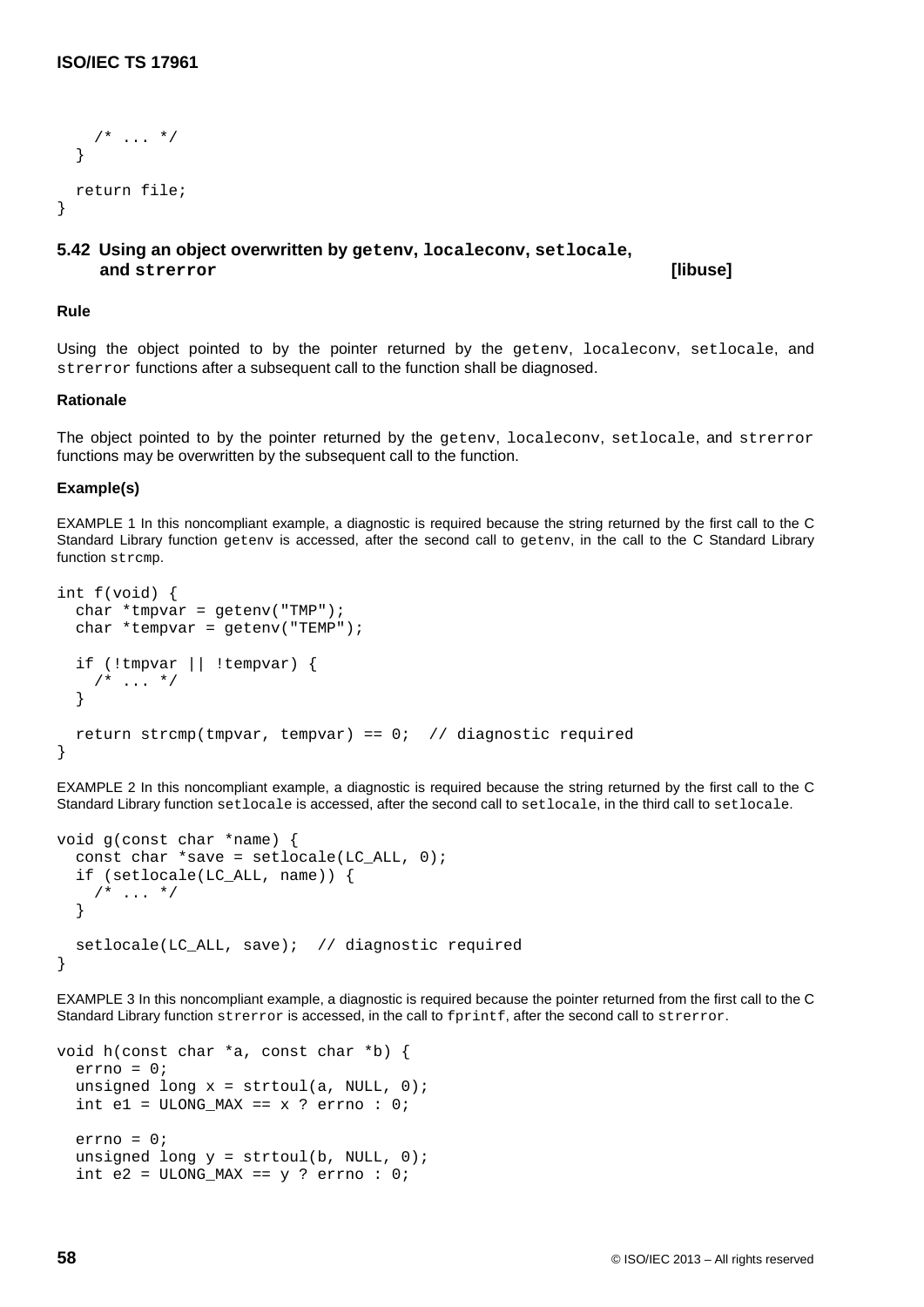```
char* err1 = strerror(e1);
 char* err2 = strerror(e2);
  fprintf(stderr, "parsing results: %s, %s", err1, err2); // diagnostic required
}
```
## **5.43** Using character values that are indistinguishable from EOF [chreof]

#### **Rule**

The following library character functions have return type int and return character values and the value EOF.

fgetc getc getchar

If the return value of one of the above library functions is stored into a variable of type char, any comparison of that stored value to a constant equal to the value of EOF shall be diagnosed.

Similarly, the following library wide character functions have return type wint  $t$  and return wide character values and the value WEOF.

fgetwc getwc getwchar

If the return value of one of the above library functions is stored into a variable of type  $wchar\_t$ , any comparison of that stored value to a constant equal to the value of WEOF shall be diagnosed.

# **Rationale**

A character type cannot represent all character values plus the value of EOF, and a wide character type cannot represent all character values plus the value of WEOF.

#### **Example(s)**

EXAMPLE 1 In this noncompliant example, a diagnostic is required because the result of the call to the C Standard Library function getchar is stored into a variable of type char,  $c$ , and  $c$  is compared to EOF.

```
void f(void) {
   char buf[BUFSIZ];
   char c;
  size_t i = 0;
  while ((c = \text{getchar}()))!= '\n' && c != EOF) { // diagnostic required
    if (i < BUFSIZ - 1) {
      buf[i++] = ci }
   }
  buf[i] = \sqrt{0'i} printf("%s\n", buf);
}
```
EXAMPLE 2 In this noncompliant example, a diagnostic is required because the result of the call to the C Standard Library function getwc is stored into a variable of type wchar $_t$ , wc, and wc is compared to WEOF.

```
void g(void) {
   wchar_t buf[BUFSIZ];
   wchar_t wc;
  size_t i = 0;
```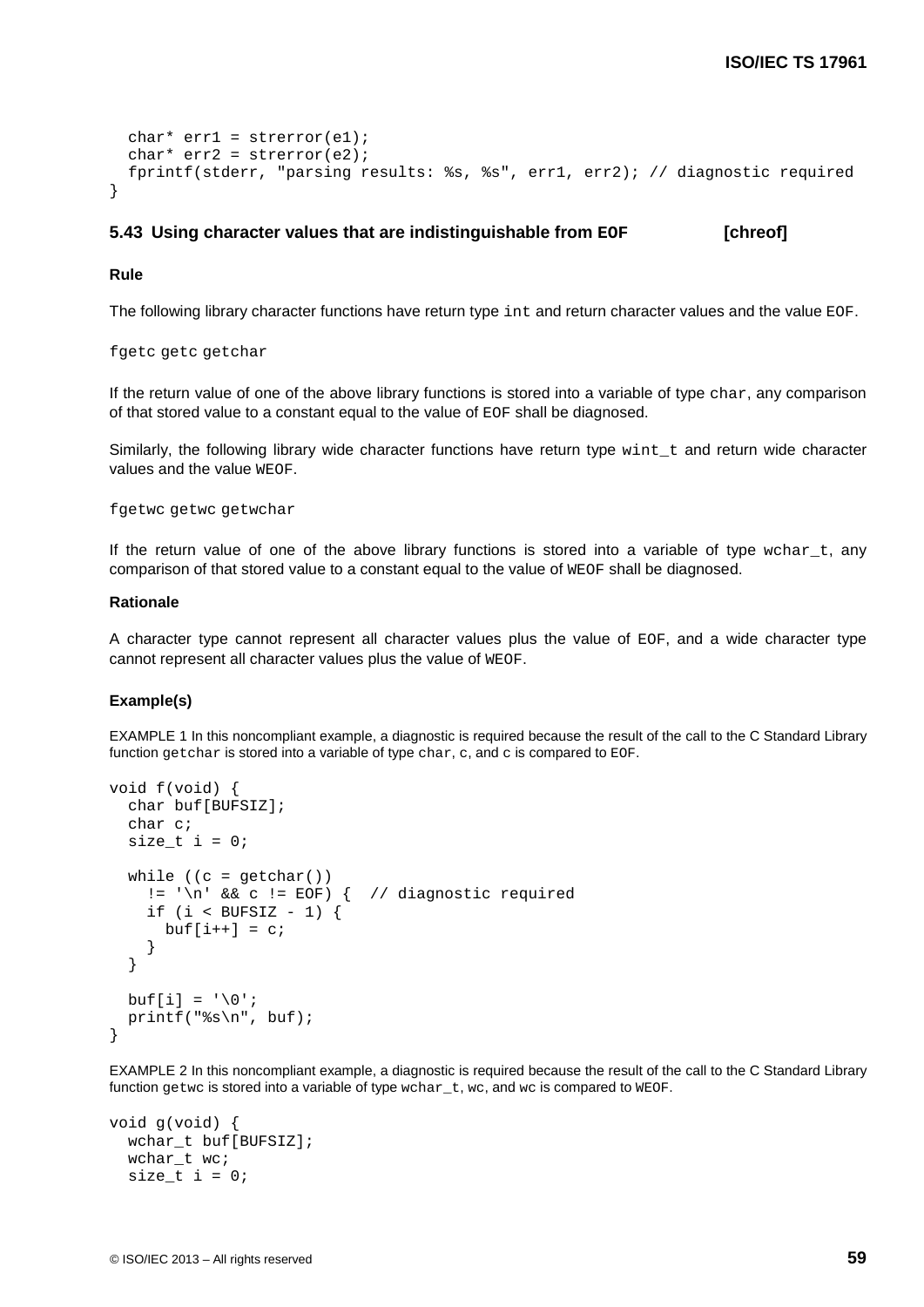```
while ((wc = qetwc(stdim)))!= '\n' && wc != WEOF) \{ // diagnostic required
  if (i < BUFSIZ - 1) {
   buf[i++] = wc; }
 }
buf[i] = '\\0'; wprintf("%s\n", buf);
```
# **5.44 Using identifiers that are reserved for the implementation [resident]**

# **Rule**

}

Declaring or defining an identifier in a context in which it is reserved or defines a reserved identifier as a macro name shall be diagnosed.

# **Rationale**

According to C, section 7.1.3, on reserved identifiers,

- All identifiers that begin with an underscore and either an uppercase letter or another underscore are always reserved for any use.
- All identifiers that begin with an underscore are always reserved for use as identifiers with file scope in both the ordinary and tag name spaces.
- Each macro name in any of the subclauses (including the future library directions) is reserved for use as specified if any one of its associated headers is included, unless explicitly stated otherwise.
- All identifiers with external linkage . . . (including the future library directions) and errno are always reserved for use as identifiers with external linkage.
- Each identifier with file scope listed in any of the above subclauses (including the future library directions) is reserved for use as a macro name and as an identifier with file scope in the same name space if any of its associated headers is included.

No other identifiers are reserved. The behavior of a program that declares or defines an identifier in a context in which it is reserved or defines a reserved identifier as a macro name is undefined. Trying to define a reserved identifier can result in its name conflicting with that used in implementation, which may or may not be detected at compile time.

C identifies the following undefined behavior:

| UB | <b>Description</b> |  |  |  |  |  |
|----|--------------------|--|--|--|--|--|
|    |                    |  |  |  |  |  |

106 The program declares or defines a reserved identifier, other than as allowed by 7.1.4 (7.1.3).

NOTE The POSIX<sup>®</sup> standard extends the set of identifiers reserved by C to include an open-ended set of its own [ISO/IEC/IEEE 9945:2009].

# **Example(s)**

EXAMPLE 1 In this noncompliant example, a diagnostic is required because the reserved identifier errno is redefined.

extern int errno; // diagnostic required

EXAMPLE 2 In this noncompliant example, a diagnostic is required because the identifier  $_M$  HEADER  $H$  defined in the header guard is reserved because it begins with an underscore and an uppercase letter.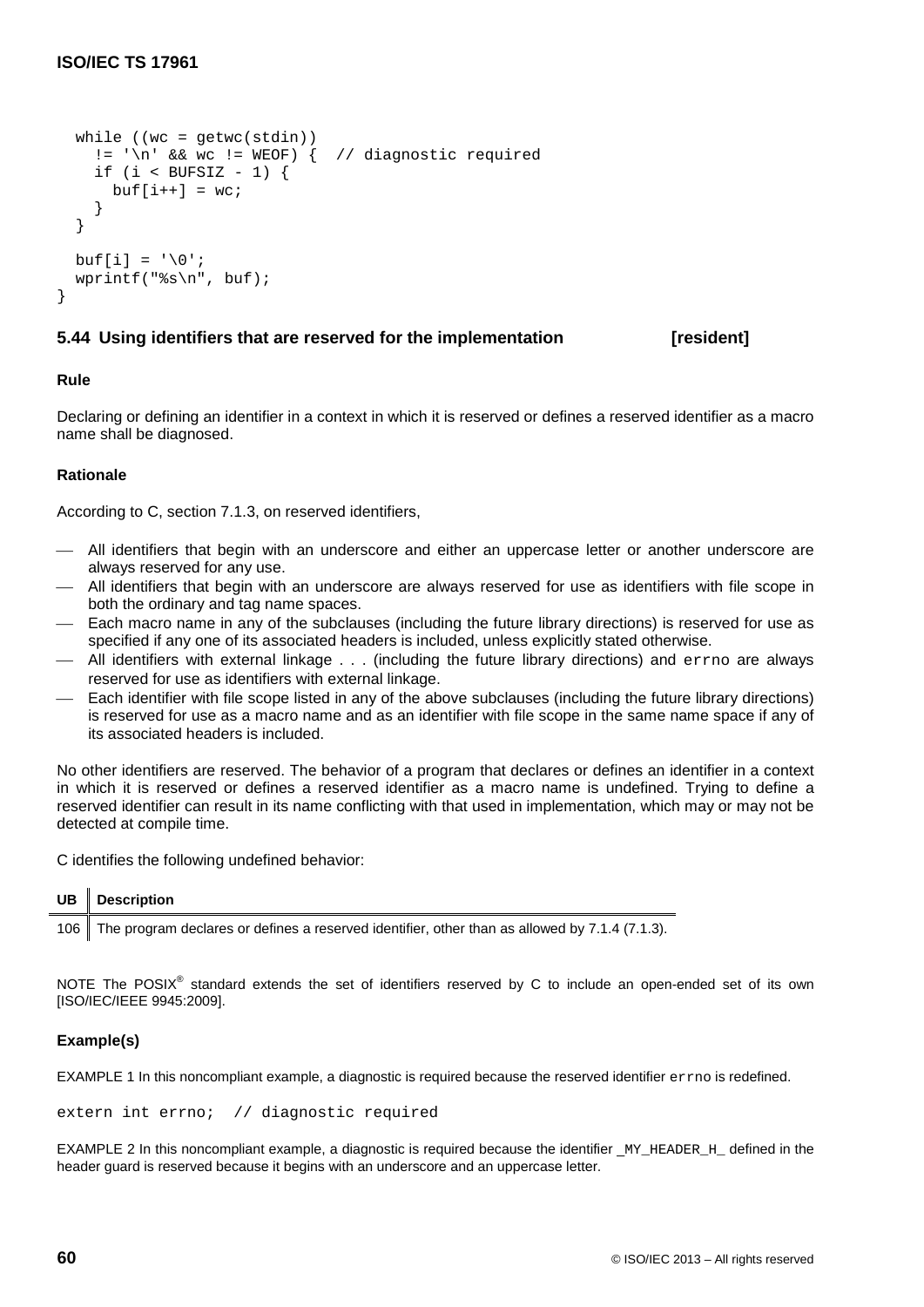```
#ifndef MY HEADER H
#define _MY_HEADER_H_ // diagnostic required
/* contents of <my_header.h> */
```
#endif /\* \_MY\_HEADER\_H\_ \*/

EXAMPLE 3 In this compliant example, a diagnostic is not required because the identifier MY\_HEADER\_H defined in the header guard is not reserved.

```
#ifndef MY_HEADER_H
#define MY_HEADER_H
/* contents of <my_header.h> */
#endif /* MY_HEADER_H */
```
EXAMPLE 4 In this noncompliant example, a diagnostic is required because the file scope identifiers \_max\_limit and \_limit are reserved because they begin with an underscore.

```
static const unsigned int max limit = 1024; // diagnostic required
unsigned int limit = 100; // diagnostic required
unsigned int getValue(unsigned int count) {
  return count < _limit ? count : _limit;
}
```
EXAMPLE 5 In this compliant example, a diagnostic is not required because the file scope identifiers  $max$  limit and limit are not reserved because they do not begin with an underscore.

```
static const unsigned int max_limit = 1024;
unsigned int limit = 100;
unsigned int getValue(unsigned int count){
   return count < limit ? count : limit;
}
```
EXAMPLE 6 In this noncompliant example, a diagnostic is required if header <stdint.h> is included because the identifier SIZE\_MAX is reserved and the identifier INTFAST16\_LIMIT\_MAX is reserved because it begins with INT and ends with MAX.

```
#define BUFSIZE 80
static const int fast16 t INTFAST16 LIMIT MAX = 12000; // diagnostic required
void print_fast16(int_fast16_t val) {
  enum \{ SIZE_MAX = 80 }; // diagnostic required
   char buf[BUFSIZE];
   if (INTFAST16_LIMIT_MAX < val) {
     sprintf(buf, "The value is too large");
   } else {
     char fmt[BUFSIZE];
     snprintf(fmt, BUFSIZE, "%s %s", "The Value is %", PRIdFAST16);
     snprintf(buf, BUFSIZE, fmt, val);
   }
   fprintf(stdout, "\t%s\n", buf);
}
```
EXAMPLE 7 In this compliant example, a diagnostic is not required because the identifiers BUFSIZE and MY\_INTFAST16\_UPPER\_LIMIT are not reserved.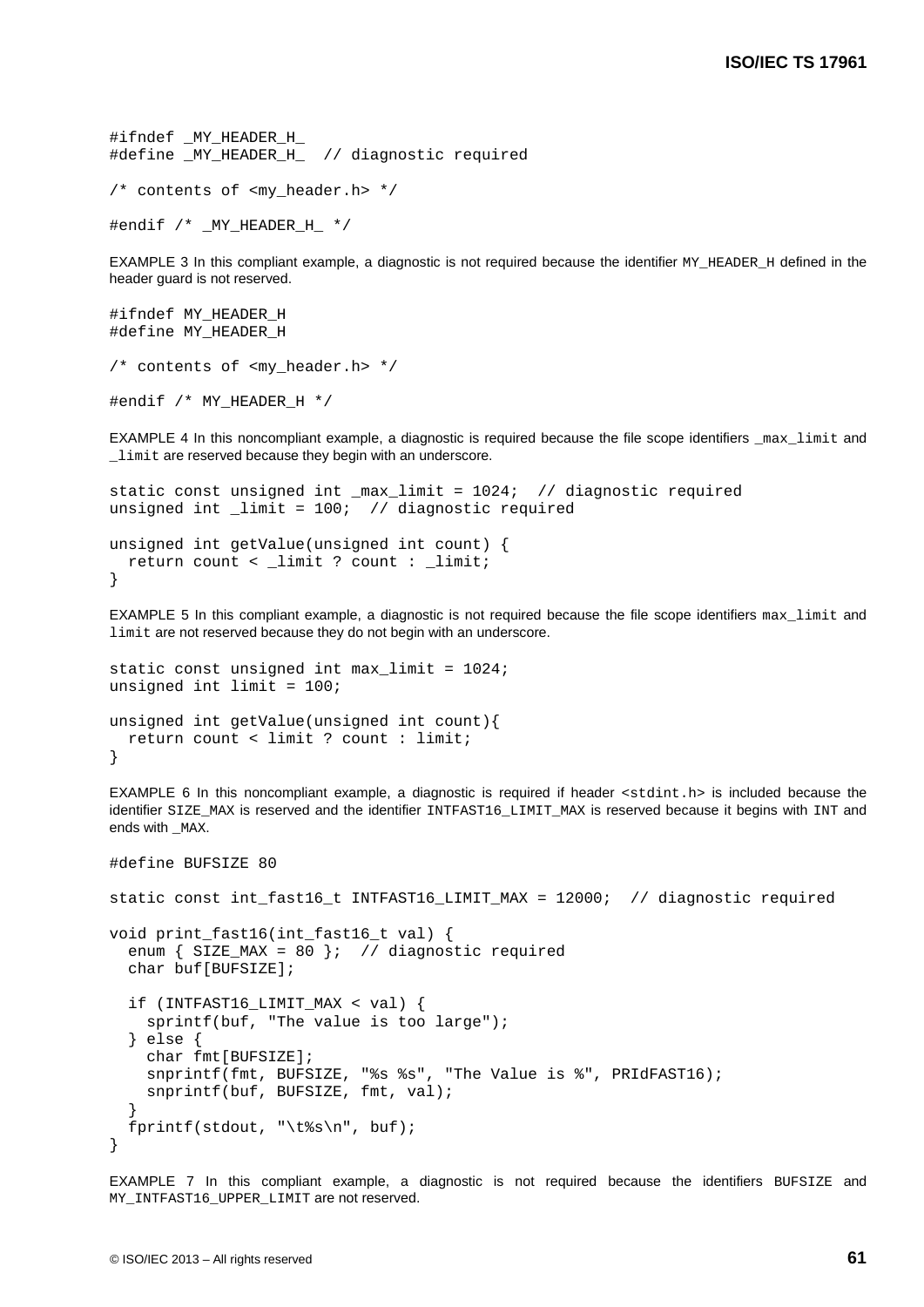```
static const int_fast16_t MY_INTFAST16_UPPER_LIMIT = 12000;
void print_fast16(int_fast16_t val) {
  enum \{ BUFSIZE = 80 \};
   char buf[BUFSIZE];
   if (MY_INTFAST16_UPPER_LIMIT < val) {
     sprintf(buf, "The value is too large");
   } else {
     char fmt[BUFSIZE];
     snprintf(fmt, BUFSIZE, "%s %s", "The Value is %", PRIdFAST16);
     snprintf(buf, BUFSIZE, fmt, val);
   }
   fprintf(stdout, "\t%s\n", buf);
}
```
EXAMPLE 8 In this noncompliant example, a diagnostic is required because the identifiers for the C Standard Library functions malloc and free are reserved.

```
void *malloc(size_t nbytes) { // diagnostic required
   void *ptr;
  /* ... */
   /* allocate storage from own pool and set ptr */
   return ptr;
}
void free(void *ptr) { // diagnostic required
  /* ... */
   /* return storage to own pool */
}
```
EXAMPLE 9 In this compliant example, a diagnostic is not required because the reserved identifiers malloc and free are not used to define functions.

```
char *my_malloc(size_t nbytes) {
  if (nbytes > 0) {
     return (char *)malloc(nbytes);
   } else {
     return NULL;
   }
}
void my_free(char *p) {
  if(p := NULL) {
     free(p);
    p = NULL; }
}
```
# **5.45 Using invalid format strings [invfmtstr]**

# **Rule**

Supplying an unknown or invalid *conversion specification*; an invalid combination of *flag character*, *precision*, *length modifier*, *conversion specifier*; or a number and type of arguments to a formatted IO function that do not match the conversion specifiers in the format string shall be diagnosed.

# **Rationale**

C identifies the following undefined behaviors: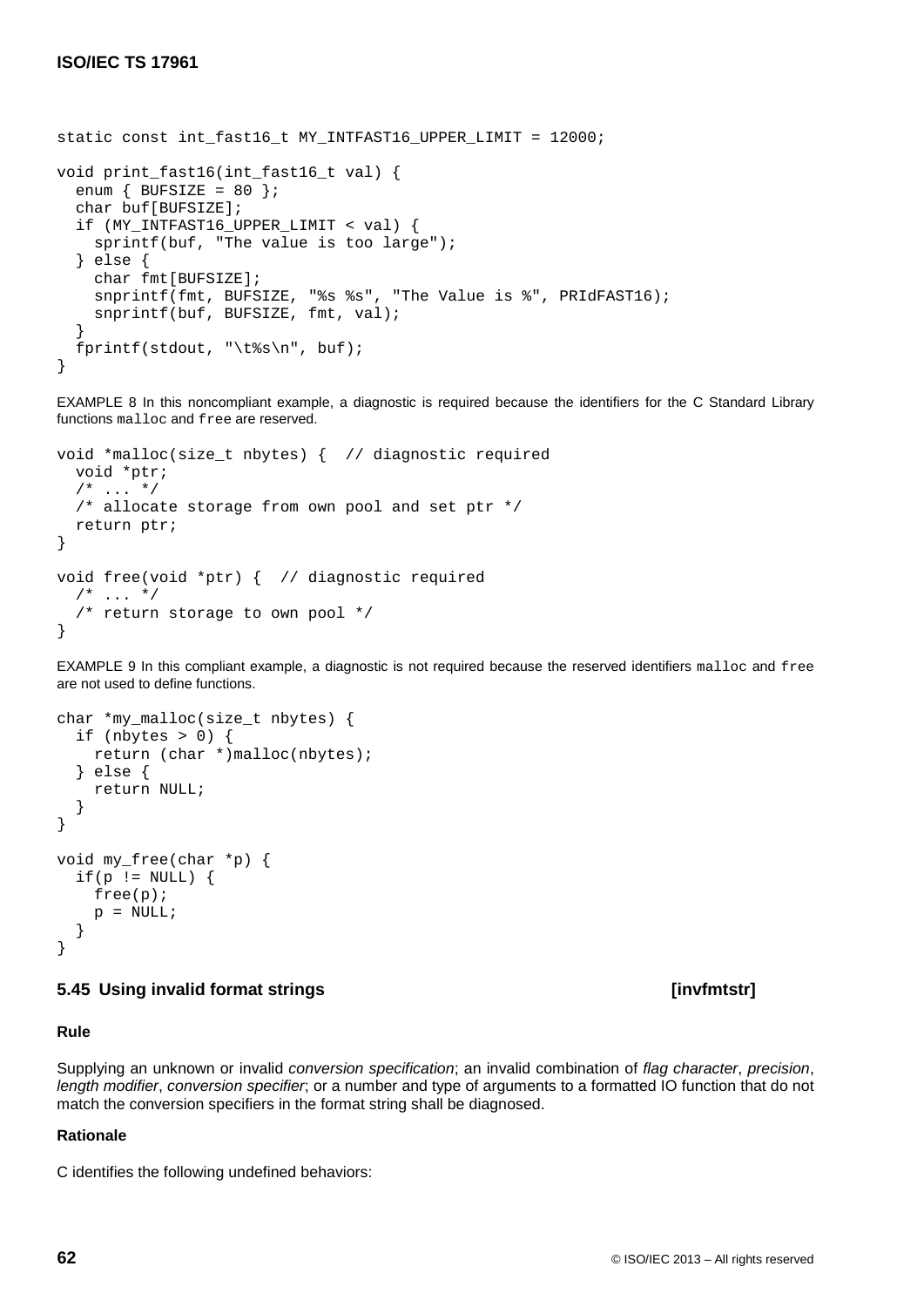| <b>UB</b> | <b>Description</b>                                                                                                                                                                                                                   |
|-----------|--------------------------------------------------------------------------------------------------------------------------------------------------------------------------------------------------------------------------------------|
| 155       | In a call to one of the formatted output functions, a precision appears with a conversion specifier other than those<br>described (7.21.6.1, 7.29.2.1).                                                                              |
| 156       | A conversion specification for a formatted output function uses an asterisk to denote an argument-supplied field<br>width or precision, but the corresponding argument is not provided (7.21.6.1, 7.29.2.1).                         |
| 157       | A conversion specification for a formatted output function uses $a \# or 0$ flag with a conversion specifier other than<br>those described (7.21.6.1, 7.29.2.1).                                                                     |
| 158       | A conversion specification for one of the formatted input/output functions uses a length modifier with a conversion<br>specifier other than those described (7.21.6.1, 7.21.6.2, 7.29.2.1, 7.29.2.2).                                |
| 159       | An s conversion specifier is encountered by one of the formatted output functions, and the argument is missing the<br>null terminator (unless a precision is specified that does not require null termination) (7.21.6.1, 7.29.2.1). |
| 160       | An n conversion specification for one of the formatted input/output functions includes any flags, an assignment-<br>suppressing character, a field width, or a precision (7.21.6.1, 7.21.6.2, 7.29.2.1, 7.29.2.2).                   |
| 161       | A & conversion specifier is encountered by one of the formatted input/output functions, but the complete conversion<br>specification is not exactly $\frac{1}{2}$ (7.21.6.1, 7.21.6.2, 7.29.2.1, 7.29.2.2).                          |
| 162       | An invalid conversion specification is found in the format for one of the formatted input/output functions, or the<br>strftime or wcsftime function (7.21.6.1, 7.21.6.2, 7.27.3.5, 7.29.2.1, 7.29.2.2, 7.29.5.1).                    |

#### **Example(s)**

EXAMPLE In this noncompliant example, a diagnostic is required because the arguments to printf do not match the conversion specifiers in the supplied format string.

```
void f(void) {
   const char *error_msg = "Resource not available to user.";
   int error_type = 3;
  /* ... */
   printf("Error (type %s): %d\n", error_type, error_msg); // diagnostic required
}
```
### **5.46 Tainted, potentially mutilated, or out-of-domain integer values are used in a restricted sink** *i* **is a set of the set of the set of taintsinkl <b>is a set of taintsinkl**

#### **Rule**

Values that are [tainted,](#page-13-0) potentially mutilated, or out-of-domain integers and are used in an integer restricted sink shall be diagnosed.

#### **Rationale**

Using [tainted,](#page-13-0) potentially mutilated, or out-of-domain integers in an integer restricted sink can result in accessing memory that is outside the bounds of existing objects.

Restricted sinks for integers include

- integer operands of any pointer arithmetic, including array indexing;
- the assignment expression for the declaration of a variable length array;
- the postfix expression preceding square brackets [] or the expression in square brackets [] of a subscripted designation of an element of an array object; and
- $-$  function arguments of type  $size_t$  or  $rise_t$  (for example, an argument to a memory allocation function).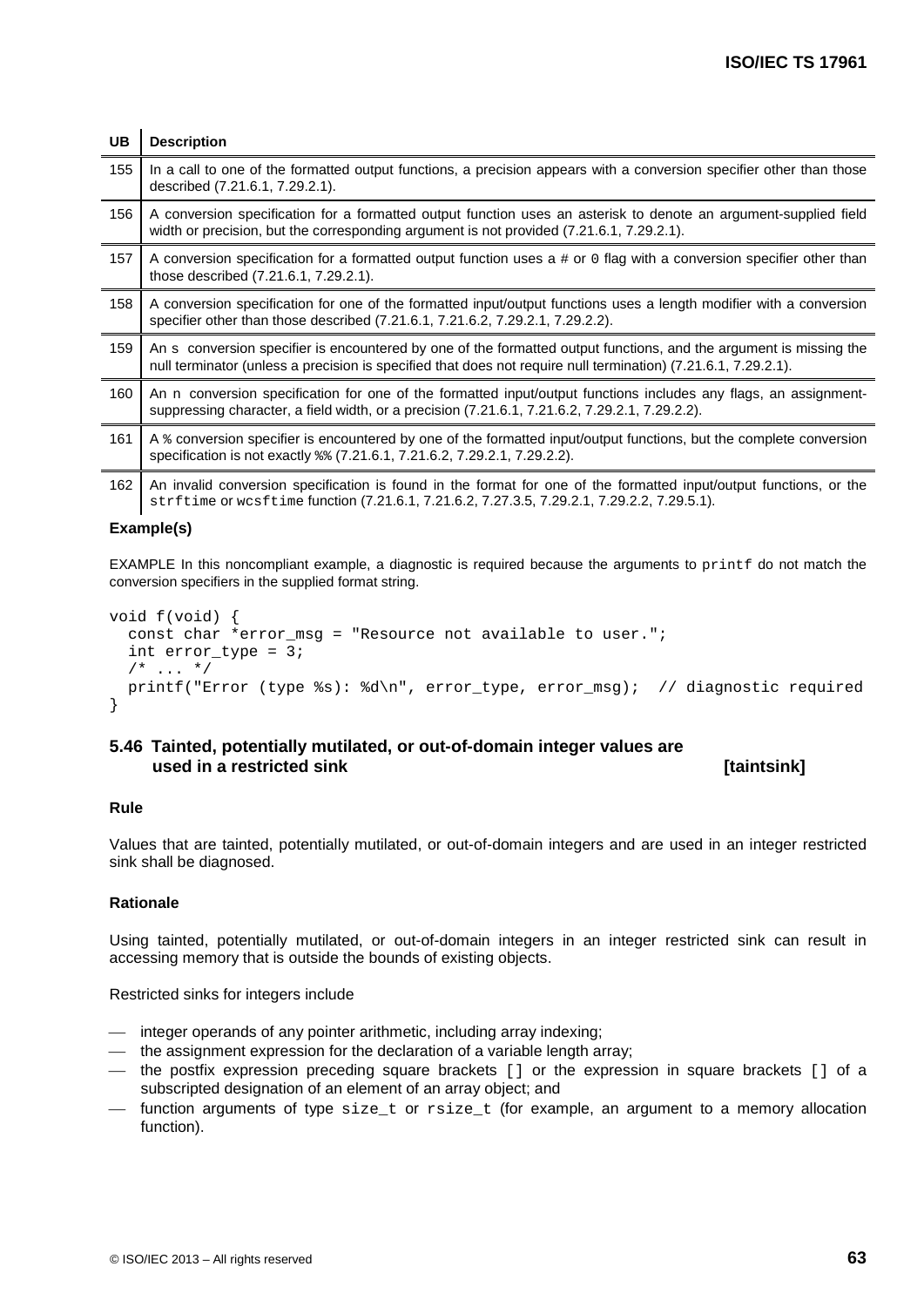#### **Example(s)**

EXAMPLE 1 In this noncompliant example, a diagnostic is required because the tainted integer size is used to declare the size of the variable length array vla.

```
void f(const char *c_str) {
   size_t size;
   GET_TAINTED_INTEGER(size_t, size);
   char vla[size]; // diagnostic required
   strncpy(vla, c_str, size);
  vla[size - 1] = \sqrt{0'i}/* ... */
}
```
EXAMPLE 2 In this noncompliant example, a diagnostic is required because the tainted integer color\_index is used in pointer arithmetic to index into the array table.

```
const char *table[] = { "black", "white", "blue", "green" };
const char *set_background_color(void) {
   int color_index;
   GET_TAINTED_INTEGER(int, color_index);
   const char *color = table[color_index]; // diagnostic required
  /* ... */
   return color;
}
```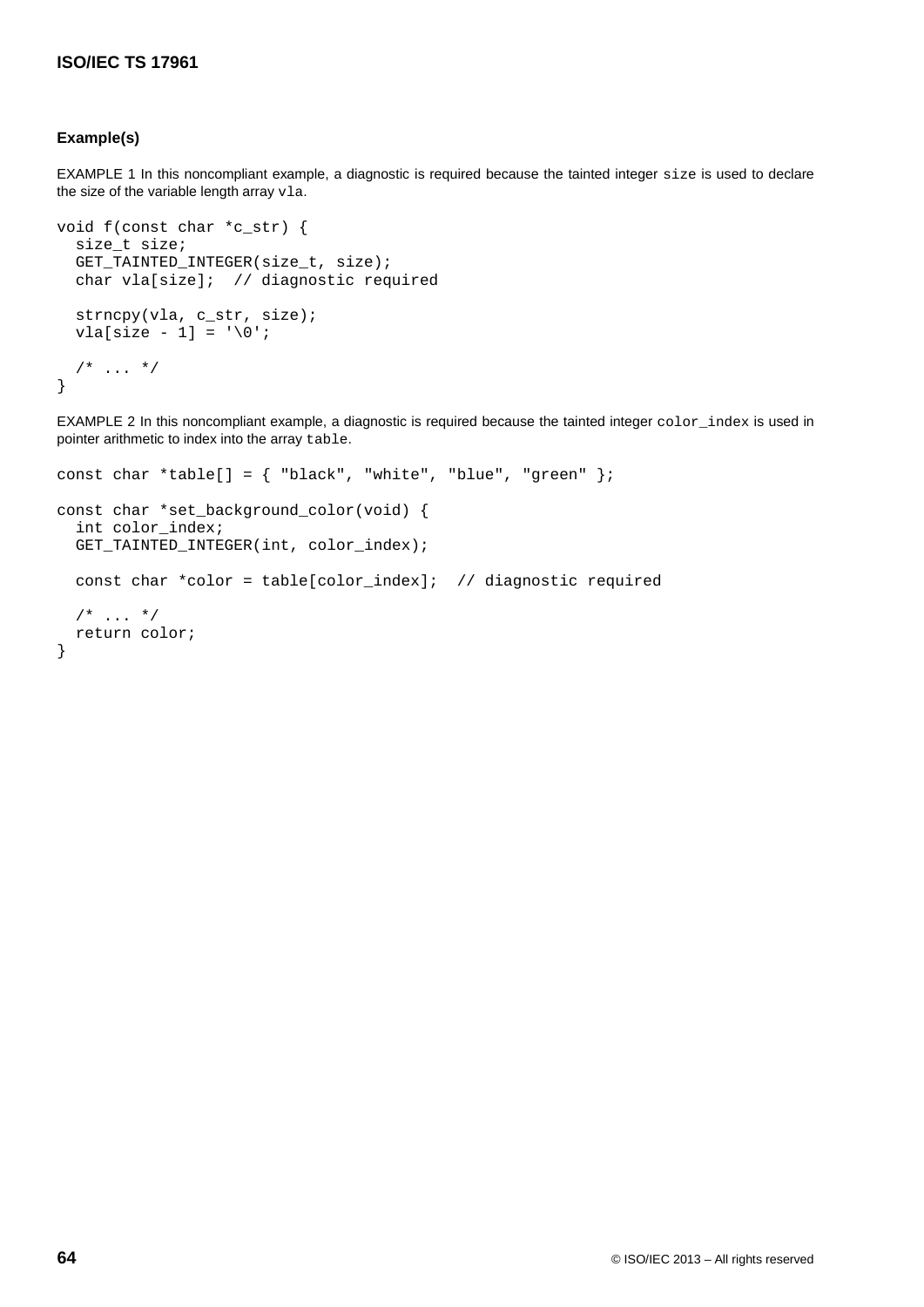## **Annex A (informative) Intra- to Interprocedural Transformations**

Most of the examples given in the individual rules are simple and most often intraprocedural, only requiring analysis of a single function to either diagnose the violation or determine that there is no violation. Real-world code is often more complicated, requiring some form of interprocedural analysis. Collecting evidence for or against a violation may require examining the flow of data from one function to another, either explicitly through argument passing and return values or implicitly through global variables and the heap. There are many different approaches to interprocedural analysis, and this technical specification does not advocate one approach over another. This annex describes a transformational framework that can be used to generate more complex interprocedural examples from the simple intraprocedural examples given in the rules. These generated examples can then be used as an extended set of requirements for interprocedural analysis.

#### **A.1 Function arguments and return values**

The simplest case is a rule involving only one value, such as **Failing to detect and handle standard library errors** [liberr]. The following is an intraprocedural example:

```
FILE *fp = fopen(name, mode);if (fp != NULL) /* checking for success */
  /* ... */
```
The basic interprocedural transformations are to pass the value into a function or return it from a function:

```
void check_it(FILE *fp) {
   if (fp != NULL) /* checking for success */
    /* ... */
}
/* ... */check it(fopen(name, mode));
or
/* a wrapper around fopen */
FILE *xfopen(const char *name, const char *mode) {
   return fopen(name, mode); /* return for checking elsewhere */
}
...
FILE *fp = xfopen(name, mode);if (fp != NULL) /* checking for success */
   /* ... */
```
An important special case combines argument passing and returning to form an identity operation:

```
/* trivial example */
FILE *identity(FILE *fp) {
   return fp;
}
FILE *fp = identity(fopen(name, mode));if (fp != NULL) /* checking for success */
```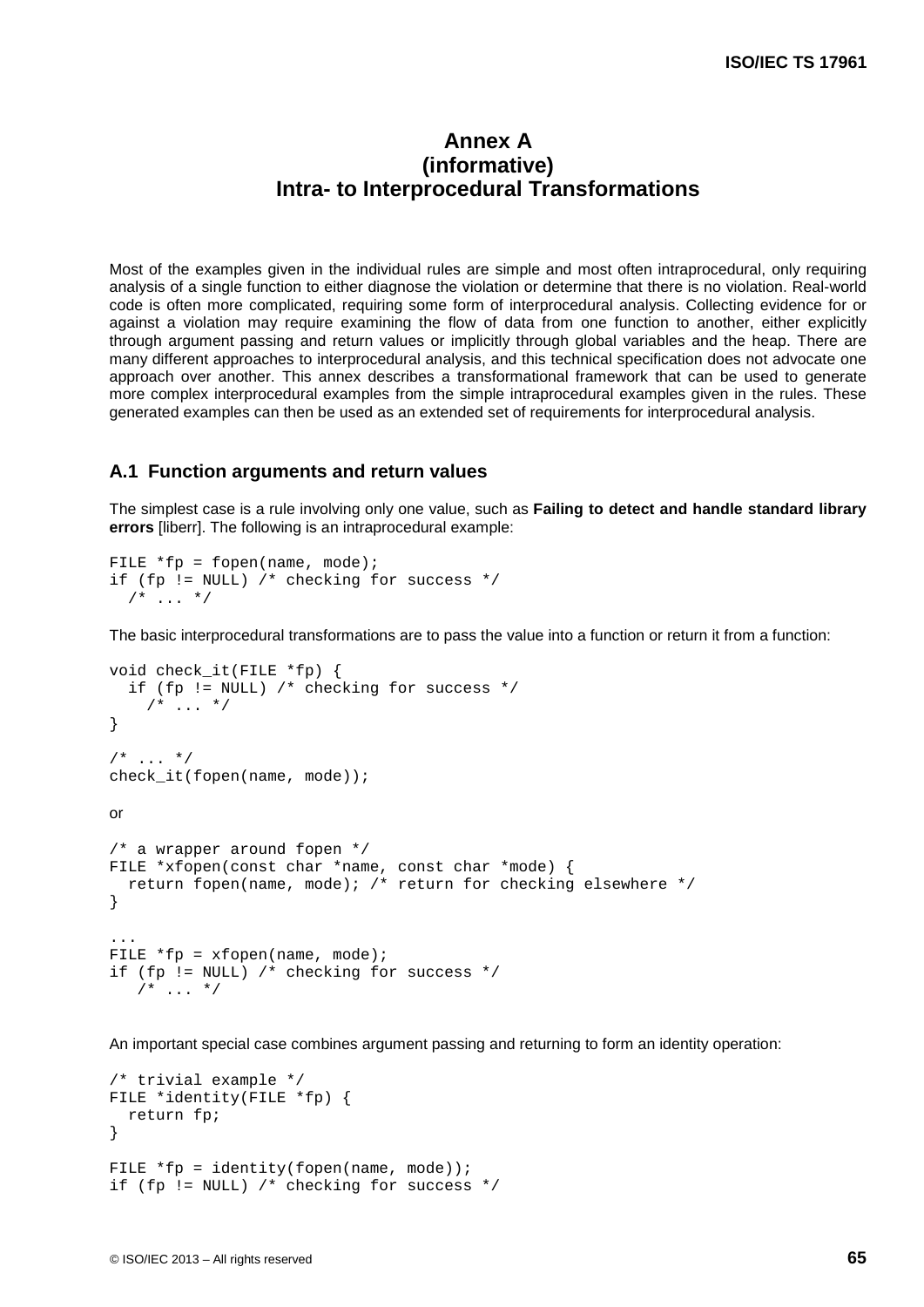$/$ \* ... \*/

#### **A.2 Indirection**

An additional transformation is indirection:

```
void check_indirect(FILE **pfp) {
   if (*pfp != NULL) /* checking for success */
    /* ... */
}
/* ... */
FILE *fp = fopen(name, mode);
check_indirect(&fp);
void return_result_thru_param(const char *name, const char *mode,
                               FILE **result) {
  *result = fopen(name, mode);
}
/* ... */
FILE *fp;
return_result_thru_param(name, mode, &fp);
if (fp != NULL) /* checking for success */
  /* ... */
```
Indirection can also involve fields of structs or unions. Indirection can be applied recursively, although precise handling of indirection often becomes increasingly expensive as the number of levels of indirection increases.

When a rule involves multiple values, such as **Forming or using out-of-bounds pointers or array subscripts** [invptr] (where a violation is an interaction between an array and an index), these transformations apply separately or in combination to each of the values. The following is a simple intraprocedural example:

```
int array[2];
int index = 2; /* part of violation */array[index] = 0; /* violation */
```
Applying some of the interprocedural transformations yields

```
void indexer(int *array, int index) {
  array[index] = 0; /* part of violation */
}
/* ... */
int array[2];
int index = 2; /* part of violation */
indexer(array, index); /* violation */
or
static int array[2];
int *get_array() {
  return array; /* part of violation */
}
/* ... */
get\_array()[2] = 0; /* violation */
or
```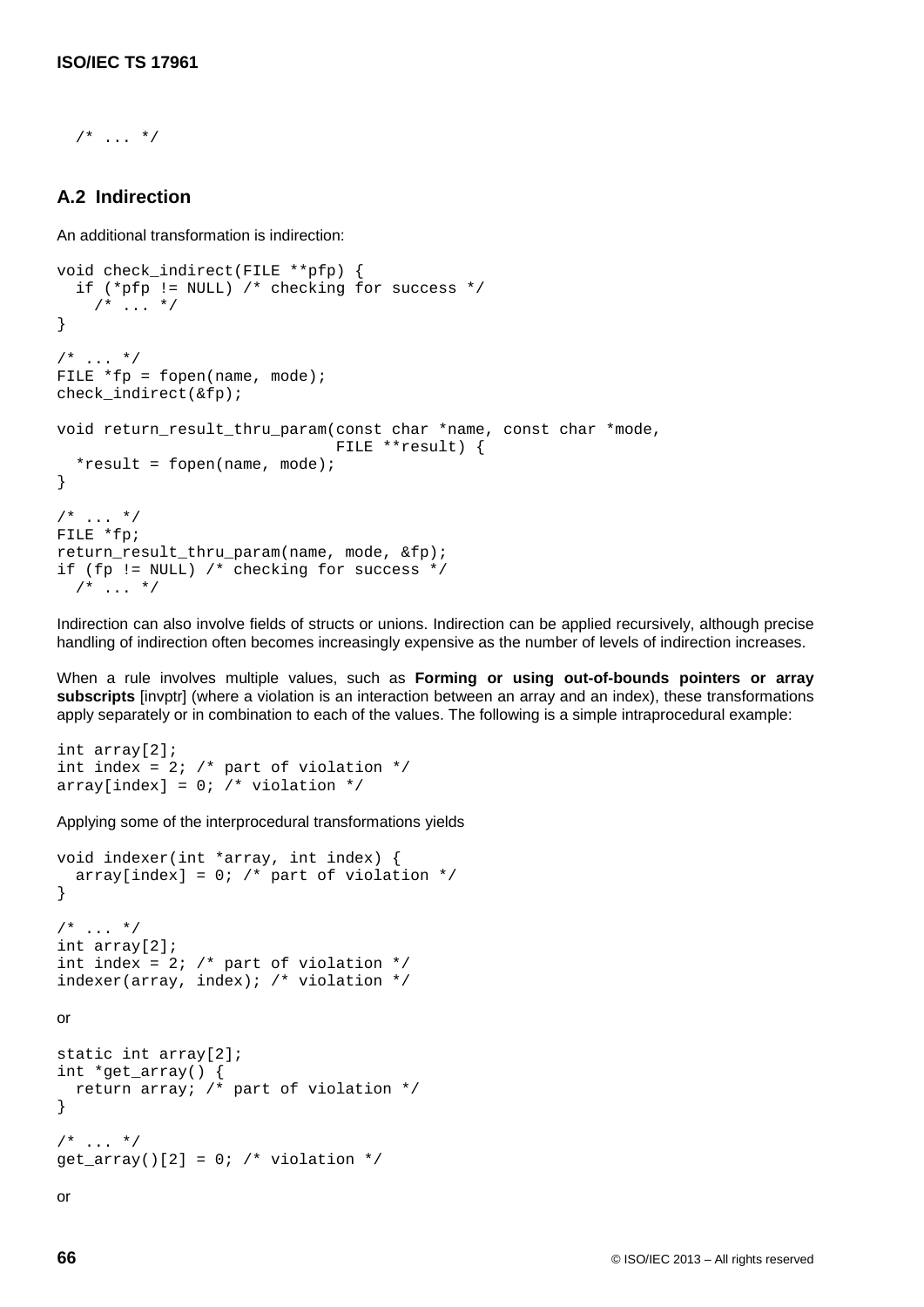```
struct array params {
  int *array;
   int index;
};
void indexer(struct array_params *ap) {
  ap->array[ap->index] = 0; /* part of violation */
}
/* ... */
int array[2];
struct array_params params;
params.array = array; /* part of violation */params.index = 2; /* part of violation */indexer(&params); /* violation */
```
These violations involve three steps: the array, the index, and the address arithmetic, where each could occur in a different function:

```
int *add(int *base, int offset) {
  return base + offset; /* part of violation */
}
/* ... */
int array[2];
int index = 2; /* part of violation */*add(array, index) = 0; /* violation */
```
Indirection may also be applied to a pointer being returned from a function:

```
const int *ptr_to_index() {
  static int rv;
 rv = 2; /* part of violation */ return &rv; /* part of violation */
}
/* ... */
int array[2];
array[*ptr_to_index()] = 0; /* violation */
```
#### **A.3 Transformation involving standard library functions**

The following transformation involves tracing the flow of data through the C Standard Library function strchr() that returns a pointer to an element in the array specified by its first argument if the element's value equals that of the second argument and a null pointer otherwise. Because the effects and the return value of the function are precisely specified, an analyzer can determine that the assignment to the \*slash object modifies an element of the const string pathname, potentially causing undefined behavior.

```
const char* basename(const char *pathname) {
  char *slash;
 slash = strchr(pathname, '/');
   if (slash) {
    *slash++ = '\0'; /* violates EXP40-C. Do not modify constant values */
     return slash;
   }
  return pathname;
}
```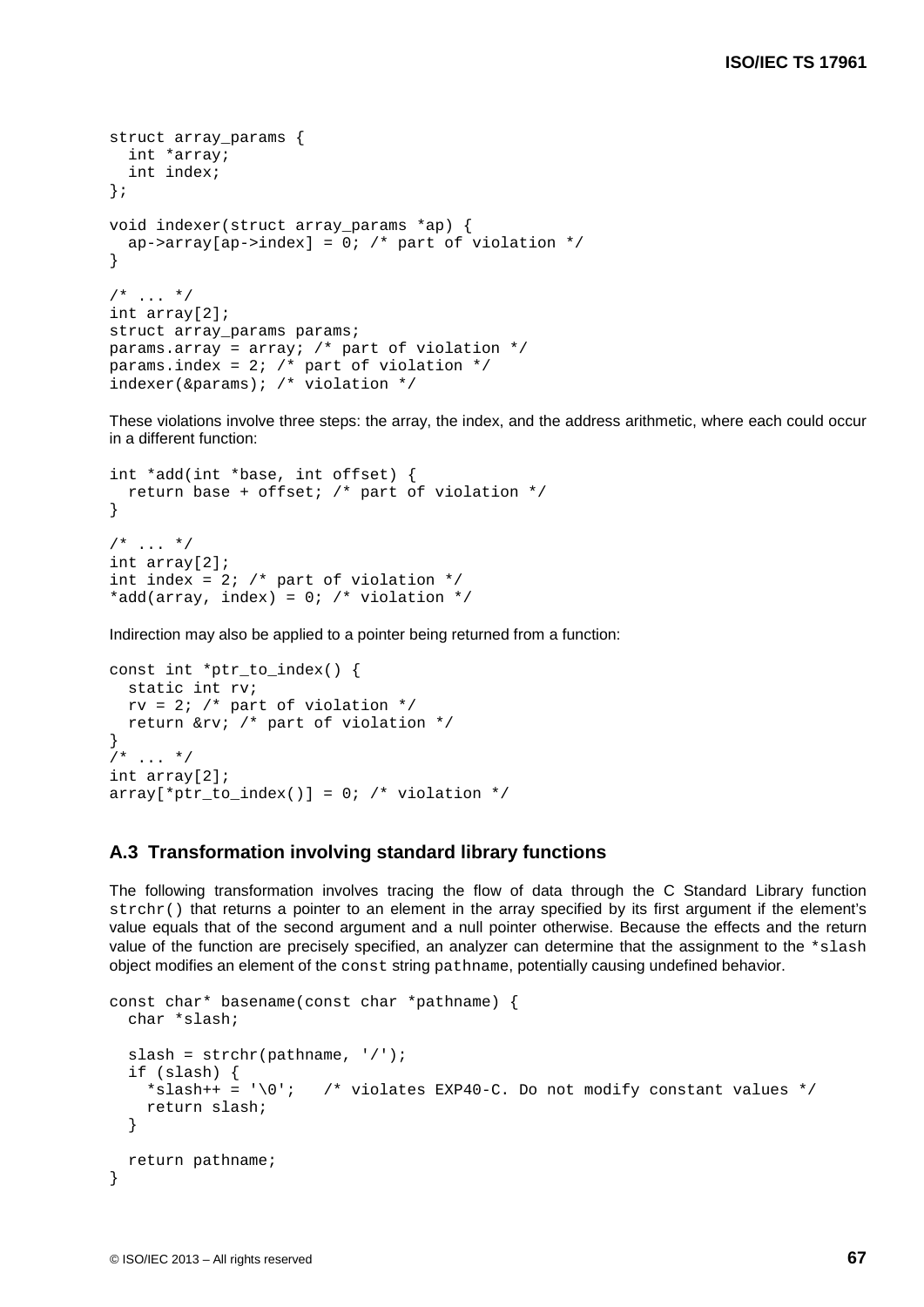Note that interprocedural analysis could identify such data flow through an arbitrary function, but in the case of standard library functions, it is not necessary to analyze the function's implementation to derive the flow.

### **A.4 Data flow through globals**

Interprocedural data flow may not be explicit through argument passing and value returning; it may involve extern or static variables:

```
int global_index;
void set it() {
  qlobal index = 2; /* part of violation */
}
/* ... */
int array[2];
set_it(); /* part of violation */
array[global_index] = 0; /* violation */
```
### **A.5 Data flow through the heap**

Data may flow from one function to another through heap locations:

```
struct some_record {
   int index;
  /* ... */
};
/* returns the heap-allocated record (created elsewhere)
 * matching 'key'
 */
struct some record *find record(const char *key);
void set_it() {
   struct some_record *record = find_record("xyz");
   record->index = 2;
}
/* ... */
int array[2];
set_it(); /* part of violation */
struct some_record *record = find_record("xyz"); /* part of violation */
array[record->index] = 0; /* violation */
/* note that find_record() could even be called before set_it() */
```
### **A.6 Combined example**

This example combines some of these transformations in a way that a reasonably sophisticated interprocedural analysis might diagnose:

```
struct trouble {
   int *array;
   int index;
   int *effective_address;
};
```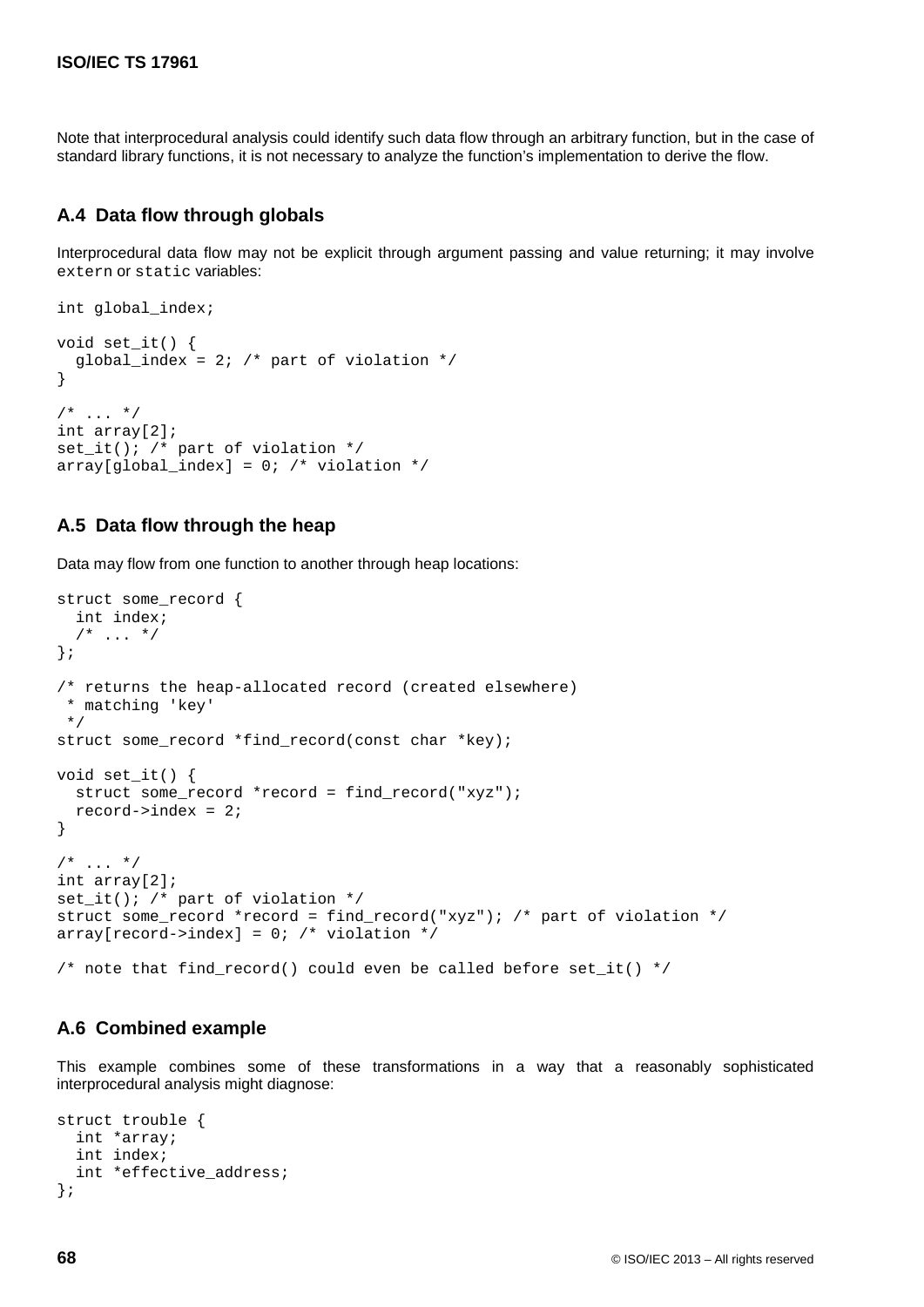```
void set_array(struct trouble *t, int *array) {
  t->array = array; /* part of violation */
}
void set_index(struct trouble *t, int *index) {
 t->index = *index; /* part of violation */
}
void compute_effective_address(struct trouble *t) {
  t->effective_address = t->array + t->index; /* part of violation */
}
void store(struct trouble *t, int value) {
  *t->effective_address = value; /* part of violation */
}
...
int array[2];
int index = 2; /* part of violation */struct trouble t;
set_array(t, array); /* part of violation */
set_index(t, &index); /* part of violation */
compute_effective_address(&t); /* violation */
store(&t, 0); /* violation */
```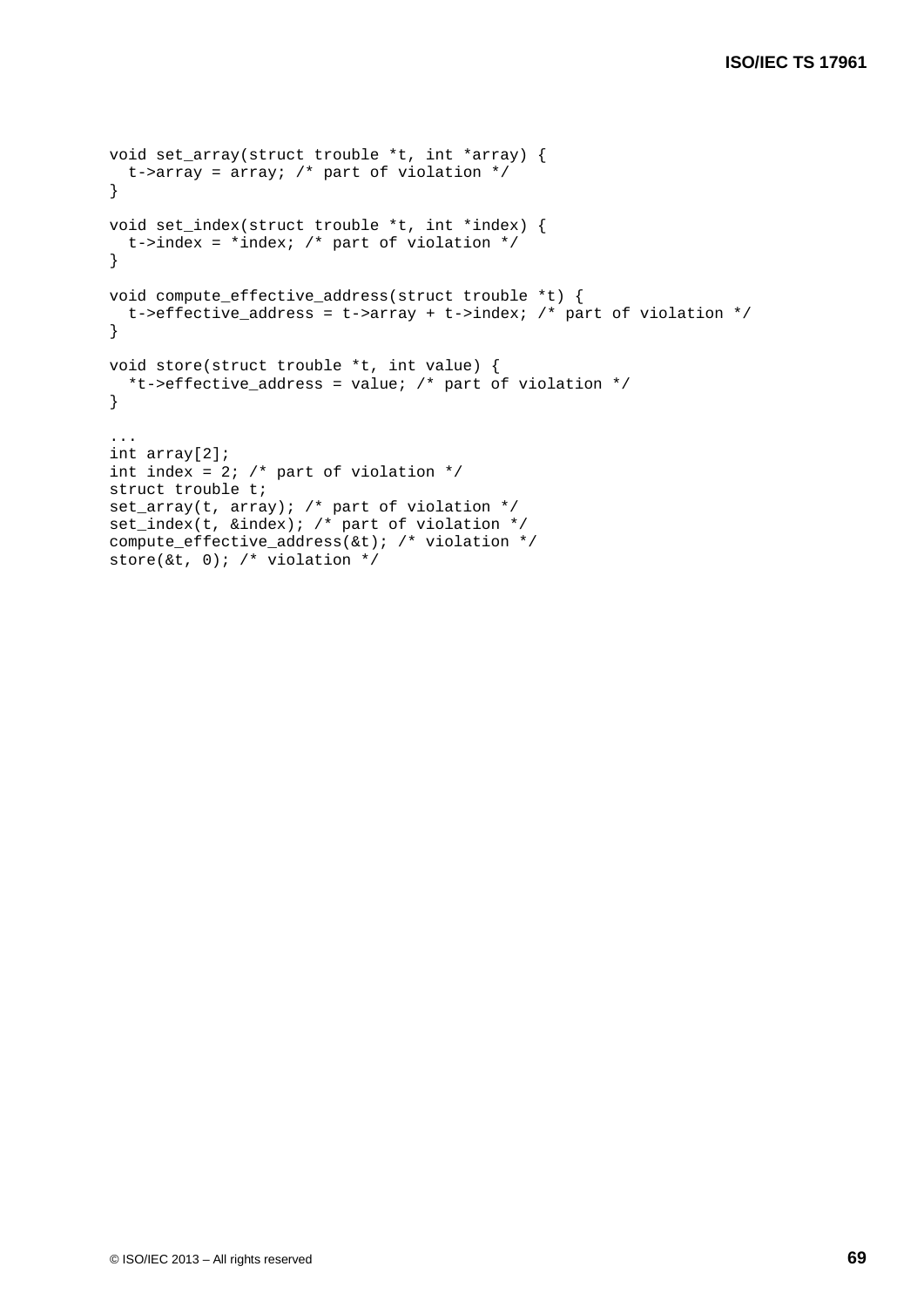# **Annex B (informative) Undefined Behavior**

According to C (as summarized in Section 2 of Annex J therein), the behavior of a program is undefined in the circumstances outlined in Table B.1. The parenthesized section numbers refer to the section of C that identifies the undefined behavior.

| <b>UB</b>      | <b>Description</b>                                                                                                                                                                                                                                       |
|----------------|----------------------------------------------------------------------------------------------------------------------------------------------------------------------------------------------------------------------------------------------------------|
| 1              | A "shall" or "shall not" requirement that appears outside of a constraint is violated (clause 4).                                                                                                                                                        |
| 2              | A nonempty source file does not end in a new-line character which is not immediately preceded by a backslash<br>character or ends in a partial preprocessing token or comment (5.1.1.2).                                                                 |
| 3              | Token concatenation produces a character sequence matching the syntax of a universal character name<br>(5.1.1.2).                                                                                                                                        |
| $\overline{4}$ | A program in a hosted environment does not define a function named main using one of the specified forms<br>(5.1.2.2.1).                                                                                                                                 |
| $\sqrt{5}$     | The execution of a program contains a data race (5.1.2.4).                                                                                                                                                                                               |
| 6              | A character not in the basic source character set is encountered in a source file, except in an identifier, a<br>character constant, a string literal, a header name, a comment, or a preprocessing token that is never converted<br>to a token (5.2.1). |
| $\overline{7}$ | An identifier, comment, string literal, character constant, or header name contains an invalid multibyte character<br>or does not begin and end in the initial shift state (5.2.1.2).                                                                    |
| 8              | The same identifier has both internal and external linkage in the same translation unit (6.2.2).                                                                                                                                                         |
| 9              | An object is referred to outside of its lifetime (6.2.4).                                                                                                                                                                                                |
| 10             | The value of a pointer to an object whose lifetime has ended is used (6.2.4).                                                                                                                                                                            |
| 11             | The value of an object with automatic storage duration is used while it is indeterminate (6.2.4, 6.7.9, 6.8).                                                                                                                                            |
| 12             | A trap representation is read by an Ivalue expression that does not have character type (6.2.6.1).                                                                                                                                                       |
| 13             | A trap representation is produced by a side effect that modifies any part of the object using an Ivalue expression<br>that does not have character type (6.2.6.1).                                                                                       |
| 14             | The operands to certain operators are such that they could produce a negative zero result, but the<br>implementation does not support negative zeros (6.2.6.2).                                                                                          |
| 15             | Two declarations of the same object or function specify types that are not compatible (6.2.7).                                                                                                                                                           |
| 16             | A program requires the formation of a composite type from a variable length array type whose size is specified<br>by an expression that is not evaluated (6.2.7).                                                                                        |
| 17             | Conversion to or from an integer type produces a value outside the range that can be represented (6.3.1.4).                                                                                                                                              |
| 18             | Demotion of one real floating type to another produces a value outside the range that can be represented<br>(6.3.1.5).                                                                                                                                   |
| 19             | An Ivalue does not designate an object when evaluated (6.3.2.1).                                                                                                                                                                                         |
| 20             | A non-array Ivalue with an incomplete type is used in a context that requires the value of the designated object<br>(6.3.2.1).                                                                                                                           |
| 21             | An Ivalue designating an object of automatic storage duration that could have been declared with the register<br>storage class is used in a context that requires the value of the designated object, but the object is uninitialized.<br>(6.3.2.1).     |

#### **Table B.1—Undefined behaviors**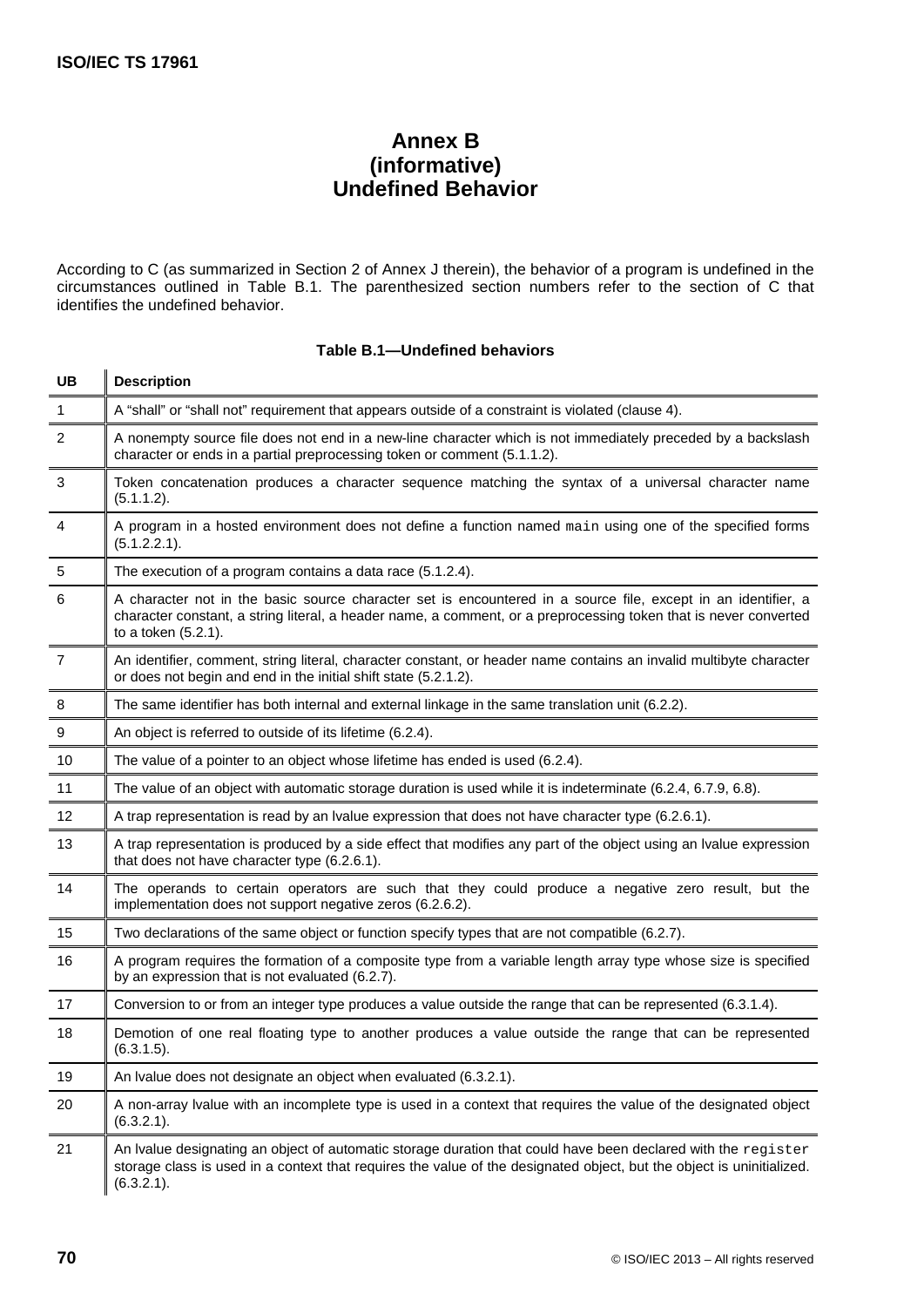| 22 | An Ivalue having array type is converted to a pointer to the initial element of the array, and the array object has<br>register storage class (6.3.2.1).                                                                                                                            |  |  |
|----|-------------------------------------------------------------------------------------------------------------------------------------------------------------------------------------------------------------------------------------------------------------------------------------|--|--|
| 23 | An attempt is made to use the value of a void expression, or an implicit or explicit conversion (except to void) is<br>applied to a void expression (6.3.2.2).                                                                                                                      |  |  |
| 24 | Conversion of a pointer to an integer type produces a value outside the range that can be represented (6.3.2.3).                                                                                                                                                                    |  |  |
| 25 | Conversion between two pointer types produces a result that is incorrectly aligned (6.3.2.3).                                                                                                                                                                                       |  |  |
| 26 | A pointer is used to call a function whose type is not compatible with the referenced type (6.3.2.3).                                                                                                                                                                               |  |  |
| 27 | An unmatched ' or " character is encountered on a logical source line during tokenization (6.4).                                                                                                                                                                                    |  |  |
| 28 | A reserved keyword token is used in translation phase 7 or 8 for some purpose other than as a keyword (6.4.1).                                                                                                                                                                      |  |  |
| 29 | A universal character name in an identifier does not designate a character whose encoding falls into one of the<br>specified ranges (6.4.2.1).                                                                                                                                      |  |  |
| 30 | The initial character of an identifier is a universal character name designating a digit (6.4.2.1).                                                                                                                                                                                 |  |  |
| 31 | Two identifiers differ only in nonsignificant characters (6.4.2.1).                                                                                                                                                                                                                 |  |  |
| 32 | The identifier __func__ is explicitly declared (6.4.2.2).                                                                                                                                                                                                                           |  |  |
| 33 | The program attempts to modify a string literal (6.4.5).                                                                                                                                                                                                                            |  |  |
| 34 | The characters ', \, ", //, or /* occur in the sequence between the < and > delimiters, or the characters ', \,<br>//, or /* occur in the sequence between the $\overline{\phantom{a}}$ delimiters, in a header name preprocessing token (6.4.7).                                   |  |  |
| 35 | A side effect on a scalar object is unsequenced relative to either a different side effect on the same scalar object<br>or a value computation using the value of the same scalar object (6.5).                                                                                     |  |  |
| 36 | An exceptional condition occurs during the evaluation of an expression (6.5).                                                                                                                                                                                                       |  |  |
| 37 | An object has its stored value accessed other than by an Ivalue of an allowable type (6.5).                                                                                                                                                                                         |  |  |
| 38 | For a call to a function without a function prototype in scope, the number of arguments does not equal the<br>number of parameters (6.5.2.2).                                                                                                                                       |  |  |
| 39 | For call to a function without a function prototype in scope where the function is defined with a function<br>prototype, either the prototype ends with an ellipsis or the types of the arguments after promotion are not<br>compatible with the types of the parameters (6.5.2.2). |  |  |
| 40 | For a call to a function without a function prototype in scope where the function is not defined with a function<br>prototype, the types of the arguments after promotion are not compatible with those of the parameters after<br>promotion (with certain exceptions) (6.5.2.2).   |  |  |
| 41 | A function is defined with a type that is not compatible with the type (of the expression) pointed to by the<br>expression that denotes the called function (6.5.2.2).                                                                                                              |  |  |
| 42 | A member of an atomic structure or union is accessed (6.5.2.3).                                                                                                                                                                                                                     |  |  |
| 43 | The operand of the unary $*$ operator has an invalid value (6.5.3.2).                                                                                                                                                                                                               |  |  |
| 44 | A pointer is converted to other than an integer or pointer type (6.5.4).                                                                                                                                                                                                            |  |  |
| 45 | The value of the second operand of the / or $\frac{1}{2}$ operator is zero (6.5.5).                                                                                                                                                                                                 |  |  |
| 46 | Addition or subtraction of a pointer into, or just beyond, an array object and an integer type produces a result<br>that does not point into, or just beyond, the same array object (6.5.6).                                                                                        |  |  |
| 47 | Addition or subtraction of a pointer into, or just beyond, an array object and an integer type produces a result<br>that points just beyond the array object and is used as the operand of a unary * operator that is evaluated<br>$(6.5.6)$ .                                      |  |  |
| 48 | Pointers that do not point into, or just beyond, the same array object are subtracted (6.5.6).                                                                                                                                                                                      |  |  |
| 49 | An array subscript is out of range, even if an object is apparently accessible with the given subscript (as in the<br>Ivalue expression $a[1][7]$ given the declaration int $a[4][5]$ (6.5.6).                                                                                      |  |  |
| 50 | The result of subtracting two pointers is not representable in an object of type $\text{prdiff}_t$ (6.5.6).                                                                                                                                                                         |  |  |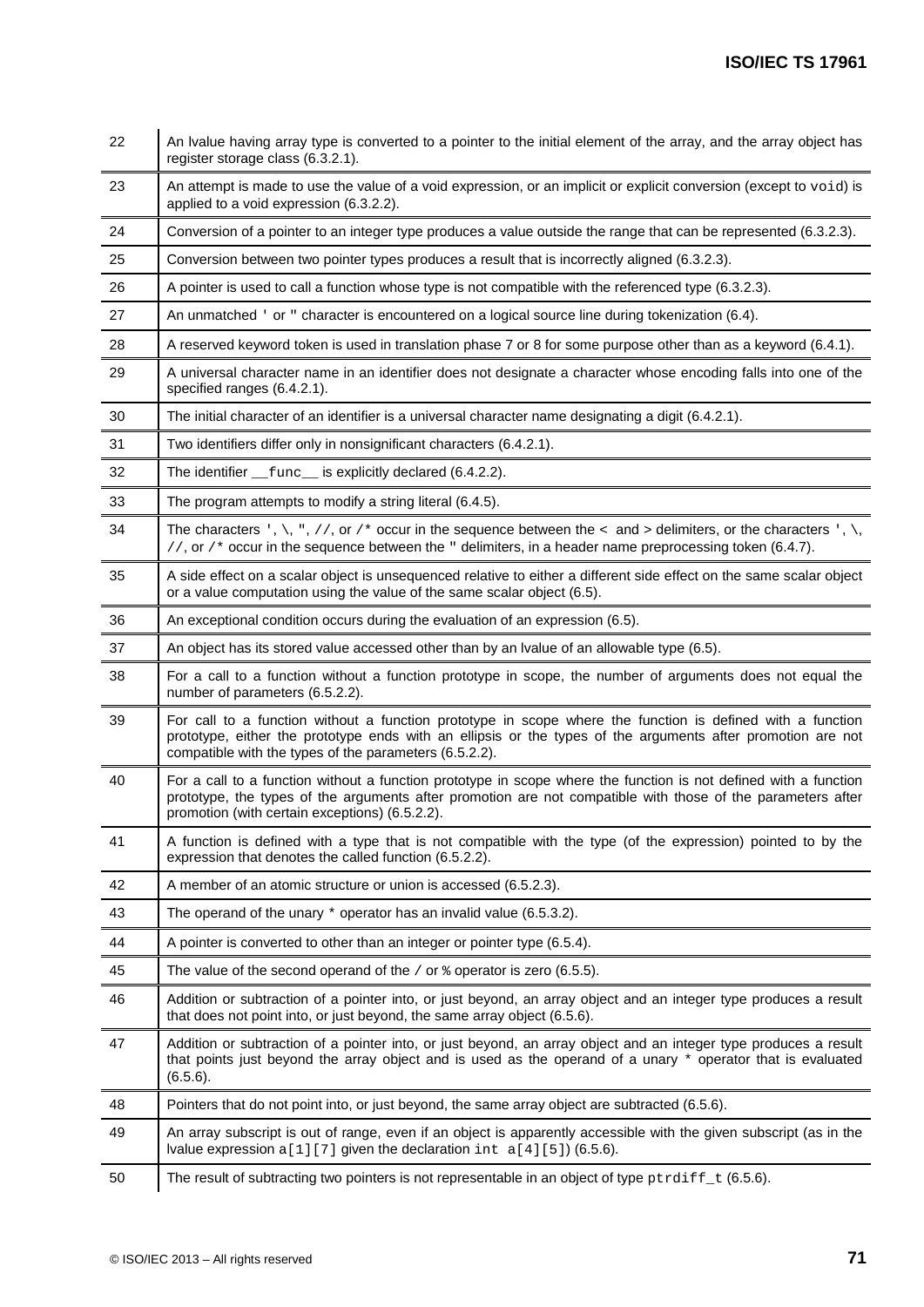| 51 | An expression is shifted by a negative number or by an amount greater than or equal to the width of the<br>promoted expression (6.5.7).                                                                                                                                                                                                                                                                                                                             |
|----|---------------------------------------------------------------------------------------------------------------------------------------------------------------------------------------------------------------------------------------------------------------------------------------------------------------------------------------------------------------------------------------------------------------------------------------------------------------------|
| 52 | An expression having signed promoted type is left-shifted and either the value of the expression is negative or<br>the result of shifting would be not be representable in the promoted type (6.5.7).                                                                                                                                                                                                                                                               |
| 53 | Pointers that do not point to the same aggregate or union (nor just beyond the same array object) are compared<br>using relational operators (6.5.8).                                                                                                                                                                                                                                                                                                               |
| 54 | An object is assigned to an inexactly overlapping object or to an exactly overlapping object with incompatible<br>type (6.5.16.1).                                                                                                                                                                                                                                                                                                                                  |
| 55 | An expression that is required to be an integer constant expression does not have an integer type; has operands<br>that are not integer constants, enumeration constants, character constants, sizeof expressions whose results<br>are integer constants, _Alignof expressions, or immediately-cast floating constants; or contains casts (outside<br>operands to size of and Alignof operators) other than conversions of arithmetic types to integer types (6.6). |
| 56 | A constant expression in an initializer is not, or does not evaluate to, one of the following: an arithmetic constant<br>expression, a null pointer constant, an address constant, or an address constant for a complete object type plus<br>or minus an integer constant expression (6.6).                                                                                                                                                                         |
| 57 | An arithmetic constant expression does not have arithmetic type; has operands that are not integer constants,<br>floating constants, enumeration constants, character constants, sizeof expressions whose results are integer<br>constants, or _Alignof expressions; or contains casts (outside operands to sizeof or _Alignof operators)<br>other than conversions of arithmetic types to arithmetic types (6.6).                                                  |
| 58 | The value of an object is accessed by an array-subscript [ ], member-access . or $\rightarrow$ , address $\&$ , or indirection $*$<br>operator or a pointer cast in creating an address constant (6.6).                                                                                                                                                                                                                                                             |
| 59 | An identifier for an object is declared with no linkage and the type of the object is incomplete after its declarator,<br>or after its init-declarator if it has an initializer (6.7).                                                                                                                                                                                                                                                                              |
| 60 | A function is declared at block scope with an explicit storage-class specifier other than extern (6.7.1).                                                                                                                                                                                                                                                                                                                                                           |
| 61 | A structure or union is defined without any named members (including those specified indirectly via anonymous<br>structures and unions) (6.7.2.1).                                                                                                                                                                                                                                                                                                                  |
| 62 | An attempt is made to access, or generate a pointer to just past, a flexible array member of a structure when the<br>referenced object provides no elements for that array (6.7.2.1).                                                                                                                                                                                                                                                                               |
| 63 | When the complete type is needed, an incomplete structure or union type is not completed in the same scope by<br>another declaration of the tag that defines the content (6.7.2.3).                                                                                                                                                                                                                                                                                 |
| 64 | An attempt is made to modify an object defined with a const-qualified type through use of an Ivalue with non-<br>const-qualified type (6.7.3).                                                                                                                                                                                                                                                                                                                      |
| 65 | An attempt is made to refer to an object defined with a volatile-qualified type through use of an Ivalue with non-<br>volatile-qualified type (6.7.3).                                                                                                                                                                                                                                                                                                              |
| 66 | The specification of a function type includes any type qualifiers (6.7.3).                                                                                                                                                                                                                                                                                                                                                                                          |
| 67 | Two qualified types that are required to be compatible do not have the identically qualified version of a<br>compatible type (6.7.3).                                                                                                                                                                                                                                                                                                                               |
| 68 | An object which has been modified is accessed through a restrict-qualified pointer to a const-qualified type, or<br>through a restrict-qualified pointer and another pointer that are not both based on the same object (6.7.3.1).                                                                                                                                                                                                                                  |
| 69 | A restrict-qualified pointer is assigned a value based on another restricted pointer whose associated block<br>neither began execution before the block associated with this pointer, nor ended before the assignment<br>$(6.7.3.1)$ .                                                                                                                                                                                                                              |
| 70 | A function with external linkage is declared with an inline function specifier, but is not also defined in the same<br>translation unit (6.7.4).                                                                                                                                                                                                                                                                                                                    |
| 71 | A function declared with a _Noreturn function specifier returns to its caller (6.7.4).                                                                                                                                                                                                                                                                                                                                                                              |
| 72 | The definition of an object has an alignment specifier and another declaration of that object has a different<br>alignment specifier (6.7.5).                                                                                                                                                                                                                                                                                                                       |
| 73 | Declarations of an object in different translation units have different alignment specifiers (6.7.5).                                                                                                                                                                                                                                                                                                                                                               |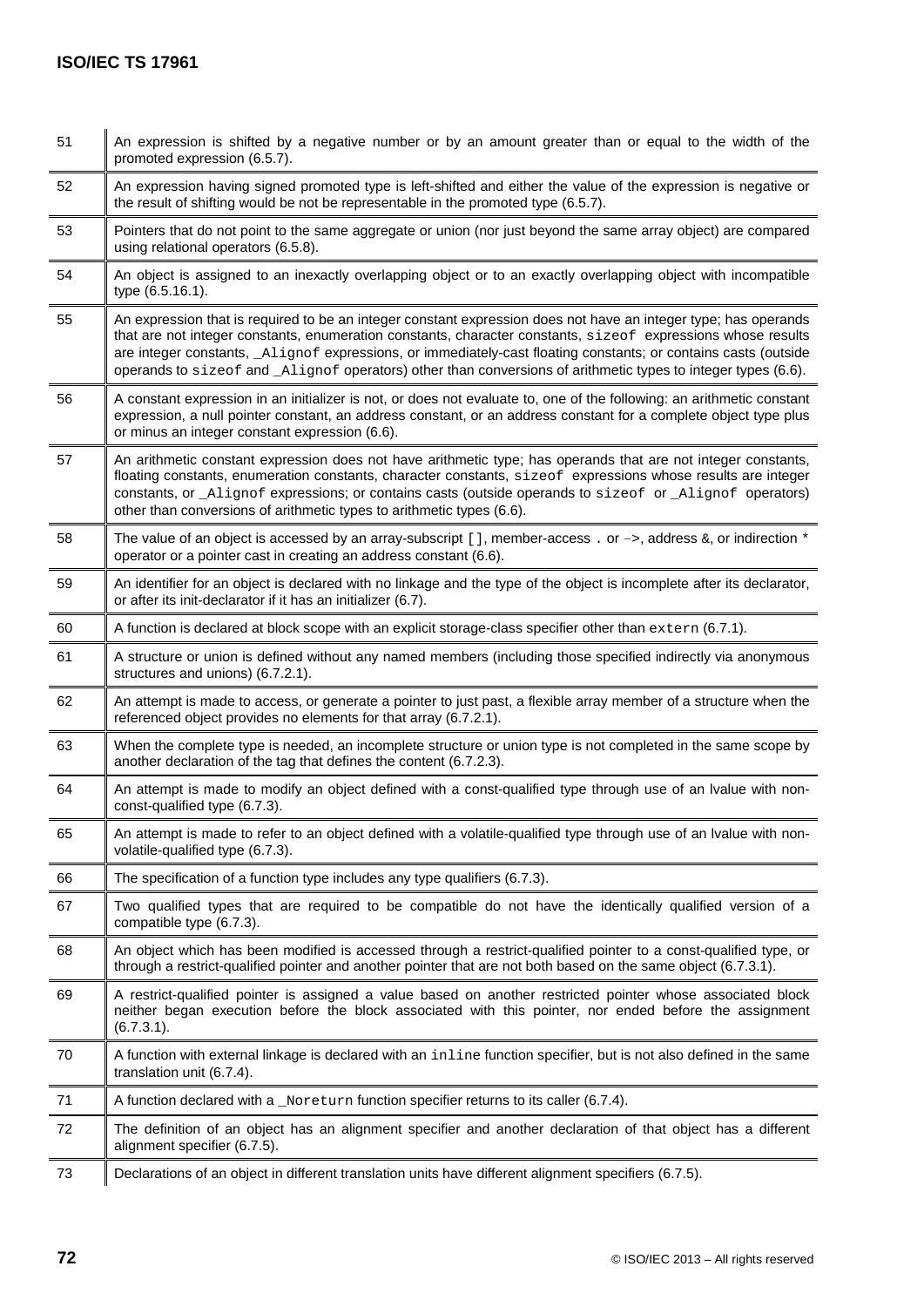| 74 | Two pointer types that are required to be compatible are not identically qualified, or are not pointers to<br>compatible types (6.7.6.1).                                                                                                                                                                                                                                             |  |
|----|---------------------------------------------------------------------------------------------------------------------------------------------------------------------------------------------------------------------------------------------------------------------------------------------------------------------------------------------------------------------------------------|--|
| 75 | The size expression in an array declaration is not a constant expression and evaluates at program execution<br>time to a nonpositive value (6.7.6.2).                                                                                                                                                                                                                                 |  |
| 76 | In a context requiring two array types to be compatible, they do not have compatible element types, or their size<br>specifiers evaluate to unequal values (6.7.6.2).                                                                                                                                                                                                                 |  |
| 77 | A declaration of an array parameter includes the keyword static within the [ and ] and the corresponding<br>argument does not provide access to the first element of an array with at least the specified number of elements<br>$(6.7.6.3)$ .                                                                                                                                         |  |
| 78 | A storage-class specifier or type qualifier modifies the keyword void as a function parameter type list (6.7.6.3).                                                                                                                                                                                                                                                                    |  |
| 79 | In a context requiring two function types to be compatible, they do not have compatible return types, or their<br>parameters disagree in use of the ellipsis terminator or the number and type of parameters (after default<br>argument promotion, when there is no parameter type list or when one type is specified by a function definition<br>with an identifier list) (6.7.6.3). |  |
| 80 | The value of an unnamed member of a structure or union is used (6.7.9).                                                                                                                                                                                                                                                                                                               |  |
| 81 | The initializer for a scalar is neither a single expression nor a single expression enclosed in braces (6.7.9).                                                                                                                                                                                                                                                                       |  |
| 82 | The initializer for a structure or union object that has automatic storage duration is neither an initializer list nor a<br>single expression that has compatible structure or union type (6.7.9).                                                                                                                                                                                    |  |
| 83 | The initializer for an aggregate or union, other than an array initialized by a string literal, is not a brace-enclosed<br>list of initializers for its elements or members (6.7.9).                                                                                                                                                                                                  |  |
| 84 | An identifier with external linkage is used, but in the program there does not exist exactly one external definition<br>for the identifier, or the identifier is not used and there exist multiple external definitions for the identifier (6.9).                                                                                                                                     |  |
| 85 | A function definition includes an identifier list, but the types of the parameters are not declared in a following<br>declaration list (6.9.1).                                                                                                                                                                                                                                       |  |
| 86 | An adjusted parameter type in a function definition is not a complete object type (6.9.1).                                                                                                                                                                                                                                                                                            |  |
| 87 | A function that accepts a variable number of arguments is defined without a parameter type list that ends with<br>the ellipsis notation (6.9.1).                                                                                                                                                                                                                                      |  |
| 88 | The $\}$ that terminates a function is reached, and the value of the function call is used by the caller (6.9.1).                                                                                                                                                                                                                                                                     |  |
| 89 | An identifier for an object with internal linkage and an incomplete type is declared with a tentative definition<br>$(6.9.2)$ .                                                                                                                                                                                                                                                       |  |
| 90 | The token <code>defined</code> is generated during the expansion of a <code>#if</code> or <code>#elif</code> preprocessing directive, or the use of<br>the defined unary operator does not match one of the two specified forms prior to macro replacement (6.10.1).                                                                                                                  |  |
| 91 | The #include preprocessing directive that results after expansion does not match one of the two header name<br>forms (6.10.2).                                                                                                                                                                                                                                                        |  |
| 92 | The character sequence in an #include preprocessing directive does not start with a letter (6.10.2).                                                                                                                                                                                                                                                                                  |  |
| 93 | There are sequences of preprocessing tokens within the list of macro arguments that would otherwise act as<br>preprocessing directives (6.10.3).                                                                                                                                                                                                                                      |  |
| 94 | The result of the preprocessing operator $\#$ is not a valid character string literal (6.10.3.2).                                                                                                                                                                                                                                                                                     |  |
| 95 | The result of the preprocessing operator $#$ is not a valid preprocessing token (6.10.3.3).                                                                                                                                                                                                                                                                                           |  |
| 96 | The #1ine preprocessing directive that results after expansion does not match one of the two well-defined<br>forms, or its digit sequence specifies zero or a number greater than 2147483647 (6.10.4).                                                                                                                                                                                |  |
| 97 | A non-STDC #pragma preprocessing directive that is documented as causing translation failure or some other<br>form of undefined behavior is encountered (6.10.6).                                                                                                                                                                                                                     |  |
| 98 | A #pragma STDC preprocessing directive does not match one of the well-defined forms (6.10.6).                                                                                                                                                                                                                                                                                         |  |
| 99 | The name of a predefined macro, or the identifier defined, is the subject of a #define or #undef<br>preprocessing directive (6.10.8).                                                                                                                                                                                                                                                 |  |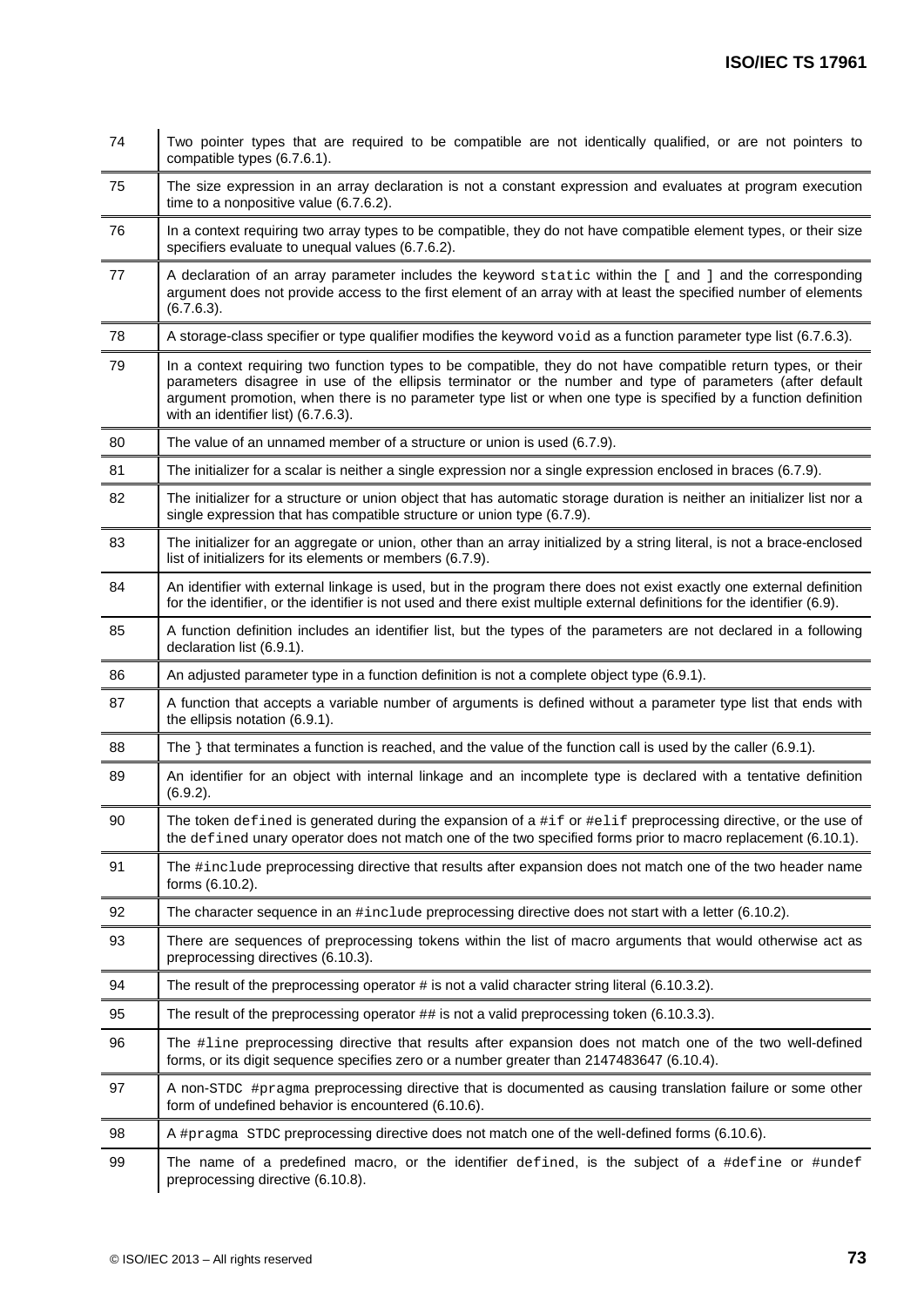| 100 | An attempt is made to copy an object to an overlapping object by use of a library function, other than as explicitly<br>allowed (e.g., memmove) (clause 7).                                                                                  |  |  |
|-----|----------------------------------------------------------------------------------------------------------------------------------------------------------------------------------------------------------------------------------------------|--|--|
| 101 | A file with the same name as one of the standard headers, not provided as part of the implementation, is placed<br>in any of the standard places that are searched for included source files (7.1.2).                                        |  |  |
| 102 | A header is included within an external declaration or definition (7.1.2).                                                                                                                                                                   |  |  |
| 103 | A function, object, type, or macro that is specified as being declared or defined by some standard header is used<br>before any header that declares or defines it is included (7.1.2).                                                      |  |  |
| 104 | A standard header is included while a macro is defined with the same name as a keyword (7.1.2).                                                                                                                                              |  |  |
| 105 | The program attempts to declare a library function itself, rather than via a standard header, but the declaration<br>does not have external linkage (7.1.2).                                                                                 |  |  |
| 106 | The program declares or defines a reserved identifier, other than as allowed by 7.1.4 (7.1.3).                                                                                                                                               |  |  |
| 107 | The program removes the definition of a macro whose name begins with an underscore and either an uppercase<br>letter or another underscore (7.1.3).                                                                                          |  |  |
| 108 | An argument to a library function has an invalid value or a type not expected by a function with variable number<br>of arguments (7.1.4).                                                                                                    |  |  |
| 109 | The pointer passed to a library function array parameter does not have a value such that all address<br>computations and object accesses are valid (7.1.4).                                                                                  |  |  |
| 110 | The macro definition of assert is suppressed in order to access an actual function (7.2).                                                                                                                                                    |  |  |
| 111 | The argument to the $assert$ macro does not have a scalar type $(7.2)$ .                                                                                                                                                                     |  |  |
| 112 | The CX_LIMITED_RANGE, FENV_ACCESS, or FP_CONTRACT pragma is used in any context other than outside<br>all external declarations or preceding all explicit declarations and statements inside a compound statement<br>(7.3.4, 7.6.1, 7.12.2). |  |  |
| 113 | The value of an argument to a character handling function is neither equal to the value of EOF nor representable<br>as an unsigned char (7.4).                                                                                               |  |  |
| 114 | A macro definition of errno is suppressed in order to access an actual object, or the program defines an<br>identifier with the name errno (7.5).                                                                                            |  |  |
| 115 | Part of the program tests floating-point status flags, sets floating-point control modes, or runs under non-default<br>mode settings, but was translated with the state for the FENV_ACCESS pragma "off" (7.6.1).                            |  |  |
| 116 | The exception-mask argument for one of the functions that provide access to the floating-point status flags has a<br>nonzero value not obtained by bitwise OR of the floating-point exception macros (7.6.2).                                |  |  |
| 117 | The fesetexceptflag function is used to set floating-point status flags that were not specified in the call to<br>the fegetexceptflag function that provided the value of the corresponding fexcept_t object (7.6.2.4).                      |  |  |
| 118 | The argument to feseteny or feupdateeny is neither an object set by a call to fegeteny or<br>feholdexcept, nor is it an environment macro (7.6.4.3, 7.6.4.4).                                                                                |  |  |
| 119 | The value of the result of an integer arithmetic or conversion function cannot be represented (7.8.2.1, 7.8.2.2,<br>7.8.2.3, 7.8.2.4, 7.22.6.1, 7.22.6.2, 7.22.1).                                                                           |  |  |
| 120 | The program modifies the string pointed to by the value returned by the setlocale function (7.11.1.1).                                                                                                                                       |  |  |
| 121 | The program modifies the structure pointed to by the value returned by the localecony function (7.11.2.1).                                                                                                                                   |  |  |
| 122 | A macro definition of math_errhandling is suppressed or the program defines an identifier with the name<br>math_errhandling (7.12).                                                                                                          |  |  |
| 123 | An argument to a floating-point classification or comparison macro is not of real floating type (7.12.3, 7.12.14).                                                                                                                           |  |  |
| 124 | A macro definition of set jmp is suppressed in order to access an actual function, or the program defines an<br>external identifier with the name set jmp (7.13).                                                                            |  |  |
| 125 | An invocation of the set jmp macro occurs other than in an allowed context $(7.13.2.1)$ .                                                                                                                                                    |  |  |
| 126 | The long $jmp$ function is invoked to restore a nonexistent environment $(7.13.2.1)$ .                                                                                                                                                       |  |  |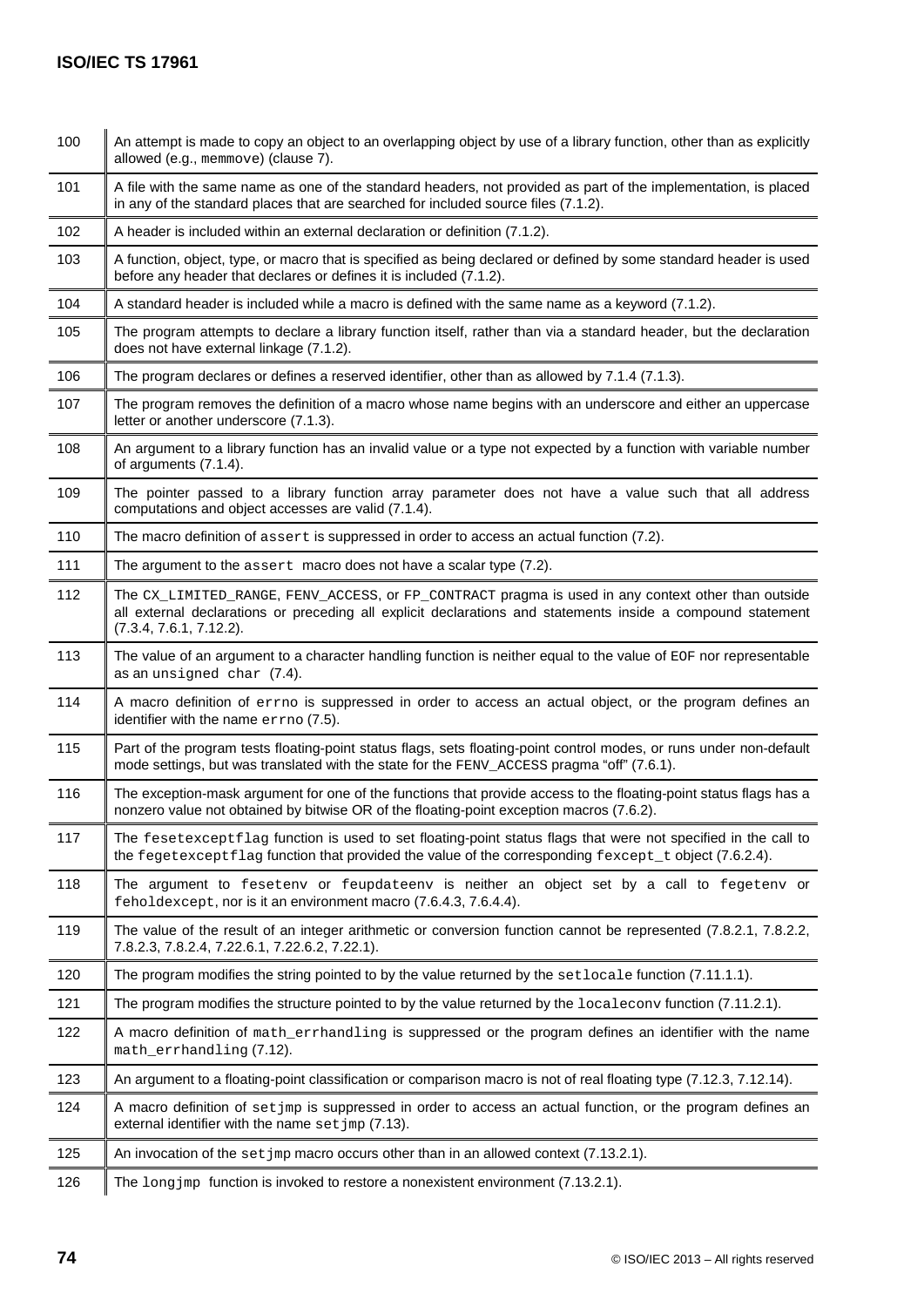| 127 | After a long jmp, there is an attempt to access the value of an object of automatic storage duration that does<br>not have volatile-qualified type, local to the function containing the invocation of the corresponding set jmp<br>macro, that was changed between the set jmp invocation and long jmp call (7.13.2.1).                                                                                                                                                                       |  |  |
|-----|------------------------------------------------------------------------------------------------------------------------------------------------------------------------------------------------------------------------------------------------------------------------------------------------------------------------------------------------------------------------------------------------------------------------------------------------------------------------------------------------|--|--|
| 128 | The program specifies an invalid pointer to a signal handler function (7.14.1.1).                                                                                                                                                                                                                                                                                                                                                                                                              |  |  |
| 129 | A signal handler returns when the signal corresponded to a computational exception (7.14.1.1).                                                                                                                                                                                                                                                                                                                                                                                                 |  |  |
| 130 | A signal handler called in response to SIGFPE, SIGILL, SIGSEGV, or any other implementation-defined value<br>corresponding to a computational exception returns (7.14.1.1).                                                                                                                                                                                                                                                                                                                    |  |  |
| 131 | A signal occurs as the result of calling the abort or raise function, and the signal handler calls the raise<br>function (7.14.1.1).                                                                                                                                                                                                                                                                                                                                                           |  |  |
| 132 | A signal occurs other than as the result of calling the abort or raise function, and the signal handler refers to<br>an object with static or thread storage duration that is not a lock-free atomic object other than by assigning a<br>value to an object declared as volatile sig_atomic_t, or calls any function in the standard library other<br>than the abort function, the _Exit function, the quick_exit function, or the signal function (for the same<br>signal number) (7.14.1.1). |  |  |
| 133 | The value of errno is referred to after a signal occurred other than as the result of calling the abort or raise<br>function and the corresponding signal handler obtained a SIG_ERR return from a call to the signal function<br>(7.14.1.1).                                                                                                                                                                                                                                                  |  |  |
| 134 | A signal is generated by an asynchronous signal handler (7.14.1.1).                                                                                                                                                                                                                                                                                                                                                                                                                            |  |  |
| 135 | The signal function is used in a multi-threaded program (7.14.1.1).                                                                                                                                                                                                                                                                                                                                                                                                                            |  |  |
| 136 | A function with a variable number of arguments attempts to access its varying arguments other than through a<br>properly declared and initialized va_list object, or before the va_start macro is invoked (7.16, 7.16.1.1,<br>$7.16.1.4$ ).                                                                                                                                                                                                                                                    |  |  |
| 137 | The macro va_arg is invoked using the parameter ap that was passed to a function that invoked the macro<br>va_arg with the same parameter (7.16).                                                                                                                                                                                                                                                                                                                                              |  |  |
| 138 | A macro definition of va_start, va_arg, va_copy, or va_end is suppressed in order to access an actual<br>function, or the program defines an external identifier with the name $va\_copy$ or $va\_end$ (7.16.1).                                                                                                                                                                                                                                                                               |  |  |
| 139 | The va_start or va_copy macro is invoked without a corresponding invocation of the va_end macro in the<br>same function, or vice versa (7.16.1, 7.16.1.2, 7.16.1.3, 7.16.1.4).                                                                                                                                                                                                                                                                                                                 |  |  |
| 140 | The type parameter to the $va_{\text{avg}}$ macro is not such that a pointer to an object of that type can be obtained<br>simply by postfixing a $*$ (7.16.1.1).                                                                                                                                                                                                                                                                                                                               |  |  |
| 141 | The va_arg macro is invoked when there is no actual next argument, or with a specified type that is not<br>compatible with the promoted type of the actual next argument, with certain exceptions (7.16.1.1).                                                                                                                                                                                                                                                                                  |  |  |
| 142 | The va_copy or va_start macro is called to initialize a va_list that was previously initialized by either<br>macro without an intervening invocation of the va_end macro for the same va_list (7.16.1.2, 7.16.1.4).                                                                                                                                                                                                                                                                            |  |  |
| 143 | The parameter parmN of a va_start macro is declared with the register storage class, with a function or<br>array type, or with a type that is not compatible with the type that results after application of the default argument<br>promotions (7.16.1.4).                                                                                                                                                                                                                                    |  |  |
| 144 | The member designator parameter of an offsetof macro is an invalid right operand of the. operator for the<br>type parameter, or designates a bit-field (7.19).                                                                                                                                                                                                                                                                                                                                 |  |  |
| 145 | The argument in an instance of one of the integer-constant macros is not a decimal, octal, or hexadecimal<br>constant, or it has a value that exceeds the limits for the corresponding type (7.20.4).                                                                                                                                                                                                                                                                                          |  |  |
| 146 | A byte input/output function is applied to a wide-oriented stream, or a wide character input/output function is<br>applied to a byte-oriented stream (7.21.2).                                                                                                                                                                                                                                                                                                                                 |  |  |
| 147 | Use is made of any portion of a file beyond the most recent wide character written to a wide-oriented stream<br>$(7.21.2)$ .                                                                                                                                                                                                                                                                                                                                                                   |  |  |
| 148 | The value of a pointer to a FILE object is used after the associated file is closed (7.21.3).                                                                                                                                                                                                                                                                                                                                                                                                  |  |  |
| 149 | The stream for the <i>fflush</i> function points to an input stream or to an update stream in which the most recent<br>operation was input (7.21.5.2).                                                                                                                                                                                                                                                                                                                                         |  |  |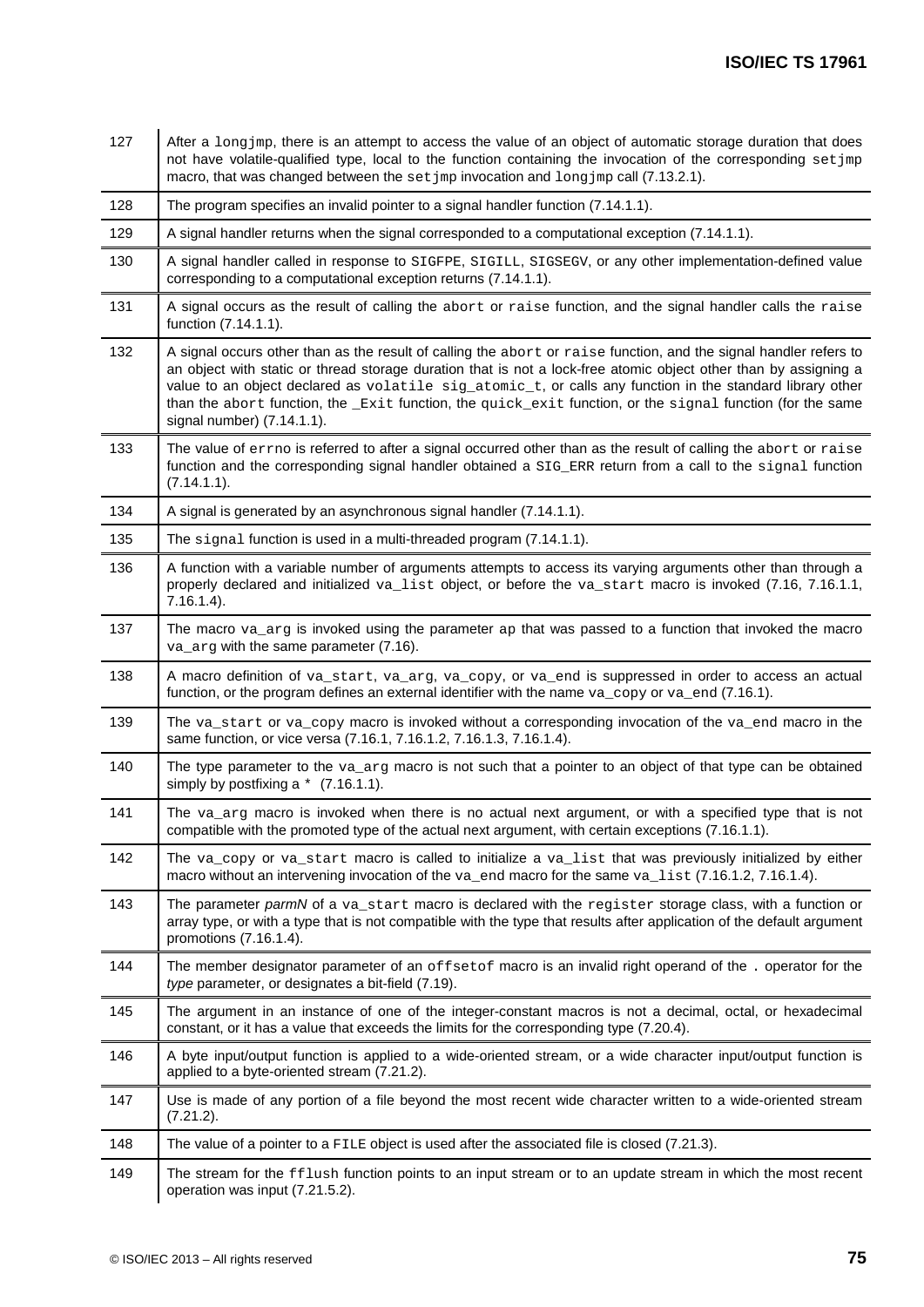| 150 | The string pointed to by the mode argument in a call to the fopen function does not exactly match one of the<br>specified character sequences (7.21.5.3).                                                                                                                                                                                                                                                                                                    |
|-----|--------------------------------------------------------------------------------------------------------------------------------------------------------------------------------------------------------------------------------------------------------------------------------------------------------------------------------------------------------------------------------------------------------------------------------------------------------------|
| 151 | An output operation on an update stream is followed by an input operation without an intervening call to the<br>fflush function or a file positioning function, or an input operation on an update stream is followed by an output<br>operation with an intervening call to a file positioning function (7.21.5.3).                                                                                                                                          |
| 152 | An attempt is made to use the contents of the array that was supplied in a call to the setvbuf function<br>(7.21.5.6).                                                                                                                                                                                                                                                                                                                                       |
| 153 | There are insufficient arguments for the format in a call to one of the formatted input/output functions, or an<br>argument does not have an appropriate type (7.21.6.1, 7.21.6.2, 7.29.2.1, 7.29.2.2).                                                                                                                                                                                                                                                      |
| 154 | The format in a call to one of the formatted input/output functions or to the strftime or wesftime function is<br>not a valid multibyte character sequence that begins and ends in its initial shift state (7.21.6.1, 7.21.6.2, 7.27.3.5,<br>7.29.2.1, 7.29.2.2, 7.29.5.1).                                                                                                                                                                                  |
| 155 | In a call to one of the formatted output functions, a precision appears with a conversion specifier other than<br>those described (7.21.6.1, 7.29.2.1).                                                                                                                                                                                                                                                                                                      |
| 156 | A conversion specification for a formatted output function uses an asterisk to denote an argument-supplied field<br>width or precision, but the corresponding argument is not provided (7.21.6.1, 7.29.2.1).                                                                                                                                                                                                                                                 |
| 157 | A conversion specification for a formatted output function uses a # or 0 flag with a conversion specifier other<br>than those described (7.21.6.1, 7.29.2.1).                                                                                                                                                                                                                                                                                                |
| 158 | A conversion specification for one of the formatted input/output functions uses a length modifier with a<br>conversion specifier other than those described (7.21.6.1, 7.21.6.2, 7.29.2.1, 7.29.2.2).                                                                                                                                                                                                                                                        |
| 159 | An s conversion specifier is encountered by one of the formatted output functions, and the argument is missing<br>the null terminator (unless a precision is specified that does not require null termination) (7.21.6.1, 7.29.2.1).                                                                                                                                                                                                                         |
| 160 | An n conversion specification for one of the formatted input/output functions includes any flags, an assignment-<br>suppressing character, a field width, or a precision (7.21.6.1, 7.21.6.2, 7.29.2.1, 7.29.2.2).                                                                                                                                                                                                                                           |
| 161 | A % conversion specifier is encountered by one of the formatted input/output functions, but the complete<br>conversion specification is not exactly $\frac{1}{6}$ (7.21.6.1, 7.21.6.2, 7.29.2.1, 7.29.2.2).                                                                                                                                                                                                                                                  |
| 162 | An invalid conversion specification is found in the format for one of the formatted input/output functions, or the<br>strftime or wcsftime function (7.21.6.1, 7.21.6.2, 7.27.3.5, 7.29.2.1, 7.29.2.2, 7.29.5.1).                                                                                                                                                                                                                                            |
| 163 | The number of characters or wide characters transmitted by a formatted output function (or written to an array,<br>or that would have been written to an array) is greater than INT_MAX (7.21.6.1, 7.29.2.1).                                                                                                                                                                                                                                                |
| 164 | The number of input items assigned by a formatted input function is greater than INT_MAX (7.21.6.2, 7.29.2.2).                                                                                                                                                                                                                                                                                                                                               |
| 165 | The result of a conversion by one of the formatted input functions cannot be represented in the corresponding<br>object, or the receiving object does not have an appropriate type (7.21.6.2, 7.29.2.2).                                                                                                                                                                                                                                                     |
| 166 | A c, s, or [ conversion specifier is encountered by one of the formatted input functions, and the array pointed to<br>by the corresponding argument is not large enough to accept the input sequence (and a null terminator if the<br>conversion specifier is s or [) (7.21.6.2, 7.29.2.2).                                                                                                                                                                  |
| 167 | A c, s, or [ conversion specifier with an $1$ qualifier is encountered by one of the formatted input functions, but<br>the input is not a valid multibyte character sequence that begins in the initial shift state (7.21.6.2, 7.29.2.2).                                                                                                                                                                                                                    |
| 168 | The input item for a $*_p$ conversion by one of the formatted input functions is not a value converted earlier during<br>the same program execution $(7.21.6.2, 7.29.2.2)$ .                                                                                                                                                                                                                                                                                 |
| 169 | The vfprintf, vfscanf, vprintf, vscanf, vsnprintf, vsprintf, vsscanf, vfwprintf, vfwscanf,<br>vswprintf, vswscanf, vwprintf, or vwscanf function is called with an improperly initialized va_list<br>argument, or the argument is used (other than in an invocation of va_end) after the function returns (7.21.6.8,<br>7.21.6.9, 7.21.6.10, 7.21.6.11, 7.21.6.12, 7.21.6.13, 7.21.6.14, 7.29.2.5, 7.29.2.6, 7.29.2.7, 7.29.2.8, 7.29.2.9,<br>$7.29.2.10$ ). |
| 170 | The contents of the array supplied in a call to the fgets or fgetws function are used after a read error occurred<br>(7.21.7.2, 7.29.3.2).                                                                                                                                                                                                                                                                                                                   |
| 171 | The file position indicator for a binary stream is used after a call to the ungetc function where its value was zero<br>before the call (7.21.7.10).                                                                                                                                                                                                                                                                                                         |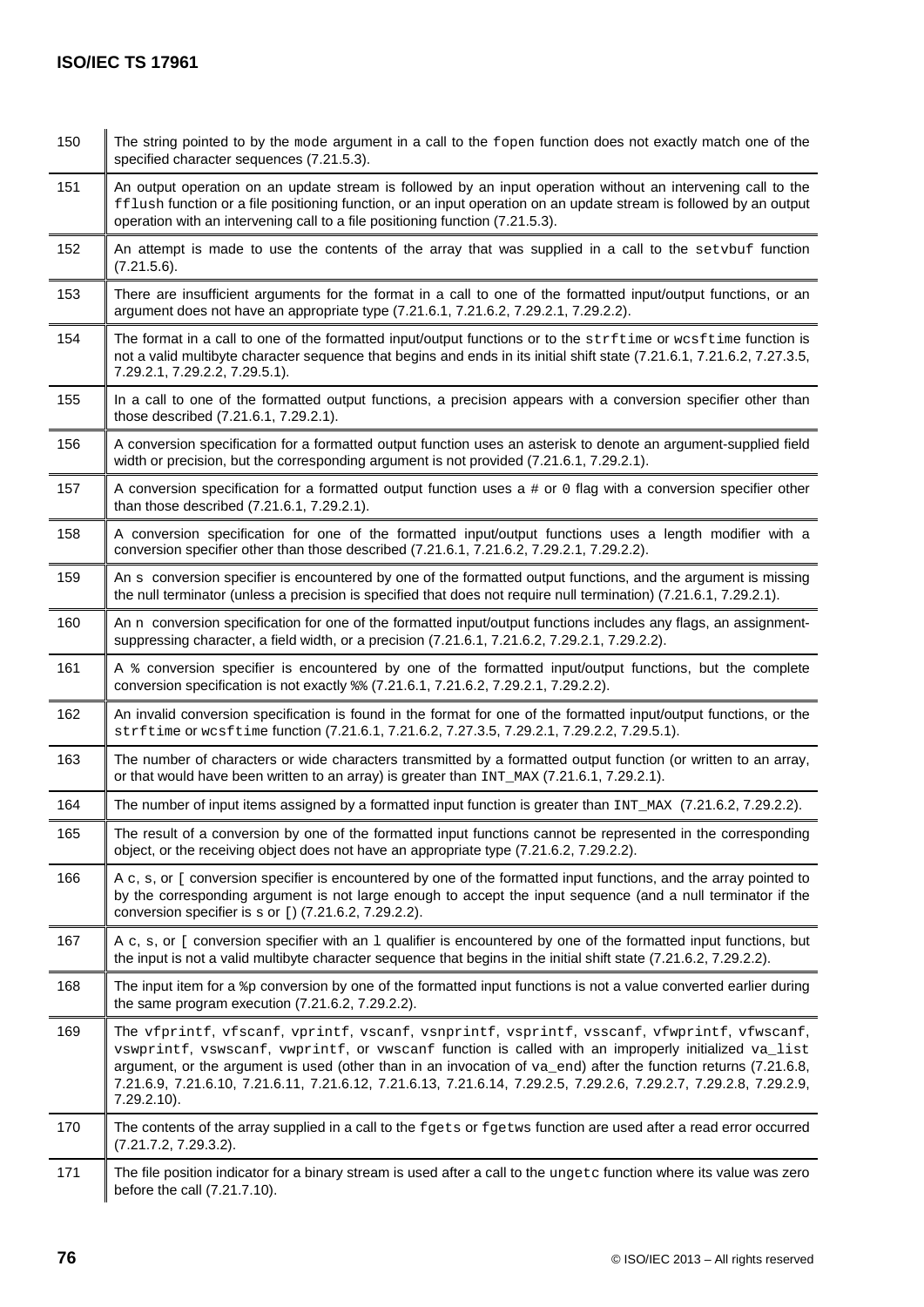| 172 | The file position indicator for a stream is used after an error occurred during a call to the fread or fwrite<br>function (7.21.8.1, 7.21.8.2).                                                                                                             |  |  |
|-----|-------------------------------------------------------------------------------------------------------------------------------------------------------------------------------------------------------------------------------------------------------------|--|--|
| 173 | A partial element read by a call to the fread function is used (7.21.8.1).                                                                                                                                                                                  |  |  |
| 174 | The fseek function is called for a text stream with a nonzero offset and either the offset was not returned by a<br>previous successful call to the ftell function on a stream associated with the same file or whence is not<br>SEEK_SET (7.21.9.2).       |  |  |
| 175 | The fsetpos function is called to set a position that was not returned by a previous successful call to the<br>fgetpos function on a stream associated with the same file (7.21.9.3).                                                                       |  |  |
| 176 | A non-null pointer returned by a call to the calloc, malloc, or realloc function with a zero requested size is<br>used to access an object (7.22.3).                                                                                                        |  |  |
| 177 | The value of a pointer that refers to space deallocated by a call to the free or realloc function is used<br>(7.22.3).                                                                                                                                      |  |  |
| 178 | The alignment requested of the aligned_alloc function is not valid or not supported by the implementation, or<br>the size requested is not an integral multiple of the alignment (7.22.3.1).                                                                |  |  |
| 179 | The pointer argument to the free or realloc function does not match a pointer earlier returned by a memory<br>management function, or the space has been deallocated by a call to free or realloc (7.22.3.3, 7.22.3.5).                                     |  |  |
| 180 | The value of the object allocated by the malloc function is used (7.22.3.4).                                                                                                                                                                                |  |  |
| 181 | The value of any bytes in a new object allocated by the realloc function beyond the size of the old object are<br>used (7.22.3.5).                                                                                                                          |  |  |
| 182 | The program calls the exit or quick_exit function more than once, or calls both functions (7.22.4.4,<br>$7.22.4.7$ ).                                                                                                                                       |  |  |
| 183 | During the call to a function registered with the atexit or at_quick_exit function, a call is made to the<br>long jmp function that would terminate the call to the registered function (7.22.4.4, 7.22.4.7).                                               |  |  |
| 184 | The string set up by the getenv or strerror function is modified by the program (7.22.4.6, 7.24.6.2).                                                                                                                                                       |  |  |
| 185 | A signal is raised while the quick_exit function is executing (7.22.4.7).                                                                                                                                                                                   |  |  |
|     |                                                                                                                                                                                                                                                             |  |  |
| 186 | A command is executed through the system function in a way that is documented as causing termination or<br>some other form of undefined behavior (7.22.4.8).                                                                                                |  |  |
| 187 | A searching or sorting utility function is called with an invalid pointer argument, even if the number of elements is<br>zero (7.22.5).                                                                                                                     |  |  |
| 188 | The comparison function called by a searching or sorting utility function alters the contents of the array being<br>searched or sorted, or returns ordering values inconsistently (7.22.5).                                                                 |  |  |
| 189 | The array being searched by the bsearch function does not have its elements in proper order (7.22.5.1).                                                                                                                                                     |  |  |
| 190 | The current conversion state is used by a multibyte/wide character conversion function after changing the<br>LC_CTYPE category (7.22.7).                                                                                                                    |  |  |
| 191 | A string or wide string utility function is instructed to access an array beyond the end of an object (7.24.1,<br>$7.29.4$ ).                                                                                                                               |  |  |
| 192 | A string or wide string utility function is called with an invalid pointer argument, even if the length is zero (7.24.1,<br>$7.29.4$ ).                                                                                                                     |  |  |
| 193 | The contents of the destination array are used after a call to the strxfrm, strftime, wcsxfrm, or wcsftime<br>function in which the specified length was too small to hold the entire null-terminated result (7.24.4.5, 7.27.3.5,<br>7.29.4.4.4, 7.29.5.1). |  |  |
| 194 | The first argument in the very first call to the strtok or westok is a null pointer (7.24.5.8, 7.29.4.5.7).                                                                                                                                                 |  |  |
| 195 | The type of an argument to a type-generic macro is not compatible with the type of the corresponding parameter<br>of the selected function (7.25).                                                                                                          |  |  |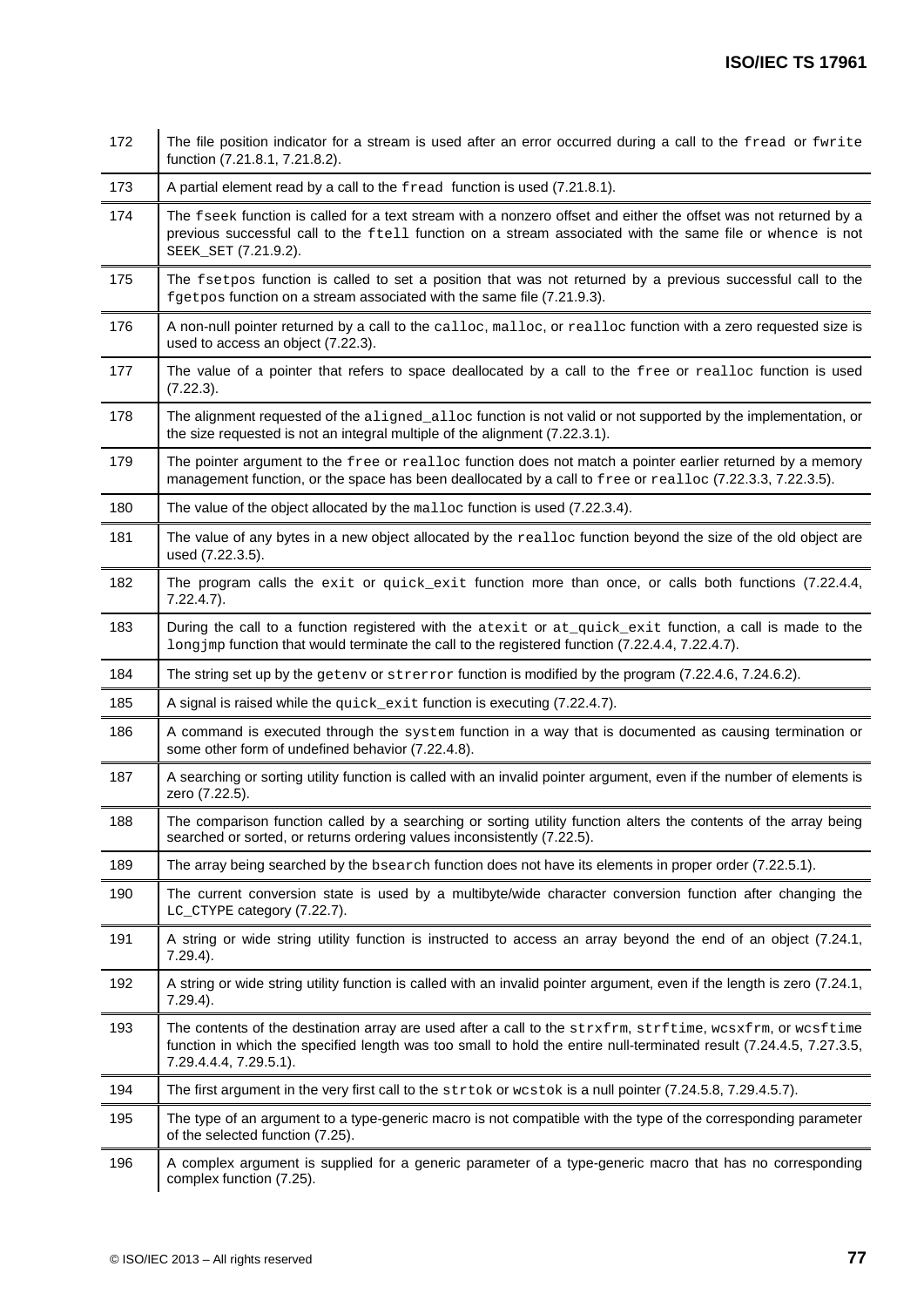| 197 | At least one member of the broken-down time passed to asctime contains a value outside its normal range, or<br>the calculated year exceeds four digits or is less than the year 1000 (7.27.3.1).                     |  |
|-----|----------------------------------------------------------------------------------------------------------------------------------------------------------------------------------------------------------------------|--|
| 198 | The argument corresponding to an s specifier without an 1 qualifier in a call to the fwprintf function does not<br>point to a valid multibyte character sequence that begins in the initial shift state (7.29.2.11). |  |
| 199 | In a call to the westok function, the object pointed to by $ptr$ does not have the value stored by the previous call<br>for the same wide string $(7.29.4.5.7)$ .                                                    |  |
| 200 | An mbstate_t object is used inappropriately (7.29.6).                                                                                                                                                                |  |
| 201 | The value of an argument of type $\text{wint}_t$ to a wide character classification or case mapping function is neither<br>equal to the value of $WECF$ nor representable as a $WCLF$ (7.30.1).                      |  |
| 202 | The iswetype function is called using a different LC_CTYPE category from the one in effect for the call to the<br>wetype function that returned the description (7.30.2.2.1).                                        |  |
| 203 | The towetrans function is called using a different LC_CTYPE category from the one in effect for the call to the<br>wetrans function that returned the description (7.30.3.2.1).                                      |  |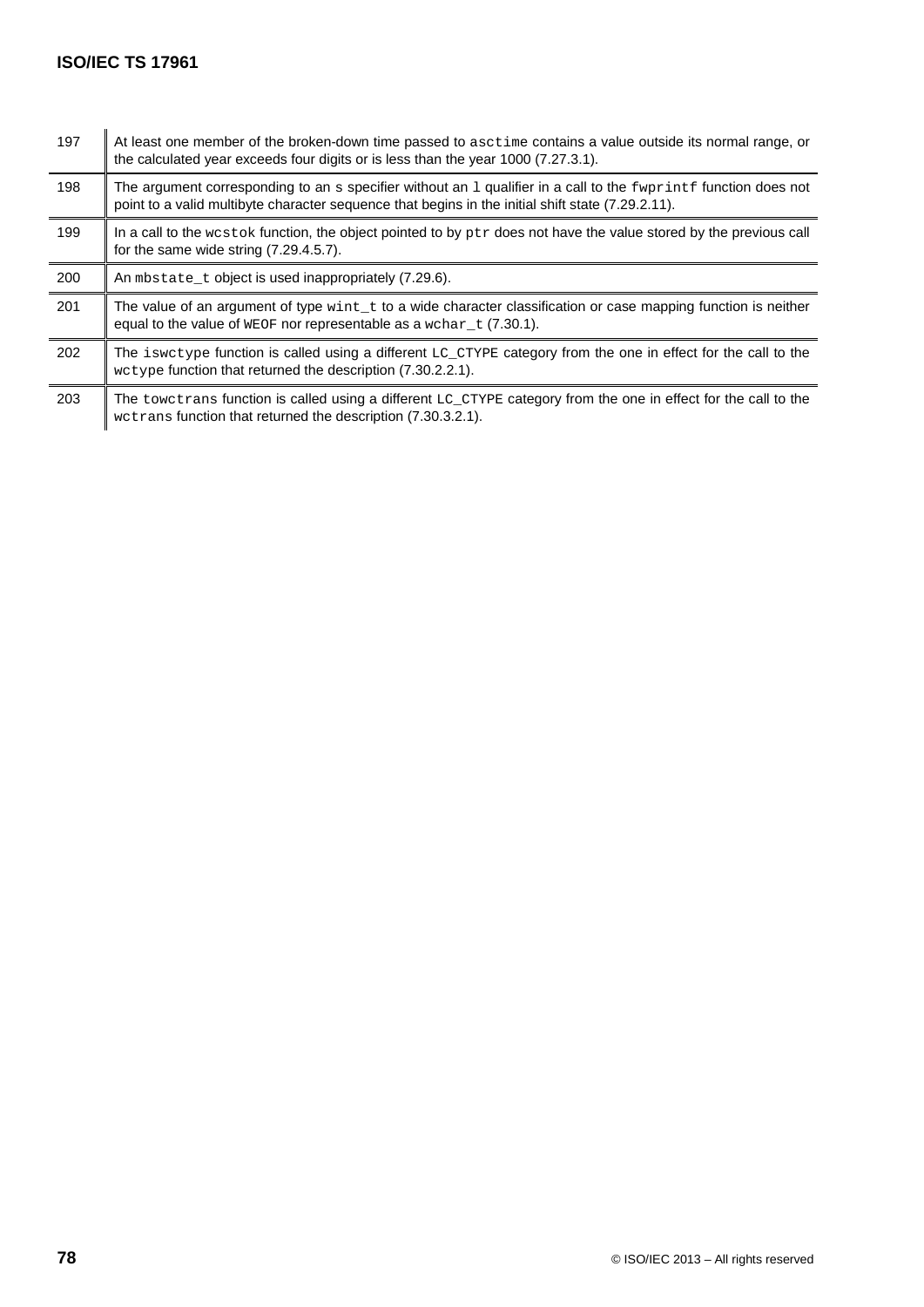## **Annex C (informative) Related Guidelines and References**

| Rule                                                          | <b>Related Guidelines</b>                                                                        | <b>References</b>                                                   |
|---------------------------------------------------------------|--------------------------------------------------------------------------------------------------|---------------------------------------------------------------------|
| 5.1 Accessing an object through                               | <b>CERT C Secure Coding Standard:</b>                                                            | n/a                                                                 |
| a pointer to an incompatible type<br>[ptrcomp]                | EXP39-C. Do not access a variable through<br>a pointer of an incompatible type                   |                                                                     |
| 5.2 Accessing freed memory<br>[accfree]                       | <b>CERT C Secure Coding Standard, MEM30-</b><br>C. Do not access freed memory                    | [Kernighan 1988] Section 7.8.5,<br>"Storage management"             |
|                                                               | ISO/IEC TR 24772, "Dangling References to                                                        | [OWASP] Freed Memory                                                |
|                                                               | Stack Frames [DCM]" and "Dangling<br>Reference to Heap [XYK]"                                    | [Seacord 2013] Chapter 4,<br>"Dynamic Memory Management"            |
|                                                               | MISRA-C 2004, Rule 17.6                                                                          | [Viega 2005] Section 5.2.19,                                        |
|                                                               | MITRE CWE, CWE-416: Use after Free                                                               | "Using freed memory"                                                |
| 5.3 Accessing shared objects in<br>signal handlers [accsig]   | CERT C Secure Coding Standard, SIG31-C.<br>Do not access or modify shared objects in             | [Dowd 2006] Chapter 13,<br>"Synchronization and State"              |
|                                                               | signal handlers                                                                                  | [Open Group 2004] longimp                                           |
|                                                               | ISO/IEC 2003, "Signals and interrupts"                                                           | [OpenBSD] signal Man Page                                           |
|                                                               | MITRE CWE, CWE-662: Improper<br>Synchronization                                                  | [Zalewski 2001]                                                     |
| 5.4 No assignment in conditional<br>expressions [boolasgn]    | CERT C Secure Coding Standard, EXP18-C.<br>Do not perform assignments in selection<br>statements | [Hatton 1995] Section 2.7.2,<br>"Errors of omission and addition"   |
|                                                               | ISO/IEC TR 24772, "Likely Incorrect<br>Expressions [KOA]"                                        |                                                                     |
|                                                               | <b>MITRE CWE</b>                                                                                 |                                                                     |
|                                                               | <b>CWE-480: Use of Incorrect Operator</b>                                                        |                                                                     |
|                                                               | CWE-481: Assigning instead of<br>Comparing                                                       |                                                                     |
| 5.5 Calling functions in the C<br>Standard Library other than | <b>CERT C Secure Coding Standard:</b>                                                            | [Dowd 2006] Chapter 13,<br>"Synchronization and State"              |
| abort, _Exit, and signal<br>from within a signal handler      | SIG30-C. Call only asynchronous-safe<br>functions within signal handlers                         | [Open Group 2004] longjmp                                           |
| [asyncsig]                                                    | SIG33-C. Do not recursively invoke the                                                           | [OpenBSD] signal Manual Page                                        |
|                                                               | raise() function                                                                                 | [Zalewski 2001] "Delivering                                         |
|                                                               | ISO/IEC 2003, Section 5.2.3, "Signals and<br>interrupts"                                         | Signals for Fun and Profit"                                         |
|                                                               | MITRE CWE, CWE-479: Signal Handler Use<br>of a Non-reentrant Function                            |                                                                     |
| 5.6 Calling functions with                                    | CERT C Secure Coding Standard, DCL35-C.                                                          | [MITRE 2011] CVE-2006-1174                                          |
| incorrect arguments [argcomp]                                 | Call functions with the correct number and<br>type of arguments                                  | [Spinellis 2006] Section 2.6.1,<br>"Incorrect routine or arguments" |
|                                                               | ISO/IEC TR 24772, "Subprogram Signature<br>Mismatch [OTR]"                                       |                                                                     |
|                                                               | MISRA-C 2004, Rule 16.6                                                                          |                                                                     |
|                                                               | MITRE CWE, CWE-628: Function Call with<br><b>Incorrectly Specified Arguments</b>                 |                                                                     |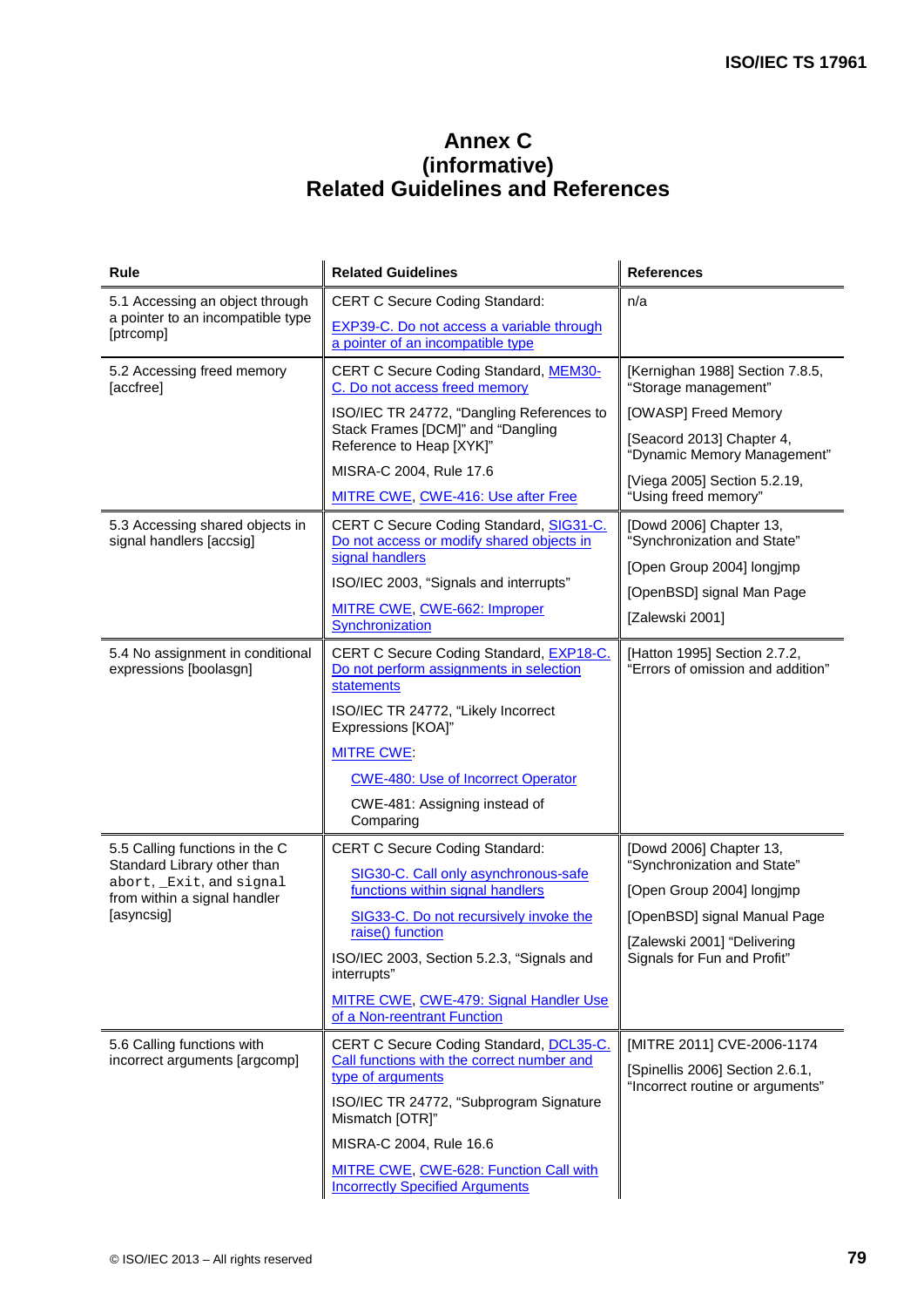| Rule                                                                                    | <b>Related Guidelines</b>                                                                                                                                      | <b>References</b>                                                                                                                                                |
|-----------------------------------------------------------------------------------------|----------------------------------------------------------------------------------------------------------------------------------------------------------------|------------------------------------------------------------------------------------------------------------------------------------------------------------------|
| 5.7 Calling signal from<br>interruptible signal handlers<br>[sigcall]                   | CERT C Secure Coding Standard, SIG34-C.<br>Do not call signal() from within interruptible<br>signal handlers                                                   | n/a                                                                                                                                                              |
|                                                                                         | MITRE CWE, CWE-479: Signal Handler Use<br>of a Non-reentrant Function                                                                                          |                                                                                                                                                                  |
| 5.8 Calling system [syscall]                                                            | CERT C Secure Coding Standard, ENV04-<br>C. Do not call system() if you do not need a<br>command processor<br>ISO/IEC TR 24772, "Unquoted Search Path          | [Open Group 2004] environ,<br>execl, execv, execle, execve,<br>execlp, execvp-execute a file,<br>popen, unlink, XCU Section<br>2.8.2, "Exit status for commands" |
|                                                                                         | or Element [XZQ]"<br><b>MITRE CWE:</b>                                                                                                                         | [Wheeler 2004] "Secure                                                                                                                                           |
|                                                                                         | <b>CWE-78: Improper Neutralization of</b><br><b>Special Elements Used in an OS</b><br>Command ("OS Command Injection")<br><b>CWE-88: Argument Injection or</b> | programmer: Call components<br>safely"                                                                                                                           |
|                                                                                         | <b>Modification</b>                                                                                                                                            |                                                                                                                                                                  |
| 5.9 Comparison of padding data<br>[padcomp]                                             | CERT C Secure Coding Standard, EXP04-C.<br>Do not perform byte-by-byte comparisons<br>involving a structure                                                    | [Dowd 2006] Chapter 6, "C<br>Language Issues" ("Structure<br>padding," 284-287)                                                                                  |
|                                                                                         |                                                                                                                                                                | [Kernighan 1988] Chapter 6,<br>"Structures" ("Structures and<br>functions," 129)                                                                                 |
|                                                                                         |                                                                                                                                                                | [Summit 1995] Question 2.8,<br>Question 2.12                                                                                                                     |
| 5.10 Converting a pointer to<br>integer or integer to pointer<br>[intptrconv]           | CERT C Secure Coding Standard, INT11-C.<br>Take care when converting from pointer to<br>integer or integer to pointer                                          | n/a                                                                                                                                                              |
|                                                                                         | ISO/IEC TR 24772, "Pointer Casting and<br>Pointer Type Changes [HFC]"                                                                                          |                                                                                                                                                                  |
|                                                                                         | <b>MITRE CWE:</b>                                                                                                                                              |                                                                                                                                                                  |
|                                                                                         | <b>CWE-466: Return of Pointer Value</b><br>outside of Expected Range                                                                                           |                                                                                                                                                                  |
|                                                                                         | <b>CWE-587: Assignment of a Fixed</b><br><b>Address to a Pointer</b>                                                                                           |                                                                                                                                                                  |
| 5.11 Converting pointer values to<br>more strictly aligned pointer<br>types [alignconv] | CERT C Secure Coding Standard, EXP36-C.<br>Do not convert pointers into more strictly<br>aligned pointer types                                                 | [Bryant 2003] Computer<br>Systems: A Programmer's<br>Perspective                                                                                                 |
|                                                                                         | ISO/IEC TR 24772, "Pointer Casting and<br>Pointer Type Changes [HFC]"                                                                                          |                                                                                                                                                                  |
|                                                                                         | MISRA-C 2004, Rules 11.2 and 11.3                                                                                                                              |                                                                                                                                                                  |
| 5.12 Copying a FILE object<br>[filecpy]                                                 | CERT C Secure Coding Standard, FIO38-C.<br>Do not use a copy of a FILE object for input<br>and output                                                          | n/a                                                                                                                                                              |
| 5.13 Declaring the same function<br>or object in incompatible ways<br>[funcdecl]        | CERT C Secure Coding Standard, DCL40-C.<br>Incompatible declarations of the same<br>function or object                                                         | [Hatton 1995] Section 2.8.3                                                                                                                                      |
| 5.14 Dereferencing an out-of-<br>domain pointer [nullref]                               | CERT C Secure Coding Standard, EXP34-C.<br>Do not dereference null pointers                                                                                    | [Jack 2007] Vector Rewrite<br>Attack                                                                                                                             |
|                                                                                         | ISO/IEC TR 24772, "Pointer Casting and<br>Pointer Type Changes [HFC]" and "Null                                                                                | [van Sprundel 2006]<br>Unusualbugs                                                                                                                               |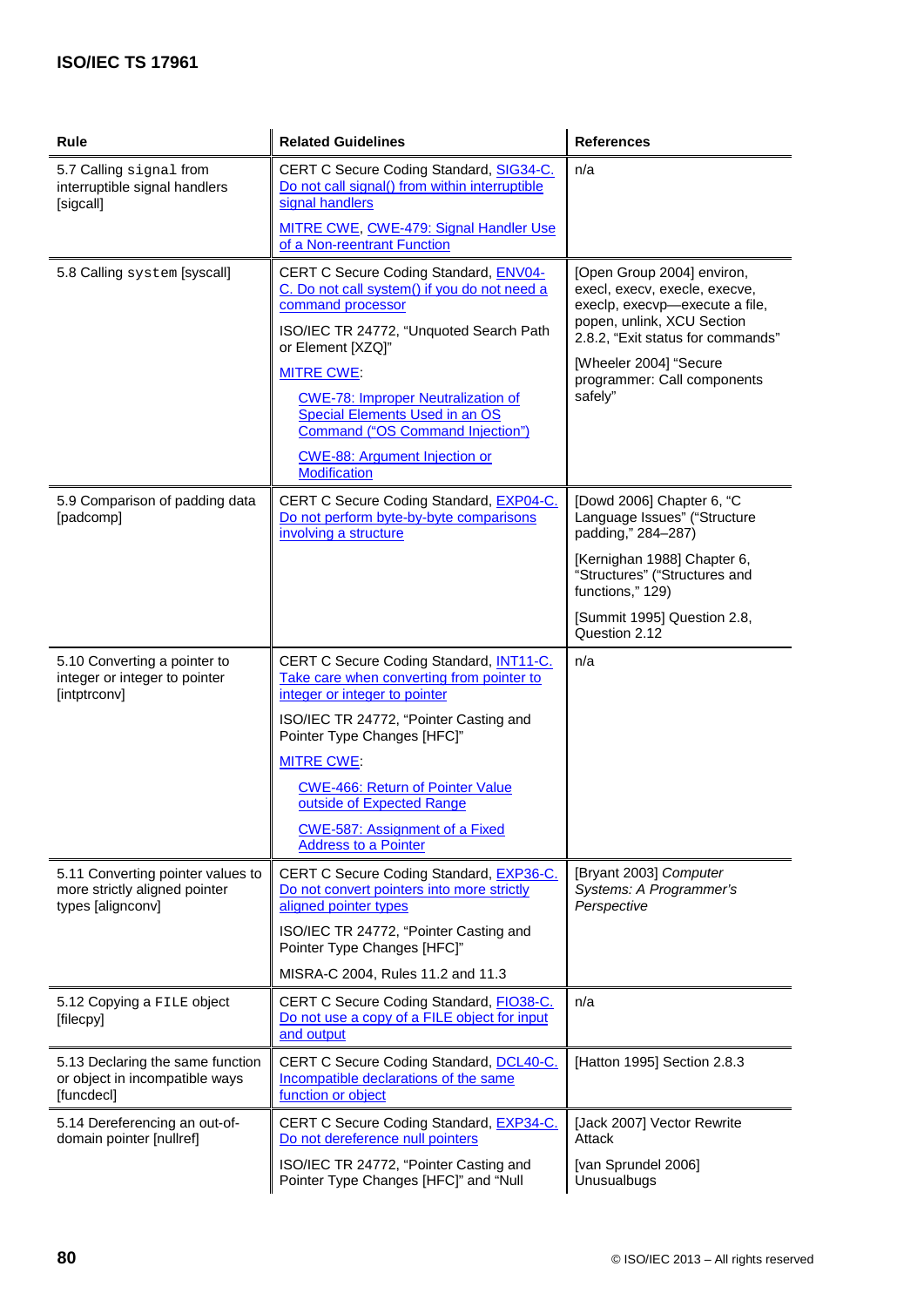| Rule                                                                                                | <b>Related Guidelines</b>                                                                                                | <b>References</b>                                                                  |  |
|-----------------------------------------------------------------------------------------------------|--------------------------------------------------------------------------------------------------------------------------|------------------------------------------------------------------------------------|--|
|                                                                                                     | Pointer Dereference [XYH]"                                                                                               | [Viega 2005] Section 5.2.18,                                                       |  |
|                                                                                                     | MITRE CWE, CWE-476: NULL Pointer<br><b>Dereference</b>                                                                   | "Null-pointer dereference"                                                         |  |
| 5.15 Escaping of the address of<br>an automatic object [addrescape]                                 | CERT C Secure Coding Standard, DCL30-C.<br>Declare objects with appropriate storage<br>durations                         | [Coverity 2007] Coverity Prevent<br>User's Manual (3.3.0)                          |  |
|                                                                                                     | ISO/IEC TR 24772, "Dangling References to<br>Stack Frames [DCM]"                                                         |                                                                                    |  |
|                                                                                                     | MISRA-C 2004, Rule 8.6                                                                                                   |                                                                                    |  |
| 5.16 Conversion of signed<br>characters to wider integer types<br>before a check for EOF            | CERT C Secure Coding Standard, STR34-C.<br>Cast characters to unsigned char before<br>converting to larger integer sizes | n/a                                                                                |  |
| [signconv]                                                                                          | MISRA-C 2004, Rule 6.1                                                                                                   |                                                                                    |  |
|                                                                                                     | MITRE CWE, CWE-704: Incorrect Type<br><b>Conversion or Cast</b>                                                          |                                                                                    |  |
| 5.17 Use of an implied default in<br>a switch statement [swtchdflt]                                 | CERT C Secure Coding Standard, MSC01-<br>C. Strive for logical completeness                                              | [Hatton 1995] Section 2.7.2,<br>"Errors of omission and addition"                  |  |
|                                                                                                     | ISO/IEC TR 24772, "Switch Statements and<br>Static Analysis [CLL]"                                                       | [Viega 2005] Section 5.2.17,<br>"Failure to account for default<br>case in switch" |  |
| 5.18 Failing to close files or free<br>dynamic memory when they are<br>no longer needed [fileclose] | CERT C Secure Coding Standard, FIO42-C.<br>Ensure files are properly closed when they<br>are no longer needed            | [Dowd 2006] Chapter 10, "UNIX<br>Processes" ("File descriptor<br>leaks," 582-587)  |  |
|                                                                                                     | <b>MITRE CWE:</b>                                                                                                        | [IEEE Std 1003.1: 2008]                                                            |  |
|                                                                                                     | <b>CWE-403: Exposure of File Descriptor to</b><br><b>Unintended Control Sphere</b>                                       | [MSDN] Inheritance (Windows)<br>[NAI 1998]                                         |  |
|                                                                                                     | <b>CWE-404: Improper Resource Shutdown</b><br>or Release                                                                 |                                                                                    |  |
| 5.19 Failing to detect and handle<br>standard library errors [liberr]                               | CERT C Secure Coding Standard, FIO04-C.<br>Detect and handle input and output errors                                     | [Kettlewell 2002] Section 6, "I/O<br>error checking"                               |  |
|                                                                                                     | <b>MITRE CWE, CWE-391: Unchecked Error</b><br><b>Condition</b>                                                           | [Seacord 2013] Chapter 8, "File<br>I/O''                                           |  |
| 5.20 Forming invalid pointers by<br>library function [libptr]                                       | n/a                                                                                                                      | n/a                                                                                |  |
| 5.21 Allocating insufficient<br>memory [insufmem]                                                   | n/a                                                                                                                      | n/a                                                                                |  |
| 5.22 Forming or using out-of-                                                                       | <b>CERT C Secure Coding Standard, ARR30-</b>                                                                             | [CERT/CC 2003]                                                                     |  |
| bounds pointers or array<br>subscripts [invptr]                                                     | C. Do not form or use out of bounds pointers<br>or array subscripts                                                      | [Microsoft 2003]                                                                   |  |
|                                                                                                     | ISO/IEC TR 24772, "Unchecked Array                                                                                       | [Pethia 2003]                                                                      |  |
|                                                                                                     | Indexing [XYZ]"<br><b>MITRE CWE.</b>                                                                                     | [Seacord 2013] Chapter 1,<br>"Running with Scissors"                               |  |
|                                                                                                     | <b>CWE-119: Improper Restriction of</b><br>Operations within the Bounds of a                                             | [Viega 2005] Section 5.2.13,<br>"Unchecked array indexing"                         |  |
|                                                                                                     | <b>Memory Buffer</b>                                                                                                     | [xorl 2009] "CVE-2008-1517:                                                        |  |
|                                                                                                     | <b>CWE-121: Stack-based Buffer Overflow</b>                                                                              | <b>Apple Mac OS X (XNU) Missing</b><br><b>Array Index Validation</b> "             |  |
|                                                                                                     | <b>CWE-122: Heap-based Buffer Overflow</b>                                                                               |                                                                                    |  |
|                                                                                                     | <b>CWE-129: Improper Validation of Array</b><br>Index                                                                    |                                                                                    |  |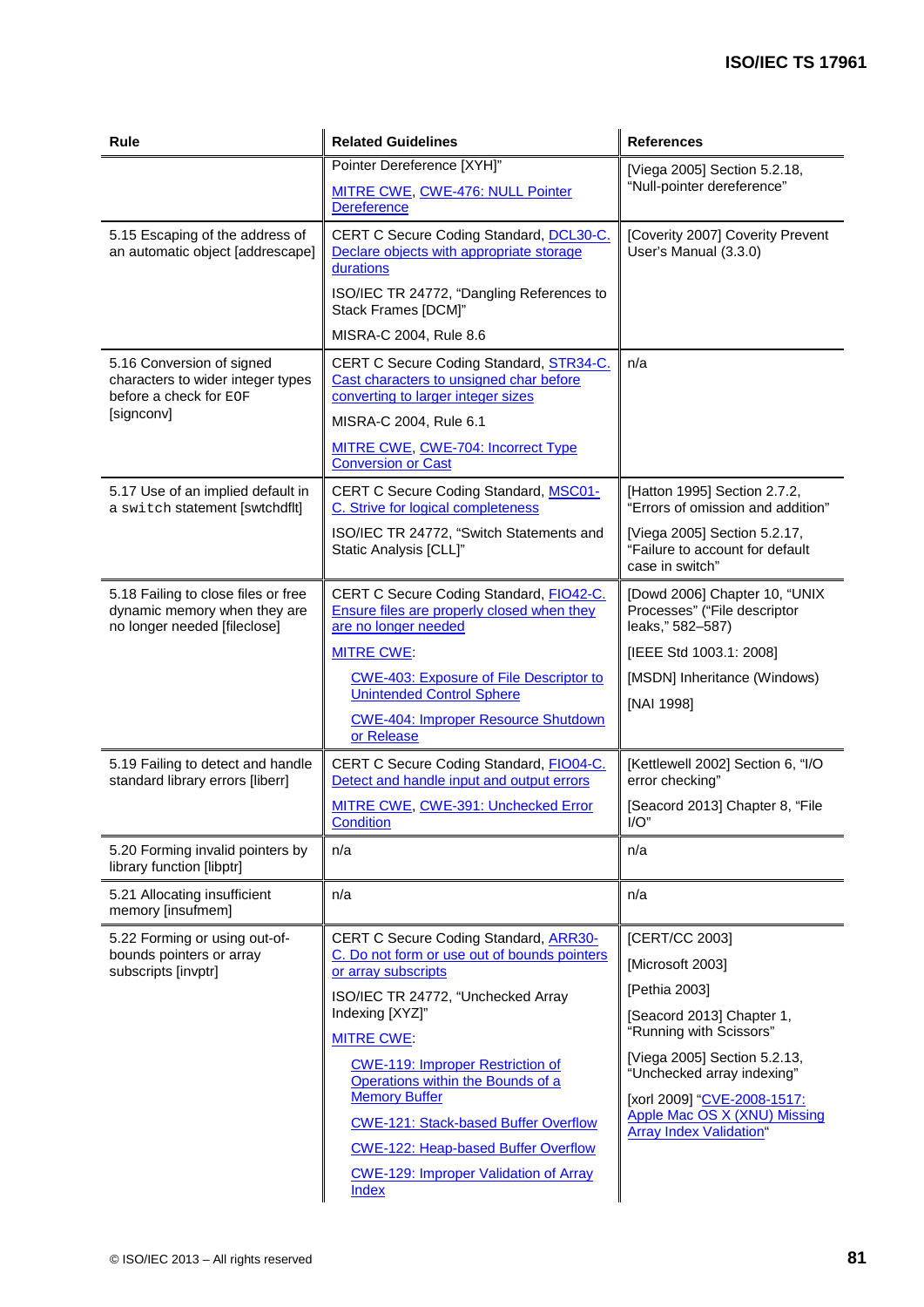| Rule                                                                                                | <b>Related Guidelines</b>                                                                                                                                                                                                                                       | <b>References</b>                                                                                                                                                                                                   |
|-----------------------------------------------------------------------------------------------------|-----------------------------------------------------------------------------------------------------------------------------------------------------------------------------------------------------------------------------------------------------------------|---------------------------------------------------------------------------------------------------------------------------------------------------------------------------------------------------------------------|
|                                                                                                     | <b>CWE-788: Access of Memory Location</b><br>after End of Buffer<br><b>CWE-805: Buffer Access with Incorrect</b><br><b>Length Value</b>                                                                                                                         |                                                                                                                                                                                                                     |
| 5.23 Freeing memory multiple<br>times [dblfree]                                                     | CERT C Secure Coding Standard, MEM31-<br>C. Free dynamically allocated memory<br>exactly once<br>ISO/IEC TR 24772, "Dangling Reference to                                                                                                                       | [MIT 2005]<br>[OWASP] Double Free<br>[Seacord 2013] Chapter 4,<br>"Dynamic Memory Management"                                                                                                                       |
|                                                                                                     | Heap [XYK]" and "Memory Leak [XYL]"<br>MITRE CWE, CWE-415: Double Free                                                                                                                                                                                          | [Viega 2005] "Doubly freeing<br>memory"<br>[VU#623332]                                                                                                                                                              |
| 5.24 Including tainted or out-of-<br>domain input in a format string<br>[usrfmt]                    | CERT C Secure Coding Standard, FIO30-C.<br>Exclude user input from format strings<br>ISO/IEC TR 24772, "Injection [RST]"<br>MITRE CWE, CWE-134: Uncontrolled<br><b>Format String</b>                                                                            | [Seacord 2013] Chapter 6,<br>"Formatted Output"<br>[Viega 2005] Section 5.2.23,<br>"Format string problem"                                                                                                          |
| 5.25 Incorrectly setting and using<br>errno [inverrno]                                              | <b>CERT C Secure Coding Standard, ERR30-</b><br>C. Set errno to zero before calling a library<br>function known to set errno, and check errno<br>only after the function returns a value<br>indicating failure<br>MITRE CWE, CWE-456: Missing<br>Initialization | [Brainbell.com] Macros and<br><b>Miscellaneous Pitfalls</b><br>[Horton 1990] Section 11, p. 168,<br>and Section 14, p. 254<br>[Koenig 1989] Section 5.4, p. 73                                                      |
| 5.26 Integer division errors<br>[diverr]                                                            | CERT C Secure Coding Standard, INT33-C.<br>Ensure that division and modulo operations<br>do not result in divide-by-zero errors<br>MITRE CWE, CWE-369: Divide by Zero                                                                                           | [Seacord 2013] Chapter 5,<br>"Integer Security"<br>[Warren 2002] Chapter 2,<br>"Basics"                                                                                                                             |
| 5.27 Interleaving stream inputs<br>and outputs without a flush or<br>positioning call [ioileave]    | CERT C Secure Coding Standard, FIO39-C.<br>Do not alternately input and output from a<br>stream without an intervening flush or<br>positioning call                                                                                                             | n/a                                                                                                                                                                                                                 |
| 5.28 Modifying string literals<br>[strmod]                                                          | CERT C Secure Coding Standard, STR30-C.<br>Do not attempt to modify string literals                                                                                                                                                                             | [Plum 1991] Topic 1.26,<br>"strings-string literals"<br>[Summit 1995] comp.lang.c FAQ<br>list, Question 1.32                                                                                                        |
| 5.29 Modifying the string<br>returned by getenv,<br>localeconv, setlocale, and<br>strerror [libmod] | CERT C Secure Coding Standard, ENV30-<br>C. Do not modify the object referenced by<br>the return value of certain functions                                                                                                                                     | [Open Group 2004] getenv                                                                                                                                                                                            |
| 5.30 Overflowing signed integers<br>[intoflow]                                                      | CERT C Secure Coding Standard, <b>INT32-C.</b><br><b>Ensure that operations on signed integers do</b><br>not result in overflow<br>MITRE CWE, CWE-190: Integer Overflow or<br>Wraparound                                                                        | [Dowd 2006] Chapter 6, "C<br>Language Issues" ("Arithmetic<br>boundary conditions," 211-223)<br>[Seacord 2013] Chapter 5,<br>"Integer Security"<br>[Viega 2005] Section 5.2.7,<br>"Integer overflow"<br>[VU#551436] |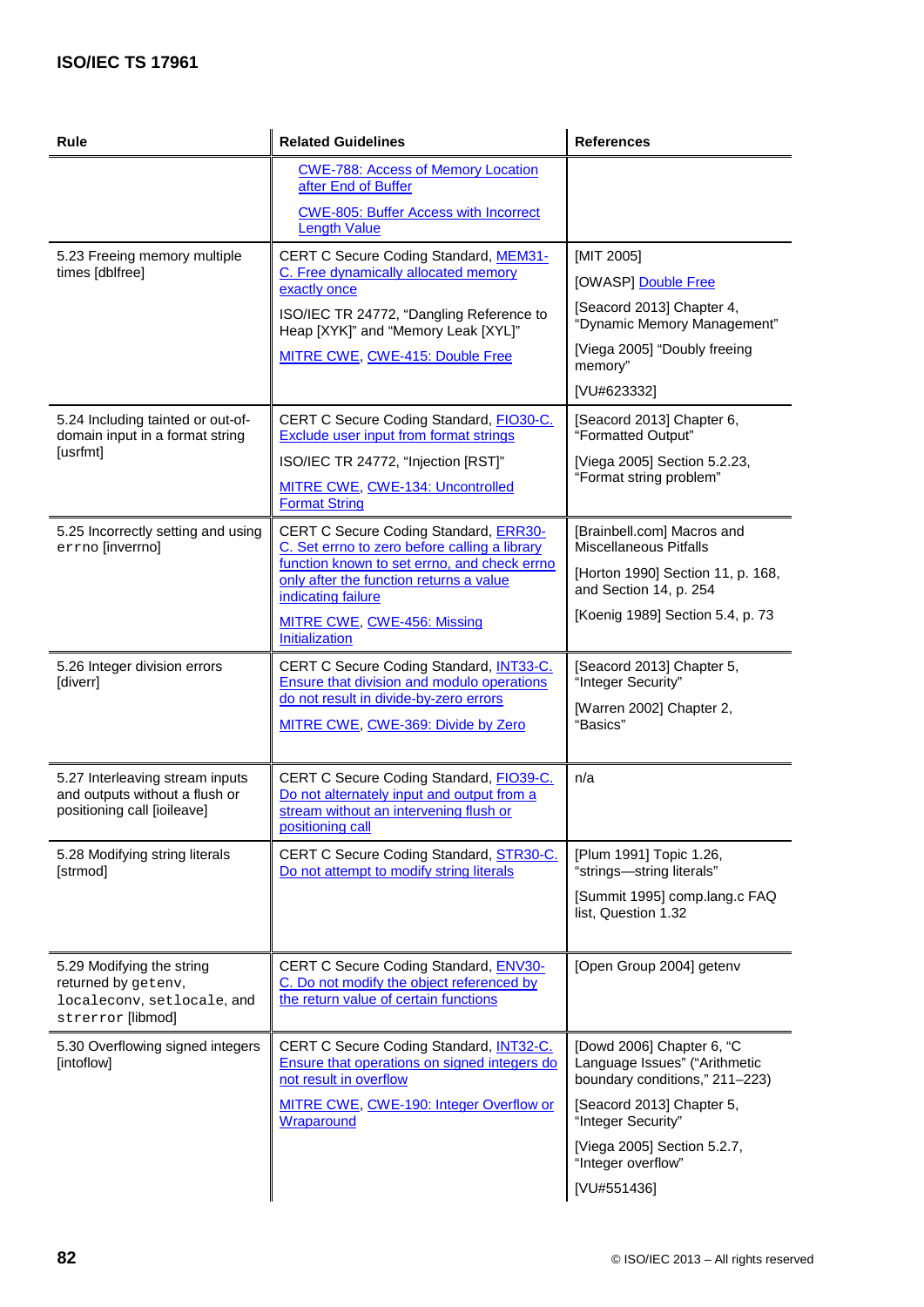| Rule                                                                                                                    | <b>Related Guidelines</b>                                                                                                                                                  | <b>References</b>                                                                                            |  |
|-------------------------------------------------------------------------------------------------------------------------|----------------------------------------------------------------------------------------------------------------------------------------------------------------------------|--------------------------------------------------------------------------------------------------------------|--|
|                                                                                                                         |                                                                                                                                                                            | [Warren 2002] Chapter 2,<br>"Basics"                                                                         |  |
| 5.31 Passing a non-null-<br>terminated character sequence<br>to a library function [nonnullcs]                          | CERT C Secure Coding Standard, STR32-C.                                                                                                                                    | [Schwarz 2005]                                                                                               |  |
|                                                                                                                         | Null-terminate byte strings as required<br>ISO/IEC TR 24772, "String Termination                                                                                           | [Seacord 2013] Chapter 2,<br>"Strings"                                                                       |  |
|                                                                                                                         | [CJM]"<br>MITRE CWE: CWE-170, "Improper null<br>termination"                                                                                                               | [Viega 2005] Section 5.2.14,<br>"Miscalculated NULL termination"                                             |  |
| 5.32 Passing arguments to<br>character-handling functions that<br>are not representable as<br>unsigned char [chrsgnext] | <b>CERT C Secure Coding Standard, STR37-C.</b><br>Arguments to character handling functions<br>must be representable as an unsigned char                                   | [Kettlewell 2002] Section 1.1,<br>" <ctype.h> and characters types"</ctype.h>                                |  |
|                                                                                                                         | <b>MITRE CWE</b>                                                                                                                                                           |                                                                                                              |  |
|                                                                                                                         | <b>CWE-686: Function Call with Incorrect</b><br><b>Argument Type</b>                                                                                                       |                                                                                                              |  |
|                                                                                                                         | <b>CWE-704: Incorrect Type Conversion or</b><br>Cast                                                                                                                       |                                                                                                              |  |
| 5.33 Passing pointers into the<br>same object as arguments to<br>different restrict-qualified<br>parameters [restrict]  | CERT C Secure Coding Standard, DCL33-C.<br>Ensure that restrict-qualified source and<br>destination pointers in function arguments do<br>not reference overlapping objects | n/a                                                                                                          |  |
|                                                                                                                         | ISO/IEC TR 24772, "Passing Parameters<br>and Return Values [CSJ]"                                                                                                          |                                                                                                              |  |
| 5.34 Reallocating or freeing<br>memory that was not<br>dynamically allocated [xfree]                                    | CERT C Secure Coding Standard, MEM34-<br>C. Only free memory allocated dynamically<br>ISO/IEC TR 24772, "Type-breaking<br>Reinterpretation of Data [AMV]"                  | [ISO/IEC 9899:2011] Section<br>7.22.3.3, "The free function,"<br>Section 7.22.3.5, "The realloc<br>function" |  |
|                                                                                                                         | <b>MITRE CWE:</b>                                                                                                                                                          |                                                                                                              |  |
|                                                                                                                         | CWE-590: Free of Memory Not on the<br>Heap                                                                                                                                 |                                                                                                              |  |
|                                                                                                                         | <b>CWE-628: Function Call with Incorrectly</b><br><b>Specified Arguments</b>                                                                                               |                                                                                                              |  |
| 5.35 Referencing uninitialized                                                                                          | <b>CERT C Secure Coding Standard:</b>                                                                                                                                      | [Flake 2006]                                                                                                 |  |
| memory [uninitref]                                                                                                      | <b>EXP33-C.</b> Do not reference uninitialized<br>memory                                                                                                                   | [mercy 2006]                                                                                                 |  |
|                                                                                                                         | MEM09-C. Do not assume memory<br>allocation routines initialize memory                                                                                                     |                                                                                                              |  |
|                                                                                                                         | ISO/IEC TR 24772, "Initialization of<br>Variables [LAV]"                                                                                                                   |                                                                                                              |  |
| 5.36 Subtracting or comparing<br>two pointers that do not refer to                                                      | CERT C Secure Coding Standard, ARR36-<br>C. Do not subtract or compare two pointers                                                                                        | [Banahan 2003] Section 5.3,<br>"Pointers," and Section 5.7,                                                  |  |
| the same array [ptrobj]                                                                                                 | that do not refer to the same array                                                                                                                                        | "Expressions involving pointers"                                                                             |  |
|                                                                                                                         | MITRE CWE, CWE-469: Use of Pointer<br><b>Subtraction to Determine Size</b>                                                                                                 |                                                                                                              |  |
| 5.37 Tainted strings are passed<br>to a string copying function<br>[taintstrcpy]                                        | n/a                                                                                                                                                                        | n/a                                                                                                          |  |
| 5.38 Taking the size of a pointer<br>to determine the size of the<br>pointed-to type [sizeofptr]                        | CERT C Secure Coding Standard, EXP01-C.<br>Do not take the size of a pointer to determine<br>the size of the pointed-to type                                               | [Drepper 200] Section 2.1.1,<br>"Respecting memory bounds"<br>[Viega 2005] Section 5.6.8, "Use               |  |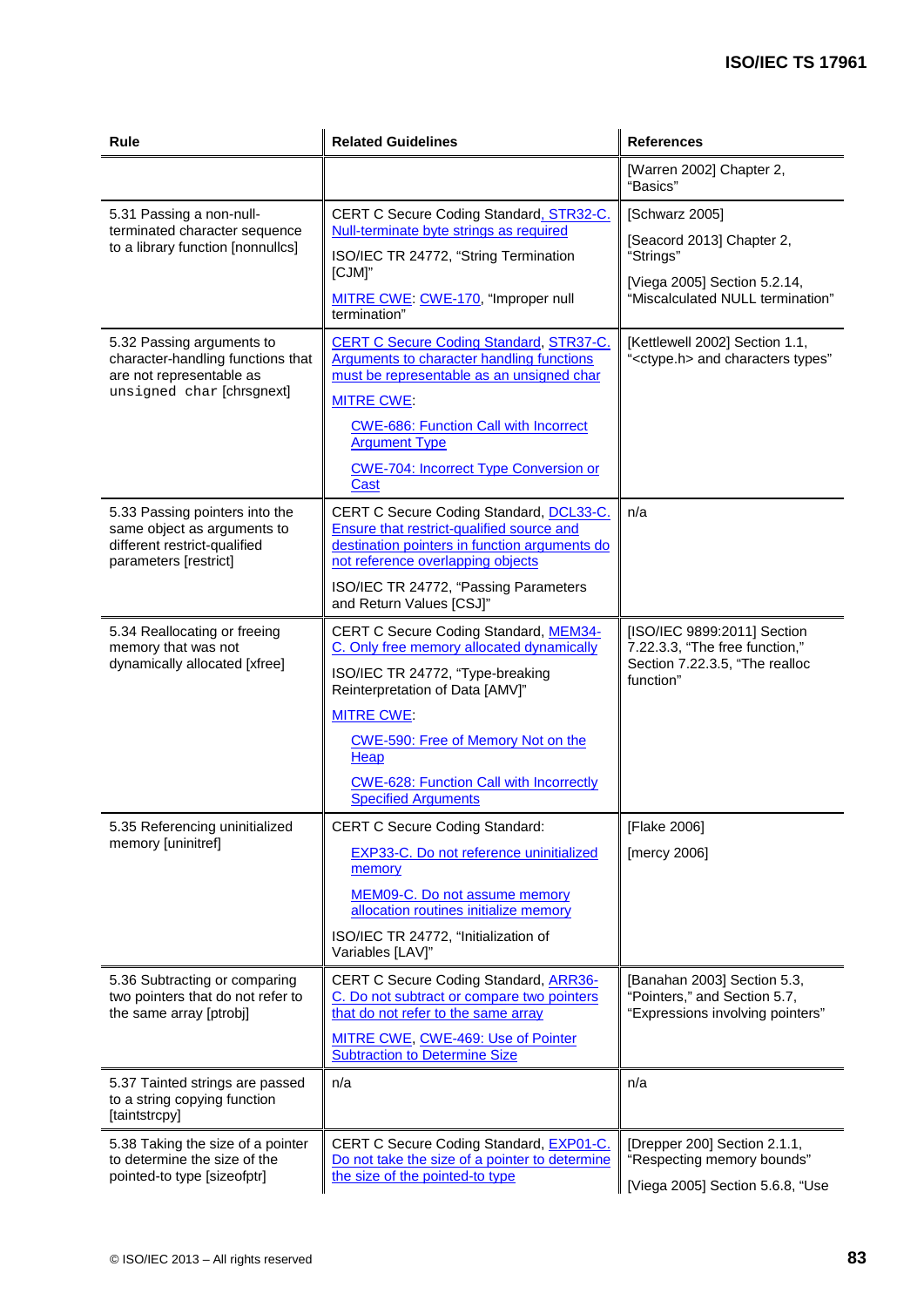| <b>Rule</b>                                                                                                          | <b>Related Guidelines</b>                                                                                                                           | <b>References</b>                                                        |  |
|----------------------------------------------------------------------------------------------------------------------|-----------------------------------------------------------------------------------------------------------------------------------------------------|--------------------------------------------------------------------------|--|
|                                                                                                                      | MITRE CWE, CWE-467: Use of sizeof() on a<br><b>Pointer Type</b>                                                                                     | of sizeof on a pointer type"                                             |  |
| 5.39 Using a tainted value as an<br>argument to an unprototyped<br>function pointer [taintnoproto]                   | n/a                                                                                                                                                 | n/a                                                                      |  |
| 5.40 Using a tainted value to<br>write to an object using a<br>formatted input or output function<br>[taintformatio] | CERT C Secure Coding Standard, STR31-C.<br>Guarantee that storage for strings has<br>sufficient space for character data and the<br>null terminator | n/a                                                                      |  |
| 5.41 Using a value for fsetpos<br>other than a value returned from<br>fgetpos [xfilepos]                             | CERT C Secure Coding Standard, FIO44-C.<br>Only use values for fsetpos() that are<br>returned from fgetpos()                                        | n/a                                                                      |  |
| 5.42 Using an object overwritten<br>by getenv, localeconv,<br>setlocale, and strerror                                | CERT C Secure Coding Standard, ENV00-<br>C. Do not store the pointer to the string<br>returned by getenv()                                          | [MSDN] _dupenv_s and<br>_wdupenv_s, getenv_s,<br>_wgetenv_s              |  |
| [libuse]                                                                                                             | ISO/IEC TR 24731-2                                                                                                                                  | [Open Group 2004] Chapter 8<br>and "Environment variables,"<br>strdup    |  |
|                                                                                                                      |                                                                                                                                                     | [Viega 2003] Section 3.6, "Using<br>environment variables securely"      |  |
| 5.43 Using character values that<br>are indistinguishable from EOF<br>[chreof]                                       | CERT C Secure Coding Standard, FIO34-C.<br>Use int to capture the return value of<br>character IO functions                                         | [NIST 2006] SAMATE Reference<br>Dataset Test Case ID 000-000-<br>088     |  |
| 5.44 Using identifiers that are<br>reserved for the implementation                                                   | n/a                                                                                                                                                 | [ISO/IEC 9899:2011] Section<br>7.1.3, "Reserved identifiers"             |  |
| [resident]                                                                                                           |                                                                                                                                                     | [IEEE Std 1003.1: 2008] Section<br>2.2, "The compilation<br>environment" |  |
| 5.45 Using invalid format strings<br>[invfmtstr]                                                                     | CERT C Secure Coding Standard, FIO00-C.<br>Take care when creating format strings                                                                   | n/a                                                                      |  |
|                                                                                                                      | MITRE CWE, CWE-686: Function Call with<br><b>Incorrect Argument Type</b>                                                                            |                                                                          |  |
| 5.46 Tainted, potentially                                                                                            | <b>CERT C Secure Coding Standard:</b>                                                                                                               | [Griffiths 2006]                                                         |  |
| mutilated, or out-of-domain<br>integer values are used in a<br>restricted sink [taintsink]                           | <b>ARR32-C.</b> Ensure size arguments for<br>variable length arrays are in a valid range                                                            | [Seacord 2013] Chapter 5,<br>"Integer Security"                          |  |
|                                                                                                                      | <b>INT04-C.</b> Enforce limits on integer values                                                                                                    |                                                                          |  |
|                                                                                                                      | originating from untrusted sources                                                                                                                  |                                                                          |  |
|                                                                                                                      | ISO/IEC TR 24772, "Unchecked Array<br>Indexing [XYZ]"                                                                                               |                                                                          |  |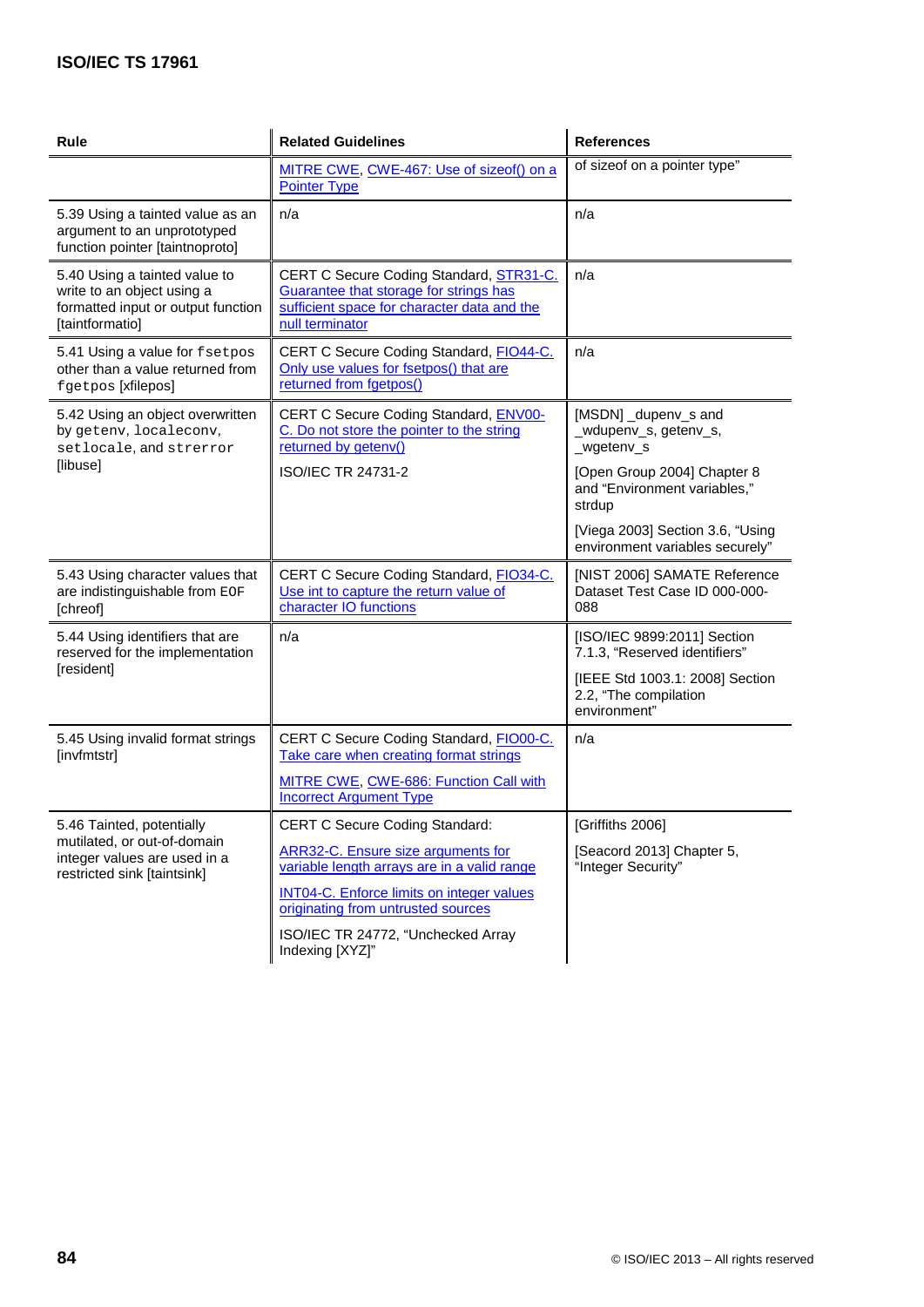# **Annex D (informative) Decidability of Rules**

It is possible to implement static analysis for decidable rules in such a way that all occurrences of violations are diagnosed, with minimal or no false positives. Undecidable rules require static analysis implementations to choose a balance between false positives and false negatives.

| 5.1 [ptrcomp]     | Undecidable |  |
|-------------------|-------------|--|
| 5.2 [accfree]     | Undecidable |  |
| 5.3 [accsig]      | Undecidable |  |
| 5.4 [boolasgn]    | Decidable   |  |
| 5.5 [asyncsig]    | Undecidable |  |
| 5.6 [argcomp]     | Undecidable |  |
| 5.7 [sigcall]     | Undecidable |  |
| 5.8 [syscall]     | Undecidable |  |
| 5.9 [padcomp]     | Undecidable |  |
| 5.10 [intptrconv] | Undecidable |  |
| 5.11 [alignconv]  | Undecidable |  |
| 5.12 [filecpy]    | Undecidable |  |
| 5.13 [funcdecl]   | Decidable   |  |
| 5.14 [nullref]    | Undecidable |  |
| 5.15 [addrescape] | Undecidable |  |
| 5.16 [signconv]   | Undecidable |  |
| 5.17 [swtchdflt]  | Decidable   |  |
| 5.18 [fileclose]  | Undecidable |  |
| 5.19 [liberr]     | Undecidable |  |
| 5.20 [libptr]     | Undecidable |  |
| 5.21 [insufmem]   | Undecidable |  |
| 5.22 [invptr]     | Undecidable |  |
| 5.23 [dblfree]    | Undecidable |  |

| 5.24 [usrfmt]         | Undecidable |
|-----------------------|-------------|
| 5.25 [inverrno]       | Undecidable |
| 5.26 [diverr]         | Undecidable |
| 5.27 [ioileave]       | Undecidable |
| 5.28 [strmod]         | Undecidable |
| 5.29 [libmod]         | Undecidable |
| 5.30 [intoflow]       | Undecidable |
| 5.31 [nonnullcs]      | Undecidable |
| 5.32 [chrsgnext]      | Undecidable |
| 5.33 [restrict]       | Undecidable |
| 5.34 [xfree]          | Undecidable |
| 5.35 [uninitref]      | Undecidable |
| 5.36 [ptrobj]         | Undecidable |
| [taintstrcpy]<br>5.37 | Undecidable |
| 5.38 [sizeofptr]      | Decidable   |
| 5.39 [taintnoproto]   | Undecidable |
| 5.40 [taintformatio]  | Undecidable |
| 5.41 [xfilepos]       | Undecidable |
| 5.42 [libuse]         | Undecidable |
| 5.43 [chreof]         | Undecidable |
| 5.44 [resident]       | Decidable   |
| 5.45 [invfmtstr]      | Undecidable |
| 5.46 [taintsink]      | Undecidable |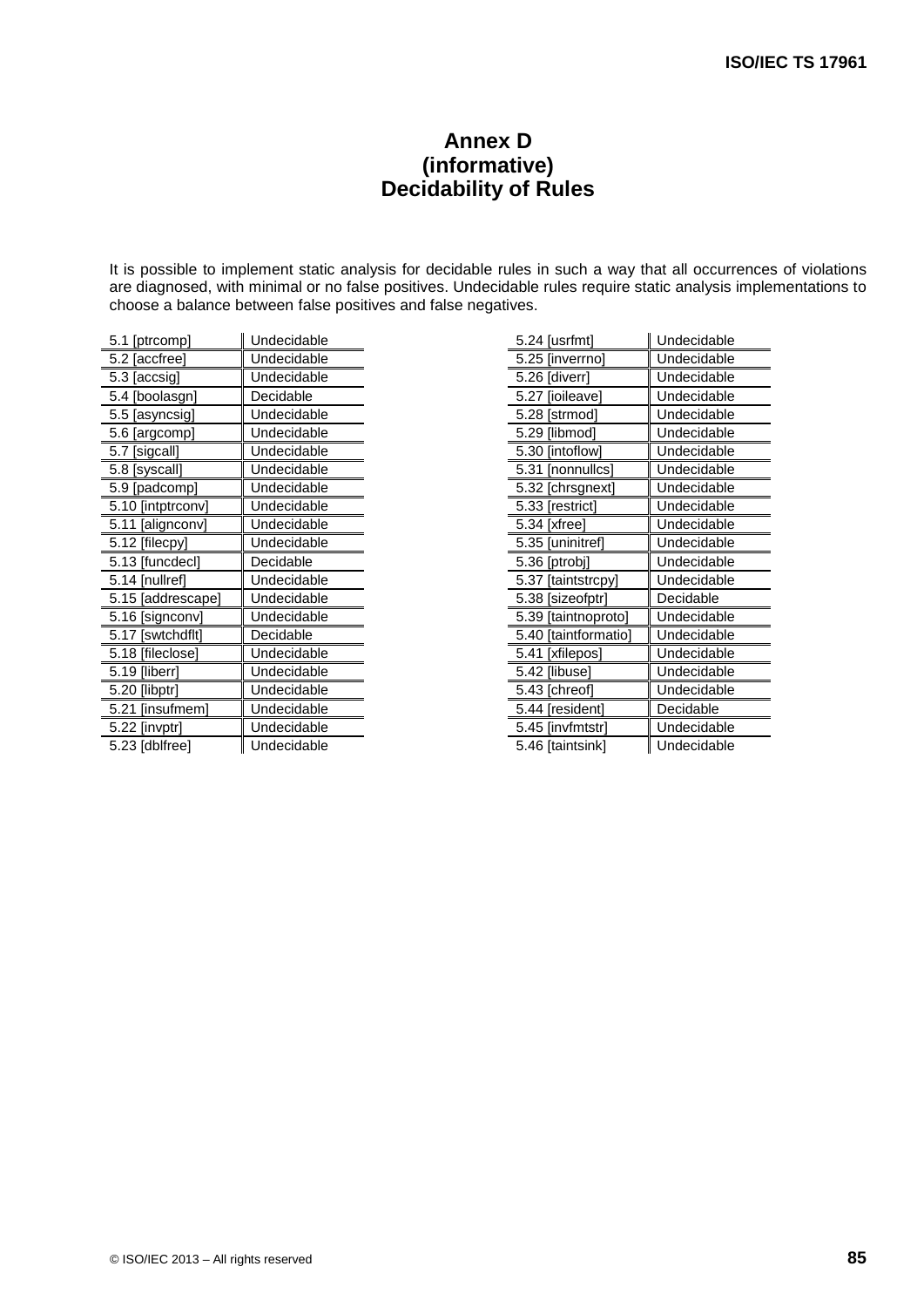# **Bibliography**

- <span id="page-95-10"></span>[Banahan 2003] Banahan, Mike, Brady, Declan, & Doran, Mark. *The C Book, Featuring the ANSI C Standard*. Boston: Addison-Wesley, 1991.
- [Beebe 2005] Beebe, Nelson H. F. Re: Remainder (%) operator and GCC. http://gcc.gnu.org/ml/gcchelp/2005-11/msg00141.html (2005).
- <span id="page-95-7"></span>[Brainbell.com] Brainbell.com. Advice & Warnings for C Tutorials. [http://www.brainbell.com/tutors/c/Advice\\_and\\_Warnings\\_for\\_C/](http://www.brainbell.com/tutors/c/Advice_and_Warnings_for_C/) (2011)
- <span id="page-95-3"></span>[Bryant 2003] Bryant, Randal E., & O'Halloran, David. *Computer Systems: A Programmer's Perspective*. Upper Saddle River, NJ: Prentice Hall, 2003 (ISBN 0-13-034074-X).
- <span id="page-95-0"></span>[CERT 2010] CERT C Secure Coding Standard<https://www.securecoding.cert.org/confluence/x/HQE> (2010).
- [CERT/CC 1995] CERT Advisory CA-1995-14 Telnetd Environment Vulnerability. http://www.cert.org/advisories/CA-1995-14.html (rev. October 30, 1997).
- <span id="page-95-6"></span>[CERT/CC 2003] Finlay, Ian A. CERT Advisory CA-2003-16, Buffer Overflow in Microsoft RPC. <http://www.cert.org/advisories/CA-2003-16.html> (July 2003).
- [Chess 2007] Chess, Brian, & West, Jacob. *Secure Programming with Static Analysis*. Boston: Addison-Wesley 2007.
- <span id="page-95-4"></span>[Coverity 2007] Coverity Prevent User's Manual (3.3.0), 2007.
- <span id="page-95-1"></span>[Dowd 2006] Dowd, M., McDonald, J., & Schuh, J. *The Art of Software Security Assessment: Identifying and Preventing Software Vulnerabilities*. Boston: Addison-Wesley, 2006.
- <span id="page-95-11"></span>[Drepper 2009 Drepper, Ulrich. Defensive Programming for Red Hat Enterprise Linux (and What To Do If Something Goes Wrong). [http://web.sunybroome.edu/~antonakos\\_j/cst203/buffer/defprogramming.pdf](http://web.sunybroome.edu/%7Eantonakos_j/cst203/buffer/defprogramming.pdf) (April 8, 2009).
- <span id="page-95-9"></span>[Flake 2006] Flake, Halvar. "Attacks on Uninitialized Local Variables." http://www.blackhat.com/presentations/bh-europe-06/bh-eu-06-Flake.pdf (2006).
- [Fortify 2006] Fortify Software Inc. Fortify Taxonomy: Software Security Errors. <https://www.fortify.com/vulncat/en/vulncat/index.html> (2009).
- <span id="page-95-12"></span>[Griffiths 2006] Griffiths, Andrew. "Clutching at Straws: When You Can Shift the Stack Pointer." <http://arsouyes.org/index.php?id=248> (2006).
- <span id="page-95-2"></span>[Hatton 1995] Hatton, Les. *Safer C: Developing Software for High-Integrity and Safety-Critical Systems*. New York: McGraw-Hill Book Company, 1995 (ISBN 0-07-707640-0).
- <span id="page-95-8"></span>[Horton 1990] Horton, Mark R. *Portable C Software*. Upper Saddle River, NJ: Prentice-Hall, 1990 (ISBN:0-13- 868050-7).
- [IEC 61508-1-7: 2010] International Electrotechnical Commission. Functional safety of electrical/electronic/programmable electronic safety-related systems, Parts 1-7. IEC 61508, Ed. 2.0. International Electrotechnical Commission, 2010.
- <span id="page-95-5"></span>[IEEE Std 1003.1: 2008] Institute of Electrical and Electronics Engineers. [The Open Group Base](http://www.opengroup.org/onlinepubs/9699919799)  [Specifications Issue 7](http://www.opengroup.org/onlinepubs/9699919799) IEEE Std 1003.1, 2008 Edition. See also ISO/IEC 9945-2008 and Open Group 08. Institute of Electrical and Electronics Engineers, 2008.
- [IEEE 754: 2006] Institute of Electrical and Electronics Engineers. Standard for Binary Floating-Point Arithmetic (IEEE 754-1985). Institute of Electrical and Electronics Engineers, 2006.
- [IEC 60559:1989] Information technology—Microprocessor systems—Binary floating-point arithmetic.
- [ISO 4217: 2008] International Organization for Standardization. Codes for the representation of currencies and funds. Geneva, Switzerland: International Organization for Standardization, 2008.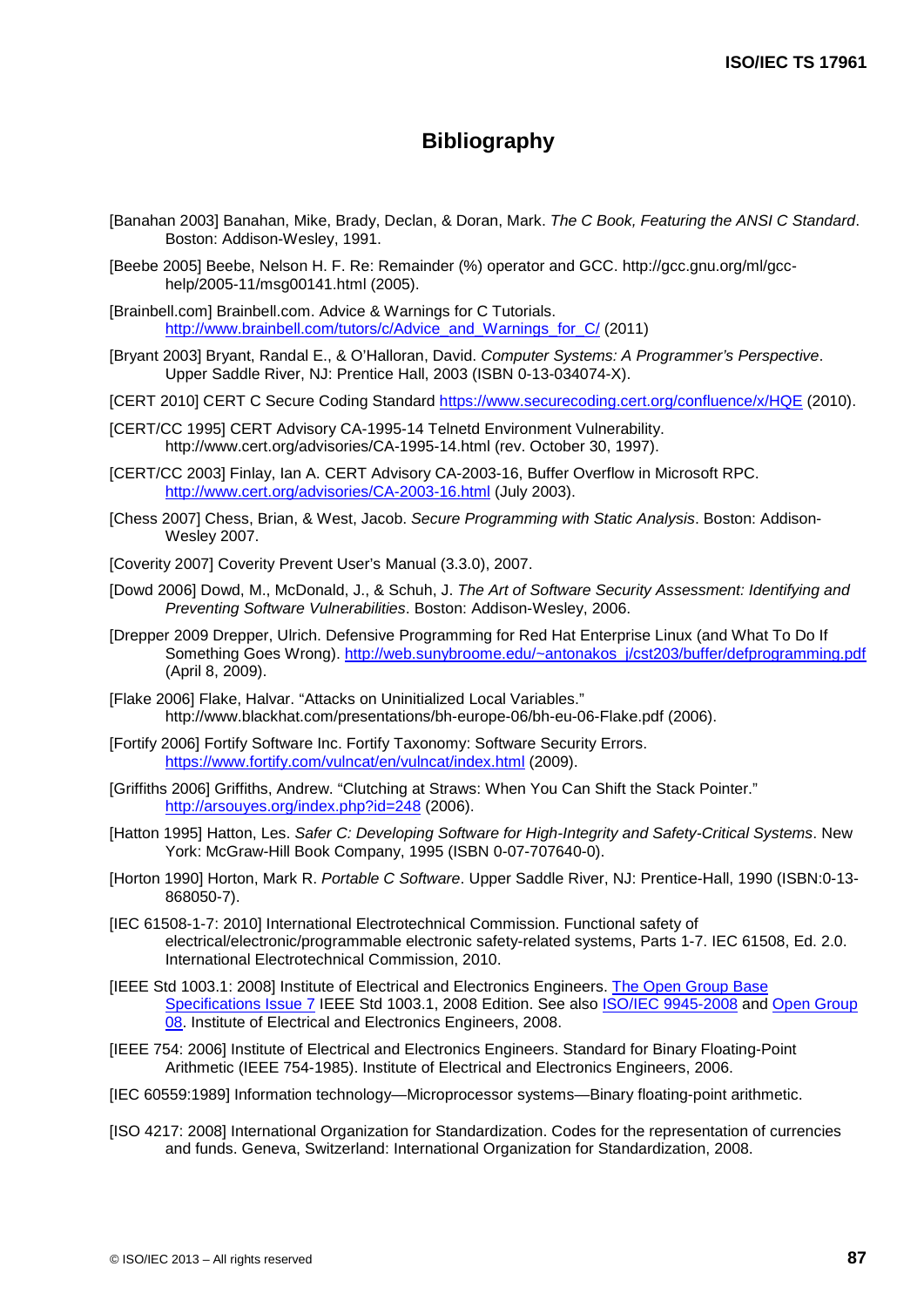- [ISO 8601: 2004] International Organization for Standardization. Data elements and interchange formats— Information interchange—Representation of dates and times. Geneva, Switzerland: International Organization for Standardization, 2004.
- <span id="page-96-3"></span>[ISO/IEC 2003] International Organization for Standardization/International Electrotechnical Commission.. Rationale for International Standard—Programming Languages—C, Revision 5.10. Geneva, Switzerland: International Organization for Standardization, April 2003.
- [ISO/IEC 10646:2003] (all parts), Information technology—Universal Multiple-Octet Coded Character Set (UCS).
- [ISO/IEC 11889-1:2009] Information technology—Trusted Platform Module—Part 1: Overview.
- <span id="page-96-0"></span>[ISO/IEC TR 24772: 2013] International Organization for Standardization/International Electrotechnical Commission. ISO/IEC TR 24772. Information Technology—Programming Languages—Guidance to Avoiding Vulnerabilities in Programming Languages through Language Selection and Use. Geneva, Switzerland: International Organization for Standardization, 2013.
- <span id="page-96-7"></span>[Jack 2007] Jack, Barnaby. Vector Rewrite Attack. [http://cansecwest.com/slides07/Vector-Rewrite-Attack.pdf.](http://cansecwest.com/slides07/Vector-Rewrite-Attack.pdf) (May 2007).
- <span id="page-96-1"></span>[Kernighan 1988] Kernighan , Brian W., & Ritchie, Dennis M. *The C Programming Language*, 2nd ed. Englewood Cliffs, NJ: Prentice-Hall, 1988.
- <span id="page-96-10"></span>[Kettlewell 2002] Kettlewell, Richard. C Language Gotchas.<http://www.greenend.org.uk/rjk/2001/02/cfu.html> (February 2002).
- [Kirch-Prinz 2002] Kirch-Prinz, Ulla & Prinz, Peter. *C Pocket Reference*. Sebastopol, CA: O'Reilly, November 2002 (ISBN: 0-596-00436-2).
- <span id="page-96-14"></span>[Koenig 1989] Koenig, Andrew. *C Traps and Pitfalls*. Reading, MA: Addison-Wesley Professional, 1989.
- [Lai 2006] Lai, Ray. "Reading between the Lines." *OpenBSD Journal*, October 2006.
- <span id="page-96-15"></span>[mercy 2006] mercy. Exploiting Uninitialized Data, January 2006.
- <span id="page-96-11"></span>[Microsoft 2003] [Microsoft Security Bulletin MS03-026, "Buffer Overrun In RPC Interface Could Allow Code](http://technet.microsoft.com/en-us/security/bulletin/ms03-026)  [Execution \(823980\),"](http://technet.microsoft.com/en-us/security/bulletin/ms03-026) September 2003.
- [Microsoft 2007] C Language Reference. [http://msdn.microsoft.com/en](http://msdn.microsoft.com/en-us/library/fw5abdx6%28v=vs.80%29.aspx)[us/library/fw5abdx6%28v=vs.80%29.aspx](http://msdn.microsoft.com/en-us/library/fw5abdx6%28v=vs.80%29.aspx) (2007).
- [MISRA 2004] Motor Industry Software Reliability Association. MISRA-C 2004: Guidelines for the Use of the C Language in Critical Systems. MISRA, 2004.
- <span id="page-96-13"></span>[MIT 2005] MIT. ["MIT krb5 Security Advisory 2005-003,](http://web.mit.edu/kerberos/advisories/MITKRB5-SA-2005-003-recvauth.txt)" 2005.
- [MITRE 2007] MITRE. Common Weakness Enumeration, Draft 9, April 2008.
- <span id="page-96-6"></span>[MITRE 2011] Common Vulnerabilities and Exposures List.<http://cve.mitre.org/cve/cve.html> (2011).
- <span id="page-96-8"></span>[MSDN 2011] Microsoft Developer Network. <http://msdn.microsoft.com/en-us/ms348103> (2011).
- [Murenin 2007] Murenin, Constantine A. "cnst: 10-year-old pointer-arithmetic bug in make(1) is now gone, [thanks to malloc.conf and some debugging,](http://cnst.livejournal.com/24040.html)" June 2007.
- <span id="page-96-9"></span>[NAI 1998] Network Associates Inc. Bugtraq: Network Associates Inc. Advisory (OpenBSD), 1998.
- <span id="page-96-16"></span>[NIST 2006] NIST. [SAMATE Reference Dataset,](http://samate.nist.gov/SRD/) 2006.
- <span id="page-96-5"></span>[OpenBSD] Berkley Software Design, Inc. [Manual Pages,](http://www.openbsd.org/cgi-bin/man.cgi) June 2008.
- <span id="page-96-4"></span>[Open Group 2004] The Open Group and the IEEE. The Open Group Base Specifications Issue 6, IEEE Std 1003.1, 2004 Edition, 2004.
- <span id="page-96-2"></span>[OWASP 2011] [Open Web Application Security Project.](https://www.owasp.org/index.php/Main_Page) OWASP Foundation, 2011.
- <span id="page-96-12"></span>[Pethia 2003] Pethia, Richard D. "Viruses and Worms: What Can We Do About Them?" September 10, 2003.
- [Plum 1985] Plum, Thomas. *Reliable Data Structures in C*. Kamuela, HI: Plum Hall, Inc., 1985 (ISBN 0- 911537-04-X).